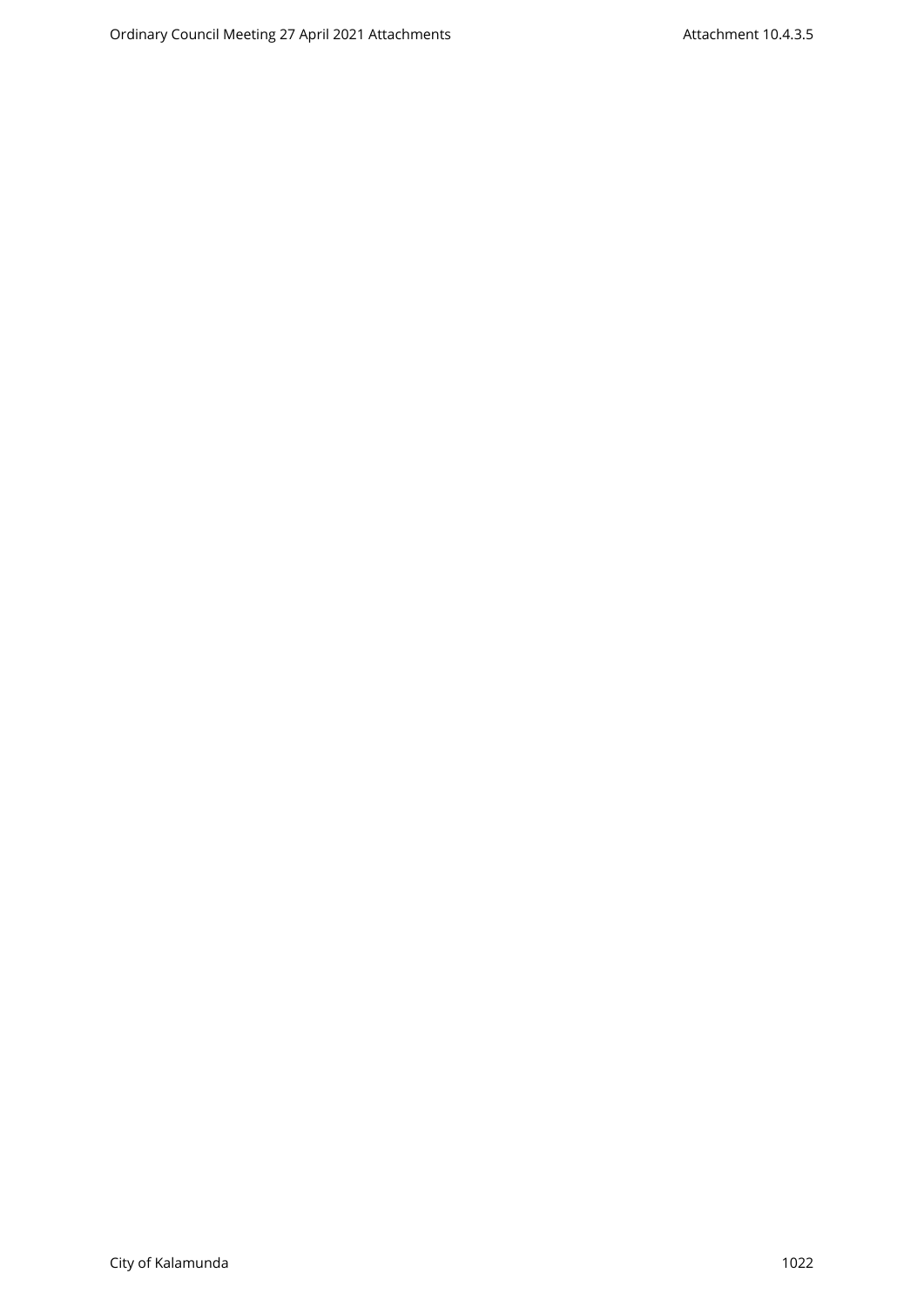Western Australia

# **Local Government (Administration) Regulations 1996**

## **Contents**

## **Part 1 — Preliminary**

| 1.             | Citation                                                                                      | 1  |
|----------------|-----------------------------------------------------------------------------------------------|----|
| 2.             | Commencement                                                                                  | 1  |
| 3.             | Terms used                                                                                    | 1  |
|                | <b>Part 1A — Public notices</b>                                                               |    |
| 3A.<br>3B.     | Requirements for local public notice (Act s. 1.7)<br>Requirements for Statewide public notice | 3  |
|                | (Act s. 1.8)                                                                                  | 4  |
|                | Part 2 — Council and committee                                                                |    |
|                | meetings                                                                                      |    |
| $\mathbf{4}$ . | Committee members, resignation of                                                             | 5  |
| 4A.            | Matter prescribed for when meeting may be closed                                              |    |
|                | to public (Act s. $5.23(2)(h)$ )                                                              | 5  |
| 5.             | Question time for public, meetings that require                                               |    |
|                | prescribed (Act s. 5.24)                                                                      | 5  |
| 6.             | Question time for public, minimum time for                                                    |    |
|                | (Acts. 5.24(2))                                                                               | 5  |
| 7.             | Question time for public, procedure for                                                       |    |
|                | (Acts. 5.24(2))                                                                               | 6  |
| 8.             | No quorum, procedure if $(Act s. 5.25(1)(c))$                                                 | 7  |
| 9.             | Voting to be open (Act s. $5.25(1)(d)$ )                                                      | 8  |
| 10.            | Revoking or changing decisions (Act s. $5.25(1)(e)$ )                                         | 8  |
| 11.            | Minutes, content of $(Act s. 5.25(1)(f))$                                                     | 9  |
| 12.            | Publication of meeting details (Act s. $5.25(1)(g)$ )                                         | 10 |
|                |                                                                                               |    |
|                |                                                                                               |    |

As at 03 Feb 2021 Version 03-m0-00 page i Published on www.legislation.wa.gov.au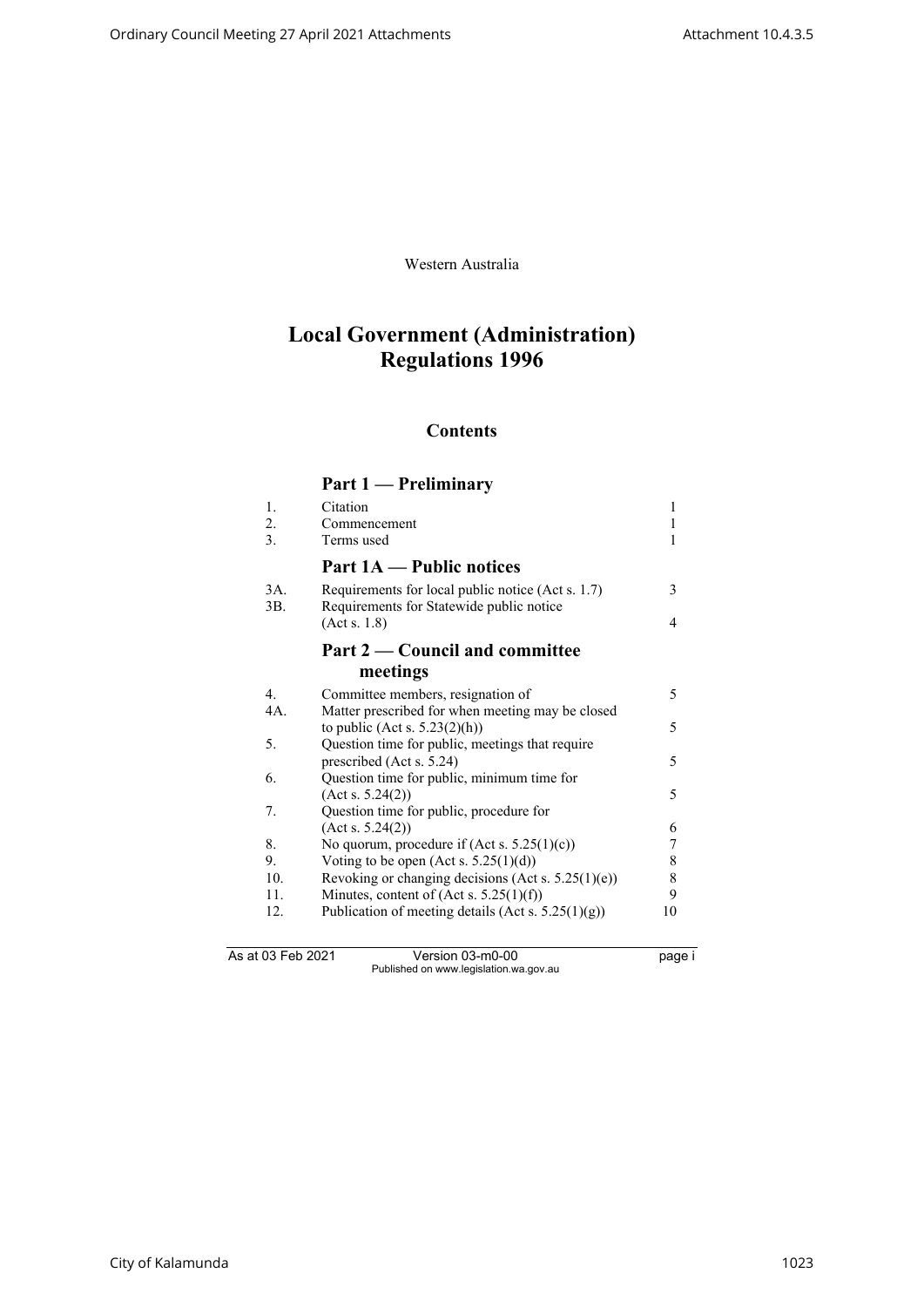| 13.               | Publication of unconfirmed minutes of meetings                                    |                   |
|-------------------|-----------------------------------------------------------------------------------|-------------------|
| 14.               | (Act s. 5.25(1)(i))                                                               | 10                |
|                   | Notice papers, agenda etc., public inspection of<br>$(\text{Act } s. 5.25(1)(j))$ | 11                |
| 14A.              | Attendance by telephone etc. (Act s. 5.25(1)(ba))                                 | 11                |
| 14B.              | Attendance by telephone etc. after natural disaster                               |                   |
|                   | (Act s. 5.25(1)(ba))                                                              | 13                |
| 14C.              | Attendance by electronic means in public health                                   |                   |
|                   | emergency or state of emergency (Act                                              |                   |
|                   | s. $5.25(1)(ba)$                                                                  | 14                |
| 14D.              | Meetings held by electronic means in public health                                |                   |
|                   | emergency or state of emergency (Act                                              |                   |
|                   | s. $5.25(1)(ba)$                                                                  | 15                |
| 14E.              | Modification of Act if meeting held by electronic                                 |                   |
|                   | means (Act s. $5.25(2)$ )                                                         | 16                |
|                   | Part 3 – Electors' meetings                                                       |                   |
| 15.               | Matters to be discussed at general meeting                                        |                   |
|                   | (Acts. 5.27(3))                                                                   | 18                |
| 16.               | Request for special meeting, form of                                              |                   |
|                   | (Acts. 5.28(2))                                                                   | 18                |
| 17.               | Voting at meeting (Act s. 5.31)                                                   | 18                |
| 18.               | Procedure at meeting (Act s. 5.31)                                                | 18                |
|                   | Part 4 — Local government                                                         |                   |
|                   | employees                                                                         |                   |
| 18A.              | Vacancy in position of CEO or senior employee to                                  |                   |
|                   | be advertised (Act s. $5.36(4)$ and $5.37(3)$ )                                   | 19                |
| 18 <sub>B</sub> . | Contracts of CEOs and senior employees, content                                   |                   |
|                   | of (Act s. $5.39(3)(c)$ )                                                         | 20                |
| 18E.              | False information in application for CEO position,                                |                   |
|                   | offence                                                                           | 20                |
| 18F.              | Remuneration and benefits of CEO to be as                                         |                   |
|                   | advertised                                                                        | 21                |
| 18FA.             | Model standards for CEO recruitment,                                              |                   |
|                   | performance and termination (Act s. 5.39A(1))                                     | 21                |
| 18FB.             | Certification of compliance with adopted standards                                |                   |
|                   | for CEO recruitment (Act s. 5.39B(7))                                             | 21                |
| 18FC.             | Certification of compliance with adopted standards                                | 22                |
|                   | for CEO termination (Act s. 5.39B(7))                                             |                   |
| page ii           | Version 03-m0-00                                                                  | As at 03 Feb 2021 |
|                   | Published on www.legislation.wa.gov.au                                            |                   |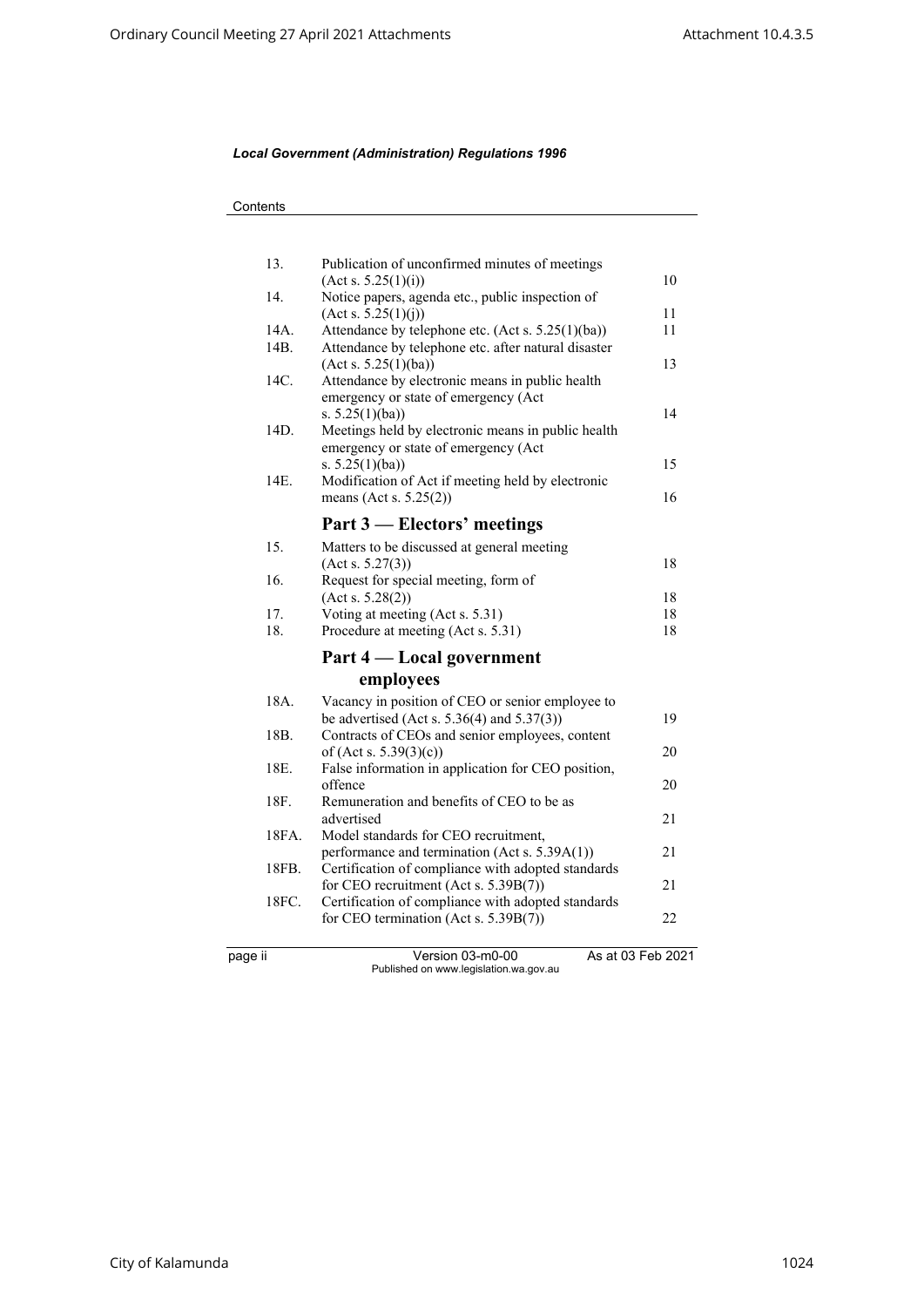|                 |                                                                        | Contents |
|-----------------|------------------------------------------------------------------------|----------|
|                 |                                                                        |          |
| 18G.            | Delegations to CEOs, limits on (Act s. 5.43)                           | 22       |
| 19.             | Delegates to keep certain records (Act s. 5.46(3))                     | 23       |
| 19A.            | Payments in addition to contract or award, limits of                   |          |
|                 | (Act s. 5.50(3))                                                       | 23       |
|                 | Part 4A — Codes of conduct for local                                   |          |
|                 | government employees (Act                                              |          |
|                 | s. $5.51A(4)$                                                          |          |
|                 | Division 1 – Terms used                                                |          |
| 19AA.           | Terms used                                                             | 25       |
|                 | Division 2 — Content of codes of conduct                               |          |
| 19AB.           | Prohibited gifts                                                       | 27       |
| 19AC.           | Recording, storing, disclosure and use of                              |          |
|                 | information relating to gifts                                          | 27       |
| 19AD.           | Conflicts of interest                                                  | 27       |
| 19AE.           | Other matters codes of conduct must deal with                          | 29       |
|                 | Division 3 — Other matter in relation to codes                         |          |
|                 | of conduct                                                             |          |
| 19AF.           | Determination of threshold amount                                      | 30       |
|                 | Part 5 — Annual reports and                                            |          |
|                 | planning                                                               |          |
|                 | Division 1 - Preliminary                                               |          |
| 19BA.           | Terms used                                                             | 31       |
|                 | Division 2 - Annual reports                                            |          |
| 19 <sub>B</sub> | Information to be included in annual report                            |          |
|                 | (Act s. 5.53(2)(g) and (i))                                            | 31       |
|                 | Division 3 - Planning for the future                                   |          |
| 19C.            | Strategic community plans, requirements for                            |          |
|                 | (Acts. 5.56)                                                           | 33       |
| 19DA.           | Corporate business plans, requirements for                             |          |
|                 | (Act s. 5.56)                                                          | 34       |
| 19DB.           | Transitional provisions for plans for the future<br>until 30 June 2013 | 35       |
| 19D.            | Public notice of adoption of strategic community                       |          |
|                 | plan                                                                   | 36       |
|                 |                                                                        |          |
|                 |                                                                        |          |

As at 03 Feb 2021 Version 03-m0-00 page iii Published on www.legislation.wa.gov.au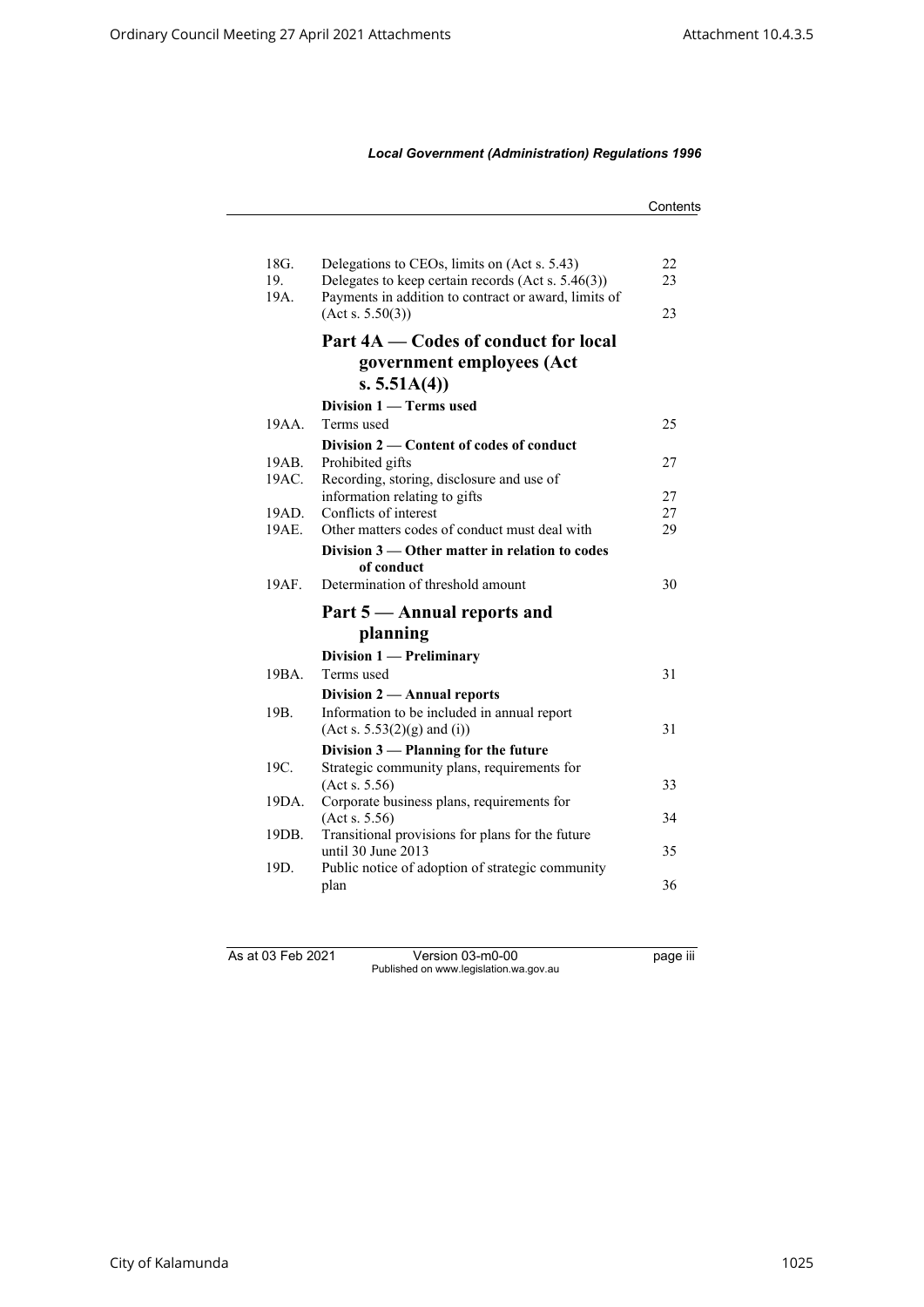**Contents** 

## **Part 6 — Disclosure of financial interests and gifts**

| 20.  | Closely associated persons, matters prescribed for          |    |
|------|-------------------------------------------------------------|----|
|      | (Acts. 5.62)                                                | 38 |
| 20A. | Amounts relating to gifts prescribed (Act                   |    |
|      | s. $5.62(1A)$ , $5.68(1A)$ , $5.71B(2)$ and (4), $5.87A(3)$ |    |
|      | and $5.87B(3)$ )                                            | 38 |
| 20B. | Excluded gifts prescribed (Act s. 5.62(1B)(b))              | 39 |
| 21.  | Interests that need not be disclosed                        |    |
|      | (Acts. 5.63(1)(h))                                          | 39 |
| 21A. | Information to be recorded in minutes of meeting            |    |
|      | (Act s. 5.68(2)(b))                                         | 40 |
| 22.  | Primary returns, form of $(Act s. 5.75(1)$ and $(2))$       | 41 |
| 23.  | Annual returns, form of (Act s. 5.76(1) and (2))            | 41 |
| 24.  | Amount of income prescribed (Act s. 5.80(3))                | 41 |
| 27.  | Amount of debt prescribed (Act s. 5.85(2)(a))               | 41 |
| 28.  | Register of financial interests, form of                    |    |
|      | (Act s. 5.88(2))                                            | 41 |
| 28A. | Register of gifts (Act s. 5.89A(3))                         | 42 |
| 28B. | Transitional provision for register of gifts                | 42 |
|      | Part 7 – Access to information                              |    |
| 29.  | Information to be available for public inspection           |    |
|      | (Acts. 5.94)                                                | 43 |
| 29A. | Limits on right to inspect local government                 |    |
|      | information (Act s. 5.95)                                   | 44 |
| 29B. | Copies of certain information not to be provided            |    |
|      | (Acts. 5.96)                                                | 44 |
| 29C. | Information to be published on official website             |    |
|      | (Act s. 5.96A(1)(i))                                        | 45 |
| 29D. | Period for which information to be kept on official         |    |
|      | website (Act s. $5.96A(5)$ )                                | 46 |
|      |                                                             |    |
|      | Part 8 — Local government                                   |    |
|      | payments and gifts to members                               |    |
| 30.  | Meeting attendance fees (Act s. 5.98(1) and (2A))           | 48 |
| 31.  | Expenses to be reimbursed (Act s. $5.98(2)(a)$ )            |    |
|      | and $(3)$ )                                                 | 49 |
|      |                                                             |    |
|      |                                                             |    |
|      |                                                             |    |

page iv Version 03-m0-00 As at 03 Feb 2021 Published on www.legislation.wa.gov.au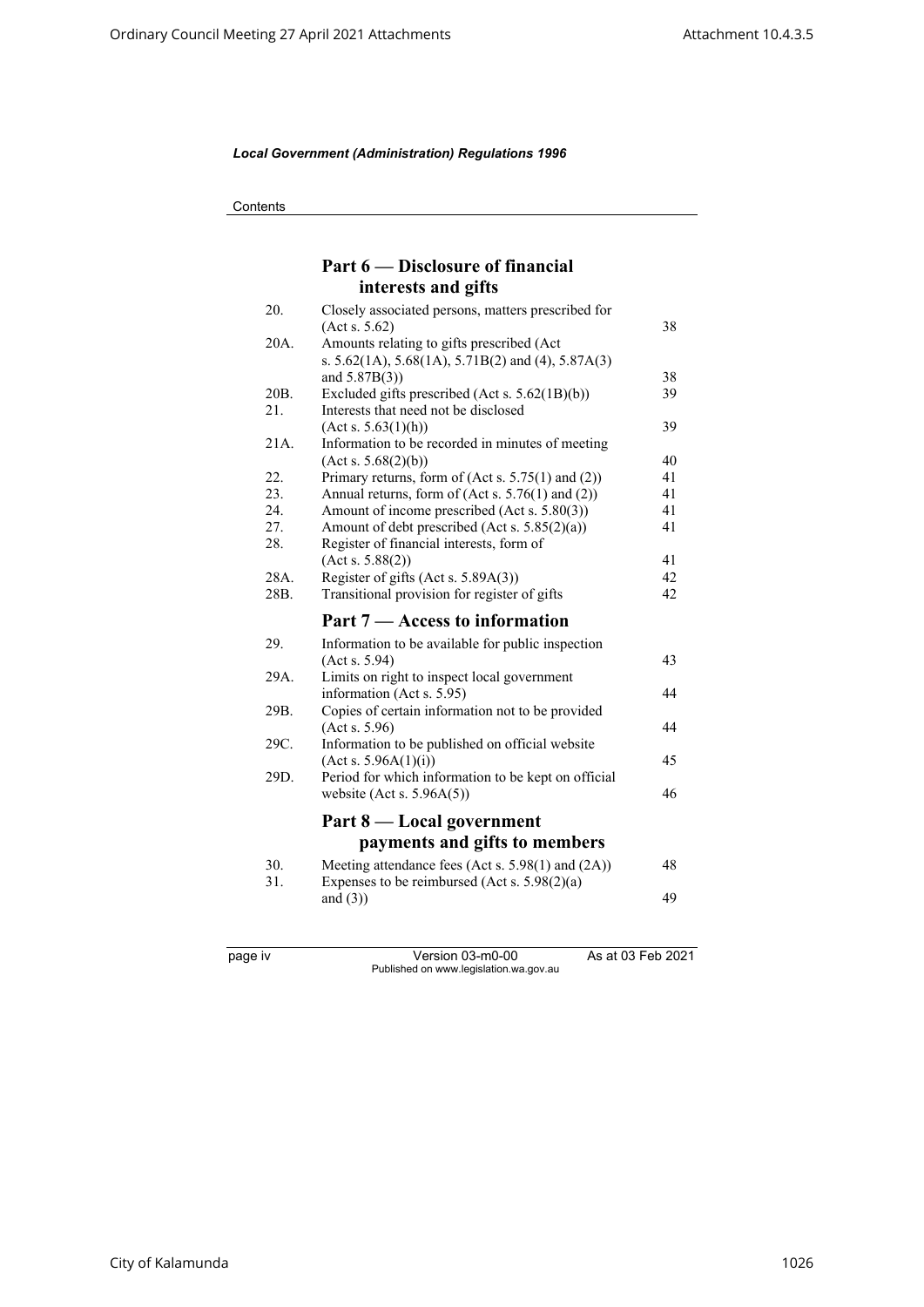|                   |                                                                                       | Contents |
|-------------------|---------------------------------------------------------------------------------------|----------|
|                   |                                                                                       |          |
| 32.               | Expenses that may be approved for reimbursement<br>(Act s. 5.98(2)(b) and (3))        | 49       |
| 34AC.             | Gifts to council members, when permitted etc.<br>(Act s. 5.100A)                      | 50       |
| 34AD.             | Method of payment of expenses for which person<br>can be reimbursed (Act s. 5.101A)   | 50       |
| 34AE.             | Repayment and recovery of advance payments of<br>fees and allowances (Act s. 5.102AB) | 51       |
|                   | Part 9A — Minor breaches by                                                           |          |
|                   | council members                                                                       |          |
| 34D.              | Contravention of local law as to conduct<br>(Act s. 5.105(1)(b))                      | 53       |
|                   | Part 10 — Training                                                                    |          |
| 35.               | Training for council members (Act s. $5.126(1)$ )                                     | 54       |
| 36.               | Exemption from Act s. 5.126(1) requirement                                            | 54       |
|                   | Schedule 1 - Forms                                                                    |          |
|                   | Schedule 2 – Model standards for                                                      |          |
|                   | CEO recruitment, performance                                                          |          |
|                   | and termination                                                                       |          |
|                   | Division 1 — Preliminary provisions                                                   |          |
| 1.<br>2.          | Citation<br>Terms used                                                                | 67<br>67 |
|                   | Division 2 – Standards for recruitment of<br><b>CEOs</b>                              |          |
| 3.                | Overview of Division                                                                  | 68       |
| 4.                | Application of Division                                                               | 68       |
| 5.                | Determination of selection criteria and approval of                                   |          |
|                   | job description form                                                                  | 68       |
| 6.<br>7.          | Advertising requirements<br>Job description form to be made available by local        | 69       |
|                   | government                                                                            | 69       |
| 8.                | Establishment of selection panel for employment                                       |          |
|                   | of CEO                                                                                | 70       |
| 9.                | Recommendation by selection panel                                                     | 70       |
| 10.               | Application of cl. 5 where new process carried out                                    | 71       |
| As at 03 Feb 2021 | Version 03-m0-00                                                                      | page v   |
|                   | Published on www.legislation.wa.gov.au                                                |          |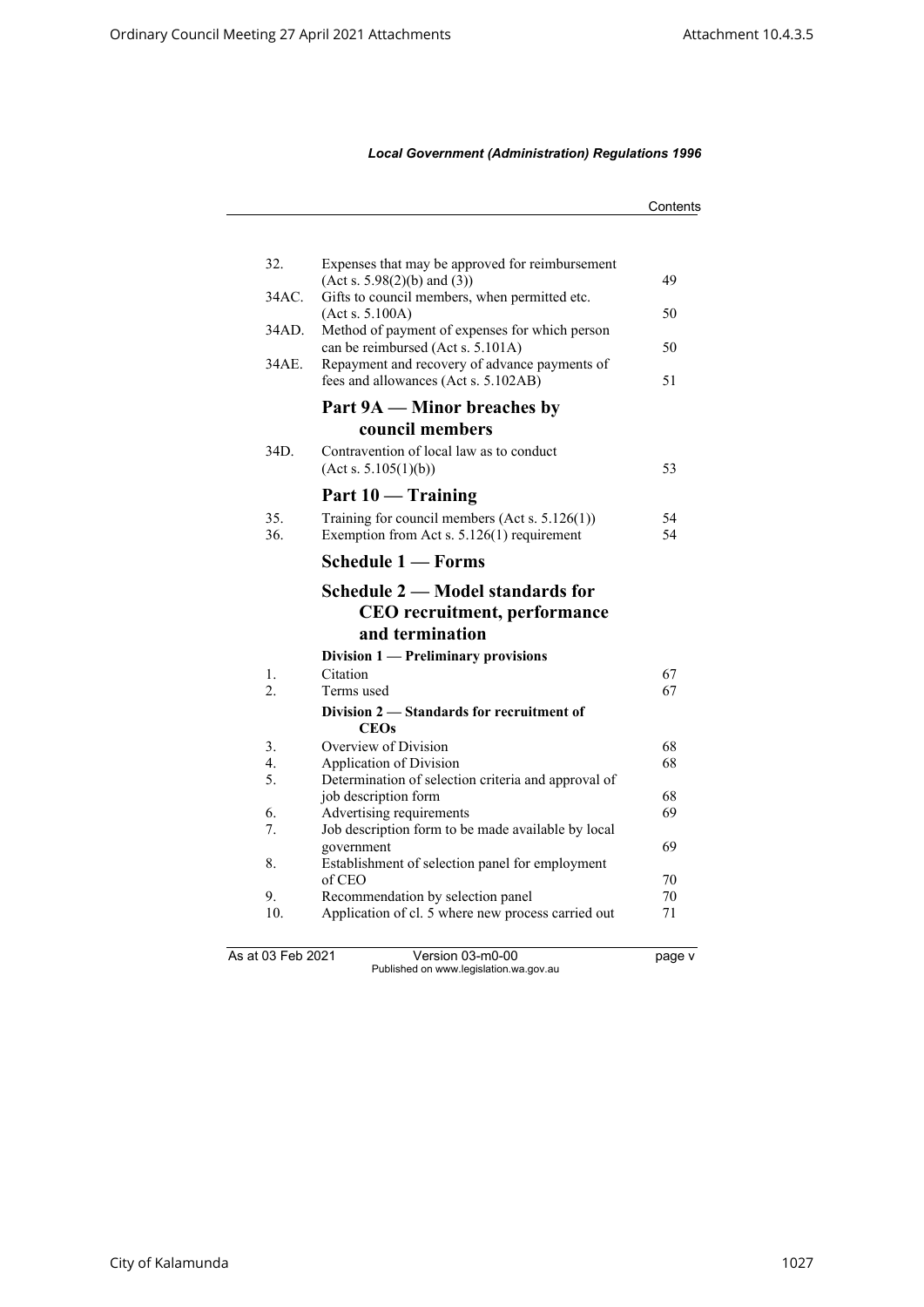| 11. | Offer of employment in position of CEO            | 72 |
|-----|---------------------------------------------------|----|
| 12. | Variations to proposed terms of contract of       |    |
|     | employment                                        | 72 |
| 13. | Recruitment to be undertaken on expiry of certain |    |
|     | CEO contracts                                     | 72 |
| 14. | Confidentiality of information                    | 73 |
|     | Division 3 – Standards for review of              |    |
|     | performance of CEOs                               |    |
| 15. | Overview of Division                              | 73 |
| 16. | Performance review process to be agreed between   |    |
|     | local government and CEO                          | 74 |
| 17. | Carrying out a performance review                 | 74 |
| 18. | Endorsement of performance review by local        |    |
|     | government                                        | 74 |
| 19. | CEO to be notified of results of performance      |    |
|     | review                                            | 75 |
|     | Division 4 – Standards for termination of         |    |
|     | employment of CEOs                                |    |
| 20. | Overview of Division                              | 75 |
| 21. | General principles applying to any termination    | 75 |
| 22. | Additional principles applying to termination for |    |
|     | performance-related reasons                       | 76 |
| 23. | Decision to terminate                             | 76 |
| 24. | Notice of termination of employment               | 76 |
|     |                                                   |    |
|     | <b>Notes</b>                                      |    |
|     | Compilation table                                 | 78 |
|     | Other notes                                       | 80 |
|     |                                                   |    |
|     | <b>Defined terms</b>                              |    |

page vi Version 03-m0-00 As at 03 Feb 2021 Published on www.legislation.wa.gov.au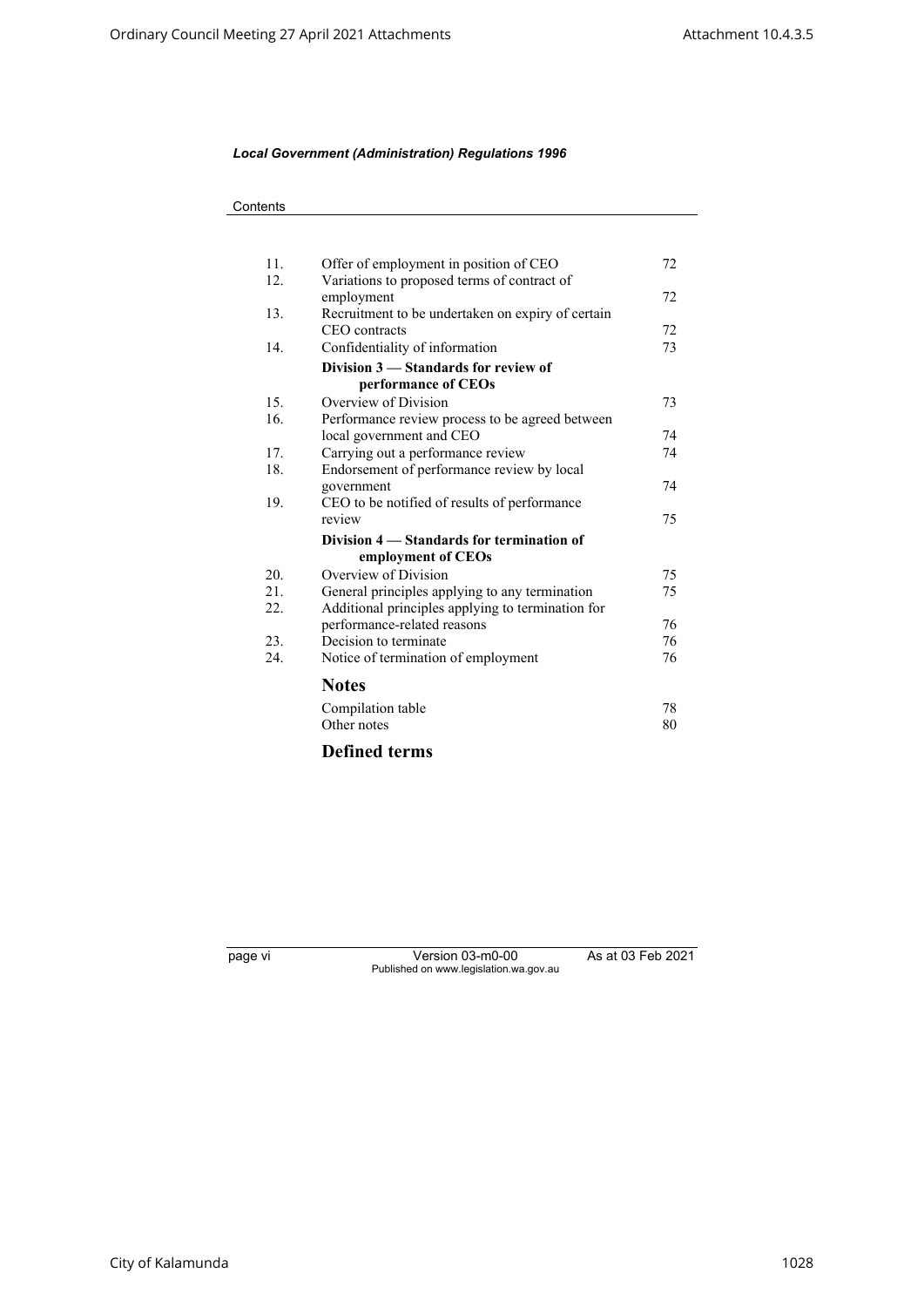Local Government Act 1995

# **Local Government (Administration) Regulations 1996**

## **Part 1 — Preliminary**

*[Heading inserted: Gazette 26 Aug 2011 p. 3482.]*

#### <span id="page-8-0"></span>**1. Citation**

These regulations may be cited as the *Local Government (Administration) Regulations 1996*.

#### <span id="page-8-1"></span>**2. Commencement**

These regulations come into operation on 1 July 1996.

#### <span id="page-8-2"></span>**3. Terms used**

(1) In these regulations, unless the contrary intention appears *code of conduct* means a code of conduct prepared or adopted under section  $5.103(1)$ ;

*committee* means a committee of a council;

*public health emergency* means a public health state of emergency declared under the *Public Health Act 2016* section 167;

*relevant person* has the meaning that it has in section 5.59;

*Schedule* means Schedule to the Act:

*section* means section of the Act;

*state of emergency* means a state of emergency declared under the *Emergency Management Act 2005* section 56.

As at 03 Feb 2021 Version 03-m0-00 page 1 Published on www.legislation.wa.gov.au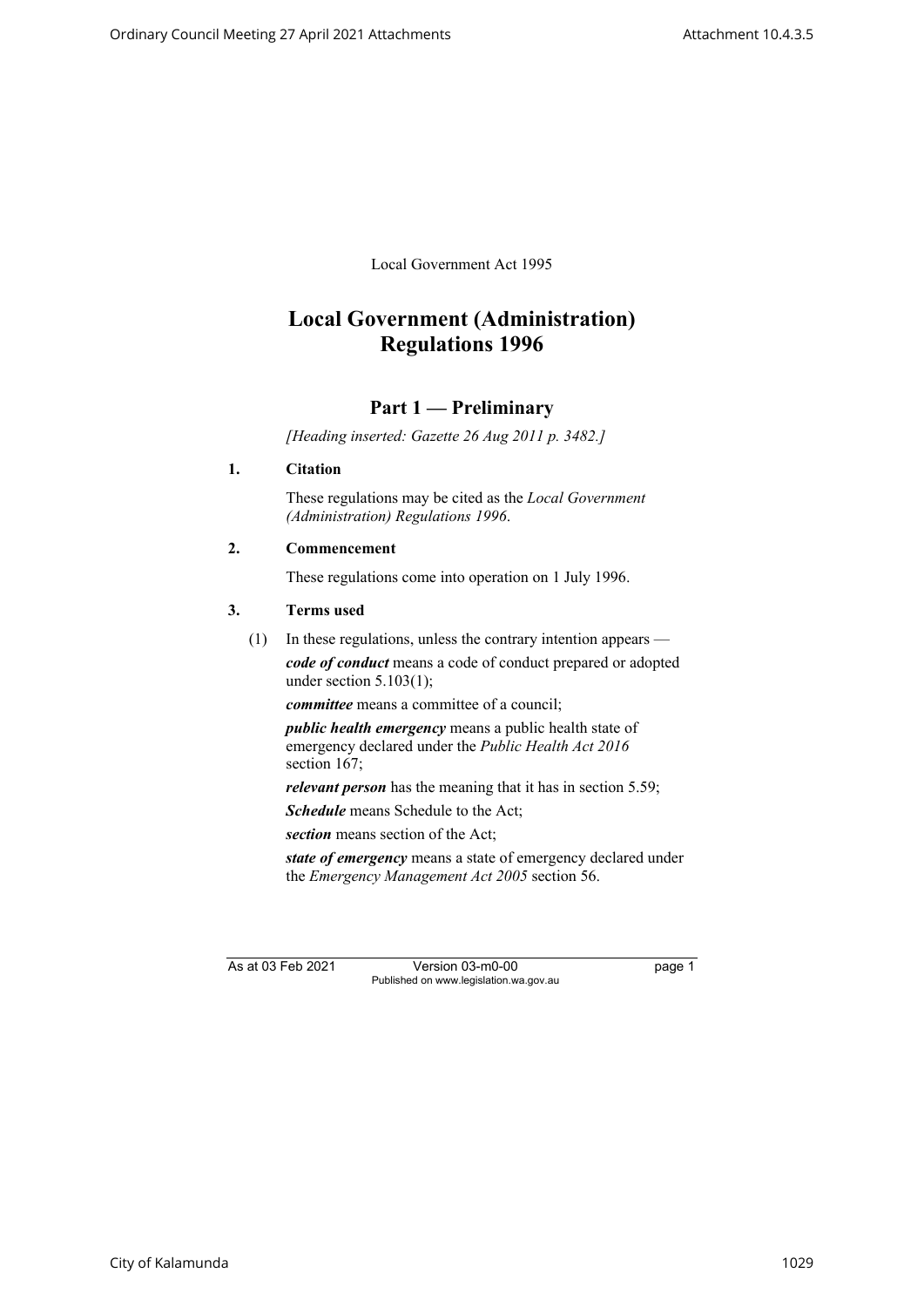*Local Government (Administration) Regulations 1996* Part 1 **Preliminary** 

**r. 3**

(2) A reference in these regulations to a form followed by a designation is a reference to the form so designated set out in Schedule 1 to these regulations.

*[Regulation 3 amended: Gazette 23 Apr 1999 p. 1717; 28 Jun 2002 p. 3079; SL 2020/20 r. 4.]*

page 2 Version 03-m0-00 As at 03 Feb 2021 Published on www.legislation.wa.gov.au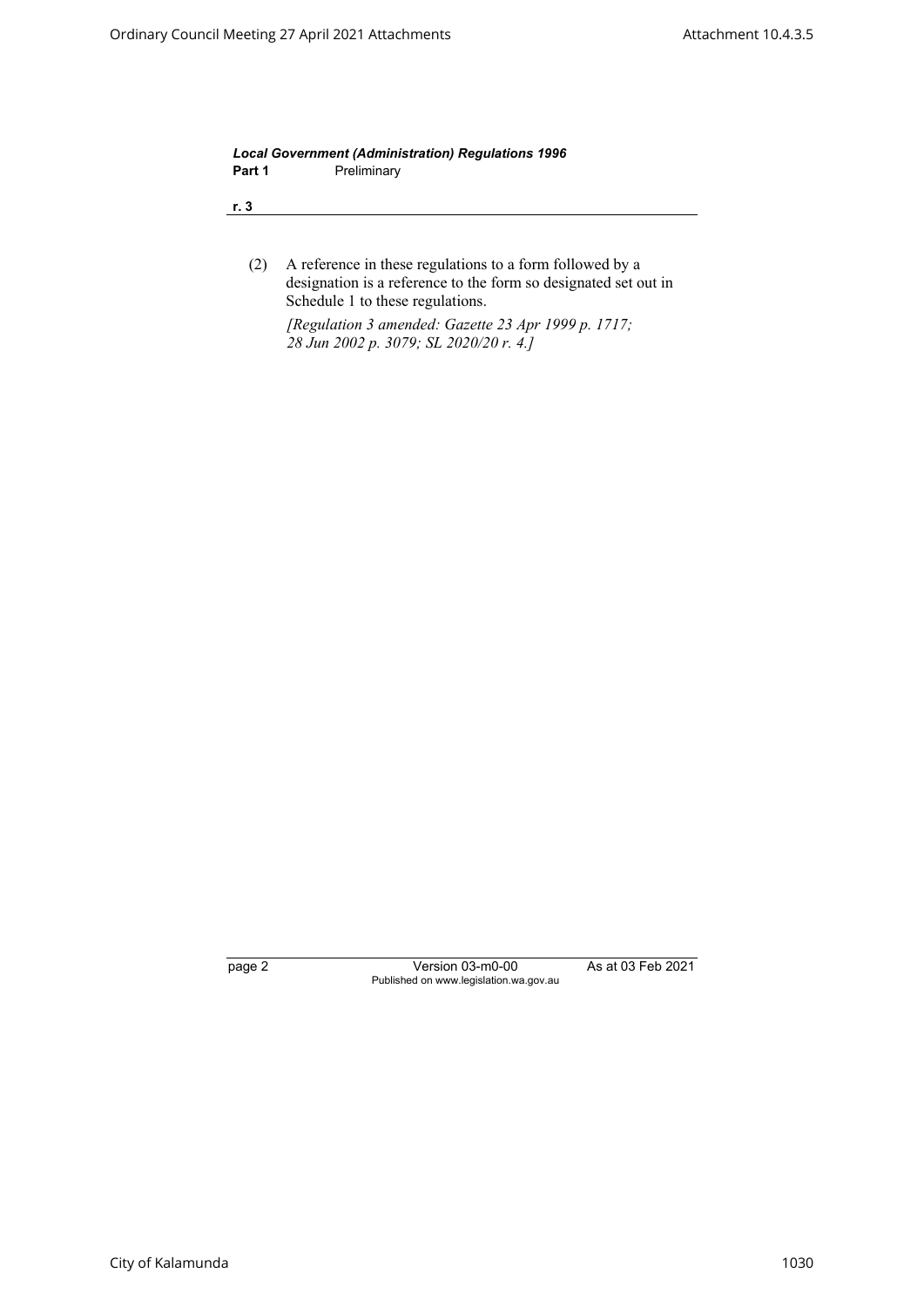*Local Government (Administration) Regulations 1996* Public notices **Part 1A**

**r. 3A**

## **Part 1A — Public notices**

*[Heading inserted: SL 2020/213 r. 15.]*

## <span id="page-10-0"></span>**3A. Requirements for local public notice (Act s. 1.7)**

- (1) For the purposes of section 1.7(a), notice of a matter must be published on the local government's official website for —
	- (a) the period specified in or under the Act in relation to the notice; or
	- (b) if no period is specified in relation to the notice  $-\alpha$ period of not less than 7 days.
- (2) For the purposes of section 1.7(b), each of the following ways of giving notice of a matter is prescribed —
	- (a) publication in a newspaper circulating generally in the State;
	- (b) publication in a newspaper circulating generally in the district;
	- (c) publication in 1 or more newsletters circulating generally in the district;
	- (d) publication on the official website of the Department or another State agency, as appropriate having regard to the nature of the matter and the persons likely to be affected by it, for —
		- (i) the period specified in or under the Act in relation to the notice; or
		- (ii) if no period is specified in relation to the notice — a period of not less than 7 days;
	- (e) circulation by the local government by email, text message or similar electronic means, as appropriate having regard to the nature of the matter and the persons likely to be affected by it;

As at 03 Feb 2021 Version 03-m0-00 page 3 Published on www.legislation.wa.gov.au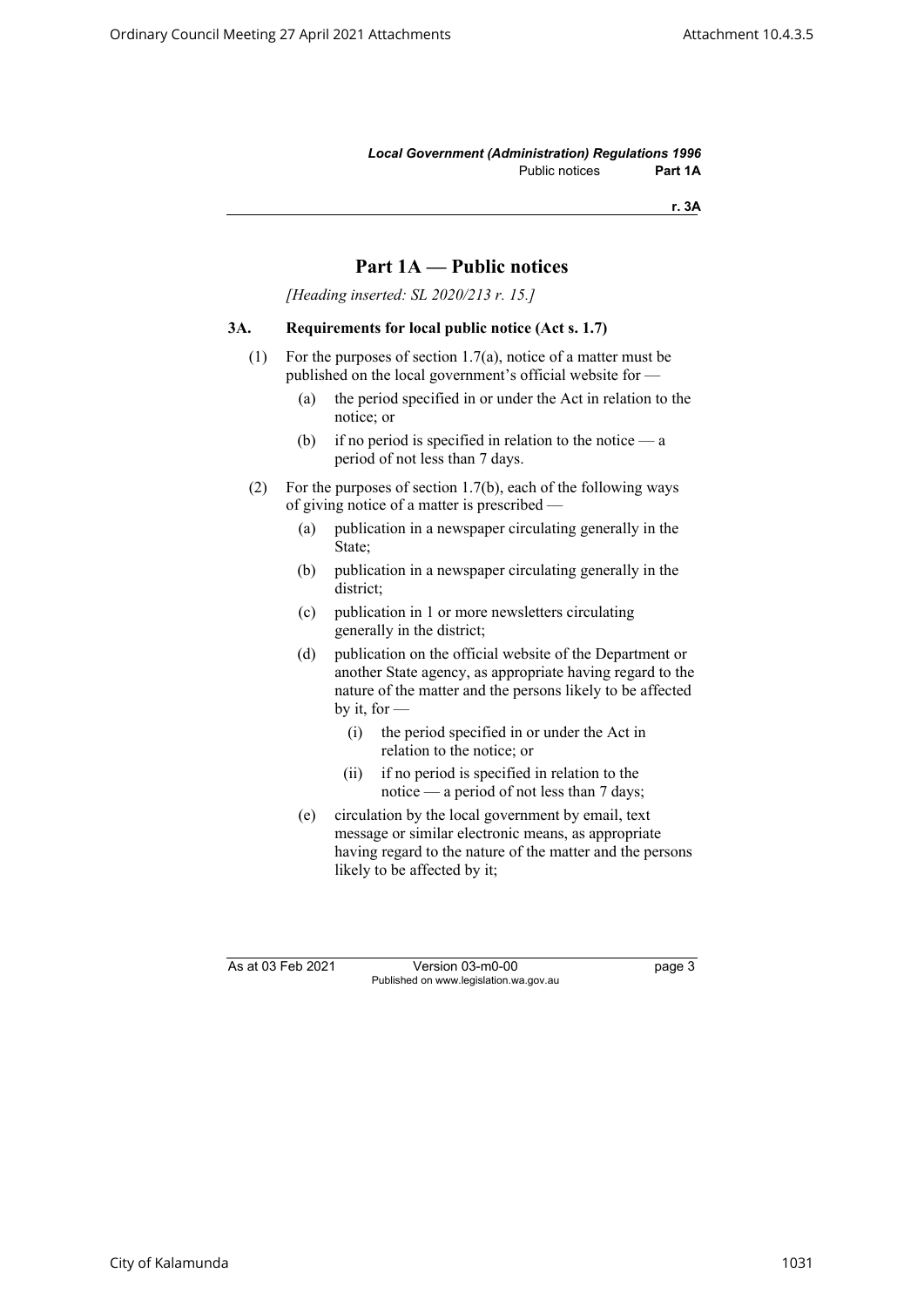<span id="page-11-0"></span>

| Part 1A |     | <b>Public notices</b>                                                                                                                                                                                                                                                                                                      |
|---------|-----|----------------------------------------------------------------------------------------------------------------------------------------------------------------------------------------------------------------------------------------------------------------------------------------------------------------------------|
| r. 3B   |     |                                                                                                                                                                                                                                                                                                                            |
|         | (f) | exhibition on a notice board at the local government<br>offices and each local government library in the district<br>for $-$                                                                                                                                                                                               |
|         |     | (i)<br>the period specified in or under the Act in<br>relation to the notice; or                                                                                                                                                                                                                                           |
|         |     | if no period is specified in relation to the<br>(ii)<br>notice — a period of not less than 7 days;                                                                                                                                                                                                                         |
|         | (g) | posting on a social media account administered by the<br>local government for                                                                                                                                                                                                                                              |
|         |     | the period specified in or under the Act in<br>(i)<br>relation to the notice; or                                                                                                                                                                                                                                           |
|         |     | if no period is specified in relation to the<br>(ii)<br>notice — a period of not less than 7 days.                                                                                                                                                                                                                         |
|         |     | [Regulation 3A inserted: SL 2020/213 $r$ . 15.]                                                                                                                                                                                                                                                                            |
| 3B.     |     | Requirements for Statewide public notice (Act s. 1.8)                                                                                                                                                                                                                                                                      |
| (1)     |     | For the purposes of section 1.8, one of the ways in which<br>Statewide public notice of a matter must be given is the way<br>prescribed in regulation $3A(2)(a)$ or (d).                                                                                                                                                   |
| (2)     |     | If Statewide public notice of a matter is required to be given by<br>the Electoral Commissioner -                                                                                                                                                                                                                          |
|         | (a) | regulation $3A(2)(e)$ applies in relation to the Electoral<br>Commissioner as if the reference to circulation by the<br>local government by email, text message or similar<br>electronic means were a reference to circulation by the<br>Electoral Commissioner by email, text message or<br>similar electronic means; and |
|         | (b) | regulation $3A(2)(g)$ applies in relation to the Electoral<br>Commissioner as if the reference to posting on a social<br>media account administered by the local government<br>were a reference to posting on a social media account<br>administered by the Electoral Commissioner.                                        |
|         |     | [Regulation 3B inserted: SL 2020/213 $r$ . 15.]                                                                                                                                                                                                                                                                            |
|         |     |                                                                                                                                                                                                                                                                                                                            |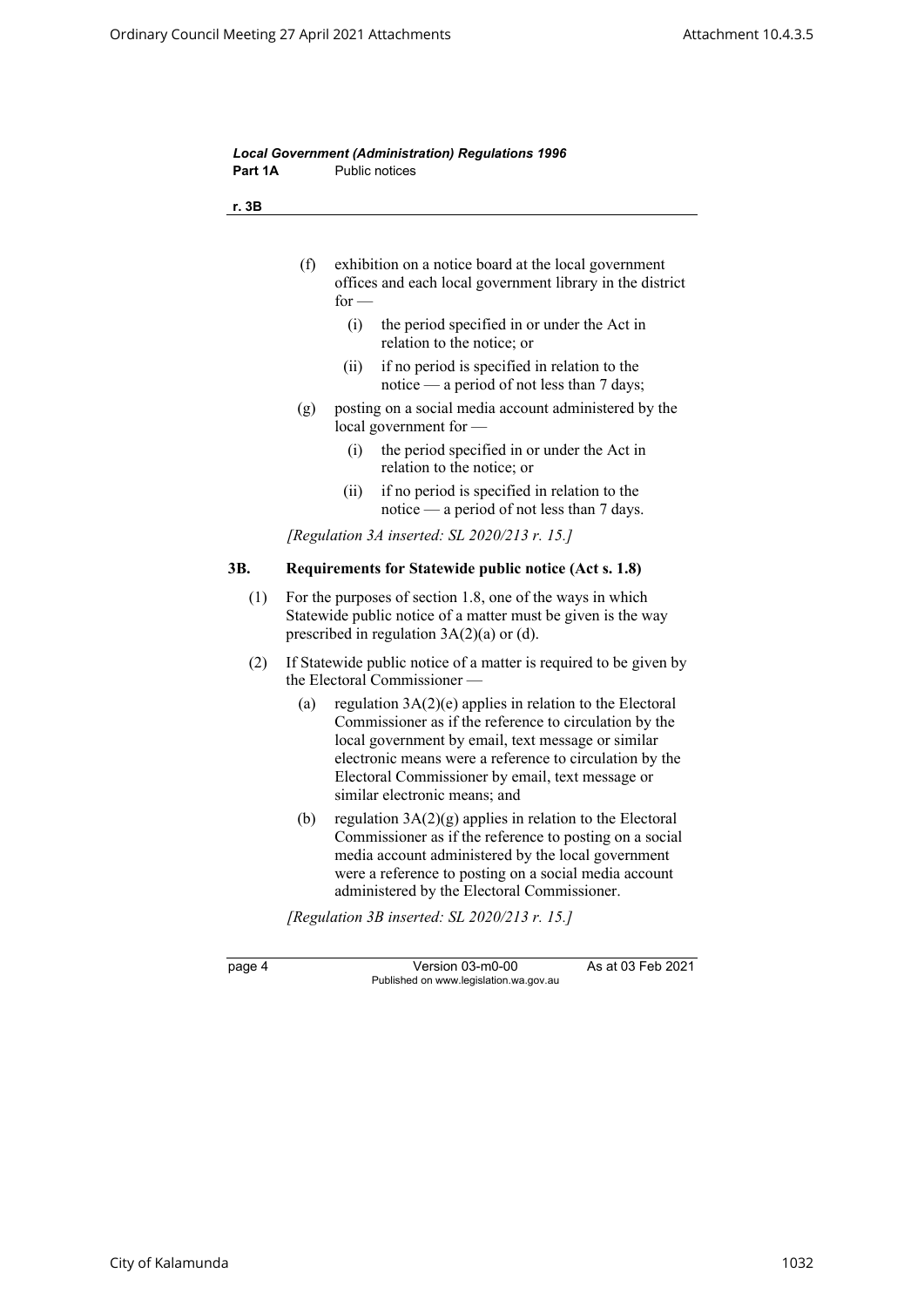*Local Government (Administration) Regulations 1996* Council and committee meetings **Part 2**

**r. 4**

## **Part 2 — Council and committee meetings**

*[Heading inserted: Gazette 26 Aug 2011 p. 3482.]*

#### <span id="page-12-1"></span><span id="page-12-0"></span>**4. Committee members, resignation of**

A committee member may resign from membership of the committee by giving the CEO or the committee's presiding member written notice of the resignation.

## **4A. Matter prescribed for when meeting may be closed to public (Act s. 5.23(2)(h))**

The determination by the local government of a price for the sale or purchase of property by the local government, and the discussion of such a matter, are matters prescribed for the purposes of section 5.23(2)(h).

*[Regulation 4A inserted: Gazette 31 Mar 2005 p. 1037.]*

#### <span id="page-12-2"></span>**5. Question time for public, meetings that require prescribed (Act s. 5.24)**

For the purposes of section  $5.24(1)(b)$ , the meetings at which time is to be allocated for questions to be raised by members of the public and responded to are —

- (a) every special meeting of a council;
- (b) every meeting of a committee to which the local government has delegated a power or duty.

#### <span id="page-12-3"></span>**6. Question time for public, minimum time for (Act s. 5.24(2))**

- (1) The minimum time to be allocated for the asking of and responding to questions raised by members of the public at ordinary meetings of councils and meetings referred to in regulation 5 is 15 minutes.
- (2) Once all the questions raised by members of the public have been asked and responded to at a meeting referred to in subregulation (1), nothing in these regulations prevents the

As at 03 Feb 2021 Version 03-m0-00 page 5 Published on www.legislation.wa.gov.au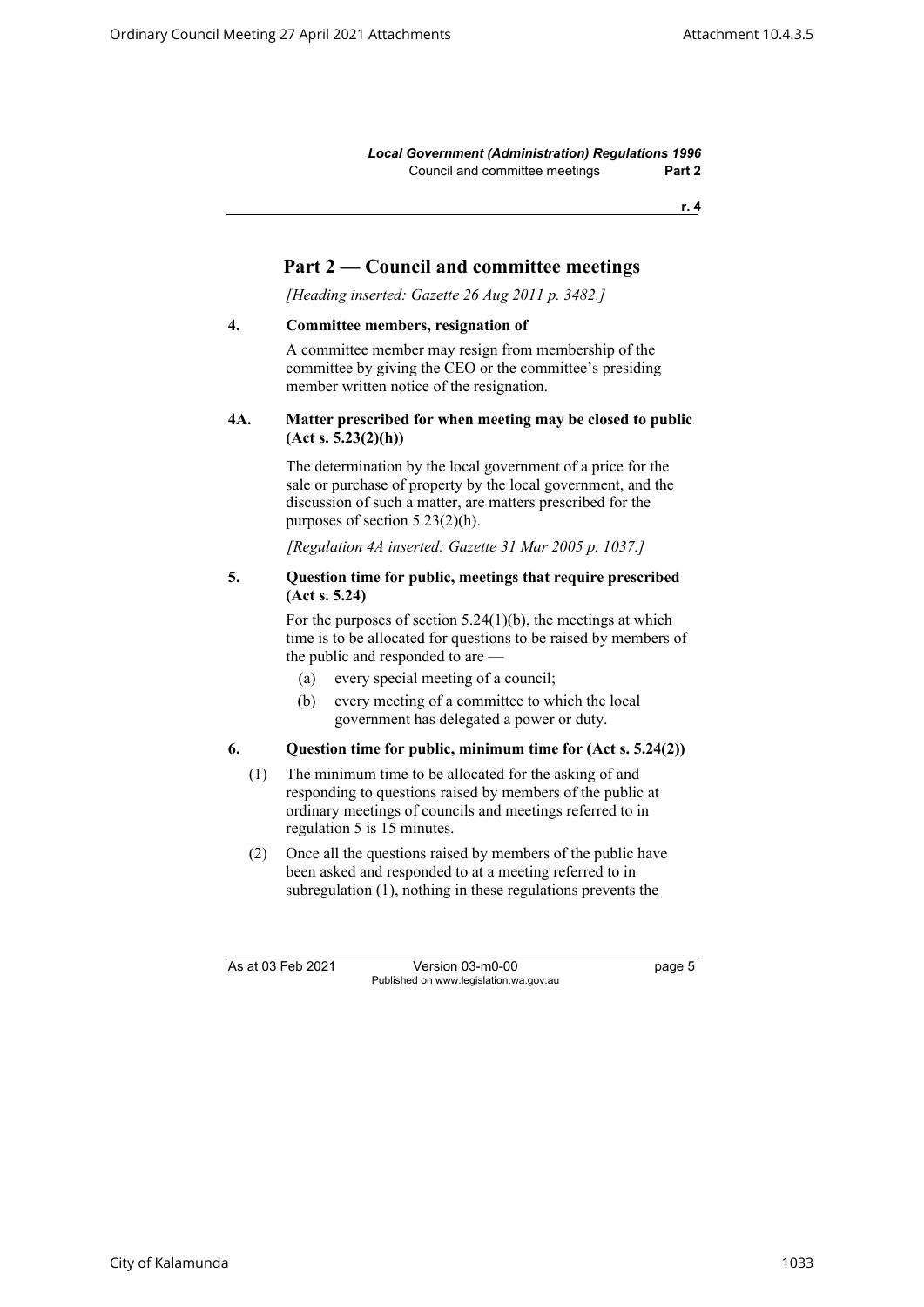*Local Government (Administration) Regulations 1996* **Part 2** Council and committee meetings

**r. 7**

unused part of the minimum question time period from being used for other matters.

Note for this regulation:

For the requirements for an electronic meeting held under regulation 14D, see regulation 14E(4).

*[Regulation 6 amended: SL 2020/20 r. 5.]*

#### <span id="page-13-0"></span>**7. Question time for public, procedure for (Act s. 5.24(2))**

- (1) Procedures for the asking of and responding to questions raised by members of the public at a meeting referred to in regulation  $6(1)$  are to be determined  $-$ 
	- (a) by the person presiding at the meeting; or
	- (b) in the case where the majority of members of the council or committee present at the meeting disagree with the person presiding, by the majority of those members,

having regard to the requirements of subregulations (2), (3) and (5).

- (2) The time allocated to the asking of and responding to questions raised by members of the public at a meeting referred to in regulation 6(1) is to precede the discussion of any matter that requires a decision to be made by the council or the committee, as the case may be.
- (3) Each member of the public who wishes to ask a question at a meeting referred to in regulation 6(1) is to be given an equal and fair opportunity to ask the question and receive a response.
- (4) Nothing in subregulation (3) requires
	- (a) a council to answer a question that does not relate to a matter affecting the local government; or
	- (b) a council at a special meeting to answer a question that does not relate to the purpose of the meeting; or
	- (c) a committee to answer a question that does not relate to a function of the committee.

page 6 Version 03-m0-00 As at 03 Feb 2021 Published on www.legislation.wa.gov.au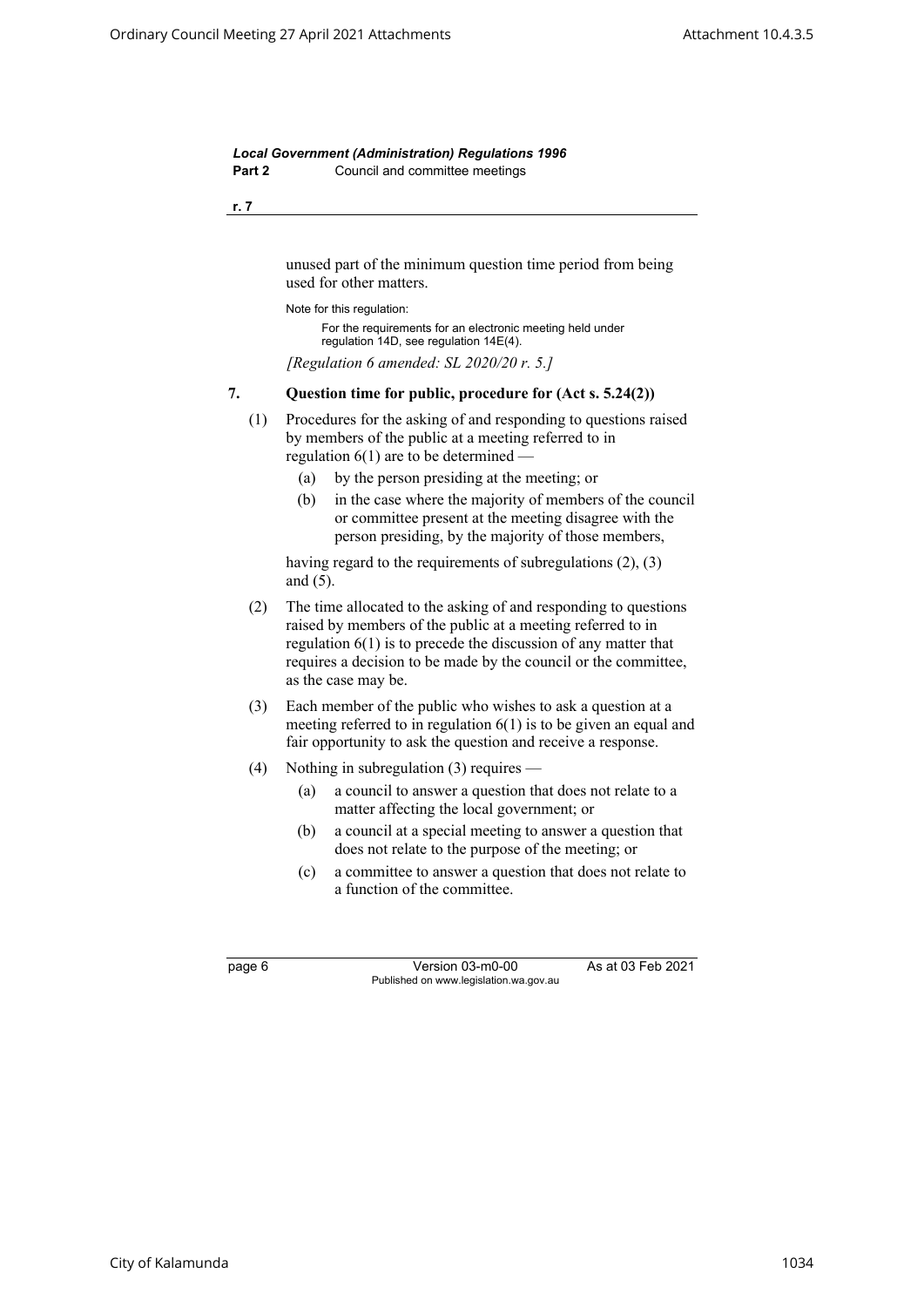*Local Government (Administration) Regulations 1996* Council and committee meetings **Part 2**

**r. 8**

- (5) If, during the time allocated for questions to be raised by members of the public and responded to, a question relating to a matter in which a relevant person has an interest, as referred to in section 5.60, is directed to the relevant person, the relevant person is to —
	- (a) declare that he or she has an interest in the matter; and
	- (b) allow another person to respond to the question.

Note for this regulation:

For the requirements for an electronic meeting held under regulation 14D, see regulation 14E(4).

*[Regulation 7 amended: Gazette 28 Jun 2002 p. 3079; SL 2020/20 r. 6.]*

#### <span id="page-14-0"></span>**8. No quorum, procedure if (Act s. 5.25(1)(c))**

If a quorum has not been established within the 30 minutes after a council or committee meeting is due to begin then the meeting can be adjourned —

- (a) in the case of a council, by the mayor or president or if the mayor or president is not present at the meeting, by the deputy mayor or deputy president; or
- (b) in the case of a committee, by the presiding member of the committee or if the presiding member is not present at the meeting, by the deputy presiding member; or
- (c) if no person referred to in paragraph (a) or (b), as the case requires, is present at the meeting, by a majority of members present; or
- (d) if only one member is present, by that member; or
- (e) if no member is present or if no member other than the CEO is present, by the CEO or a person authorised by the CEO.

#### <span id="page-14-1"></span>**9. Voting to be open (Act s. 5.25(1)(d))**

Voting at a council or committee meeting is to be conducted so that no voter's vote is secret.

As at 03 Feb 2021 Version 03-m0-00 page 7 Published on www.legislation.wa.gov.au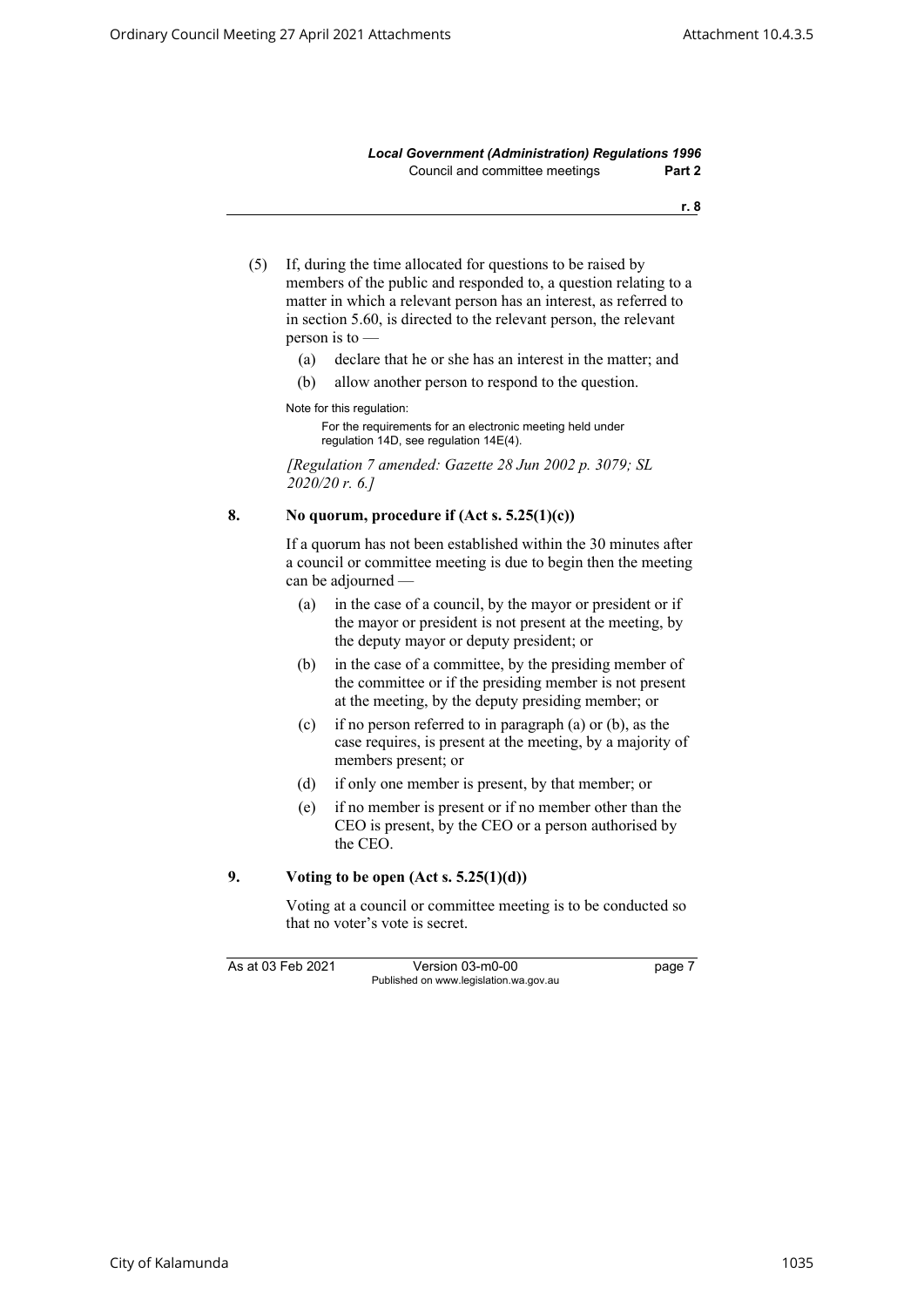<span id="page-15-1"></span><span id="page-15-0"></span>

| r. 10 |                                                                                                                                                                                                                                                                                                         |
|-------|---------------------------------------------------------------------------------------------------------------------------------------------------------------------------------------------------------------------------------------------------------------------------------------------------------|
| 10.   | Revoking or changing decisions (Act s. $5.25(1)(e)$ )                                                                                                                                                                                                                                                   |
| (1)   | If a decision has been made at a council or a committee meeting<br>then any motion to revoke or change the decision must be<br>$supported$ —                                                                                                                                                            |
|       | (a)<br>in the case where an attempt to revoke or change the<br>decision had been made within the previous 3 months<br>but had failed, by an absolute majority; or                                                                                                                                       |
|       | in any other case, by at least $\frac{1}{3}$ of the number of offices<br>(b)<br>(whether vacant or not) of members of the council or<br>committee,                                                                                                                                                      |
|       | inclusive of the mover.                                                                                                                                                                                                                                                                                 |
| (1a)  | Notice of a motion to revoke or change a decision referred to in<br>subregulation (1) is to be signed by members of the council or<br>committee numbering at least $\frac{1}{3}$ of the number of offices<br>(whether vacant or not) of members of the council or<br>committee, inclusive of the mover. |
| (2)   | If a decision is made at a council or committee meeting, any<br>decision to revoke or change the decision must be made by an<br>absolute majority.                                                                                                                                                      |
| (3)   | This regulation does not apply to the change of a decision unless<br>the effect of the change would be that the decision would be<br>revoked or would become substantially different.                                                                                                                   |
|       | [Regulation 10 amended: Gazette 31 Mar 2005 p. 1030;<br>SL 2020/213 r. 16.]                                                                                                                                                                                                                             |
| 11.   | Minutes, content of $(Act s. 5.25(1)(f))$                                                                                                                                                                                                                                                               |
|       | The content of minutes of a meeting of a council or a committee<br>is to include $-$                                                                                                                                                                                                                    |
|       | the names of the members present at the meeting; and<br>(a)                                                                                                                                                                                                                                             |
|       | (b)<br>where a member enters or leaves the meeting during the<br>course of the meeting, the time of entry or departure, as<br>the case requires, in the chronological sequence of the<br>business of the meeting; and                                                                                   |
|       | As at 03 Feb 2021<br>Version 03-m0-00<br>Published on www.legislation.wa.gov.au                                                                                                                                                                                                                         |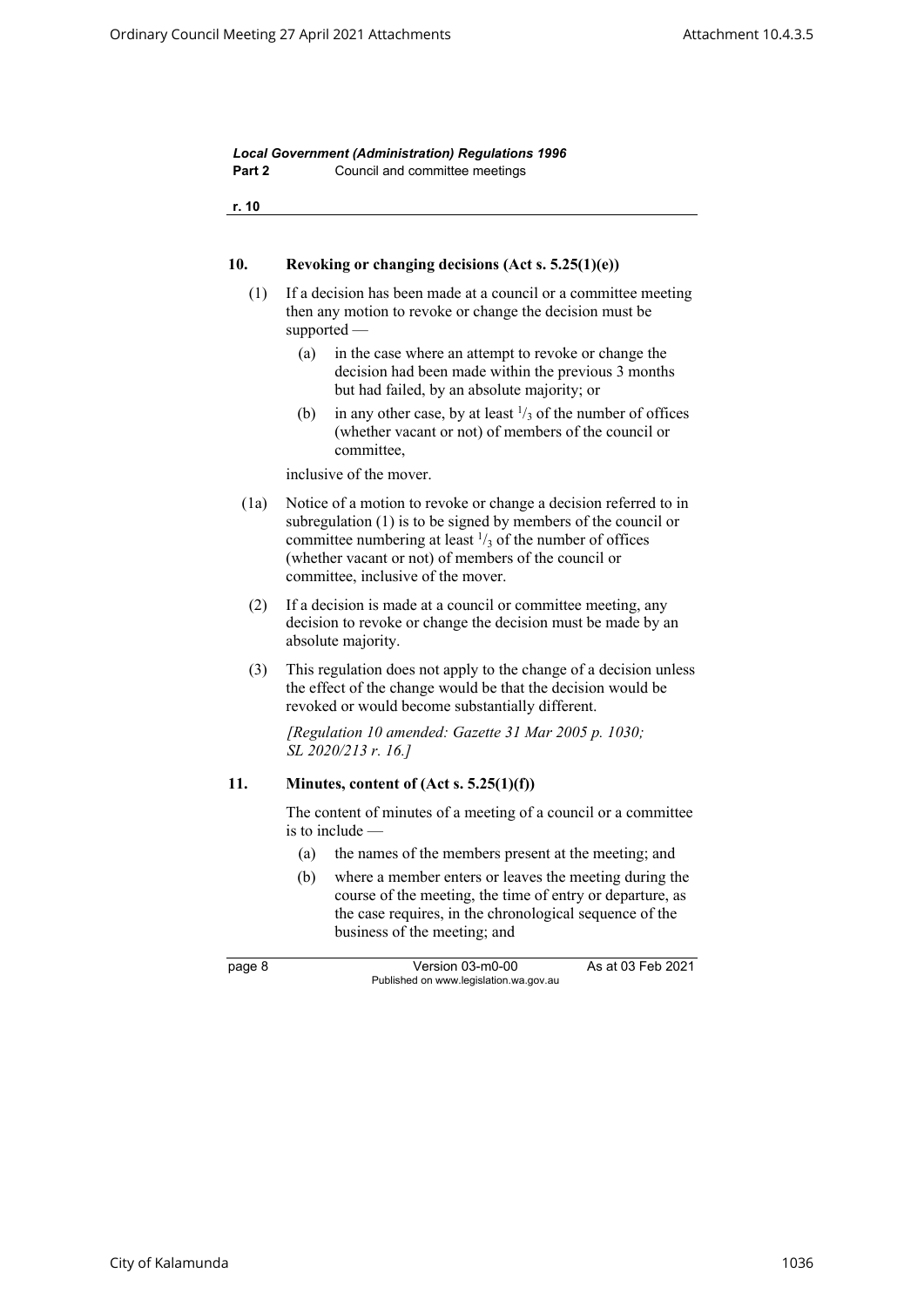*Local Government (Administration) Regulations 1996* Council and committee meetings **Part 2**

**r. 12**

- (c) details of each motion moved at the meeting, the mover and the outcome of the motion; and
- (d) details of each decision made at the meeting; and
- (da) written reasons for each decision made at the meeting that is significantly different from the relevant written recommendation of a committee or an employee as defined in section 5.70 (but not a decision to only note the matter or to return the recommendation for further consideration); and
- (e) a summary of each question raised by members of the public at the meeting and a summary of the response to the question; and
- (f) in relation to each disclosure made under section 5.65 or 5.70 in relation to the meeting, where the extent of the interest has also been disclosed, the extent of the interest; and
- (g) each document attached to an agenda relating to a council or committee meeting unless the meeting or that part of the meeting to which the document refers is closed to members of the public.

*[Regulation 11 amended: Gazette 23 Apr 1999 p. 1717; SL 2020/213 r. 17.]*

## <span id="page-16-0"></span>**12. Publication of meeting details (Act s. 5.25(1)(g))**

 $(1)$  In this regulation —

*meeting details*, for a meeting, means the date and time when, and the place where, the meeting is to be held.

- (2) The CEO must publish on the local government's official website the meeting details for the following meetings before the beginning of the year in which the meetings are to be held —
	- (a) ordinary council meetings;

As at 03 Feb 2021 Version 03-m0-00 page 9 Published on www.legislation.wa.gov.au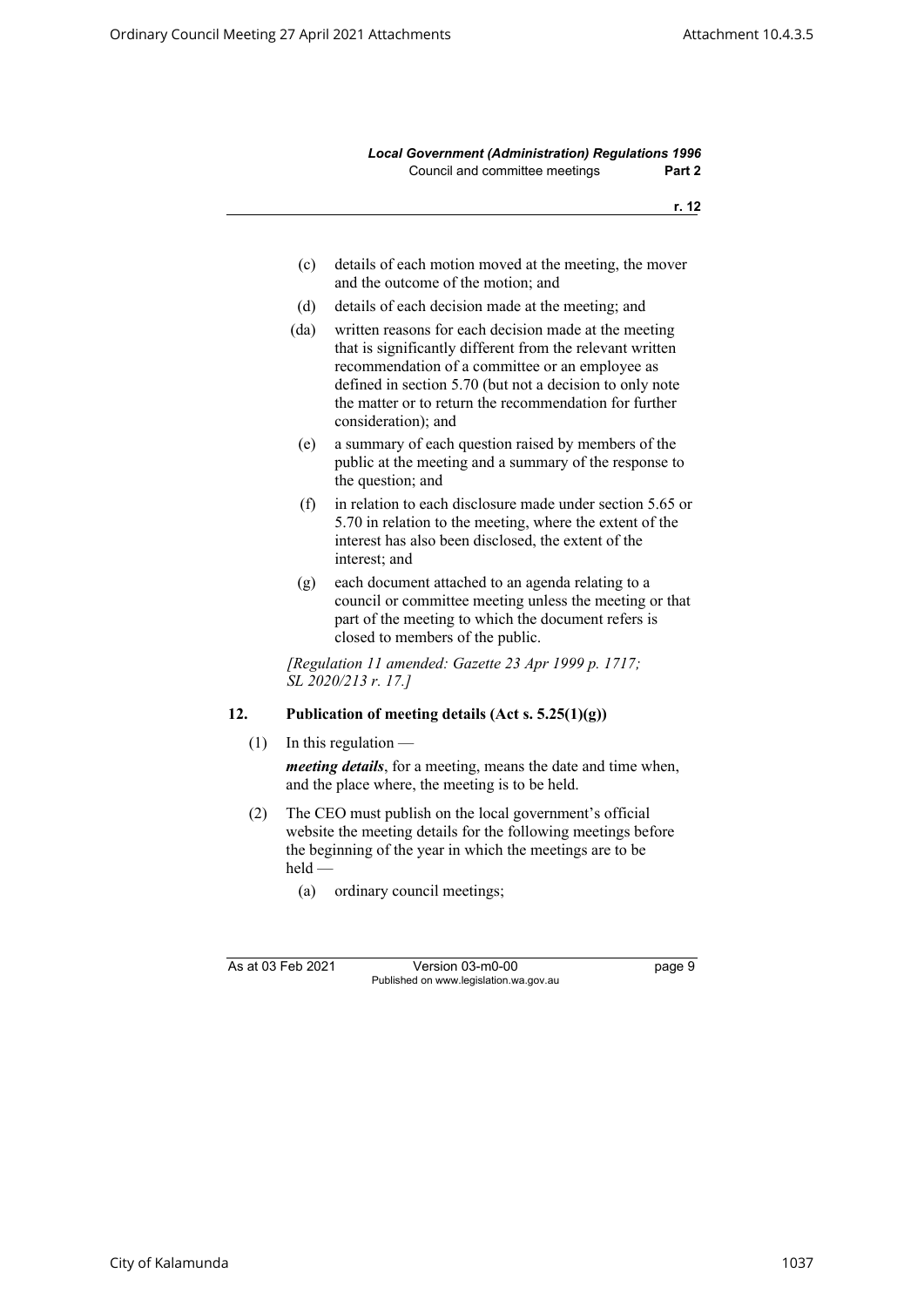<span id="page-17-0"></span>

| Part 2  | Council and committee meetings                                                                                                                                                                                                                                                                                |
|---------|---------------------------------------------------------------------------------------------------------------------------------------------------------------------------------------------------------------------------------------------------------------------------------------------------------------|
| r. 13   |                                                                                                                                                                                                                                                                                                               |
|         | (b)<br>committee meetings that are required under the Act to be<br>open to members of the public or that are proposed to be<br>open to members of the public.                                                                                                                                                 |
| (3)     | Any change to the meeting details for a meeting referred to in<br>subregulation (2) must be published on the local government's<br>official website as soon as practicable after the change is made.                                                                                                          |
| (4)     | If a local government decides that a special meeting of the<br>council is to be open to members of the public, the CEO must<br>publish the meeting details for the meeting and the purpose of<br>the meeting on the local government's official website as soon<br>as practicable after the decision is made. |
|         | [Regulation 12 inserted: SL 2020/213 r. 18.]                                                                                                                                                                                                                                                                  |
| 13.     | Publication of unconfirmed minutes of meetings<br>(Act s. 5.25(1)(i))                                                                                                                                                                                                                                         |
| (1)     | The CEO must publish on the local government's official<br>$we b site -$                                                                                                                                                                                                                                      |
|         | the unconfirmed minutes of each council and committee<br>(a)<br>meeting that is open to members of the public; and                                                                                                                                                                                            |
|         | if a council or committee meeting is closed to members<br>(b)<br>of the public - that part of the unconfirmed minutes of<br>the meeting that is a record of decisions made at the<br>meeting.                                                                                                                 |
| (2)     | The unconfirmed minutes of a council meeting must be<br>published within 14 days after the meeting is held.                                                                                                                                                                                                   |
| (3)     | The unconfirmed minutes of a committee meeting must be<br>published within 7 days after the meeting is held.                                                                                                                                                                                                  |
|         | [Regulation 13 inserted: SL 2020/213 r. 18.]                                                                                                                                                                                                                                                                  |
|         |                                                                                                                                                                                                                                                                                                               |
|         |                                                                                                                                                                                                                                                                                                               |
| page 10 | Version 03-m0-00<br>As at 03 Feb 2021                                                                                                                                                                                                                                                                         |

Published on www.legislation.wa.gov.au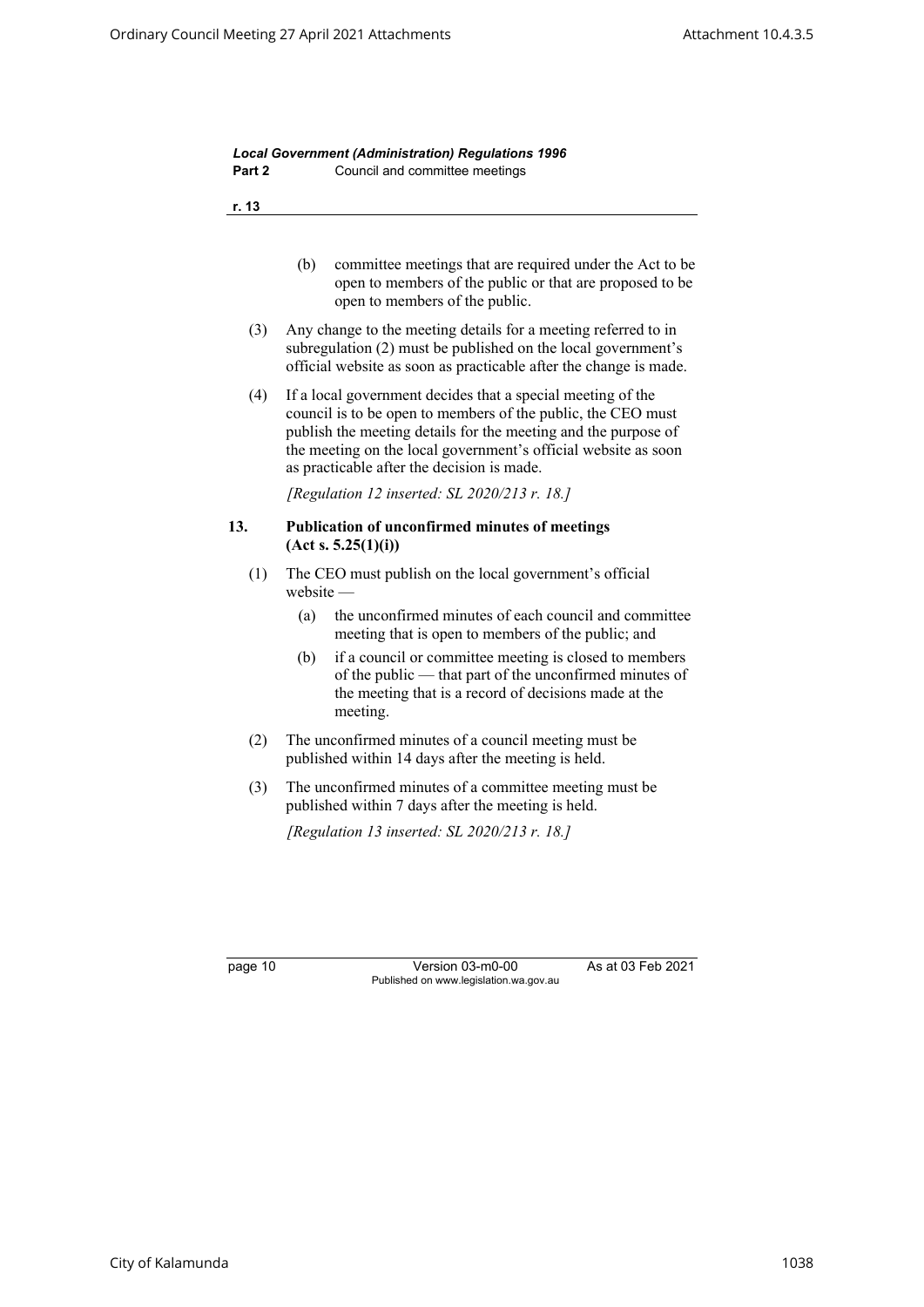*Local Government (Administration) Regulations 1996* Council and committee meetings **Part 2**

**r. 14**

#### <span id="page-18-0"></span>**14. Notice papers, agenda etc., public inspection of (Act s. 5.25(1)(j))**

- (1) A local government is to ensure that notice papers and agenda relating to any council or committee meeting and reports and other documents which —
	- (a) are to be tabled at the meeting; or
	- (b) have been produced by the local government or a committee for presentation at the meeting,

and which have been made available to members of the council or committee for the meeting are available for inspection by members of the public and published on the local government's official website from the time the notice papers, agenda or documents were made available to the members of the council or committee.

(2) Subregulation (1) does not apply if, in the CEO's opinion, the meeting or that part of the meeting to which the information refers is likely to be closed to members of the public under section 5.23(2).

*[Regulation 14 amended: Gazette 31 Mar 2005 p. 1030; SL 2020/213 r. 19.]*

### <span id="page-18-1"></span>**14A. Attendance by telephone etc. (Act s. 5.25(1)(ba))**

- (1) A person who is not physically present at a meeting of a council or committee is to be taken to be present at the meeting if —
	- (a) the person is simultaneously in audio contact, by telephone or other means of instantaneous communication, with each other person present at the meeting; and
	- (b) the person is in a suitable place; and
	- (c) the council has approved\* of the arrangement.
- (2) A council cannot give approval under subregulation (1)(c) if to do so would mean that at more than half of the meetings of the council, or committee, as the case may be, in that financial year,

As at 03 Feb 2021 Version 03-m0-00 bage 11 Published on www.legislation.wa.gov.au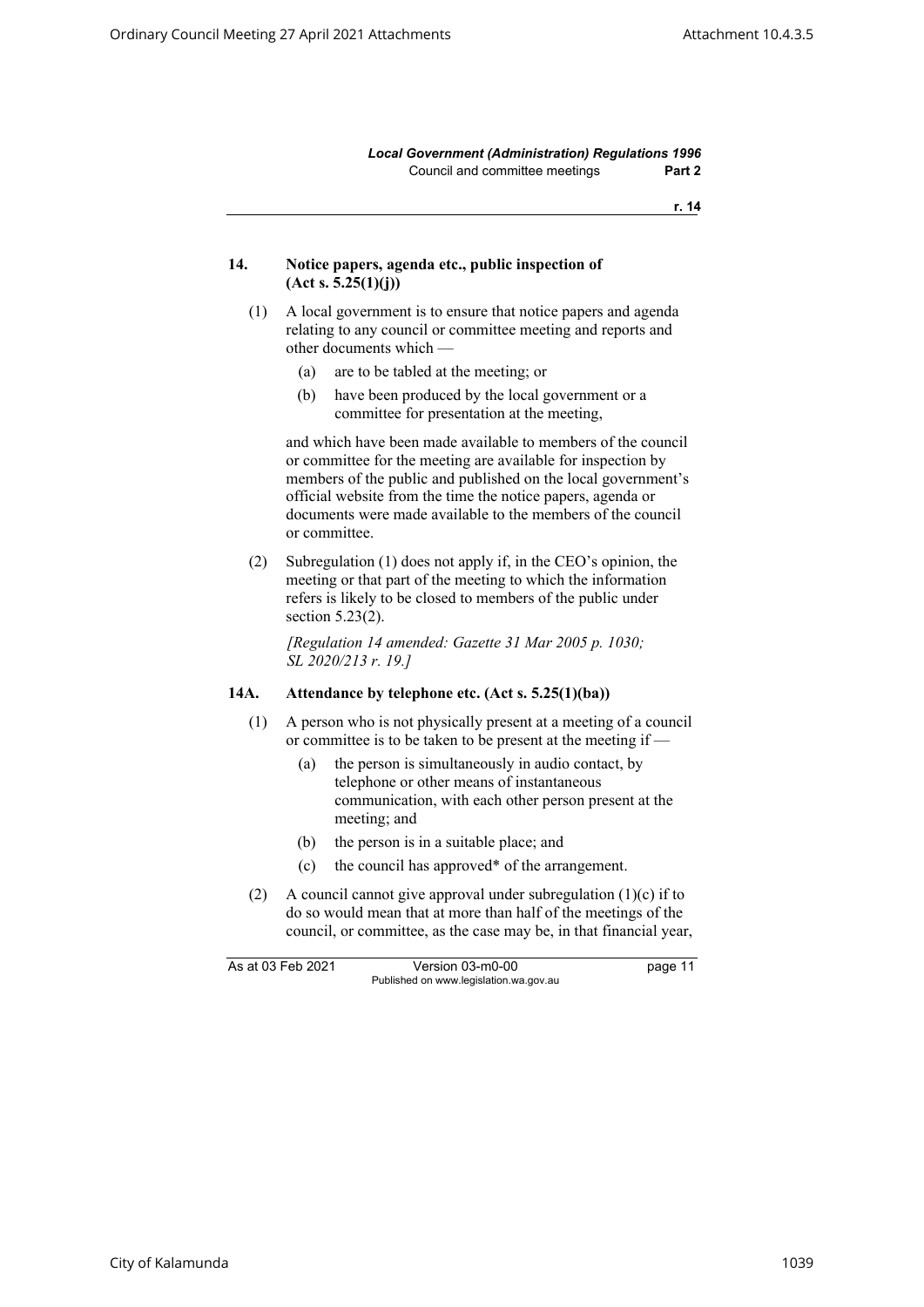*Local Government (Administration) Regulations 1996* **Part 2** Council and committee meetings

**r. 14B**

a person (other than a person with a disability) who was not physically present was taken to be present in accordance with this regulation.

- (3) A person referred to in this regulation is no longer to be taken to be present at a meeting if the person ceases to be in instantaneous communication with each other person present at the meeting.
- $(4)$  In this regulation —

*disability* has the meaning given in the *Disability Services Act 1993* section 3;

*suitable place* —

- (a) in relation to a person with a disability means a place that the council has approved\* as a suitable place for the purpose of this paragraph; and
- (b) in relation to any other person means a place that the council has approved\* as a suitable place for the purpose of this paragraph and that is located —
	- (i) in a townsite or other residential area; and
	- (ii) 150 km or further from the place at which the meeting is to be held under regulation 12, measured along the shortest road route ordinarily used for travelling;

*townsite* has the same meaning given to that term in the *Land Administration Act 1997* section 3(1).

\* Absolute majority required.

*[Regulation 14A inserted: Gazette 31 Mar 2005 p. 1031; amended: Gazette 4 Mar 2016 p. 649-50.]*

#### <span id="page-19-0"></span>**14B. Attendance by telephone etc. after natural disaster (Act s. 5.25(1)(ba))**

(1) If a council member is prevented from being physically present at a meeting of the council because of fire, flood, lightning,

page 12 Version 03-m0-00 As at 03 Feb 2021 Published on www.legislation.wa.gov.au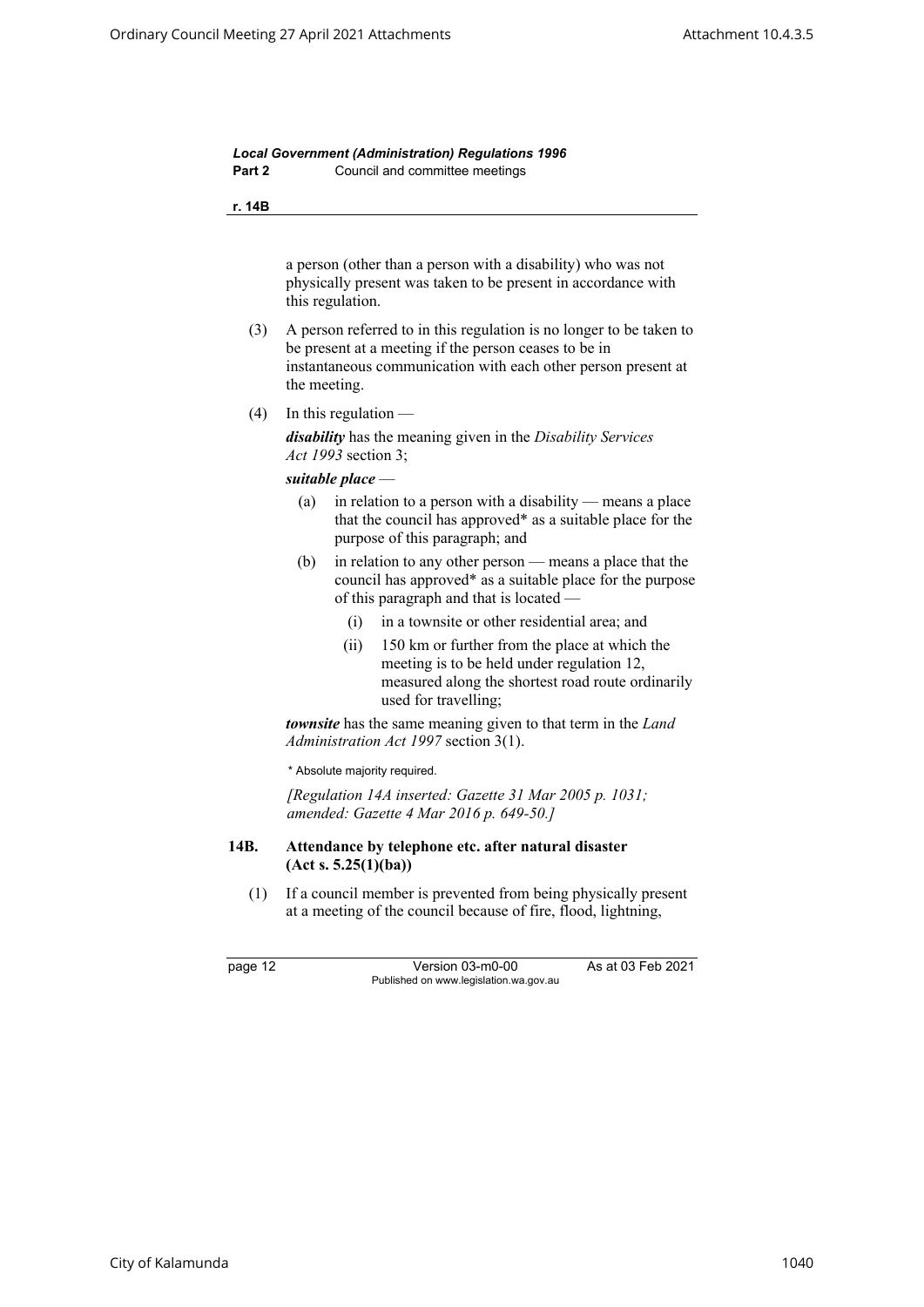*Local Government (Administration) Regulations 1996* Council and committee meetings **Part 2**

**r. 14C**

movement of land, storm, or any other natural disaster the member is to be taken to be present at the meeting if —

- (a) the member is simultaneously in audio contact, by telephone or other means of instantaneous communication, with each other person present at the meeting; and
- (b) the member is authorised to be present by
	- (i) the Mayor; or
	- (ii) the President; or
	- (iii) the council.
- (2) A person referred to in this regulation is no longer to be taken to be present at a meeting if the person ceases to be in instantaneous communication with each other person present at the meeting.
- (3) A place where a person referred to in this regulation is physically present during a meeting is not a place that is open to members of the public under section 5.23(1).
- $(4)$  In this regulation —

*person referred to in this regulation*, in respect of a meeting, means a council member who is prevented from being physically present at that meeting.

*[Regulation 14B inserted: Gazette 31 Mar 2005 p. 1031-2; amended: Gazette 19 Aug 2005 p. 3872.]*

#### <span id="page-20-0"></span>**14C. Attendance by electronic means in public health emergency or state of emergency (Act s. 5.25(1)(ba))**

- $(1)$  In this regulation
	- *meeting* means
		- (a) an ordinary meeting of the council; or
		- (b) a special meeting of the council; or
		- (c) a meeting of a committee of the council; or

As at 03 Feb 2021 Version 03-m0-00 page 13 Published on www.legislation.wa.gov.au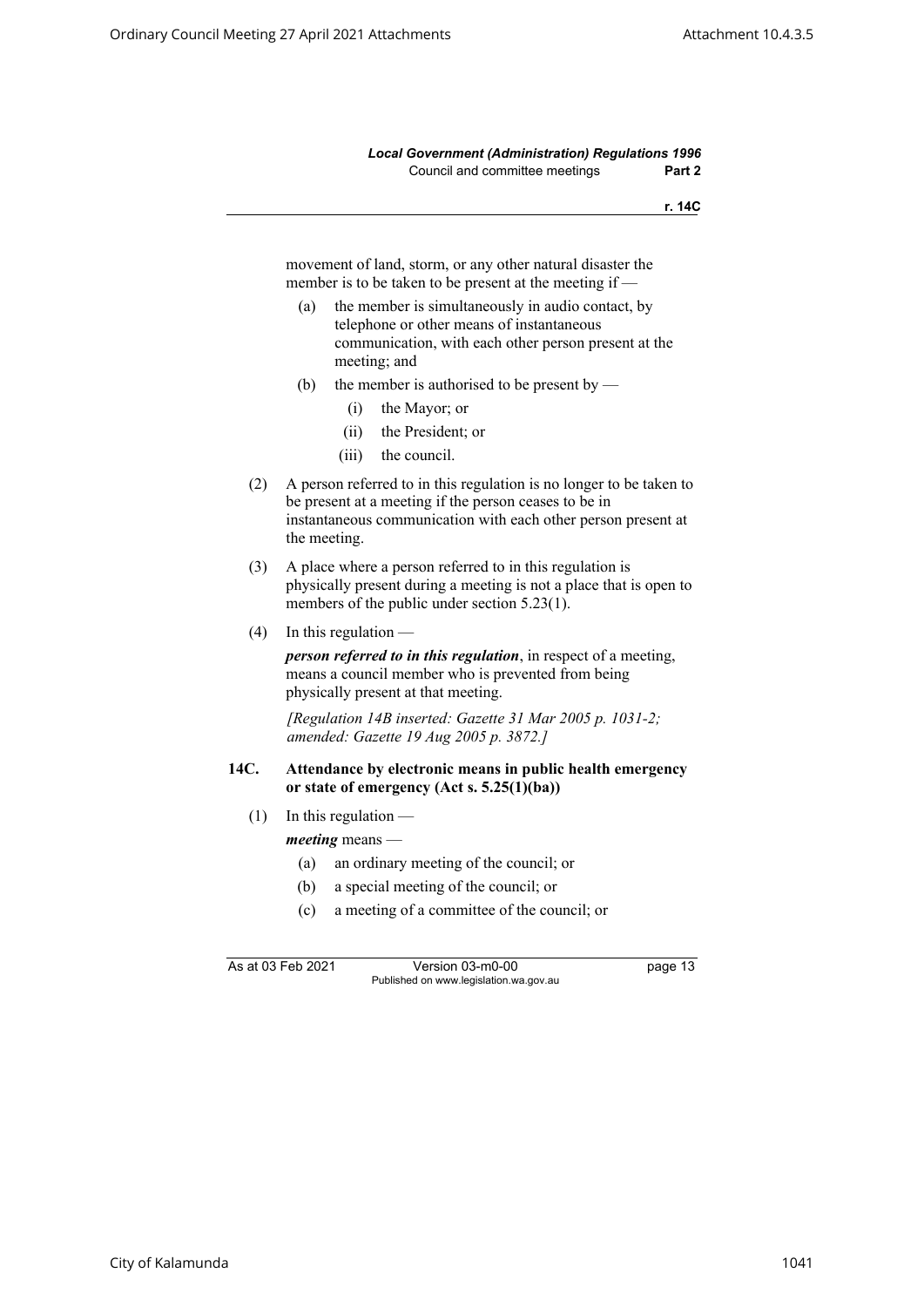<span id="page-21-0"></span>

| r. 14D  |                                                                                                                                                                           |
|---------|---------------------------------------------------------------------------------------------------------------------------------------------------------------------------|
|         | (d)<br>a meeting of an audit committee of a local government.                                                                                                             |
| (2)     | A member of a council or committee may attend a meeting by<br>electronic means if -                                                                                       |
|         | a public health emergency or a state of emergency exists<br>(a)<br>in the whole or a part of the area of the district of a local<br>government; and                       |
|         | because of the public health emergency or state of<br>(b)<br>emergency, the member is unable, or considers it<br>inappropriate, to be present in person at a meeting; and |
|         | (c)<br>the member is authorised to attend the meeting by<br>electronic means by $-$                                                                                       |
|         | (i)<br>the mayor; or                                                                                                                                                      |
|         | (ii)<br>the president; or                                                                                                                                                 |
|         | (iii)<br>the council.                                                                                                                                                     |
| (3)     | A person who attends a meeting by electronic means is taken to<br>be present at the meeting.<br>[Regulation 14C inserted: SL 2020/20 $r$ . 7.]                            |
| 14D.    | Meetings held by electronic means in public health<br>emergency or state of emergency $(Act s. 5.25(1)(ba))$                                                              |
|         |                                                                                                                                                                           |
| (1)     | In this regulation $-$                                                                                                                                                    |
|         | $meeting$ means —                                                                                                                                                         |
|         | an ordinary meeting of the council; or<br>(a)                                                                                                                             |
|         | a special meeting of the council; or<br>(b)                                                                                                                               |
|         | a meeting of a committee of the council; or<br>(c)                                                                                                                        |
|         | (d)<br>a meeting of an audit committee of a local government.                                                                                                             |
|         |                                                                                                                                                                           |
| (2)     | A meeting may be held by electronic means                                                                                                                                 |
|         | $if -$<br>(a)<br>(i)<br>a public health emergency or a state of<br>emergency exists in the whole or a part of the<br>area of the district of a local government; and      |
| page 14 | As at 03 Feb 2021<br>Version 03-m0-00<br>Published on www.legislation.wa.gov.au                                                                                           |
|         |                                                                                                                                                                           |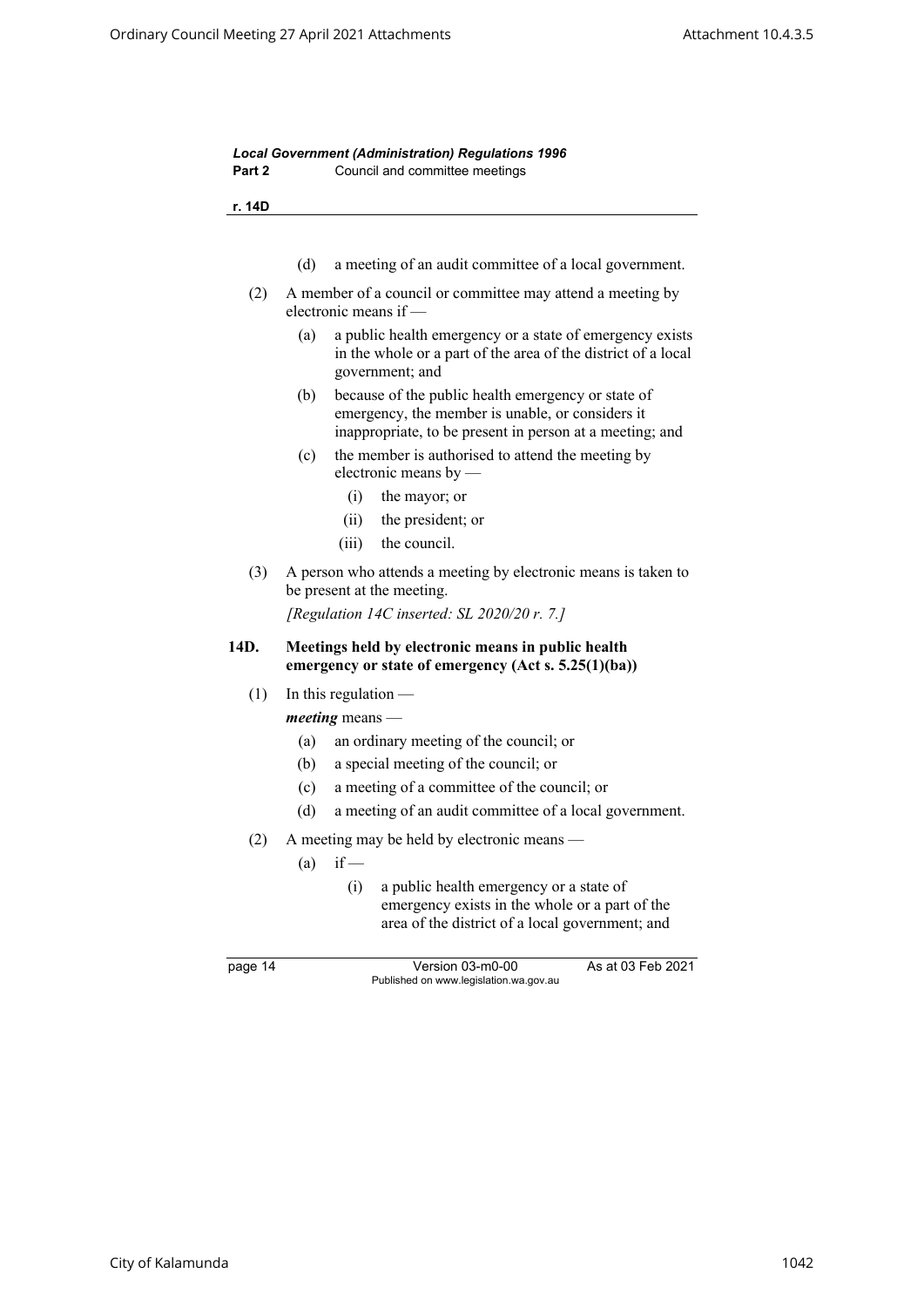<span id="page-22-0"></span>

|                   |            |                        | <b>Local Government (Administration) Regulations 1996</b><br>Council and committee meetings<br>Part 2                                                                                                                                                                                                                         |
|-------------------|------------|------------------------|-------------------------------------------------------------------------------------------------------------------------------------------------------------------------------------------------------------------------------------------------------------------------------------------------------------------------------|
|                   |            |                        | r. 14E                                                                                                                                                                                                                                                                                                                        |
|                   |            | (ii)                   | because of the public health emergency or state<br>of emergency, the mayor, president or council<br>considers it appropriate for the meeting to be<br>held by electronic means;                                                                                                                                               |
|                   |            | <b>or</b>              |                                                                                                                                                                                                                                                                                                                               |
|                   | (b)        | $if -$                 |                                                                                                                                                                                                                                                                                                                               |
|                   |            | (i)                    | a direction is issued under the <i>Public Health</i><br>Act 2016 or the Emergency Management<br>Act 2005 that prevents the meeting from being<br>held in person; and                                                                                                                                                          |
|                   |            | (ii)                   | the mayor, president or council authorises the<br>meeting to be held by electronic means.                                                                                                                                                                                                                                     |
| (3)               |            |                        | The electronic means by which the meeting is to be held include<br>by telephone, video conference or other instantaneous<br>communication, as determined by -                                                                                                                                                                 |
|                   | (a)        |                        | the mayor; or                                                                                                                                                                                                                                                                                                                 |
|                   | (b)        |                        | the president; or                                                                                                                                                                                                                                                                                                             |
|                   | (c)        | the council.           |                                                                                                                                                                                                                                                                                                                               |
| (4)               |            |                        | The CEO must be consulted before a determination is made<br>under subregulation (3).                                                                                                                                                                                                                                          |
|                   |            |                        | [Regulation 14D inserted: SL $2020/20$ r. 7.]                                                                                                                                                                                                                                                                                 |
| 14E.              | s. 5.25(2) |                        | Modification of Act if meeting held by electronic means (Act                                                                                                                                                                                                                                                                  |
| (1)               |            | In this regulation $-$ |                                                                                                                                                                                                                                                                                                                               |
|                   |            |                        | electronic meeting means a meeting held by electronic means<br>under regulation 14D.                                                                                                                                                                                                                                          |
| (2)               |            |                        | If a council or a committee is to hold an electronic meeting, the<br>council or committee is taken to have complied with the<br>requirement to give notice of the place of the meeting under<br>section 5.5 and regulation 12 if the local government gives<br>notice that the meeting will be conducted by electronic means. |
| As at 03 Feb 2021 |            |                        | Version 03-m0-00<br>page 15<br>Published on www.legislation.wa.gov.au                                                                                                                                                                                                                                                         |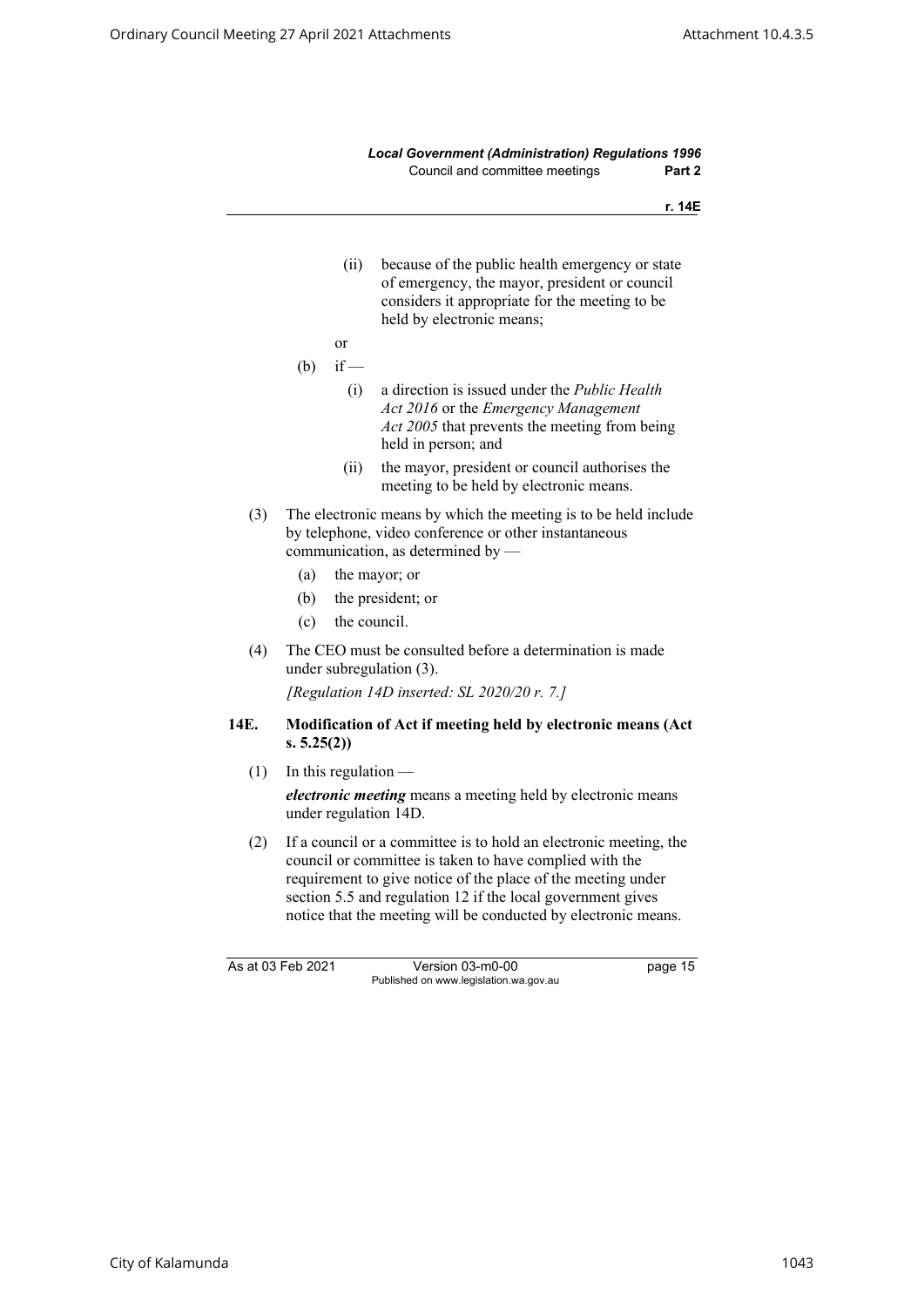| Part 2 |     |       | Council and committee meetings                                                                                                                                                                                                                       |
|--------|-----|-------|------------------------------------------------------------------------------------------------------------------------------------------------------------------------------------------------------------------------------------------------------|
| r. 14E |     |       |                                                                                                                                                                                                                                                      |
| (3)    |     |       | If a council or a committee holds an electronic meeting -                                                                                                                                                                                            |
|        | (a) |       | a person who attends the meeting by the electronic<br>means determined under regulation $14D(3)$ is taken to<br>attend the meeting for the purposes of the Act and these<br>regulations; and                                                         |
|        | (b) |       | the meeting is open to the members of the public under<br>section $5.23(1)$ if —                                                                                                                                                                     |
|        |     | (i)   | the council or committee complies with the<br>requirement to make the unconfirmed minutes of<br>the meeting available for public inspection under<br>regulation 13; or                                                                               |
|        |     | (ii)  | the council or committee publicly broadcasts the<br>meeting on a website; or                                                                                                                                                                         |
|        |     | (iii) | the meeting or a broadcast of the meeting is<br>otherwise accessible to the public.                                                                                                                                                                  |
| (4)    |     |       | If a council or a committee holds an electronic meeting,<br>section 5.24 is modified so that the council or committee<br>allocates time for raising questions by members of the public,<br>and the asking of and responding to those questions, if - |
|        | (a) |       | the council or committee provides a means to submit a<br>question prior to the meeting; and                                                                                                                                                          |
|        | (b) |       | the council or committee determines at the meeting —                                                                                                                                                                                                 |
|        |     | (i)   | to respond to the question submitted by the<br>member of the public at the meeting in<br>accordance with the procedure determined by the<br>council or committee; or                                                                                 |
|        |     | (ii)  | that, given the public health emergency, state of<br>emergency or direction issued under the Public<br>Health Act 2016 or the Emergency Management<br>Act 2005, it is not appropriate to respond to the<br>question at the meeting.                  |

page 16 Version 03-m0-00 As at 03 Feb 2021 Published on www.legislation.wa.gov.au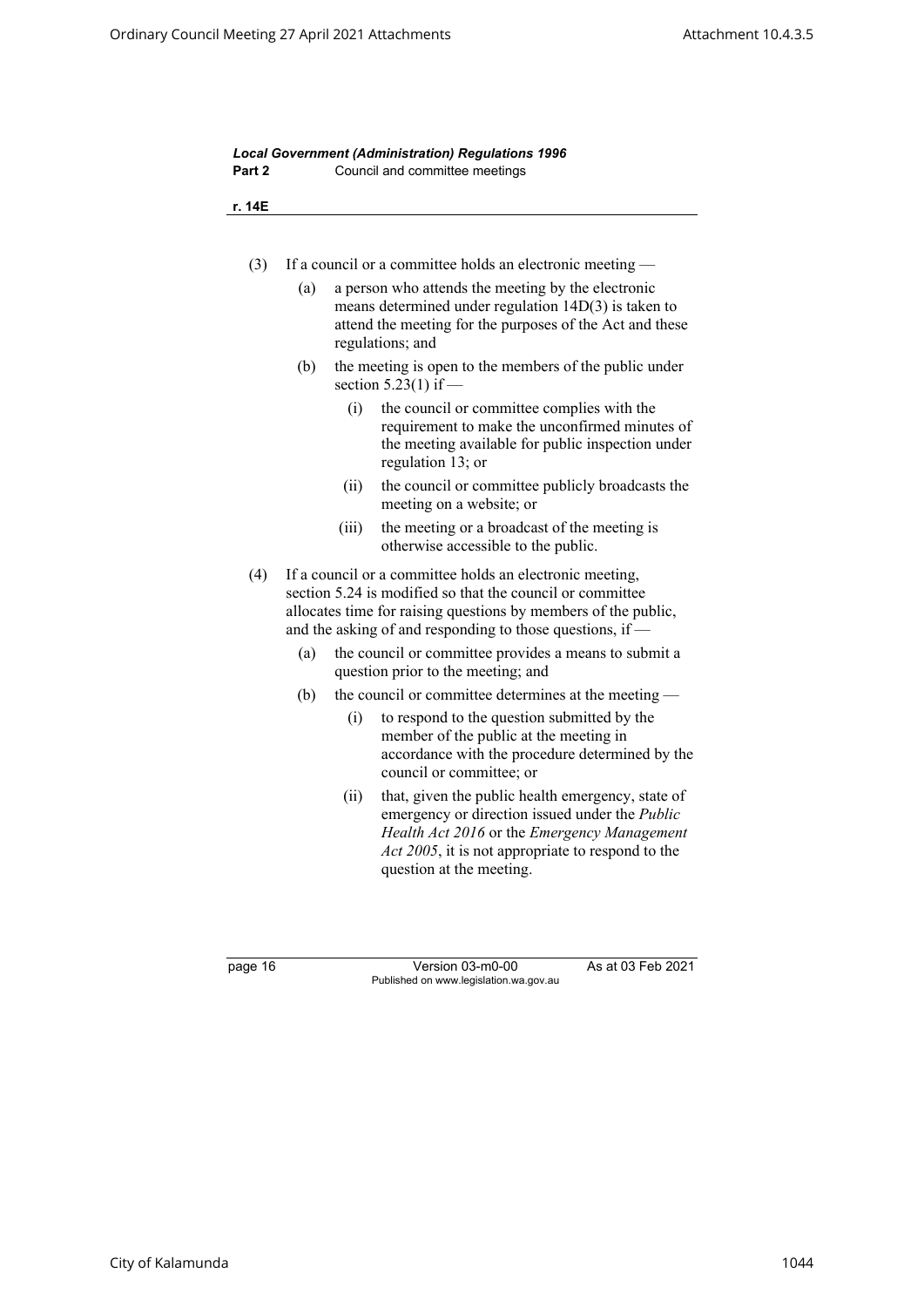*Local Government (Administration) Regulations 1996* Council and committee meetings **Part 2**

**r. 14E**

- (5) If a council or a committee holds an electronic meeting, for the purposes of regulation 14, a notice paper, agenda, report or other document may be —
	- (a) tabled at the meeting, or produced by the local government or a committee for presentation at the meeting, in any manner determined by the council or committee, including by electronic means; and
	- (b) made available to members of the council or committee, or for inspection by members of the public, in any manner determined by the council or committee, including by electronic means.

*[Regulation 14E inserted: SL 2020/20 r. 7.]*

As at 03 Feb 2021 Version 03-m0-00 page 17 Published on www.legislation.wa.gov.au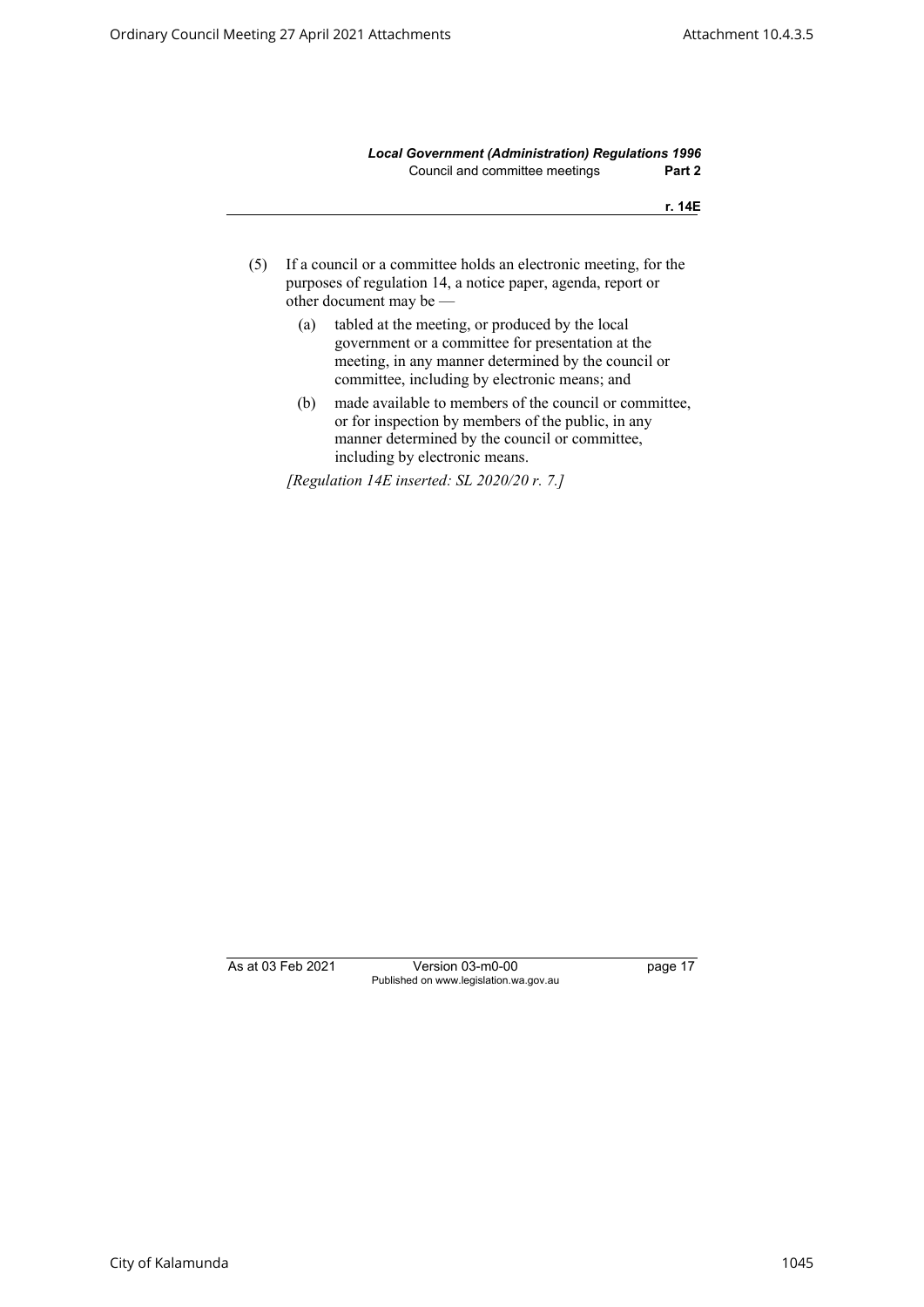*Local Government (Administration) Regulations 1996* Part 3 **Electors'** meetings

<span id="page-25-0"></span>**r. 15**

## **Part 3 — Electors' meetings**

*[Heading inserted: Gazette 26 Aug 2011 p. 3482.]*

#### **15. Matters to be discussed at general meeting (Act s. 5.27(3))**

For the purposes of section 5.27(3), the matters to be discussed at a general electors' meeting are, firstly, the contents of the annual report for the previous financial year and then any other general business.

#### <span id="page-25-2"></span><span id="page-25-1"></span>**16. Request for special meeting, form of (Act s. 5.28(2))**

A request for a special meeting of the electors of a district is to be in the form of Form 1.

#### **17. Voting at meeting (Act s. 5.31)**

- (1) Each elector who is present at a general or special meeting of electors is entitled to one vote on each matter to be decided at the meeting but does not have to vote.
- (2) All decisions at a general or special meeting of electors are to be made by a simple majority of votes.
- (3) Voting at a general or special meeting of electors is to be conducted so that no voter's vote is secret.

## <span id="page-25-3"></span>**18. Procedure at meeting (Act s. 5.31)**

Subject to regulations 15 and 17, the procedure to be followed at a general or special meeting of electors is to be determined by the person presiding at the meeting.

page 18 Version 03-m0-00 As at 03 Feb 2021 Published on www.legislation.wa.gov.au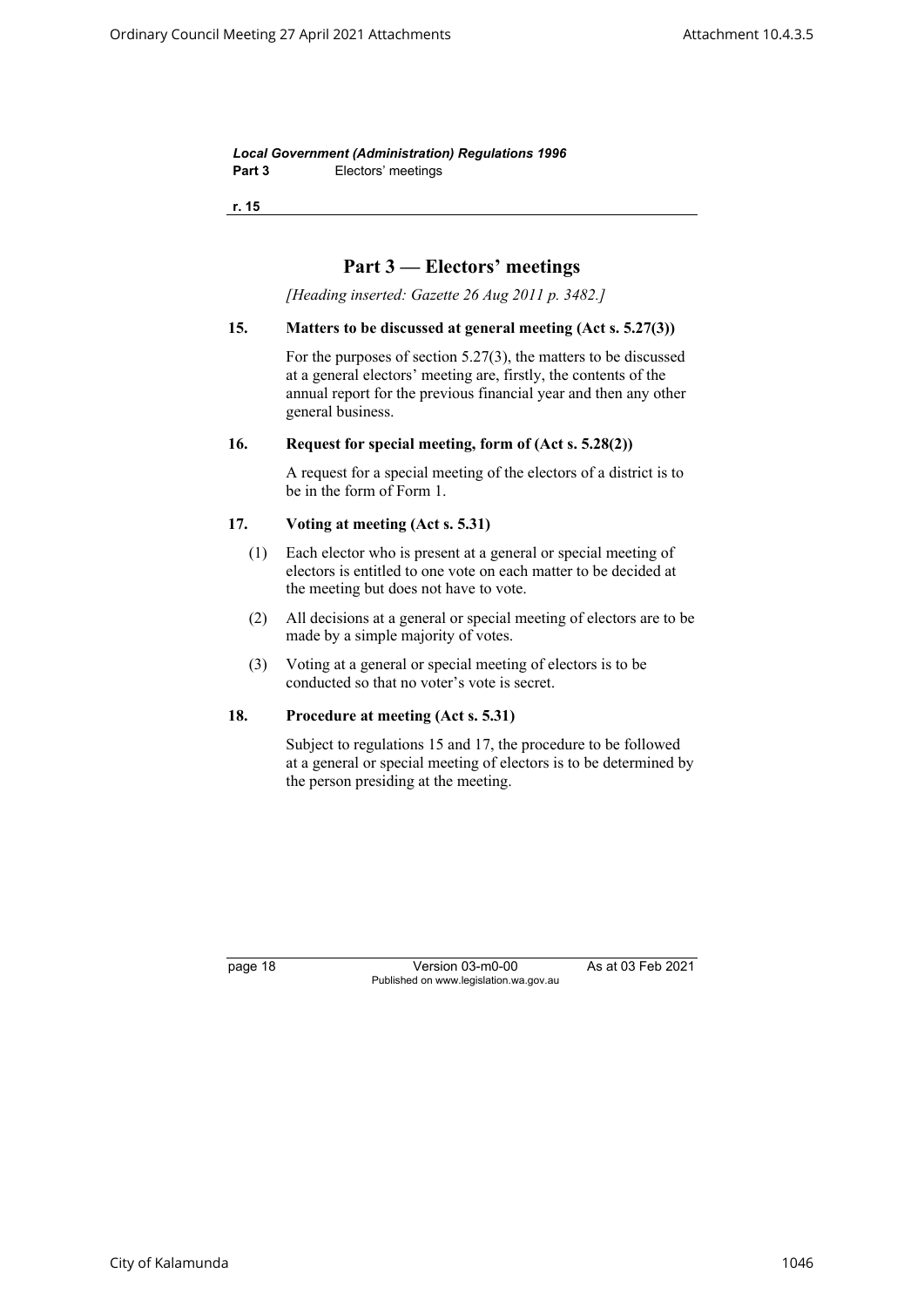*Local Government (Administration) Regulations 1996* Local government employees **Part 4**

**r. 18A**

## **Part 4 — Local government employees**

*[Heading inserted: Gazette 26 Aug 2011 p. 3482.]*

## <span id="page-26-0"></span>**18A. Vacancy in position of CEO or senior employee to be advertised (Act s. 5.36(4) and 5.37(3))**

- (1) If a position of CEO, or of a senior employee, of a local government becomes vacant, the local government must give Statewide public notice of the position unless it is proposed that the position be filled by  $-$ 
	- (a) a person who is, and will continue to be, employed by another local government and who will fill the position on a contract or contracts for a total period not exceeding 5 years; or
	- (b) a person who will be acting in the position for a term not exceeding one year.
- (2) The Statewide public notice must contain
	- (a) the details of the remuneration and benefits offered; and
	- (b) details of the place where applications for the position are to be submitted; and
	- (c) the date and time for the closing of applications for the position; and
	- (d) the duration of the proposed contract; and
	- (da) a website address where the job description form for the position can be accessed; and
	- (e) contact details for a person who can provide further information about the position; and
	- (f) any other information that the local government considers is relevant.

*[Regulation 18A inserted: Gazette 31 Mar 2005 p. 1037-8; amended: Gazette 19 Aug 2005 p. 3872; 3 May 2011 p. 1594; SL 2021/14 r. 4.]*

As at 03 Feb 2021 Version 03-m0-00 page 19 Published on www.legislation.wa.gov.au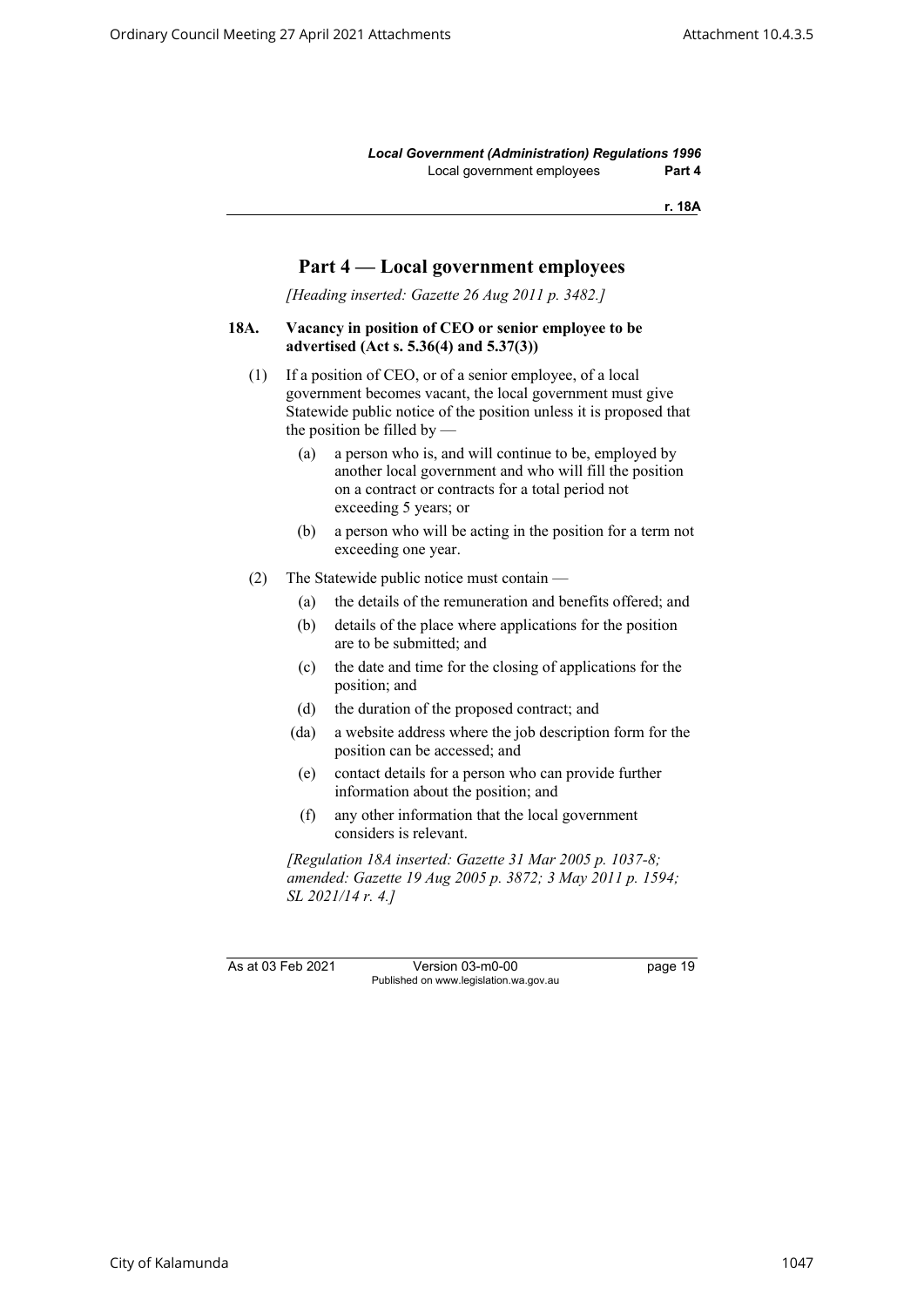*Local Government (Administration) Regulations 1996* **Part 4** Local government employees

<span id="page-27-0"></span>**r. 18B**

## **18B. Contracts of CEOs and senior employees, content of (Act s. 5.39(3)(c))**

For the purposes of section 5.39(3)(c), a contract governing the employment of a person who is a CEO, or a senior employee, of a local government is to provide for a maximum amount of money (or a method of calculating such an amount) to which the person is to be entitled if the contract is terminated before the expiry date, which amount is not to exceed whichever is the lesser of —

- (a) the value of one year's remuneration under the contract; or
- (b) the value of the remuneration that the person would have been entitled to had the contract not been terminated.

*[Regulation 18B inserted: Gazette 13 May 2005 p. 2086.]*

### <span id="page-27-1"></span>*[18C, 18D. Deleted: SL 2021/14 r. 5.]*

#### **18E. False information in application for CEO position, offence**

A person must not, in connection with an application for the position of CEO of a local government —

- (a) make a statement, or give any information, as to academic, or other tertiary level, qualifications held by the applicant that the person knows is false in a material particular; or
- (b) make a statement, or give any information, as to academic, or other tertiary level, qualifications held by the applicant which is false or misleading in a material particular, with reckless disregard as to whether or not the statement or information is false or misleading in a material particular.

Penalty: a fine of \$5 000.

*[Regulation 18E inserted: Gazette 31 Mar 2005 p. 1038-9; amended: Gazette 19 Aug 2005 p. 3872; 4 Mar 2016 p. 650.]*

page 20 Version 03-m0-00 As at 03 Feb 2021 Published on www.legislation.wa.gov.au

City of Kalamunda 1048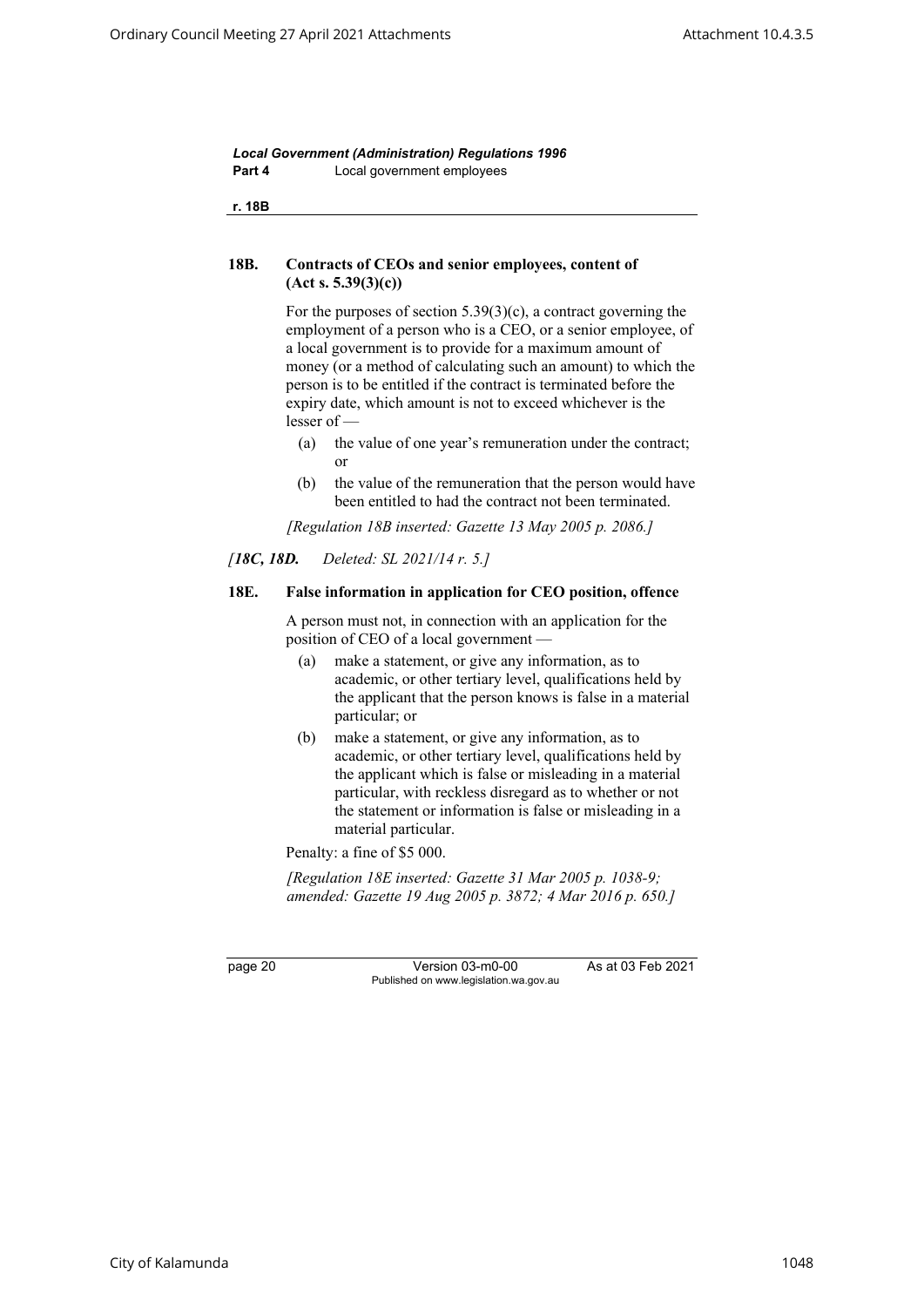*Local Government (Administration) Regulations 1996* Local government employees **Part 4**

**r. 18F**

#### <span id="page-28-1"></span><span id="page-28-0"></span>**18F. Remuneration and benefits of CEO to be as advertised**

The remuneration and other benefits paid to a CEO on the appointment of the CEO are not to differ from the remuneration and benefits advertised for the position under section 5.36(4).

*[Regulation 18F inserted: Gazette 31 Mar 2005 p. 1039.]*

#### **18FA. Model standards for CEO recruitment, performance and termination (Act s. 5.39A(1))**

Schedule 2 sets out model standards for local governments in relation to the following —

- (a) the recruitment of CEOs;
- (b) the review of the performance of CEOs;
- (c) the termination of the employment of CEOs.

*[Regulation 18FA inserted: SL 2021/14 r. 6.]*

#### <span id="page-28-2"></span>**18FB. Certification of compliance with adopted standards for CEO recruitment (Act s. 5.39B(7))**

 $(1)$  In this regulation —

*adopted standards* means —

- (a) the standards adopted by a local government under section 5.39B; or
- (b) if the local government has not adopted standards under that section, the standards taken under section 5.39B(5) to be the local government's adopted standards.
- (2) This regulation applies if
	- (a) a local government employs a person in the position of CEO of the local government; and
	- (b) the local government's adopted standards in relation to the recruitment of CEOs apply to the employment.
- (3) As soon as practicable after the person is employed in the position of CEO, the local government must, by resolution\*, certify that the person was employed in accordance with the

As at 03 Feb 2021 Version 03-m0-00 bage 21 Published on www.legislation.wa.gov.au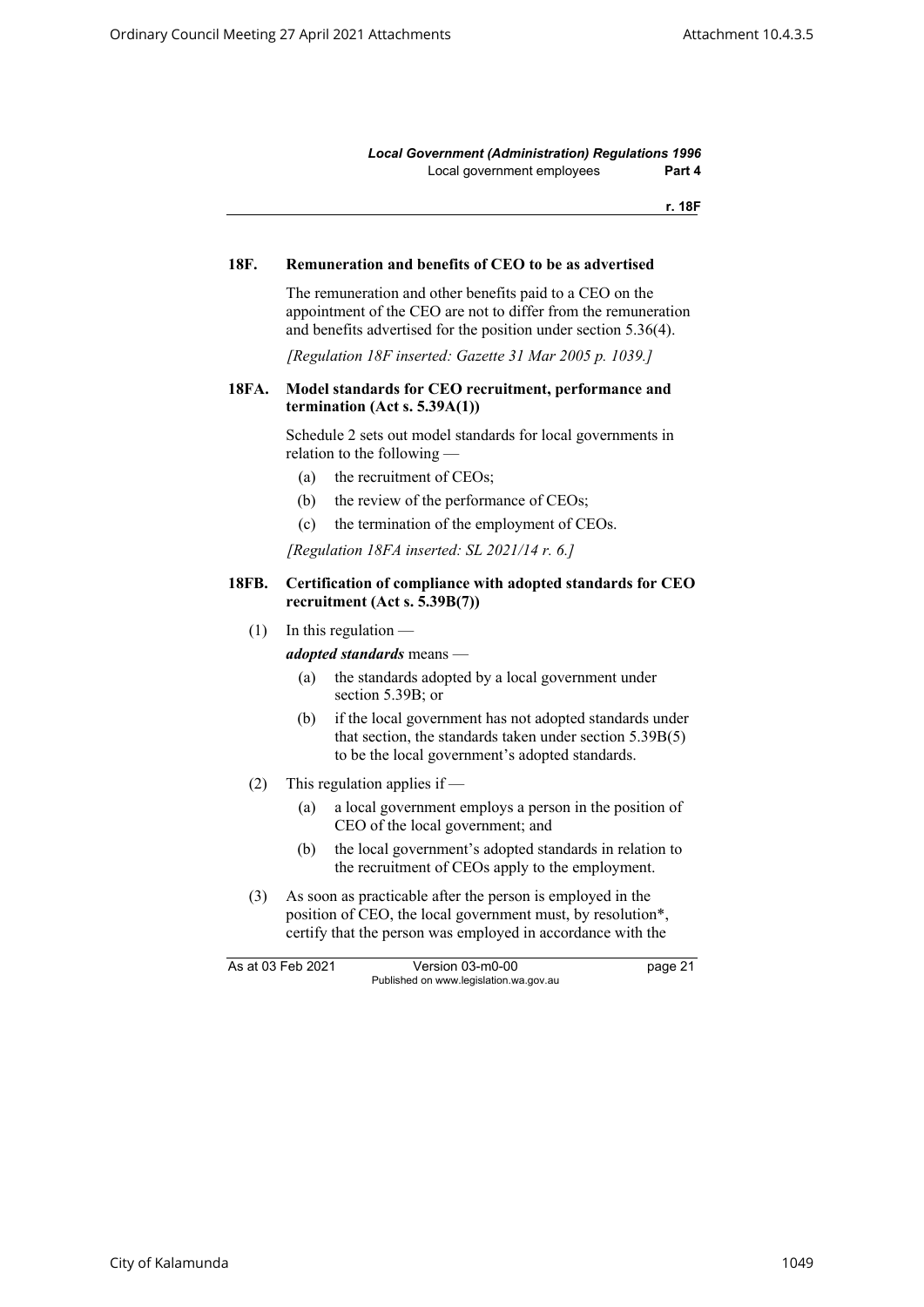*Local Government (Administration) Regulations 1996* **Part 4** Local government employees

#### **r. 18FC**

local government's adopted standards in relation to the recruitment of CEOs.

\* Absolute majority required.

<span id="page-29-0"></span>(4) The local government must give a copy of the resolution to the Departmental CEO within 14 days after the resolution is passed by the local government.

*[Regulation 18FB inserted: SL 2021/14 r. 6.]*

#### **18FC. Certification of compliance with adopted standards for CEO termination (Act s. 5.39B(7))**

- $(1)$  In this regulation *adopted standards* has the meaning given in regulation 18FB(1).
- (2) This regulation applies if a local government terminates the employment of the CEO of the local government.
- (3) As soon as practicable after the CEO's employment is terminated, the local government must, by resolution\*, certify that the CEO's employment was terminated in accordance with the local government's adopted standards in relation to the termination of the employment of CEOs.

\* Absolute majority required.

(4) The local government must give a copy of the resolution to the Departmental CEO within 14 days after the resolution is passed by the local government.

*[Regulation 18FC inserted: SL 2021/14 r. 6.]*

### <span id="page-29-1"></span>**18G. Delegations to CEOs, limits on (Act s. 5.43)**

Powers and duties of a local government exercised under the following provisions are prescribed under section 5.43(i) as powers and duties that a local government cannot delegate to a  $CEO -$ 

(a) section 7.12A(2), (3)(a) or (4); and

page 22 Version 03-m0-00 As at 03 Feb 2021 Published on www.legislation.wa.gov.au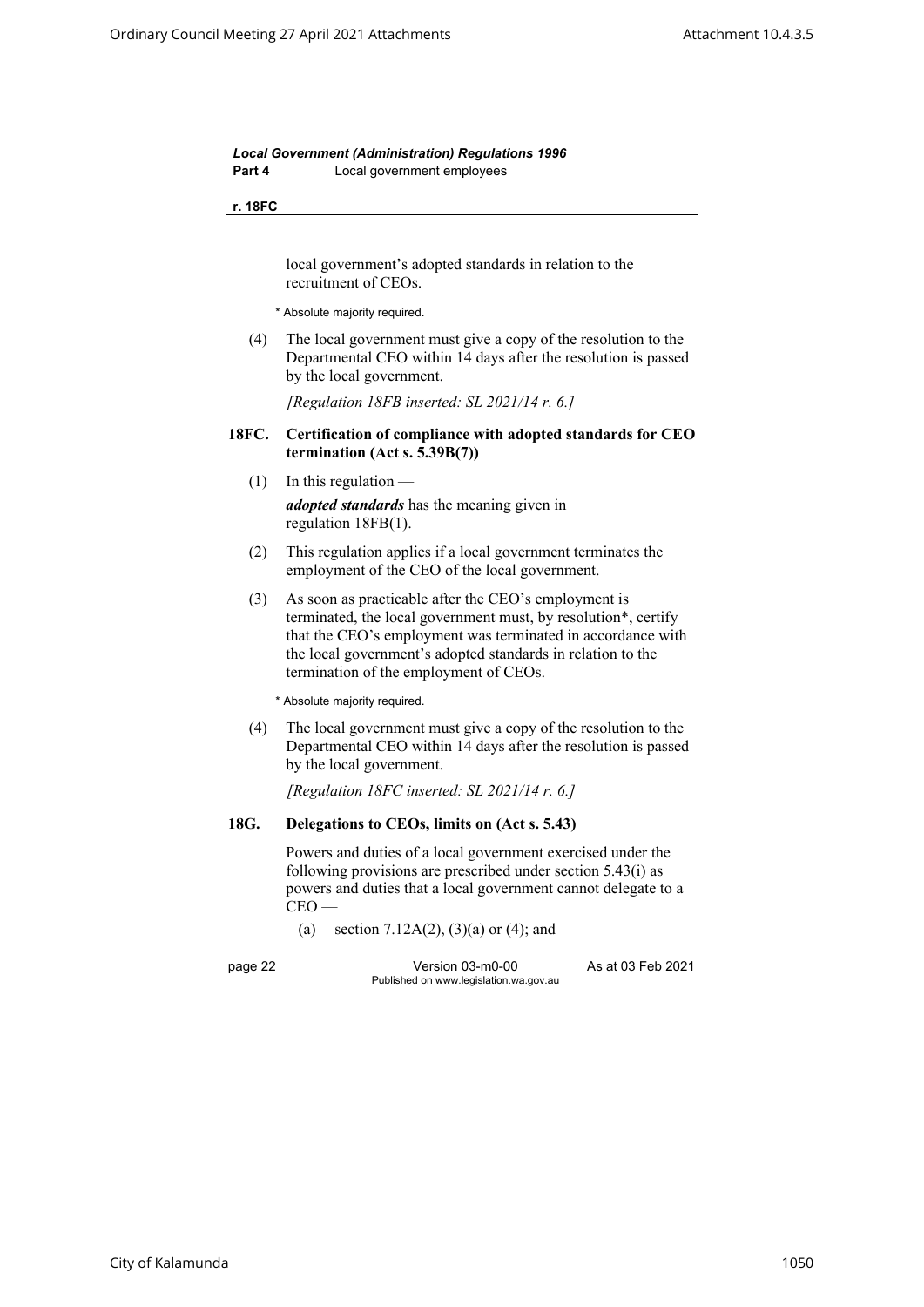*Local Government (Administration) Regulations 1996* Local government employees **Part 4**

**r. 19**

(b) regulations 18C and 18D.

*[Regulation 18G inserted: Gazette 31 Mar 2005 p. 1039.]*

#### <span id="page-30-0"></span>**19. Delegates to keep certain records (Act s. 5.46(3))**

Where a power or duty has been delegated under the Act to the CEO or to any other local government employee, the person to whom the power or duty has been delegated is to keep a written record of —

- (a) how the person exercised the power or discharged the duty; and
- (b) when the person exercised the power or discharged the duty; and
- (c) the persons or classes of persons, other than council or committee members or employees of the local government, directly affected by the exercise of the power or the discharge of the duty.

#### <span id="page-30-1"></span>**19A. Payments in addition to contract or award, limits of (Act s. 5.50(3))**

(1) The value of a payment or payments made under section 5.50(1) and (2) to an employee whose employment with a local government finishes after 1 January 2010 is not to exceed in total —

- (a) the value of the person's final annual remuneration, if the person —
	- (i) accepts voluntary severance by resigning as an employee; and
	- (ii) is not a CEO or a senior employee whose employment is governed by a written contract in accordance with section 5.39;

or

(b) in all other cases, \$5 000.

As at 03 Feb 2021 Version 03-m0-00 page 23 Published on www.legislation.wa.gov.au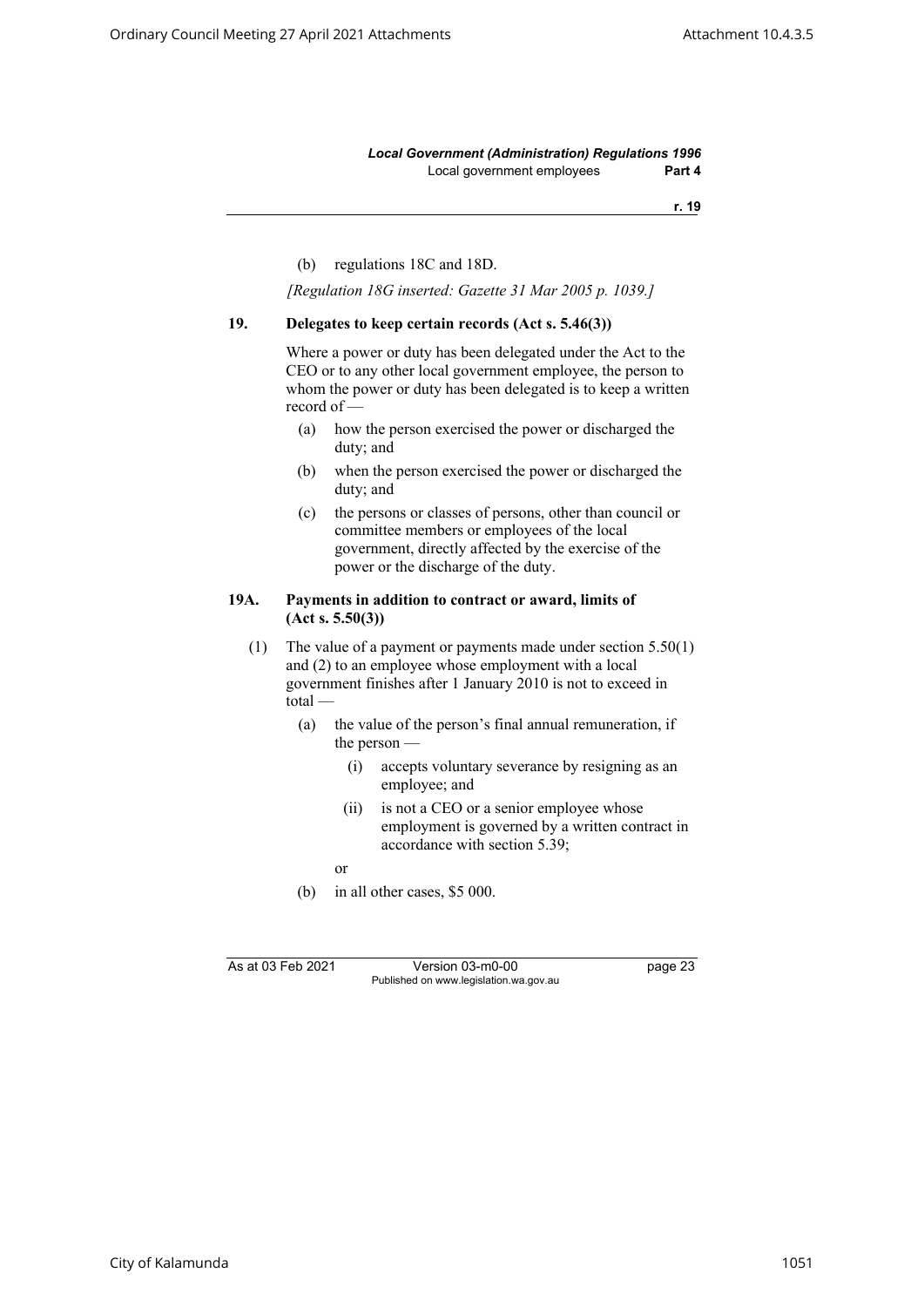*Local Government (Administration) Regulations 1996* **Part 4** Local government employees

**r. 19A**

(2) In this regulation —

*final annual remuneration* in respect of a person, means the value of the annual remuneration paid, or payable, to the person by the local government which employed that person immediately before the person's employment with the local government finished.

*[Regulation 19A inserted: Gazette 31 Mar 2005 p. 1032; amended: Gazette 13 Jul 2012 p. 3218.]*

page 24 Version 03-m0-00 As at 03 Feb 2021 Published on www.legislation.wa.gov.au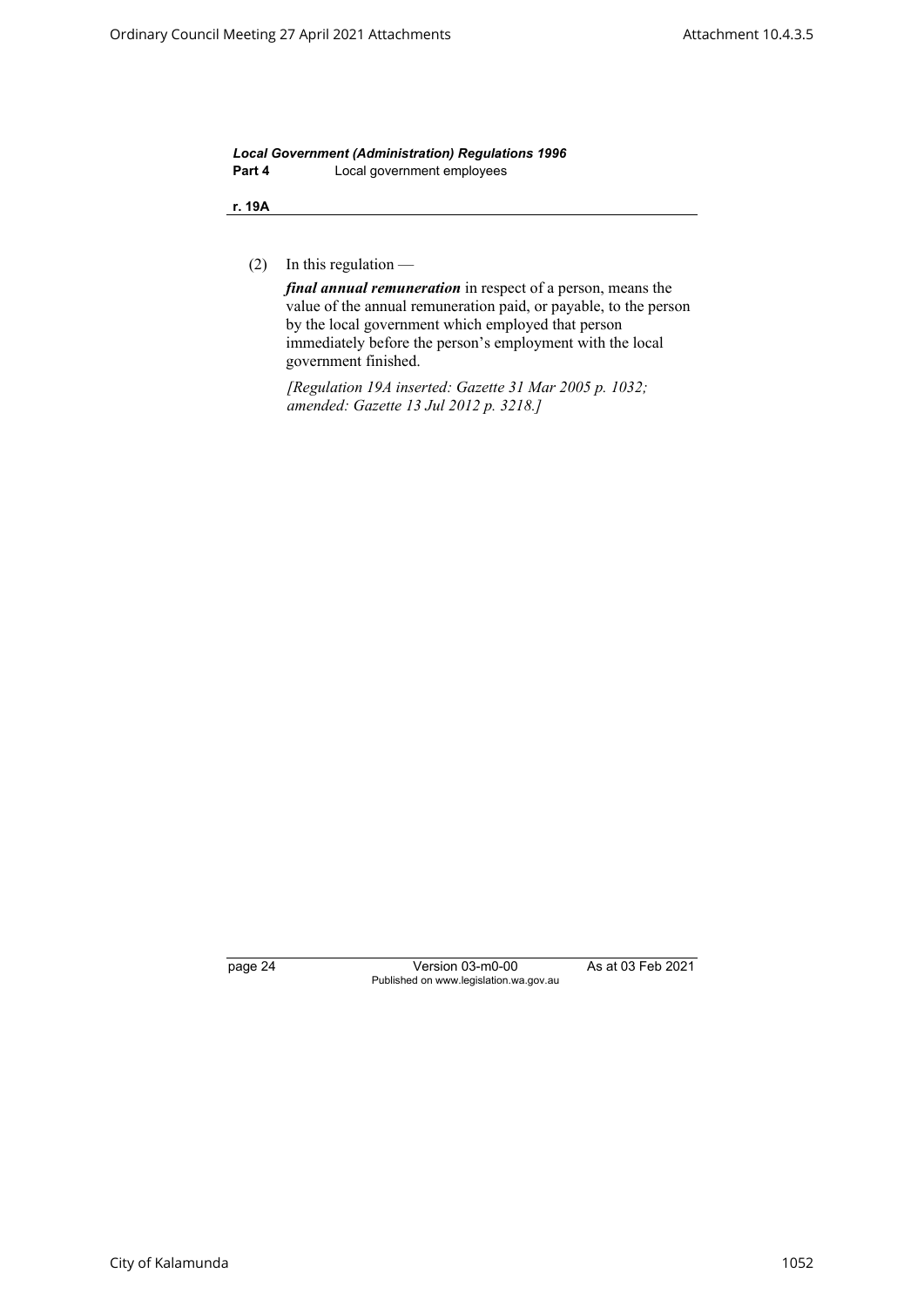|                   | <b>Local Government (Administration) Requlations 1996</b> |
|-------------------|-----------------------------------------------------------|
| Part 4A           | Codes of conduct for local government employees           |
|                   | (Act s. 5.51A(4))                                         |
| <b>Division 1</b> | Terms used                                                |
| r. 19AA           |                                                           |

## **Part 4A — Codes of conduct for local government employees (Act s. 5.51A(4))**

*[Heading inserted: SL 2021/16 r. 4.]*

#### **Division 1 — Terms used**

*[Heading inserted: SL 2021/16 r. 4.]*

#### <span id="page-32-0"></span>**19AA. Terms used**

In this Part —

#### *activity involving a local government discretion* means an activity —

- (a) that cannot be undertaken without an authorisation from the local government; or
- (b) by way of a commercial dealing with the local government;

*associated person* means a person who —

- (a) is undertaking or seeking to undertake an activity involving a local government discretion; or
- (b) it is reasonable to believe, is intending to undertake an activity involving a local government discretion;

*code of conduct* means a code of conduct under section 5.51A;

## *gift* —

- (a) has the meaning given in section 5.57; but
- (b) does not include
	- (i) a gift from a relative as defined in section 5.74(1); or
	- (ii) a gift that must be disclosed under the *Local Government (Elections) Regulations 1997* regulation 30B; or

As at 03 Feb 2021 Version 03-m0-00 page 25 Published on www.legislation.wa.gov.au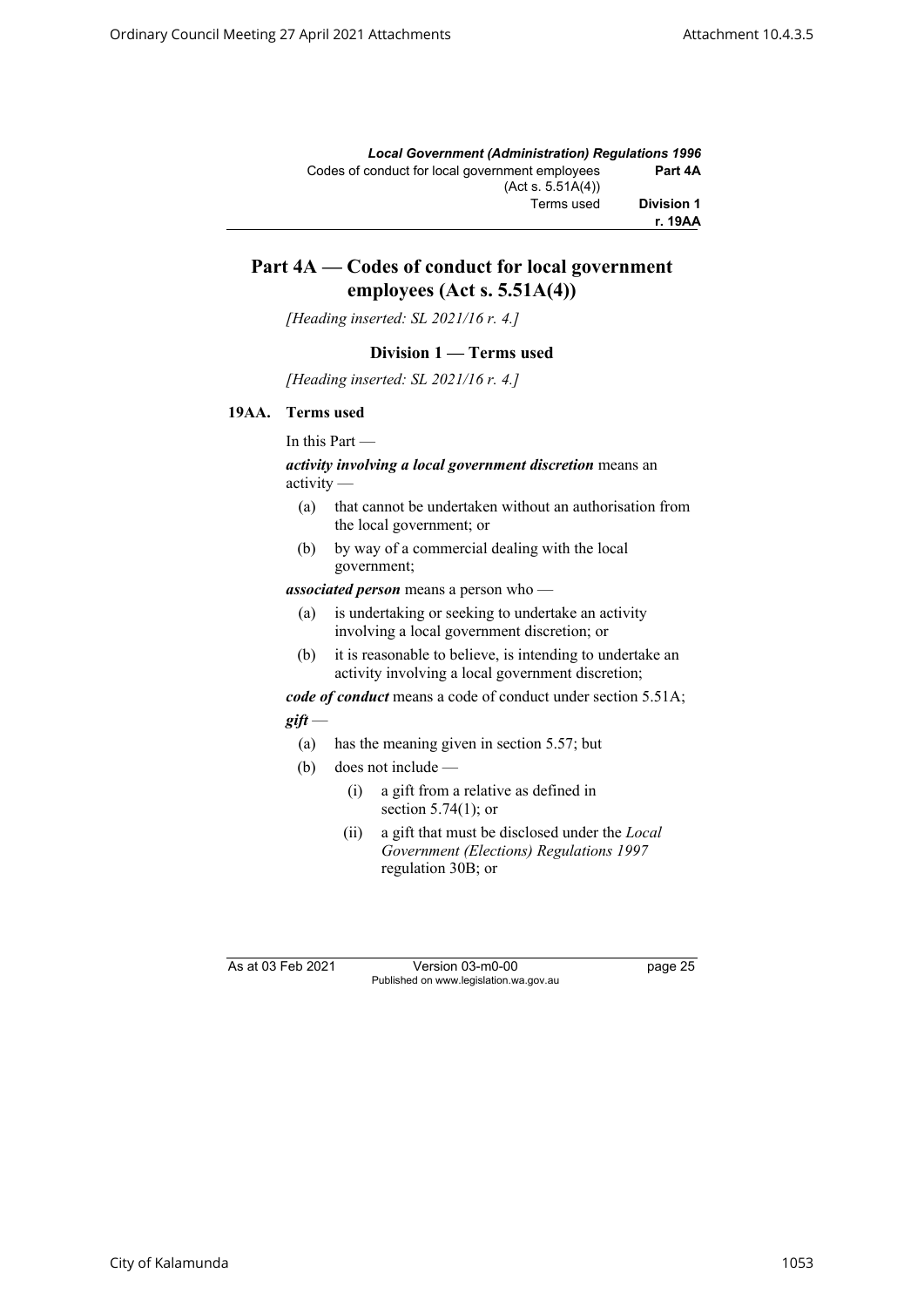| Part 4A                      | Lucar Government (Administration) Regulations 1990<br>Codes of conduct for local government employees<br>(Acts. 5.51A(4))                                                                                                                        |  |
|------------------------------|--------------------------------------------------------------------------------------------------------------------------------------------------------------------------------------------------------------------------------------------------|--|
| <b>Division 1</b><br>r. 19AA | Terms used                                                                                                                                                                                                                                       |  |
|                              | (iii)<br>a gift from a statutory authority, government<br>instrumentality or non-profit association for<br>professional training; or                                                                                                             |  |
|                              | a gift from WALGA, the Australian Local<br>(iv)<br>Government Association Limited<br>(ABN 31 008 613 876), the Local Government<br>Professionals Australia WA<br>(ABN 91 208 607 072) or the LG Professionals<br>Australia (ABN 85 004 221 818); |  |
| $interest -$                 |                                                                                                                                                                                                                                                  |  |
| (a)                          | means an interest that could, or could reasonably be<br>perceived to, adversely affect the impartiality of the<br>person having the interest; and                                                                                                |  |
| (b)                          | includes an interest arising from kinship, friendship or<br>membership of an association;                                                                                                                                                        |  |
|                              | local government employee means a person -                                                                                                                                                                                                       |  |
| (a)                          | employed by a local government under section 5.36(1);<br>or                                                                                                                                                                                      |  |
| (b)                          | engaged by a local government under a contract for<br>services;                                                                                                                                                                                  |  |
| means -                      | <i>prohibited gift</i> , in relation to a local government employee,                                                                                                                                                                             |  |
| (a)                          | a gift worth the threshold amount or more; or                                                                                                                                                                                                    |  |
| (b)                          | a gift that is 1 of 2 or more gifts given to the local<br>government employee by the same person within a<br>period of 1 year that are in total worth the threshold<br>amount or more;                                                           |  |
|                              | <i>threshold amount</i> , for a prohibited gift, means \$300 or a lesser<br>amount determined under regulation 19AF.                                                                                                                             |  |
|                              | [Regulation 19AA inserted: SL 2021/16 $r$ . 4.]                                                                                                                                                                                                  |  |
|                              |                                                                                                                                                                                                                                                  |  |

*Local Government (Administration) Regulations 1996*

page 26 Version 03-m0-00 As at 03 Feb 2021 Published on www.legislation.wa.gov.au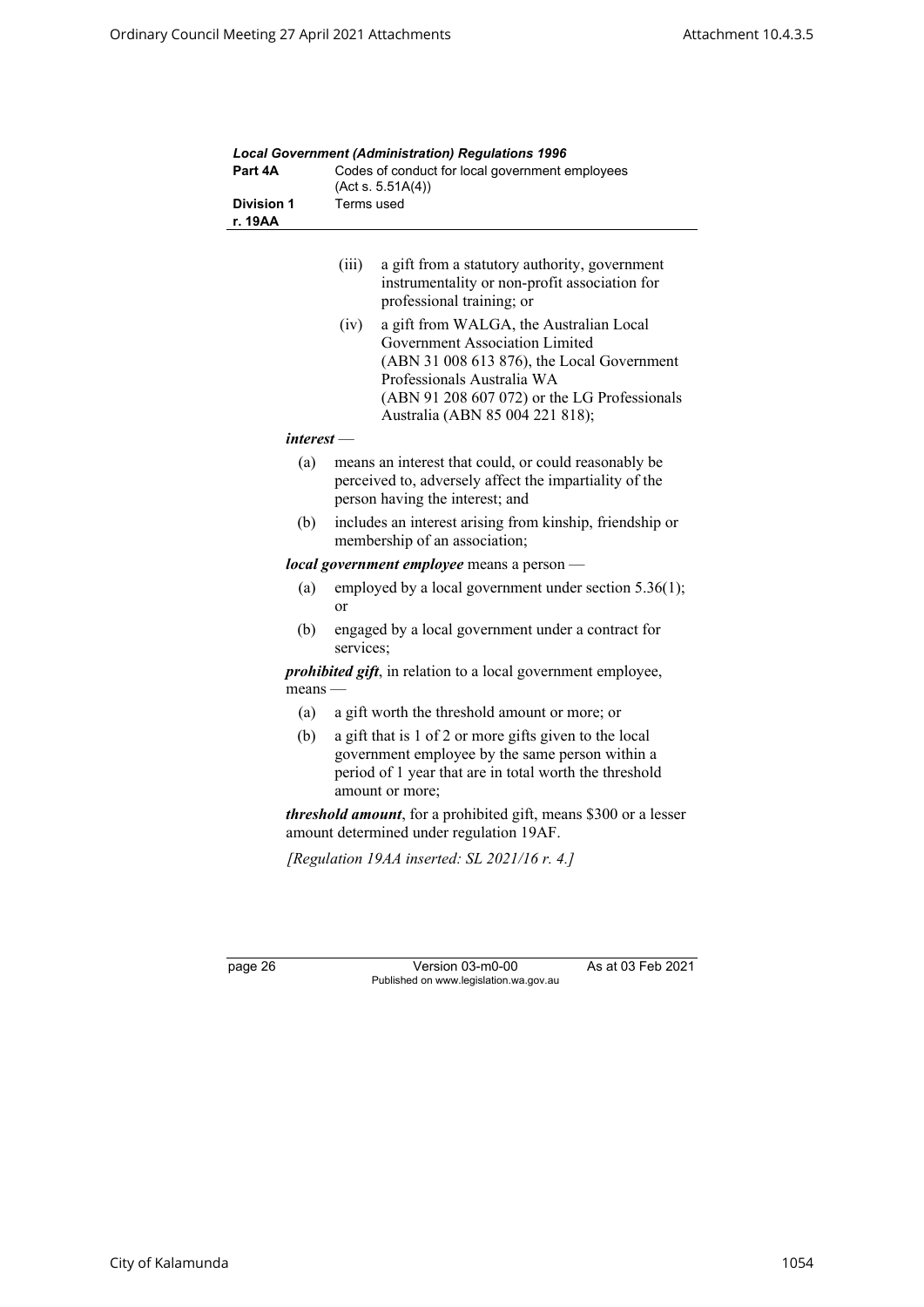|                   | <b>Local Government (Administration) Requlations 1996</b> |
|-------------------|-----------------------------------------------------------|
| Part 4A           | Codes of conduct for local government employees           |
|                   | (Acts. 5.51A(4))                                          |
| <b>Division 2</b> | Content of codes of conduct                               |
| r. 19AB           |                                                           |

## **Division 2 — Content of codes of conduct**

*[Heading inserted: SL 2021/16 r. 4.]*

#### <span id="page-34-0"></span>**19AB. Prohibited gifts**

 $(1)$  In this regulation —

*local government employee* does not include the CEO.

(2) A code of conduct must contain a requirement that a local government employee not accept a prohibited gift from an associated person.

*[Regulation 19AB inserted: SL 2021/16 r. 4.]*

- <span id="page-34-1"></span>**19AC. Recording, storing, disclosure and use of information relating to gifts** 
	- $(1)$  In this regulation —

*local government employee* does not include the CEO.

(2) A code of conduct must contain requirements relating to the recording, storing, disclosure and use of information relating to gifts that, under a code of conduct, may be accepted by local government employees from associated persons.

*[Regulation 19AC inserted: SL 2021/16 r. 4.]*

#### <span id="page-34-2"></span>**19AD. Conflicts of interest**

- (1) A code of conduct must contain a requirement that a local government employee who has an interest in any matter to be discussed at a council or committee meeting attended by the local government employee disclose the nature of the interest -
	- (a) in a written notice given to the CEO before the meeting; or
	- (b) at the meeting immediately before the matter is discussed.
- (2) A code of conduct must contain a requirement that a local government employee who has given, or will give, advice in

As at 03 Feb 2021 Version 03-m0-00 page 27 Published on www.legislation.wa.gov.au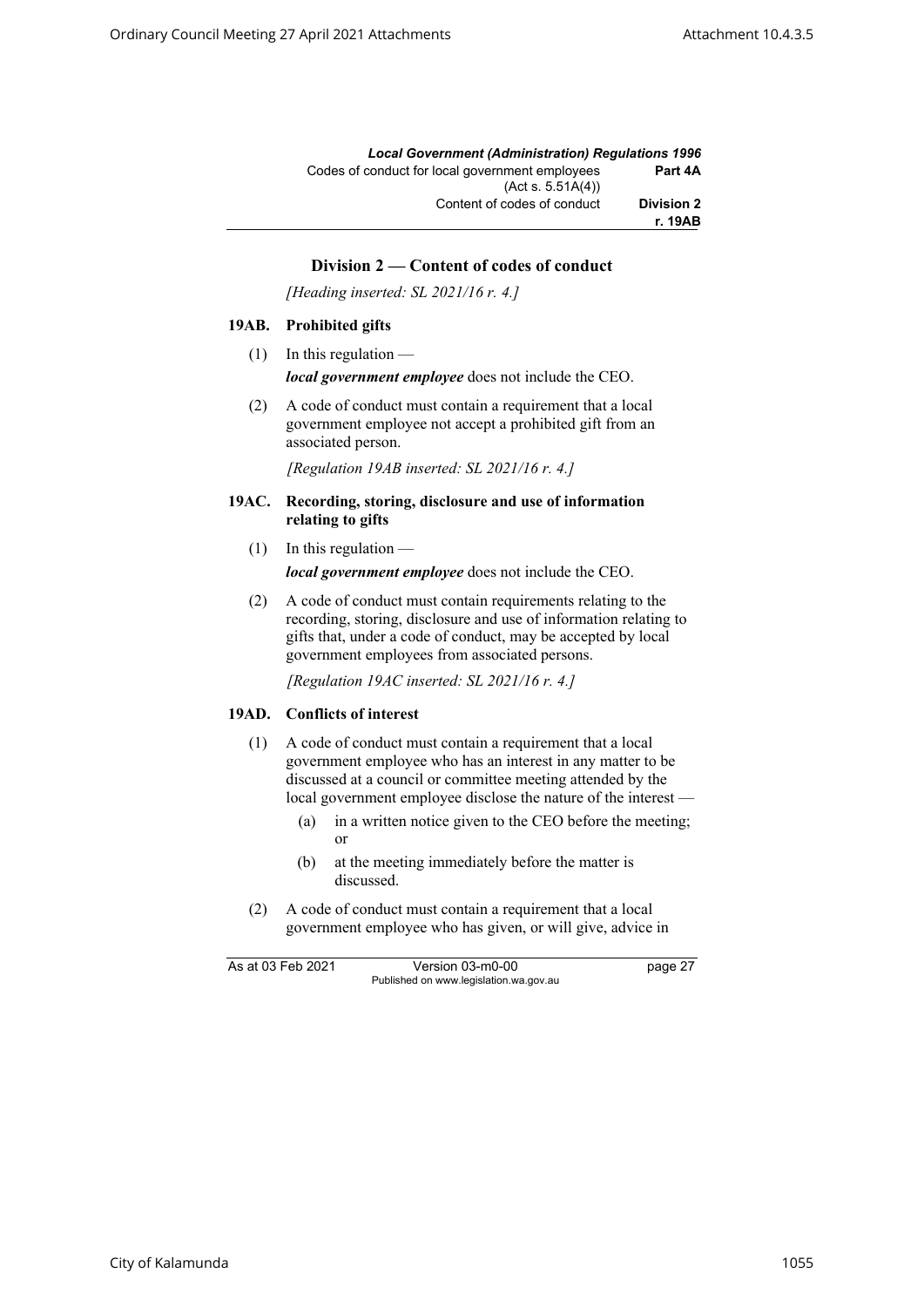|                              | <b>Local Government (Administration) Regulations 1996</b>            |
|------------------------------|----------------------------------------------------------------------|
| Part 4A                      | Codes of conduct for local government employees<br>(Act s. 5.51A(4)) |
| <b>Division 2</b><br>r. 19AD | Content of codes of conduct                                          |

respect of any matter to be discussed at a council or committee meeting not attended by the local government employee disclose the nature of any interest the local government employee has in the matter —

- (a) in a written notice given to the CEO before the meeting; or
- (b) at the time the advice is given.
- (3) A code of conduct must exclude from a requirement under subregulation (1) or (2) an interest referred to in section 5.60.
- (4) A code of conduct must excuse a local government employee from a requirement under subregulation (1) or (2) if the local government employee fails to disclose the nature of an interest because they did not know and could not reasonably be expected to know —
	- (a) that they had an interest in the matter; or
	- (b) that the matter in which they had an interest would be discussed at the meeting and they disclosed the nature of the interest as soon as possible after the discussion began.
- (5) A code of conduct must require that if, to comply with a requirement under subregulation (1) or (2), a local government employee discloses an interest in a written notice given to the CEO before a meeting, then —
	- (a) before the meeting the CEO must cause the notice to be given to the person who is to preside at the meeting; and
	- (b) at the meeting the person presiding must bring the notice and its contents to the attention of the persons present immediately before any matter to which the disclosure relates is discussed.
- (6) Subregulation (7) applies if
	- (a) to comply with a requirement under subregulation (1), the nature of an interest in a matter is disclosed at a meeting; or

| r.<br>c<br>- 7 |
|----------------|
|----------------|

Version 03-m0-00 As at 03 Feb 2021 Published on www.legislation.wa.gov.au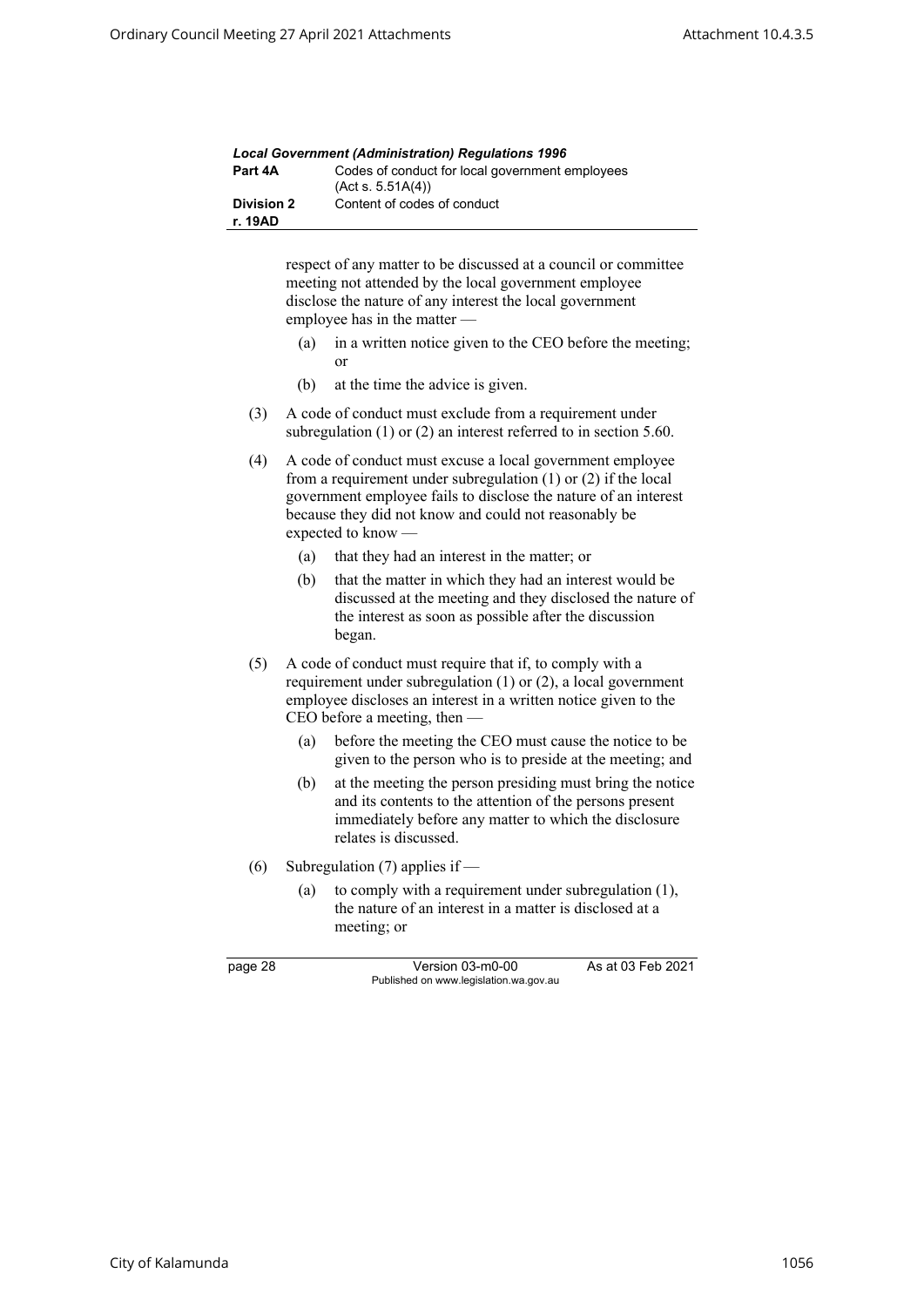|                              | <b>Local Government (Administration) Regulations 1996</b>            |
|------------------------------|----------------------------------------------------------------------|
| Part 4A                      | Codes of conduct for local government employees<br>(Act s. 5.51A(4)) |
| <b>Division 2</b><br>r. 19AE | Content of codes of conduct                                          |

- (b) a disclosure is made as described in subregulation (4)(b) at a meeting; or
- (c) to comply with a requirement under subregulation (5)(b), notice of the interest is brought to the attention of the persons present at a meeting.
- (7) The nature of the interest must be recorded in the minutes of the meeting.

*[Regulation 19AD inserted: SL 2021/16 r. 4.]*

# **19AE. Other matters codes of conduct must deal with**

 $(1)$  In this regulation —

*resources of the local government* includes —

- (a) local government property; and
- (b) services provided, or paid for, by the local government.
- (2) A code of conduct must contain requirements relating to
	- (a) the behaviour expected of a local government employee in relation to each of the following —
		- (i) the performance of the local government employee's duties;
		- (ii) dealings with other local government employees and the broader community;
		- (iii) the use and disclosure of information acquired by the local government employee in the performance of their duties;
		- (iv) the use of the resources of the local government;
		- (v) the use of the local government's finances;
		- and
	- (b) how the records of the local government are to be kept; and
	- (c) the reporting by local government employees of suspected breaches of codes of conduct and suspected

As at 03 Feb 2021 Version 03-m0-00 page 29 Published on www.legislation.wa.gov.au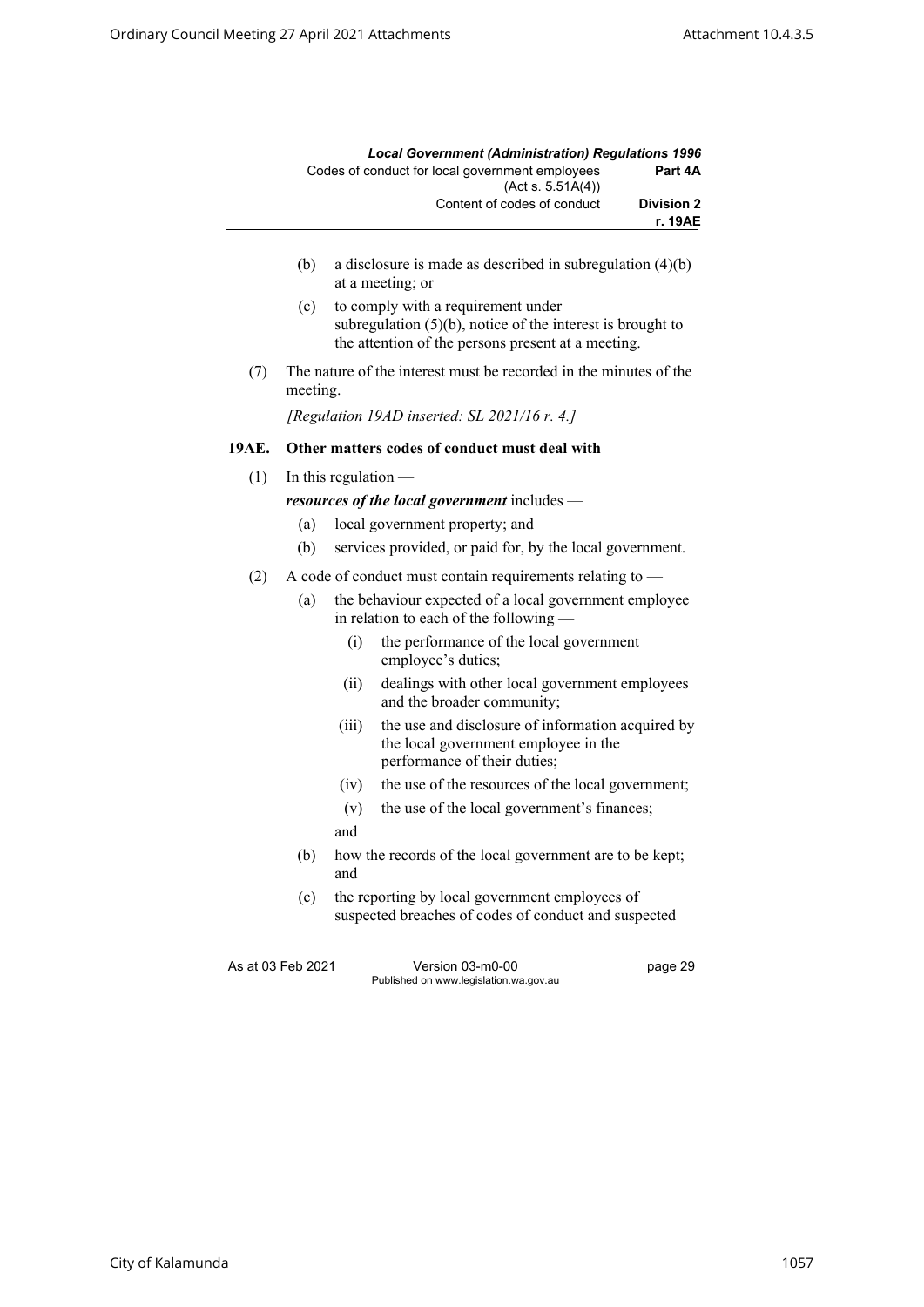| <b>Local Government (Administration) Requlations 1996</b> |                                                                      |
|-----------------------------------------------------------|----------------------------------------------------------------------|
| Part 4A                                                   | Codes of conduct for local government employees<br>(Act s. 5.51A(4)) |
| <b>Division 3</b><br>r. 19AF                              | Other matter in relation to codes of conduct                         |

unethical, fraudulent, dishonest, illegal or corrupt behaviour; and

(d) the way in which suspected breaches of the code of conduct and suspected unethical, fraudulent, dishonest, illegal or corrupt behaviour of a local government employee are to be managed.

*[Regulation 19AE inserted: SL 2021/16 r. 4.]*

## **Division 3 — Other matter in relation to codes of conduct**

*[Heading inserted: SL 2021/16 r. 4.]*

# **19AF. Determination of threshold amount**

- (1) The CEO may determine an amount (which may be nil) for the purposes of the definition of *threshold amount* in regulation 19AA.
- (2) A determination under subregulation (1) must be published on the local government's official website.

*[Regulation 19AF inserted: SL 2021/16 r. 4.]*

page 30 Version 03-m0-00 As at 03 Feb 2021 Published on www.legislation.wa.gov.au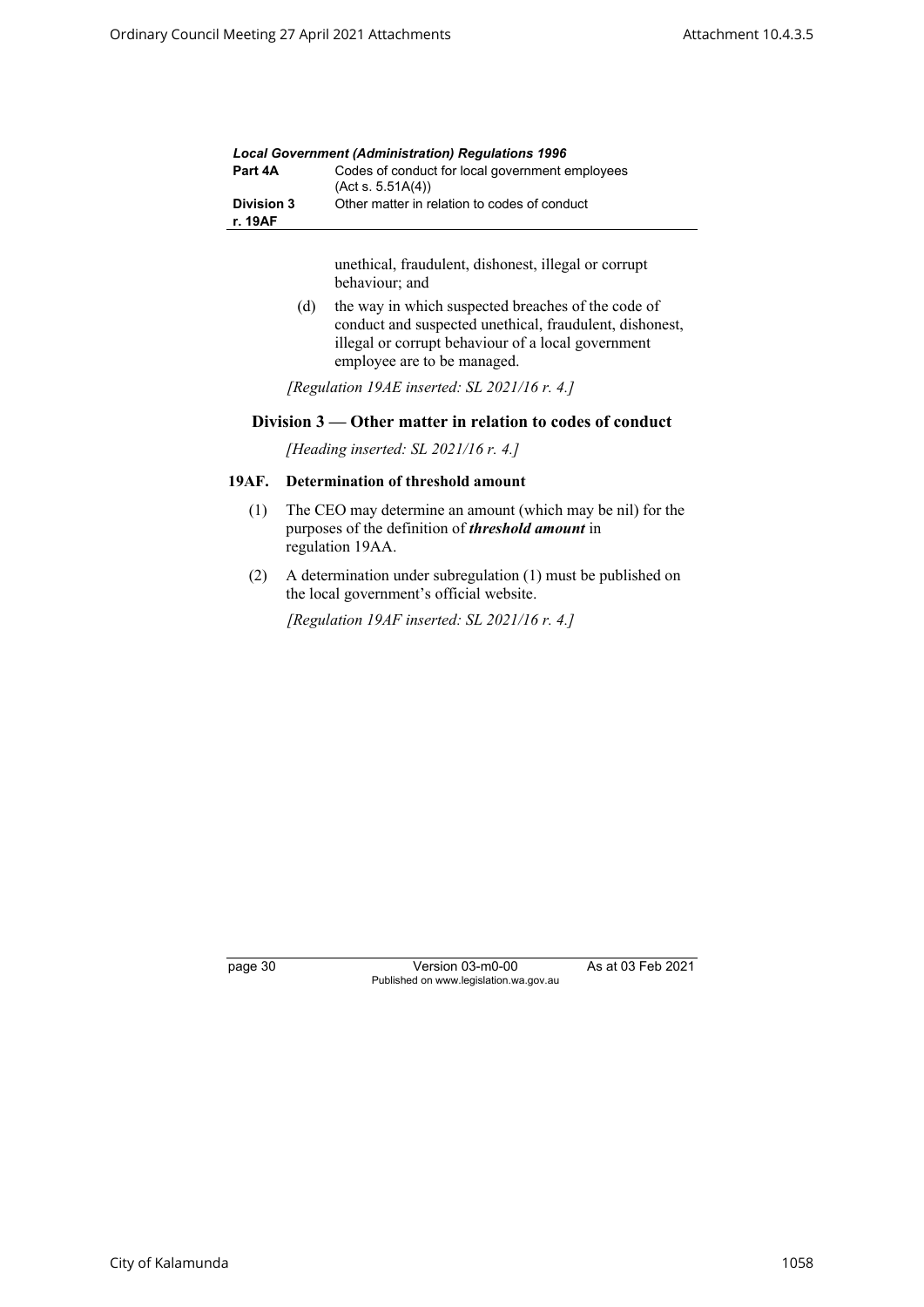|                   | <b>Local Government (Administration) Requlations 1996</b> |
|-------------------|-----------------------------------------------------------|
| Part 5            | Annual reports and planning                               |
| <b>Division 1</b> | Preliminary                                               |
| r. 19BA           |                                                           |

# **Part 5 — Annual reports and planning**

*[Heading inserted: Gazette 26 Aug 2011 p. 3482.]*

# **Division 1 — Preliminary**

*[Heading inserted: Gazette 26 Aug 2011 p. 3482.]*

#### **19BA. Terms used**

In this Part —

*corporate business plan* means a plan made under regulation 19DA that, together with a strategic community plan, forms a plan for the future of a district made in accordance with section 5.56;

*strategic community plan* means a plan made under regulation 19C that, together with a corporate business plan, forms a plan for the future of a district made in accordance with section 5.56.

*[Regulation 19BA inserted: Gazette 26 Aug 2011 p. 3482-3.]*

# **Division 2 — Annual reports**

*[Heading inserted: Gazette 26 Aug 2011 p. 3483.]*

#### **19B. Information to be included in annual report (Act s. 5.53(2)(g) and (i))**

 $(1)$  In this regulation —

*remuneration* has the meaning given in the *Salaries and Allowances Act 1975* section 4(1).

- (2) For the purposes of section  $5.53(2)(g)$  and (i), the annual report for a financial year beginning on or after 1 July 2020 must contain the following —
	- (a) the number of employees of the local government entitled to an annual salary of \$130 000 or more;

As at 03 Feb 2021 Version 03-m0-00 page 31 Published on www.legislation.wa.gov.au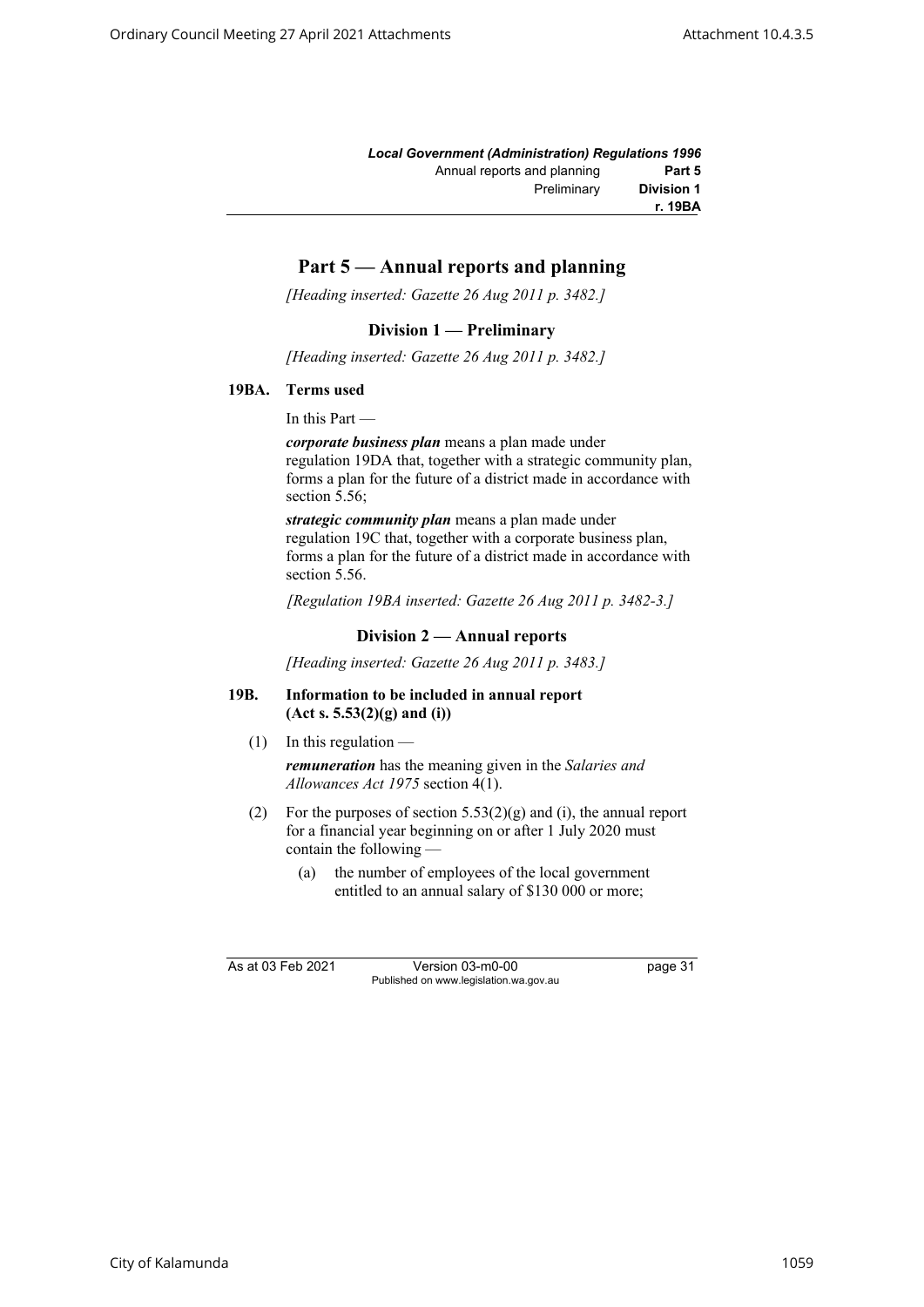| Part 5            | Annual reports and planning                                                                                                                                                                                                 |
|-------------------|-----------------------------------------------------------------------------------------------------------------------------------------------------------------------------------------------------------------------------|
| <b>Division 2</b> | Annual reports                                                                                                                                                                                                              |
| r. 19B            |                                                                                                                                                                                                                             |
|                   |                                                                                                                                                                                                                             |
| (b)               | the number of employees of the local government<br>entitled to an annual salary that falls within each band of<br>\$10 000 over \$130 000;                                                                                  |
| (c)               | any remuneration and allowances paid by the local<br>government under Schedule 5.1 clause 9 during the<br>financial year;                                                                                                   |
| (d)               | any amount ordered under section $5.110(6)(b)(iv)$ to be<br>paid by a person against whom a complaint was made<br>under section $5.107(1)$ , $5.109(1)$ or $5.114(1)$ to the local<br>government during the financial year; |
| (e)               | the remuneration paid or provided to the CEO during the<br>financial year;                                                                                                                                                  |
| (f)               | the number of council and committee meetings attended<br>by each council member during the financial year;                                                                                                                  |
| (g)               | if available, the gender, linguistic background and<br>country of birth of council members;                                                                                                                                 |
| (h)               | if available, the number of council members who are<br>aged -                                                                                                                                                               |
|                   | (i)<br>between 18 years and 24 years; and                                                                                                                                                                                   |
|                   | (ii)<br>between 25 years and 34 years; and                                                                                                                                                                                  |
|                   | (iii)<br>between 35 years and 44 years; and                                                                                                                                                                                 |
|                   | (iv)<br>between 45 years and 54 years; and                                                                                                                                                                                  |
|                   | (v)<br>between 55 years and 64 years; and                                                                                                                                                                                   |
|                   | over the age of 64 years;<br>(vi)                                                                                                                                                                                           |
| (i)               | if available, the number of council members who<br>identify as Aboriginal or Torres Strait Islander;                                                                                                                        |
| (j)               | details of any modification made to a local<br>government's strategic community plan during the<br>financial year;                                                                                                          |

|            | <b>Local Government (Administration) Requlations 1996</b> |
|------------|-----------------------------------------------------------|
| Part 5     | Annual reports and planning                               |
| Division 2 | Annual roporto                                            |

page 32 Version 03-m0-00 As at 03 Feb 2021 Published on www.legislation.wa.gov.au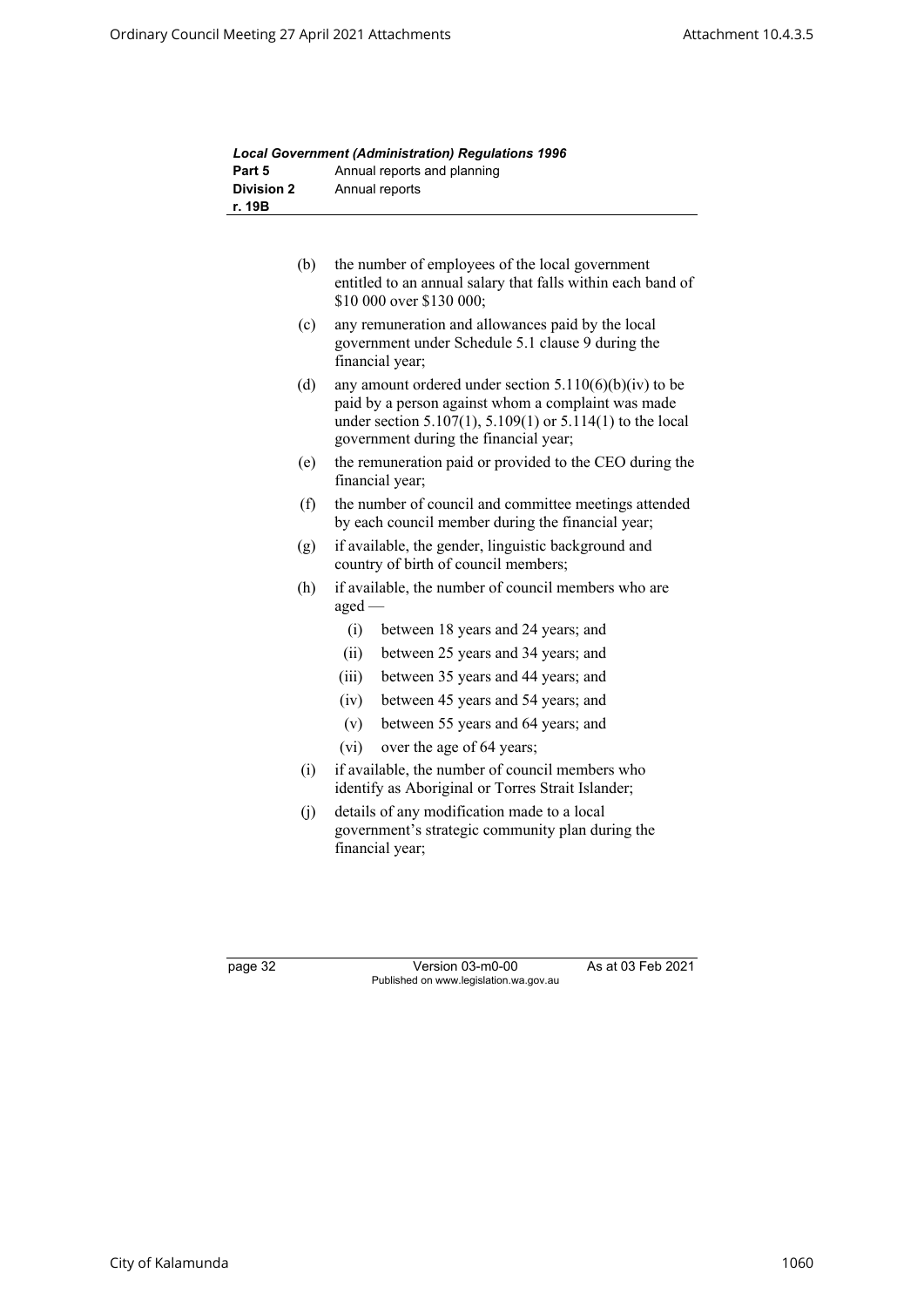|                   | <b>Local Government (Administration) Requlations 1996</b> |
|-------------------|-----------------------------------------------------------|
| Part 5            | Annual reports and planning                               |
| <b>Division 3</b> | Planning for the future                                   |
| r. 19C            |                                                           |

(k) details of any significant modification made to a local government's corporate business plan during the financial year.

*[Regulation 19B inserted: SL 2020/213 r. 20.]*

#### *[19CA. Deleted: SL 2020/213 r. 20.]*

# **Division 3 — Planning for the future**

*[Heading inserted: Gazette 26 Aug 2011 p. 3483.]*

#### **19C. Strategic community plans, requirements for (Act s. 5.56)**

- (1) A local government is to ensure that a strategic community plan is made for its district in accordance with this regulation in respect of each financial year after the financial year ending 30 June 2013.
- (2) A strategic community plan for a district is to cover the period specified in the plan, which is to be at least 10 financial years.
- (3) A strategic community plan for a district is to set out the vision, aspirations and objectives of the community in the district.
- (4) A local government is to review the current strategic community plan for its district at least once every 4 years.
- (5) In making or reviewing a strategic community plan, a local government is to have regard to —
	- (a) the capacity of its current resources and the anticipated capacity of its future resources; and
	- (b) strategic performance indicators and the ways of measuring its strategic performance by the application of those indicators; and
	- (c) demographic trends.
- (6) Subject to subregulation (9), a local government may modify its strategic community plan, including extending the period the plan is made in respect of.

As at 03 Feb 2021 Version 03-m0-00 page 33 Published on www.legislation.wa.gov.au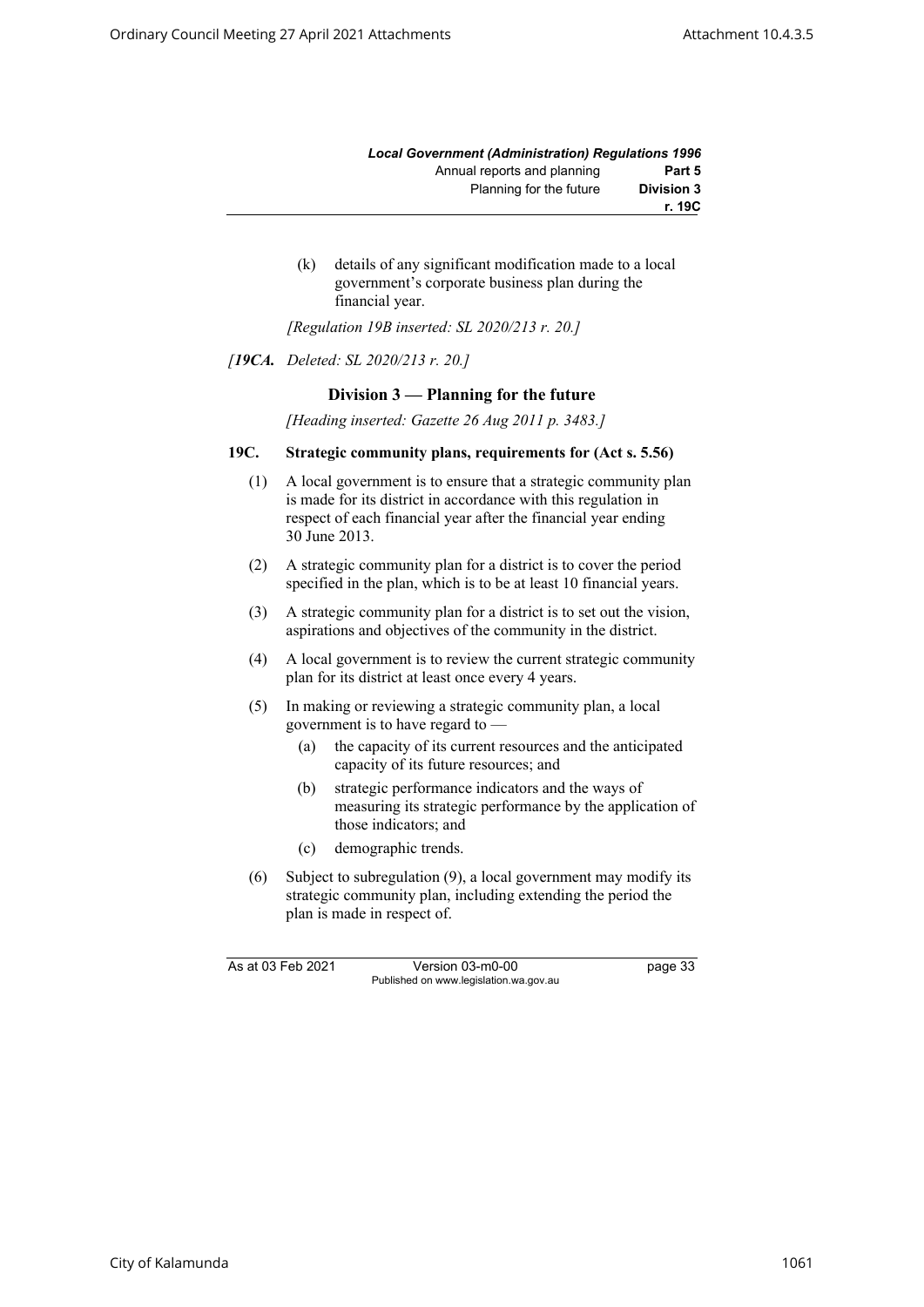|                   | <b>Local Government (Administration) Requlations 1996</b> |
|-------------------|-----------------------------------------------------------|
| Part 5            | Annual reports and planning                               |
| <b>Division 3</b> | Planning for the future                                   |
| r. 19DA           |                                                           |

(7) A council is to consider a strategic community plan, or modifications of such a plan, submitted to it and is to determine\* whether or not to adopt the plan or the modifications.

\*Absolute majority required.

- (8) If a strategic community plan is, or modifications of a strategic community plan are, adopted by the council, the plan or modified plan applies to the district for the period specified in the plan.
- (9) A local government is to ensure that the electors and ratepayers of its district are consulted during the development of a strategic community plan and when preparing modifications of a strategic community plan.
- (10) A strategic community plan for a district is to contain a description of the involvement of the electors and ratepayers of the district in the development of the plan or the preparation of modifications of the plan.

*[Regulation 19C inserted: Gazette 26 Aug 2011 p. 3483-4.]*

# **19DA. Corporate business plans, requirements for (Act s. 5.56)**

- (1) A local government is to ensure that a corporate business plan is made for its district in accordance with this regulation in respect of each financial year after the financial year ending 30 June 2013.
- (2) A corporate business plan for a district is to cover the period specified in the plan, which is to be at least 4 financial years.
- (3) A corporate business plan for a district is to  $-$ 
	- (a) set out, consistently with any relevant priorities set out in the strategic community plan for the district, a local government's priorities for dealing with the objectives and aspirations of the community in the district; and

page 34 Version 03-m0-00 As at 03 Feb 2021 Published on www.legislation.wa.gov.au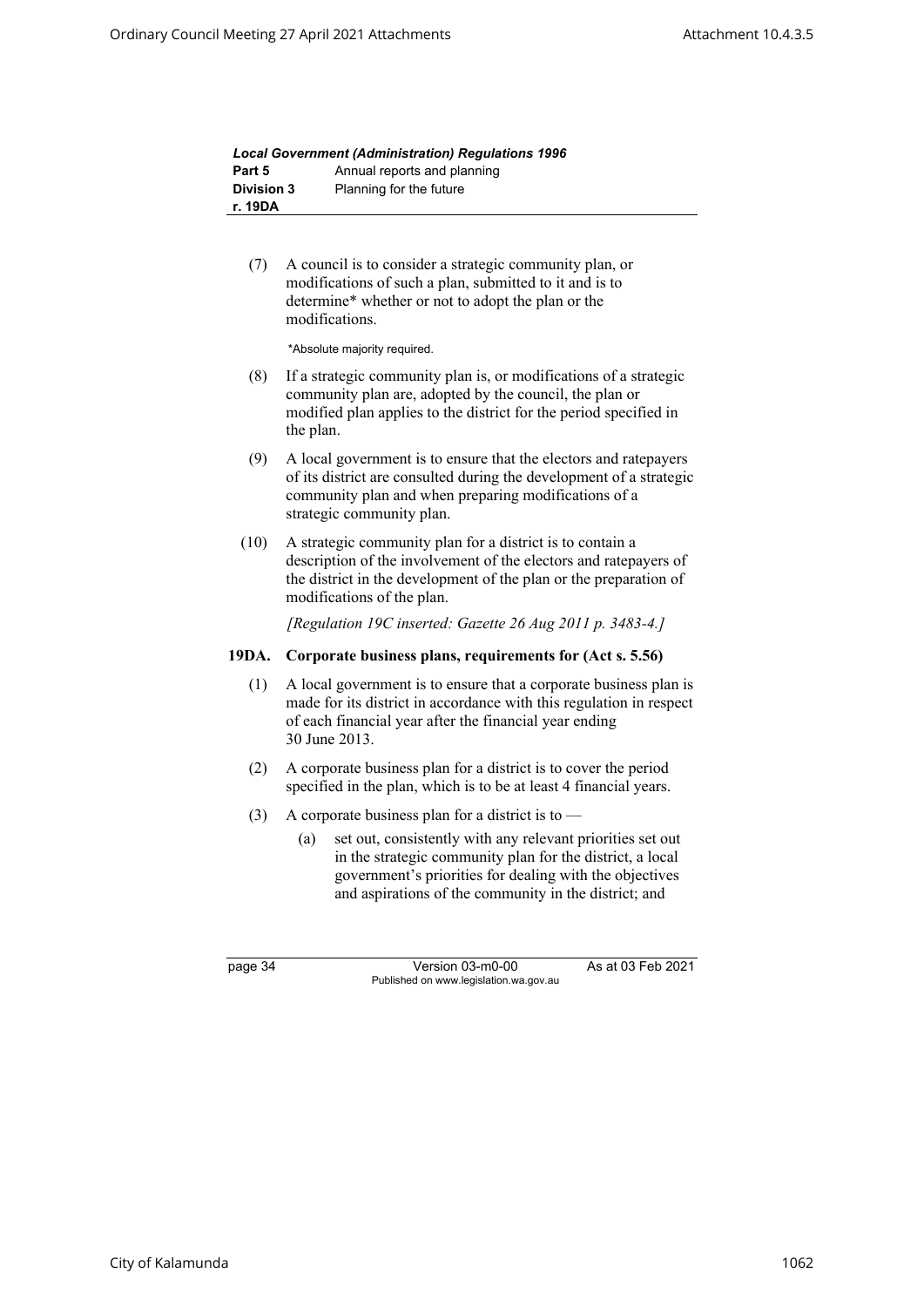|                   | <b>Local Government (Administration) Requlations 1996</b> |
|-------------------|-----------------------------------------------------------|
| Part 5            | Annual reports and planning                               |
| <b>Division 3</b> | Planning for the future                                   |
| r. 19DB           |                                                           |

- (b) govern a local government's internal business planning by expressing a local government's priorities by reference to operations that are within the capacity of the local government's resources; and
- (c) develop and integrate matters relating to resources, including asset management, workforce planning and long-term financial planning.
- (4) A local government is to review the current corporate business plan for its district every year.
- (5) A local government may modify a corporate business plan, including extending the period the plan is made in respect of and modifying the plan if required because of modification of the local government's strategic community plan.
- (6) A council is to consider a corporate business plan, or modifications of such a plan, submitted to it and is to determine\* whether or not to adopt the plan or the modifications.

\*Absolute majority required.

(7) If a corporate business plan is, or modifications of a corporate business plan are, adopted by the council, the plan or modified plan applies to the district for the period specified in the plan.

*[Regulation 19DA inserted: Gazette 26 Aug 2011 p. 3484-5.]*

#### **19DB. Transitional provisions for plans for the future until 30 June 2013**

 $(1)$  In this regulation —

*former regulation 19C* means regulation 19C as in force immediately before 26 August 2011 and continued under subregulation (2);

*former regulation 19D* means regulation 19D as in force immediately before 26 August 2011;

As at 03 Feb 2021 Version 03-m0-00 page 35 Published on www.legislation.wa.gov.au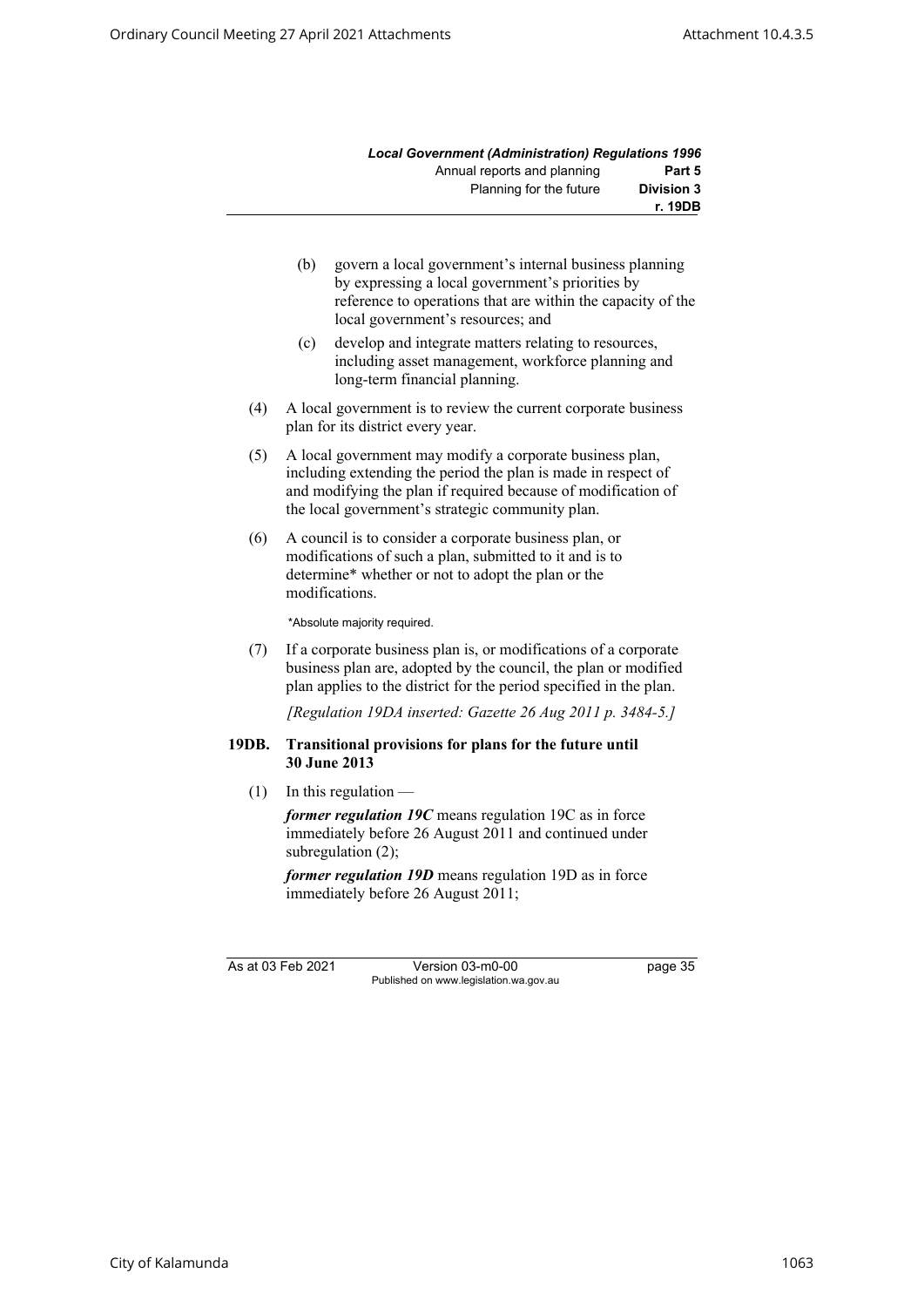|                   | <b>Local Government (Administration) Requlations 1996</b> |
|-------------------|-----------------------------------------------------------|
| Part 5            | Annual reports and planning                               |
| <b>Division 3</b> | Planning for the future                                   |
| r. 19D            |                                                           |

| <i>plan for the future</i> means a plan for the future of its district |
|------------------------------------------------------------------------|
| made by a local government in accordance with former                   |
| regulation 19C.                                                        |

- (2) Except as stated in this regulation, former regulation 19C continues to have effect on and after 26 August 2011 until this regulation expires under subregulation (7).
- (3) A local government is to ensure that a plan for the future applies in respect of each financial year before the financial year ending 30 June 2014.
- (4) A local government is not required to review a plan for the future under former regulation 19C(4) on or after 26 August 2011.
- (5) If, for the purposes of complying with subregulation (3), a local government makes a new plan for the future, local public notice of the adoption of the plan is to be given in accordance with former regulation 19D.
- (6) If a local government modifies a plan for the future under former regulation 19C(4), whether for the purposes of complying with subregulation (3) or otherwise —
	- (a) the local government is not required to comply with former regulation 19C(7) or (8) in relation to the modifications of the plan; and
	- (b) local public notice of the adoption of the modifications of the plan is to be given in accordance with former regulation 19D.
- (7) This regulation expires at the end of 30 June 2013.

*[Regulation 19DB inserted: Gazette 26 Aug 2011 p. 3485-6.]*

#### **19D. Public notice of adoption of strategic community plan**

- (1) If a strategic community plan is adopted, the CEO must
	- (a) give local public notice that the plan has been adopted; and

page 36 Version 03-m0-00 As at 03 Feb 2021 Published on www.legislation.wa.gov.au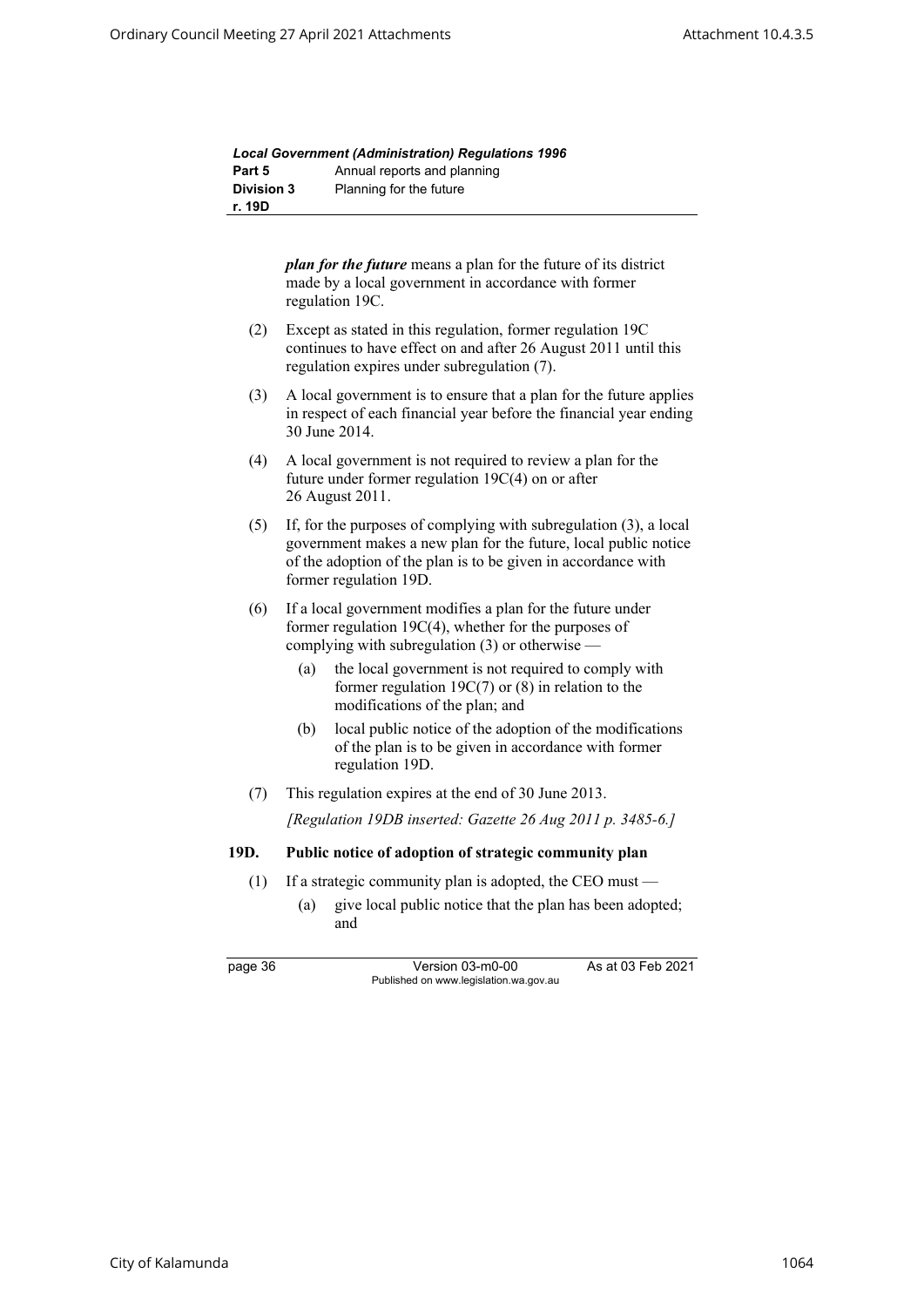|                   | <b>Local Government (Administration) Requlations 1996</b> |
|-------------------|-----------------------------------------------------------|
| Part 5            | Annual reports and planning                               |
| <b>Division 3</b> | Planning for the future                                   |
| r. 19D            |                                                           |

- (b) publish the plan on the local government's official website.
- (2) If modifications to a strategic community plan are adopted, the CEO must —
	- (a) give local public notice that modifications to the plan have been adopted; and
	- (b) publish the modified plan on the local government's official website.

*[Regulation 19D inserted: SL 2020/213 r. 21.]*

As at 03 Feb 2021 Version 03-m0-00 page 37 Published on www.legislation.wa.gov.au

City of Kalamunda 1065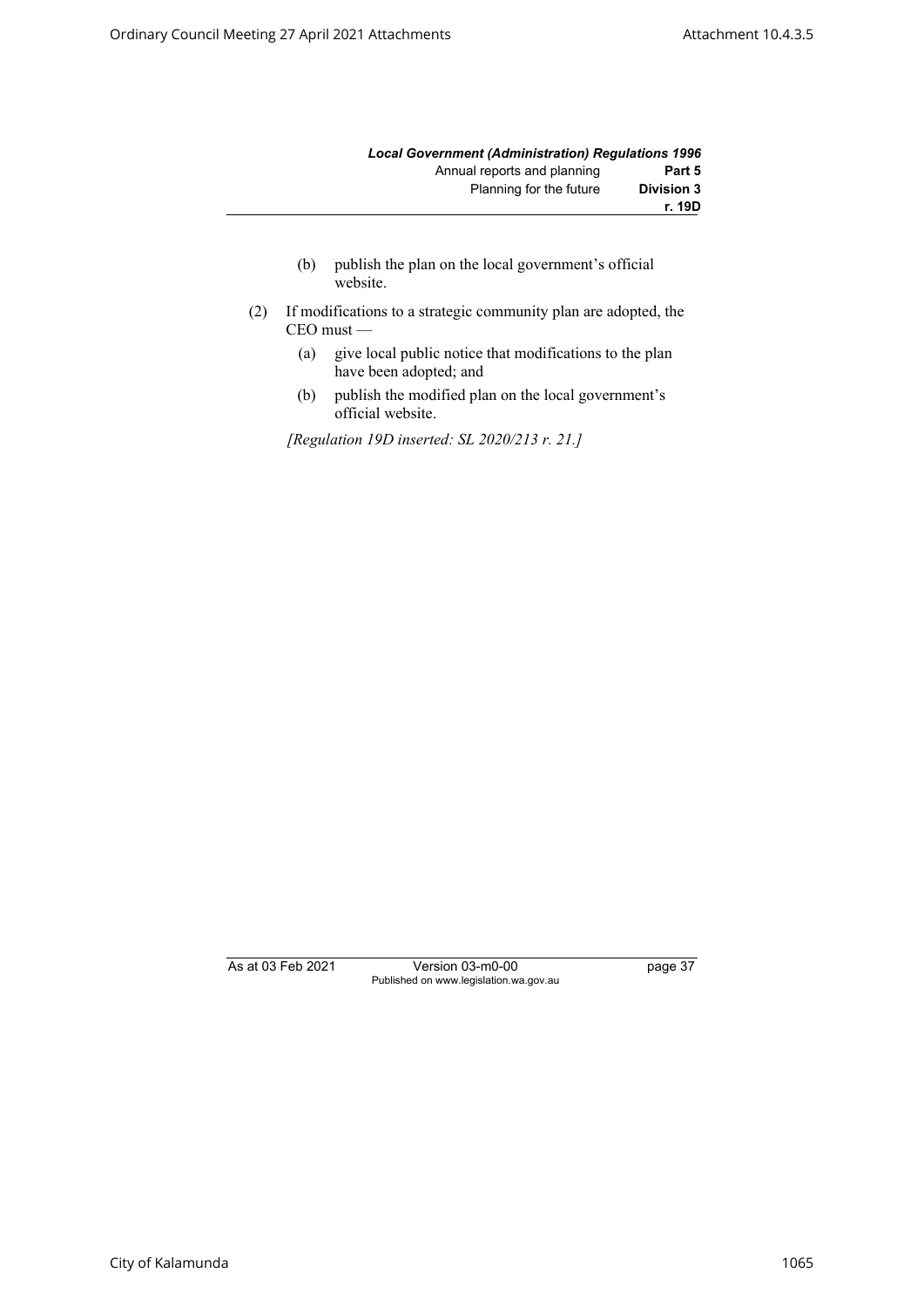*Local Government (Administration) Regulations 1996* **Part 6** Disclosure of financial interests

**r. 20**

# **Part 6 — Disclosure of financial interests and gifts**

*[Heading inserted: Gazette 26 Aug 2011 p. 3487; amended: Gazette 18 Oct 2019 p. 3679.]*

- **20. Closely associated persons, matters prescribed for (Act s. 5.62)**
	- (1) In subregulation  $(2)$  —

*client or adviser* means a person who supplies, or receives, legal or financial professional services.

- (2) A person who, within the previous 12 months, was a client or adviser of a relevant person is a person of a class of persons prescribed for the purposes of section 5.62(1)(ca).
- (3) The amount prescribed for the purposes of section  $5.62(1)(d)(ii)(I)$  is \$10 000.
- (4) The percentage prescribed for the purposes of section  $5.62(1)(d)(ii)(II)$  is 1%.
- (5) The prescribed manner of calculating the value of shares for the purposes of the definition of *value* in section 5.62(2) is —
	- (a) the closing share price of the shares on the Australian Stock Exchange Limited on the last trading day of the financial year; or
	- (b) the nominal value of the share, if the share was not listed on the Australian Stock Exchange Limited on the last trading day of the financial year.

*[Regulation 20 inserted: Gazette 31 Mar 2005 p. 1039-40; amended: Gazette 19 Aug 2005 p. 3873; 4 Mar 2016 p. 650.]*

## **20A. Amounts relating to gifts prescribed (Act s. 5.62(1A), 5.68(1A), 5.71B(2) and (4), 5.87A(3) and 5.87B(3))**

(1) The amount prescribed for the purposes of sections  $5.62(1A)(a)(i)$  and (ii),  $5.87A(3)(a)$  and  $5.87B(3)(a)$  is \$300.

page 38 Version 03-m0-00 As at 03 Feb 2021 Published on www.legislation.wa.gov.au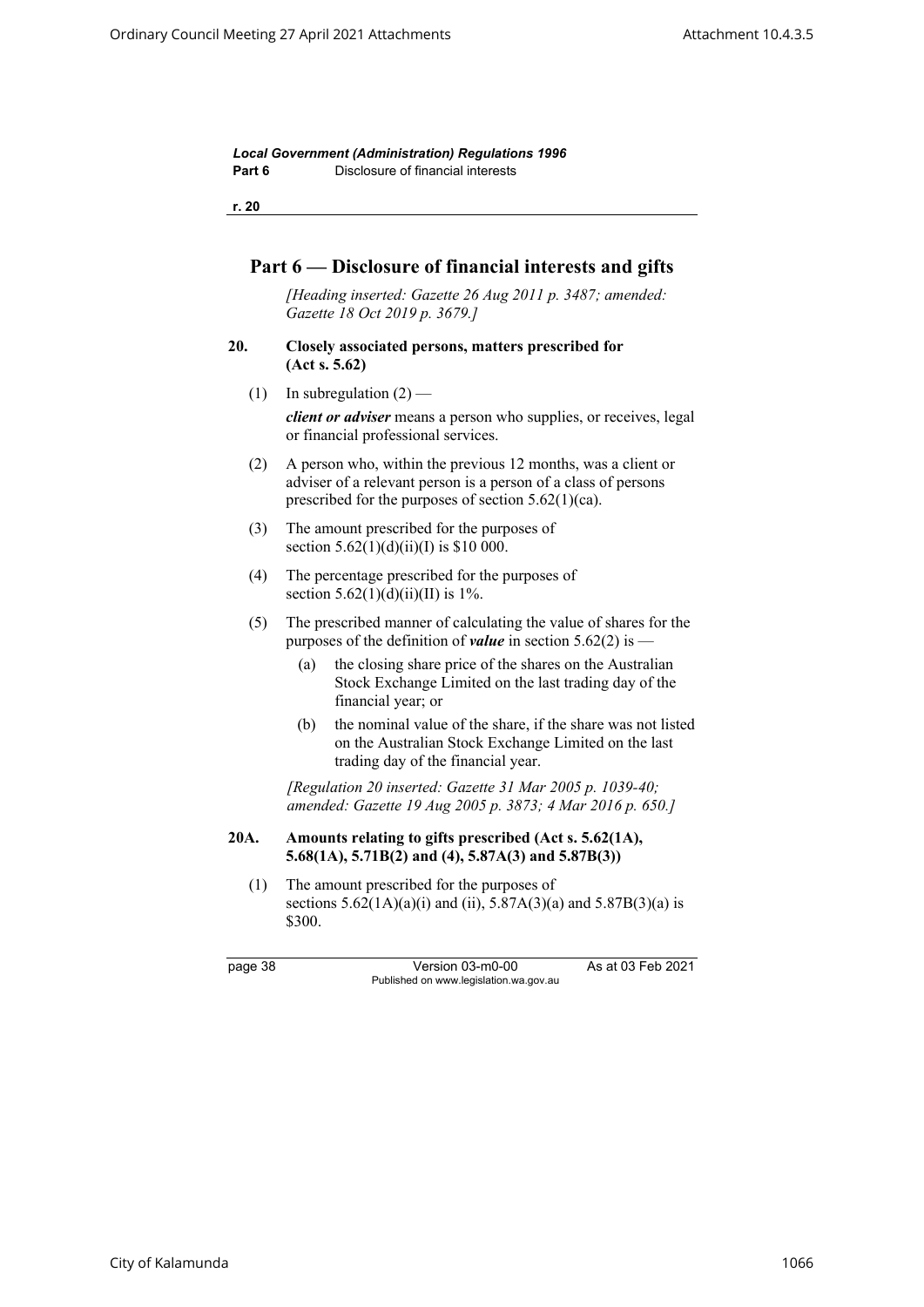*Local Government (Administration) Regulations 1996* Disclosure of financial interests **Part 6**

**r. 20B**

(2) The amount prescribed for the purposes of sections  $5.68(1A)(b)(i)$  and (ii) and  $5.71B(2)(a)$  and (4) is \$1 000.

*[Regulation 20A inserted: Gazette 18 Oct 2019 p. 3680.]*

#### **20B. Excluded gifts prescribed (Act s. 5.62(1B)(b))**

For the purposes of section 5.62(1B)(b) a gift is an excluded gift if the gift is made by any of the following entities —

- (a) WALGA;
- (b) Australian Local Government Association Limited (ABN 31 008 613 876);
- (c) Local Government Professionals Australia WA (ABN 91 208 607 072);
- (ca) LG Professionals Australia (ABN 85 004 221 818);
- (d) a department of the Public Service;
- (e) a government department of another State, a Territory or the Commonwealth;
- (f) a local government or regional local government.

*[Regulation 20B inserted: Gazette 18 Oct 2019 p. 3680; amended: SL 2021/16 r. 5.]*

# **21. Interests that need not be disclosed (Act s. 5.63(1)(h))**

The interests prescribed for the purposes of section 5.63(1)(h) are as follows —

- (a) an interest relating to an allowance to which section 5.98A or 5.99A refers;
- (b) an interest (not being an interest referred to in section  $5.63(1)$ ) relating to the payment by the local government of money that the local government is legally obliged to pay;
- (c) an interest that a relevant person has in a matter that is the subject of a question directed to him or her during the time allocated for questions to be raised by members

As at 03 Feb 2021 Version 03-m0-00 bage 39 Published on www.legislation.wa.gov.au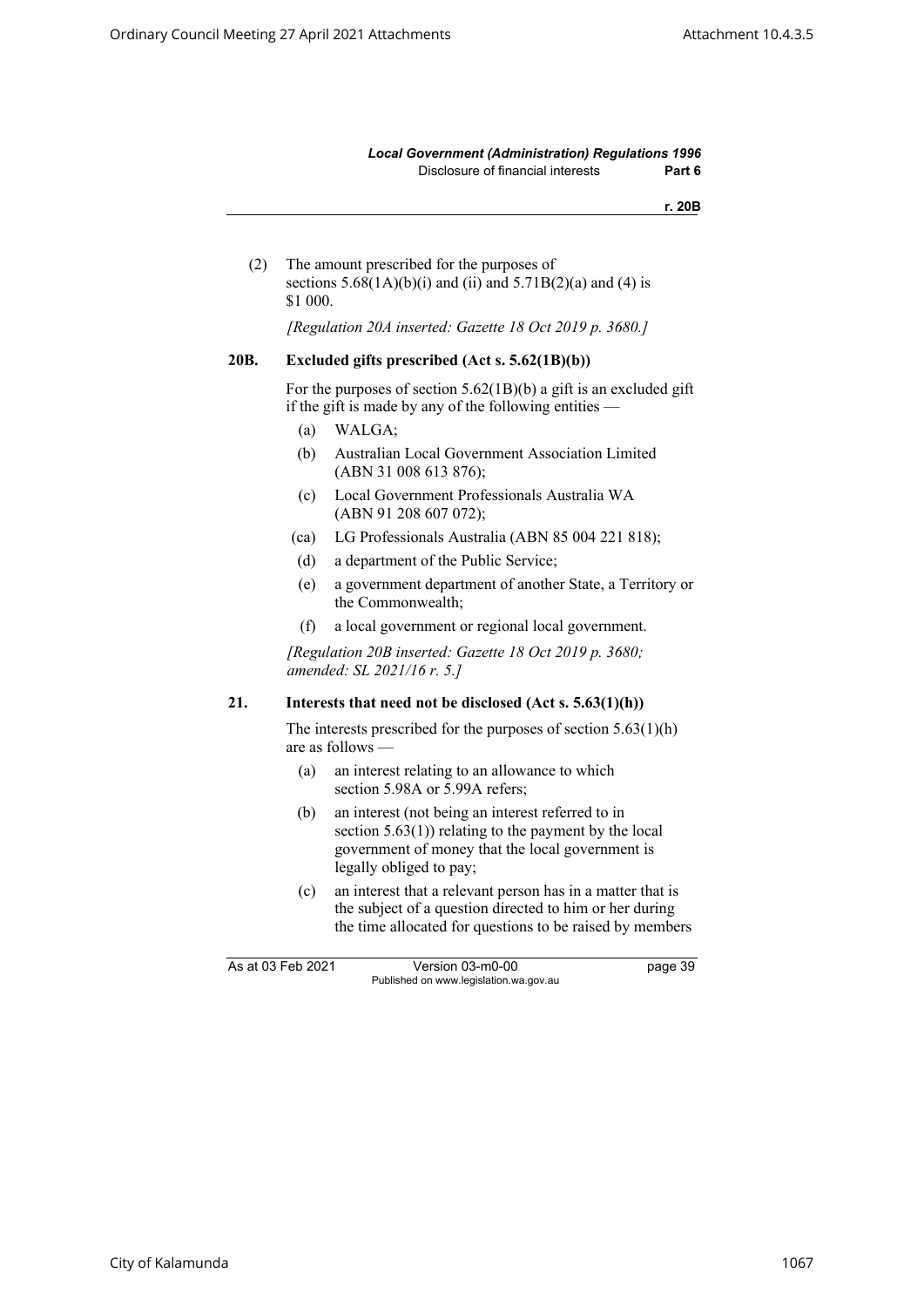*Local Government (Administration) Regulations 1996* **Part 6** Disclosure of financial interests **r. 21A** of the public and responded to at a meeting to which section  $5.24(1)(a)$  or (b) applies; (d) an interest relating to the provision by a local government of refreshments, meals or accommodation to persons — (i) attending a meeting or function of the local government; or (ii) attending a conference relevant to local government business; or (iii) on other local government business; (e) an interest relating to — (i) the provision by the local government of office equipment to a relevant person for both local government purposes and occasional personal use; or (ii) a relevant person becoming the owner of office equipment — (I) that is provided under subparagraph (i) to the relevant person; and (II) that has only minor residual value after use by the relevant person; or (iii) setting an amount of a minor residual value for the purposes of subparagraph (ii). *[(f) deleted] [Regulation 21 inserted: Gazette 28 Jun 2002 p. 3080-1; amended: Gazette 21 Aug 2007 p. 4189; 18 Oct 2019 p. 3680.]* **21A. Information to be recorded in minutes of meeting (Act s. 5.68(2)(b))** For the purposes of section 5.68(2)(b) the following information is prescribed — (a) a description of the gift;

page 40 Version 03-m0-00 As at 03 Feb 2021 Published on www.legislation.wa.gov.au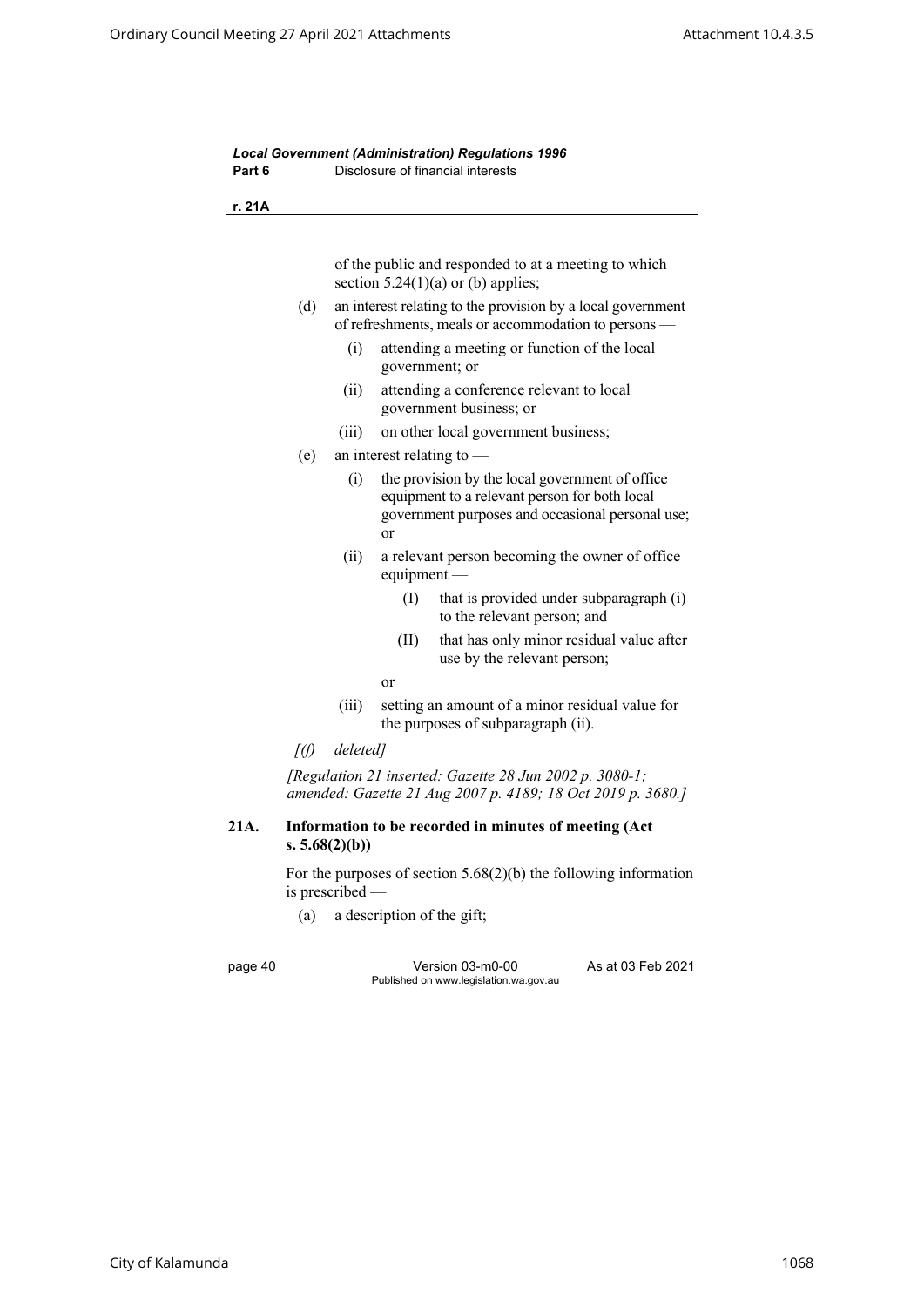#### *Local Government (Administration) Regulations 1996* Disclosure of financial interests **Part 6**

**r. 22**

- (b) the disclosing member's estimated value of the gift at the time it was made;
- (c) the name of the person who made the gift;
- (d) the town or suburb of the address of the person who made the gift;
- (e) the reasons for the decision.

*[Regulation 21A inserted: Gazette 18 Oct 2019 p. 3681.]*

#### **22. Primary returns, form of (Act s. 5.75(1) and (2))**

For the purposes of section 5.75(1) and (2), the form of a primary return is set out in Form 2.

#### **23. Annual returns, form of (Act s. 5.76(1) and (2))**

For the purposes of section 5.76(1) and (2), the form of an annual return is set out in Form 3.

#### **24. Amount of income prescribed (Act s. 5.80(3))**

The amount of income prescribed for the purposes of section 5.80(3) is \$500.

*[25, 26. Deleted: Gazette 18 Oct 2019 p. 3681.]*

# **27. Amount of debt prescribed (Act s. 5.85(2)(a))**

The amount of debt to be paid prescribed for the purposes of section 5.85(2)(a) is \$500.

#### **28. Register of financial interests, form of (Act s. 5.88(2))**

The register of financial interests is to be in a form that sets out —

- (a) in relation to each disclosure made under section 5.65, 5.70, 5.71 or 5.71A —
	- (i) the date of the disclosure; and
	- (ii) the nature of the interest disclosed;

As at 03 Feb 2021 Version 03-m0-00 page 41 Published on www.legislation.wa.gov.au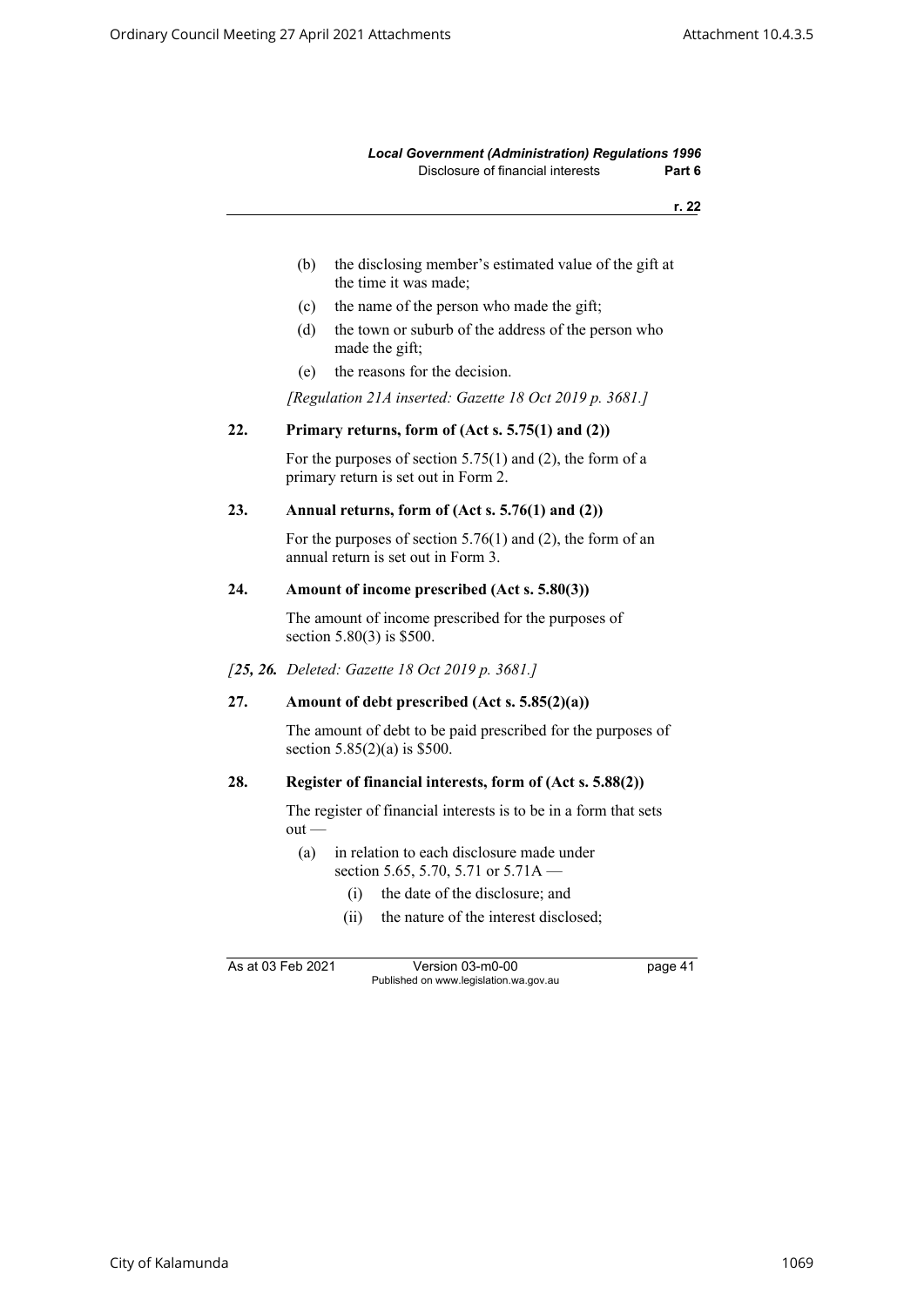| Part 6  | <b>Local Government (Administration) Regulations 1996</b><br>Disclosure of financial interests                                                                             |
|---------|----------------------------------------------------------------------------------------------------------------------------------------------------------------------------|
| r. 28A  |                                                                                                                                                                            |
|         |                                                                                                                                                                            |
|         | and                                                                                                                                                                        |
|         | (b)<br>in relation to each disclosure made under section 5.65<br>or 5.70 where the extent of the interest has also been<br>disclosed, the extent of the interest; and      |
|         | in relation to each disclosure made under section 5.65<br>(c)<br>or $5.70 -$                                                                                               |
|         | the date of the meeting at which the matter will<br>(i)<br>be or was discussed; and                                                                                        |
|         | (ii)<br>the number and details of the matter's agenda<br>item at the meeting.                                                                                              |
|         | [Regulation 28 amended: Gazette 18 Oct 2019 p. 3681.]                                                                                                                      |
| 28A.    | Register of gifts (Act s. 5.89A(3))                                                                                                                                        |
|         | The register of gifts is to be in the form of Form 4.                                                                                                                      |
|         | Note for this regulation:                                                                                                                                                  |
|         | In the version of the register of gifts published under section 5.89A(5)<br>information about individuals' addresses must be modified as required<br>by section 5.89A(5A). |
|         | [Regulation 28A inserted: Gazette 18 Oct 2019 p. 3681.]                                                                                                                    |
| 28B.    | <b>Transitional provision for register of gifts</b>                                                                                                                        |
| (1)     | In this regulation $-$                                                                                                                                                     |
|         | <i>commencement day</i> has the meaning given in Schedule 9.3<br>clause $56(1)$ ;                                                                                          |
|         | former Form 4 means Form 4 as it was immediately before<br>commencement day;                                                                                               |
|         | former record of disclosures means the record of disclosures<br>that is required to be contained in the register of gifts under<br>Schedule 9.3 clause 56(2).              |
| (2)     | Despite regulation 28A, to the extent that the register of gifts<br>contains the former record of disclosures, it is to be in the form<br>of former Form 4.                |
|         | [Regulation 28B inserted: Gazette 18 Oct 2019 p. 3681-2.]                                                                                                                  |
| page 42 | As at 03 Feb 2021<br>Version 03-m0-00<br>Published on www.legislation.wa.gov.au                                                                                            |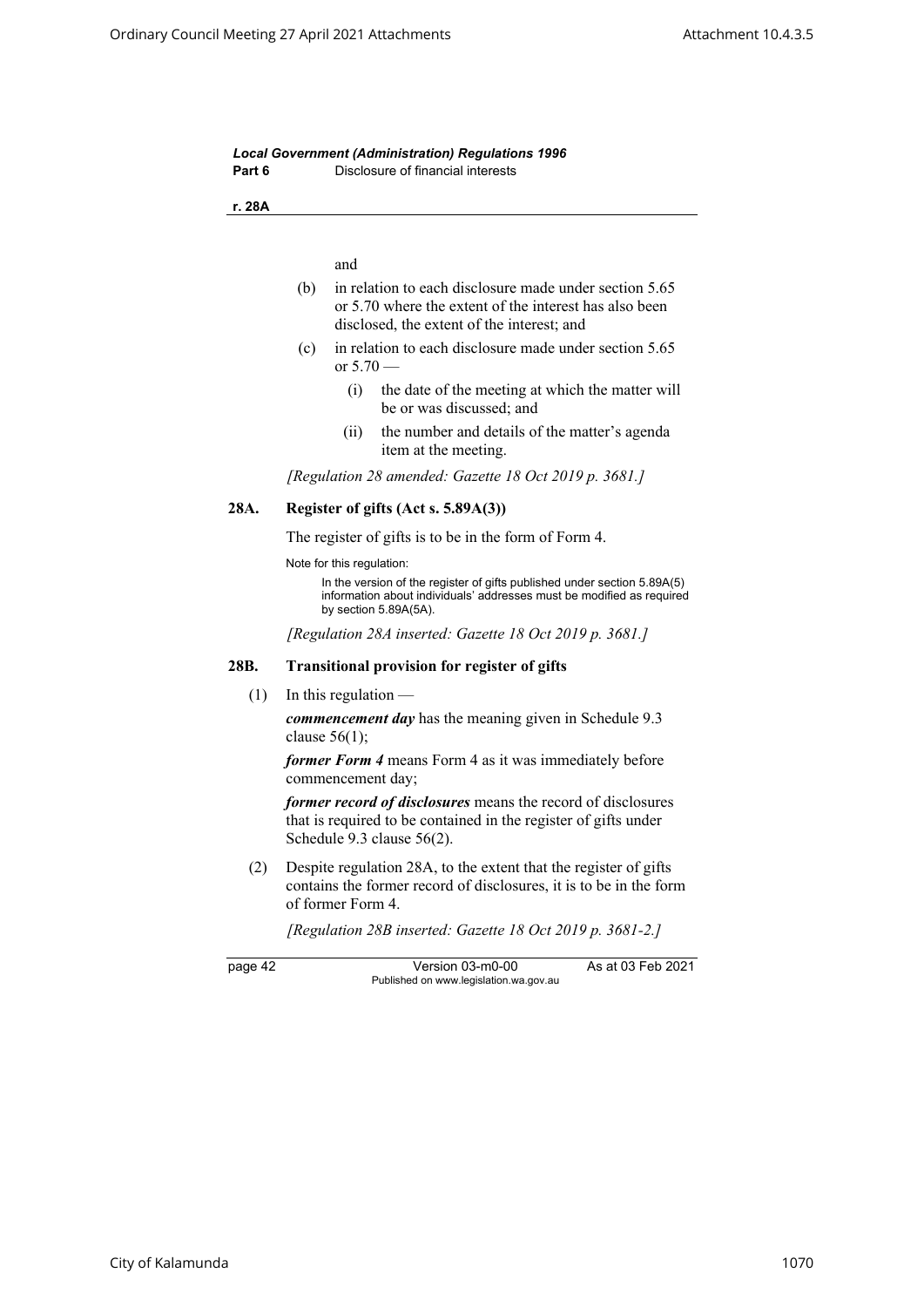*Local Government (Administration) Regulations 1996* Access to information **Part 7** 

**r. 29**

# **Part 7 — Access to information**

*[Heading inserted: Gazette 26 Aug 2011 p. 3487.]*

#### **29. Information to be available for public inspection (Act s. 5.94)**

- (1) Subject to subregulation (2), the information prescribed for the purposes of section  $5.94(u)(ii)$  is —
	- (a) the information contained in a register to which section 5.18 applies;
	- (b) the information contained in a register to which section 5.46(1) applies;
	- (ba) the information contained in an electoral gift register established and maintained under regulation 30G(1) of the *Local Government (Elections) Regulations 1997*;
	- *[(baa) deleted]*
		- (bb) the information contained in a register of notifiable gifts referred to in regulation 34B(5);
		- (bc) details of a regional price preference policy adopted in accordance with Part 4A of the *Local Government (Functions and General) Regulations 1996*;
		- *[(c) deleted]*
		- (d) all superseded versions of each policy of the local government;
		- (e) the information contained in a tenders register kept under the *Local Government (Functions and General) Regulations 1996*.
- *[(2), (3) deleted]*

*[Regulation 29 amended: Gazette 23 Apr 1999 p. 1718; 25 Feb 2000 p. 969; 21 Aug 2007 p. 4189-90; SL 2020/213 r. 22.]*

As at 03 Feb 2021 Version 03-m0-00 page 43 Published on www.legislation.wa.gov.au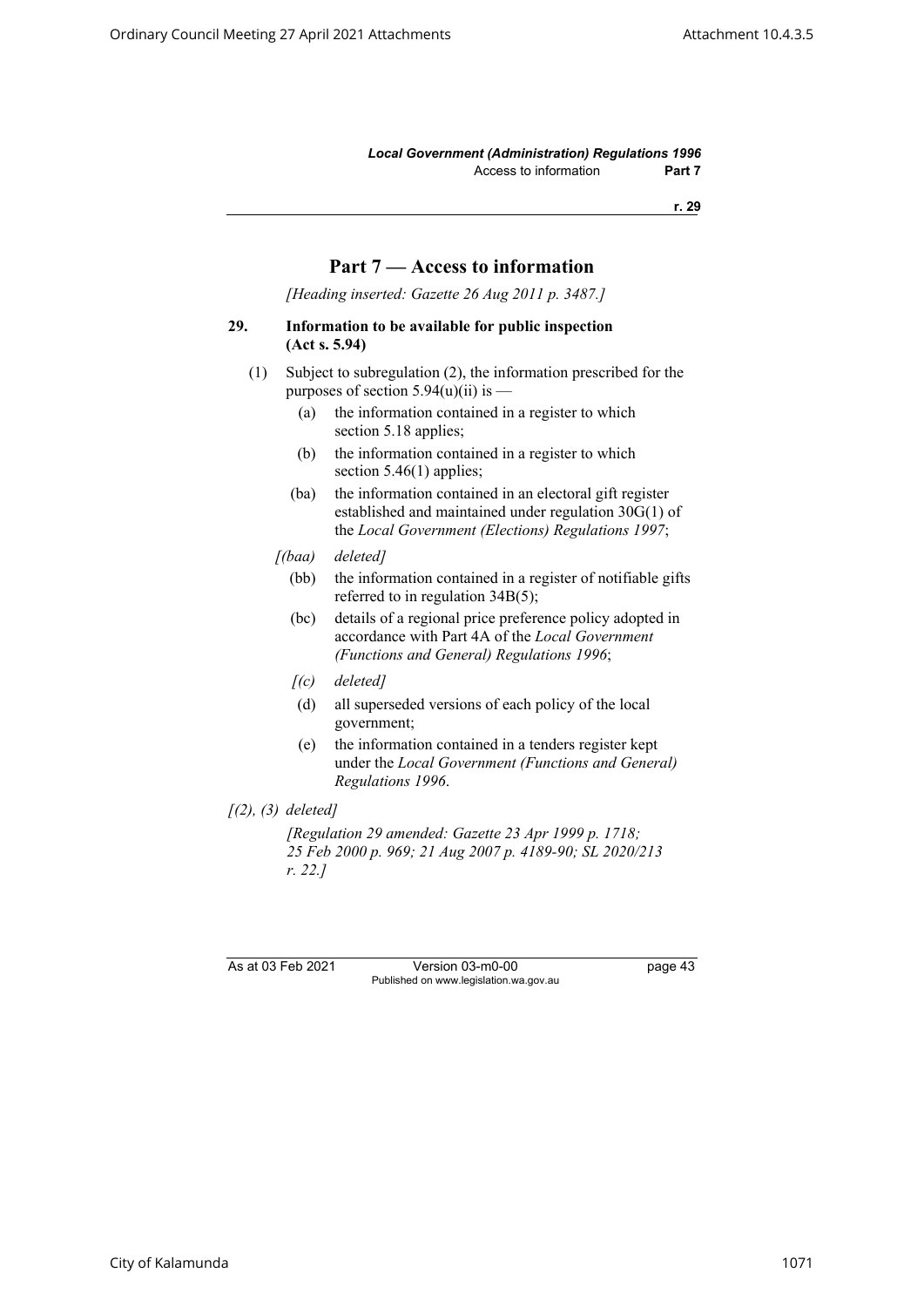| r. 29A  |                                                                                                                                                                                                                                      |  |
|---------|--------------------------------------------------------------------------------------------------------------------------------------------------------------------------------------------------------------------------------------|--|
| 29A.    | Limits on right to inspect local government information<br>(Act s. 5.95)                                                                                                                                                             |  |
| [(1)]   | deleted]                                                                                                                                                                                                                             |  |
| (2)     | For the purposes of section $5.95(6)$ , the following information is<br>prescribed as information that is confidential but that, under<br>section $5.95(7)$ , may be available for inspection if a local<br>government so resolves — |  |
|         | information referred to in section 5.94 that would reveal<br>(a)<br>the determination by the local government of a price for<br>the sale or purchase of property by the local<br>government; and                                     |  |
|         | information referred to in section 5.94 about the<br>(b)<br>discussion of such a matter; and                                                                                                                                         |  |
|         | information referred to in section 5.94 which deals with<br>(c)<br>anything in respect of which a meeting has been closed<br>under section 5.23.                                                                                     |  |
| (3)     | The information referred to in subregulation $(2)(a)$ and $(b)$ is<br>confidential until the sale or purchase takes place, or a decision<br>is made that the sale or purchase will not take place.                                   |  |
|         | [Regulation 29A inserted: Gazette 31 Mar 2005 p. 1040-1;<br>amended: SL 2020/213 r. 23.]                                                                                                                                             |  |
| 29B.    | Copies of certain information not to be provided (Act<br>s. 5.96                                                                                                                                                                     |  |
|         | A local government must not make available to a person copies<br>of information referred to in section $5.94(m)$ or (s) unless —                                                                                                     |  |
|         | the request for the information is made in the manner<br>(a)<br>and form approved by the CEO of the local government;<br>and                                                                                                         |  |
|         | (b)<br>the CEO of the local government is satisfied, by<br>statutory declaration or otherwise, that the information<br>will not be used for commercial purposes.                                                                     |  |
|         | [Regulation 29B inserted: Gazette 28 Feb 2014 p. 519.]                                                                                                                                                                               |  |
| page 44 | As at 03 Feb 2021<br>Version 03-m0-00<br>Published on www.legislation.wa.gov.au                                                                                                                                                      |  |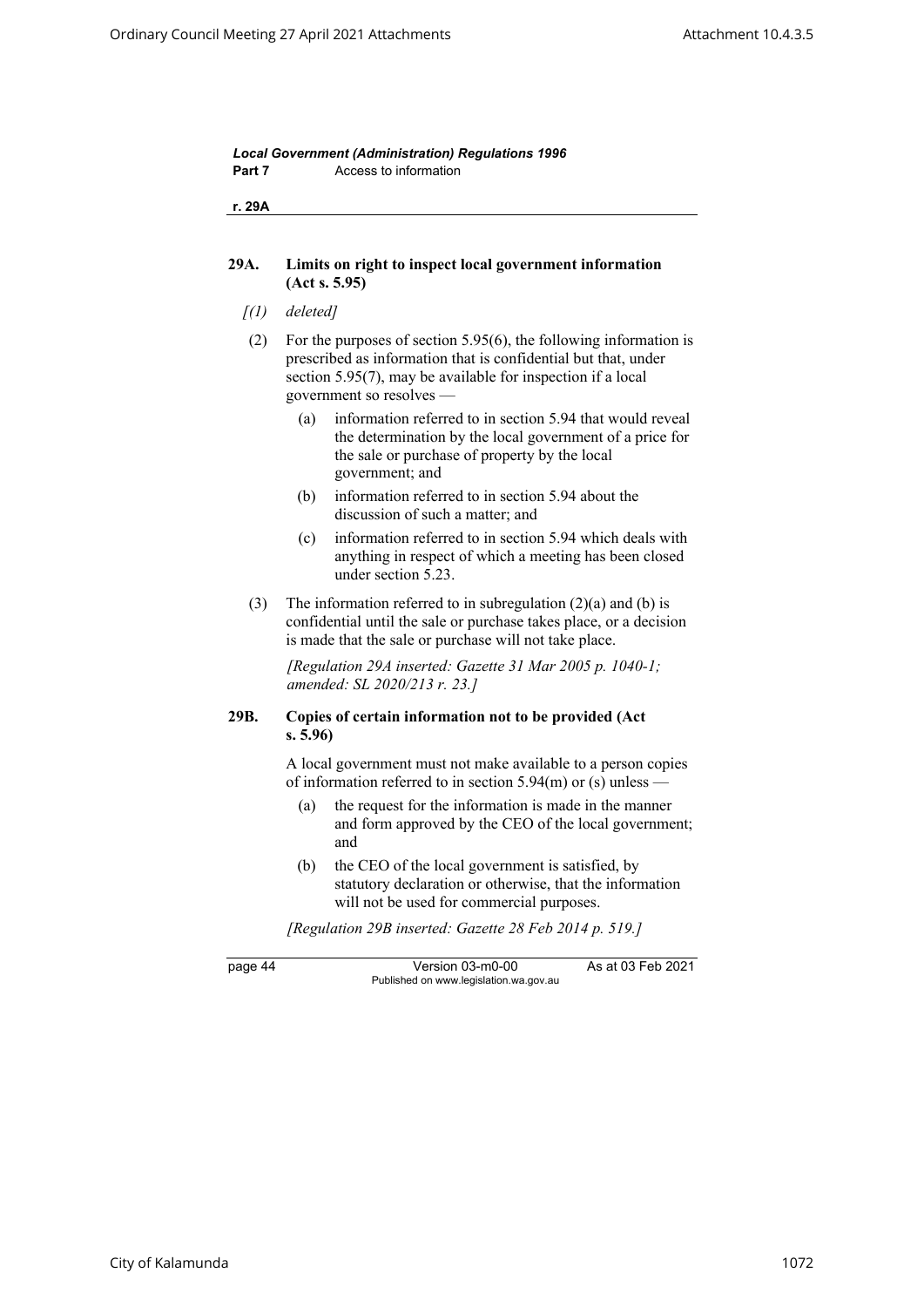*Local Government (Administration) Regulations 1996* Access to information **Part 7** 

**r. 29C**

| 29C. | Information to be published on official website |
|------|-------------------------------------------------|
|      | (Act s. 5.96A(1)(i))                            |

 $(1)$  In this regulation —

*annual return* means a return required by section 5.76;

*oversight entity* means any of the following —

- (a) the Corruption and Crime Commission established under the *Corruption, Crime and Misconduct Act 2003*;
- (b) an Inquiry Panel;
- (c) the Public Sector Commissioner;
- (d) a Royal Commission;
- (e) the State Administrative Tribunal;

*primary return* means a return required by section 5.75.

- (2) For the purposes of section  $5.96A(1)(i)$ , the following information is prescribed —
	- (a) any adverse recommendation made by an authorised person under section 8.13(2) and provided to the local government in respect of the local government, its council, a council member or the CEO;
	- (b) any adverse finding, recommendation or proposition made by an oversight entity and made available to the public in respect of the local government, its council, a council member or the CEO;
	- (c) an up-to-date version of each policy of the local government;
	- (d) the name of each council member who lodged a primary return or annual return for a financial year beginning on or after 1 July 2020;
	- (e) the position of each employee who lodged a primary return or annual return for a financial year beginning on or after 1 July 2020;

As at 03 Feb 2021 Version 03-m0-00 page 45 Published on www.legislation.wa.gov.au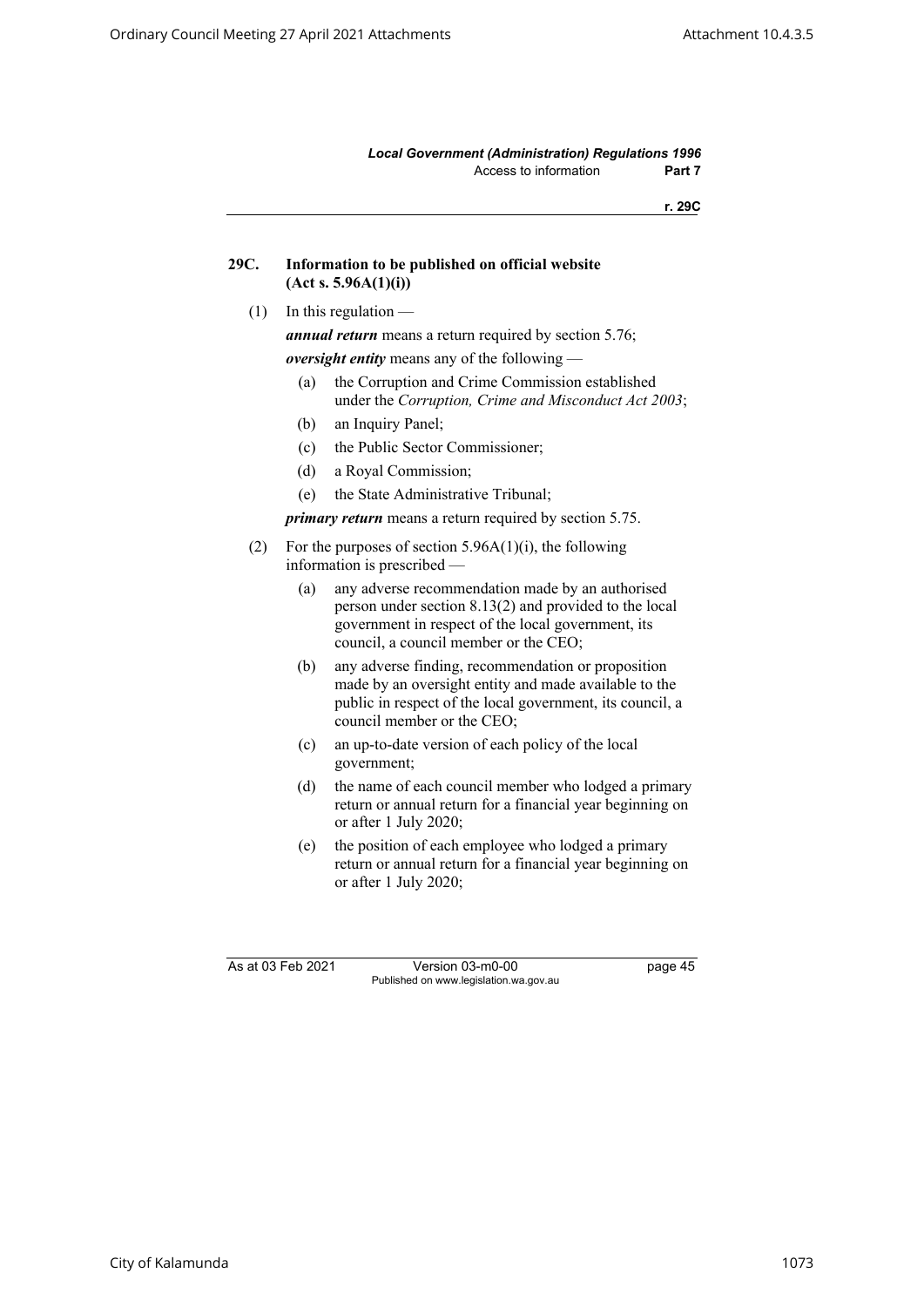| r. 29D  |                                                                                                                                                                                                                                                                |  |
|---------|----------------------------------------------------------------------------------------------------------------------------------------------------------------------------------------------------------------------------------------------------------------|--|
|         | (f)<br>the type, and the amount or value, of any fees, expenses<br>or allowances paid to each council member during a<br>financial year beginning on or after 1 July 2020.                                                                                     |  |
| (3)     | An adverse recommendation referred to in subregulation $(2)(a)$<br>must be published on the local government's official website<br>within 14 days after the adverse recommendation is provided to<br>the local government.                                     |  |
| (4)     | An adverse finding, recommendation or proposition referred to<br>in subregulation $(2)(b)$ must be published on the local<br>government's official website within 14 days after the finding,<br>recommendation or proposition is made available to the public. |  |
| (5)     | The information referred to in subregulation $(2)(d)$ and $(e)$ must<br>be published on the local government's official website —                                                                                                                              |  |
|         | if the return is lodged with the local government on or<br>(a)<br>before 31 August immediately following the financial<br>year to which the return relates - on or before<br>14 September immediately following the end of that<br>financial year; or          |  |
|         | (b)<br>if the return is lodged with the local government after<br>31 August immediately following the financial year to<br>which the return relates — within 14 days after the<br>return is lodged with the local government.                                  |  |
| (6)     | The information referred to in subregulation $(2)(f)$ must be<br>published on the local government's official website on or<br>before 14 July immediately following the end of the financial<br>year to which the information relates.                         |  |
|         | [Regulation 29C inserted: SL 2020/213 r. 24.]                                                                                                                                                                                                                  |  |
| 29D.    | Period for which information to be kept on official website<br>(Act s. 5.96A(5))                                                                                                                                                                               |  |
|         | For the purposes of section $5.96A(5)$ , a period of not less than<br>5 years, beginning on the day on which the information is first                                                                                                                          |  |
| page 46 | As at 03 Feb 2021<br>Version 03-m0-00                                                                                                                                                                                                                          |  |

*Local Government (Administration) Regulations 1996*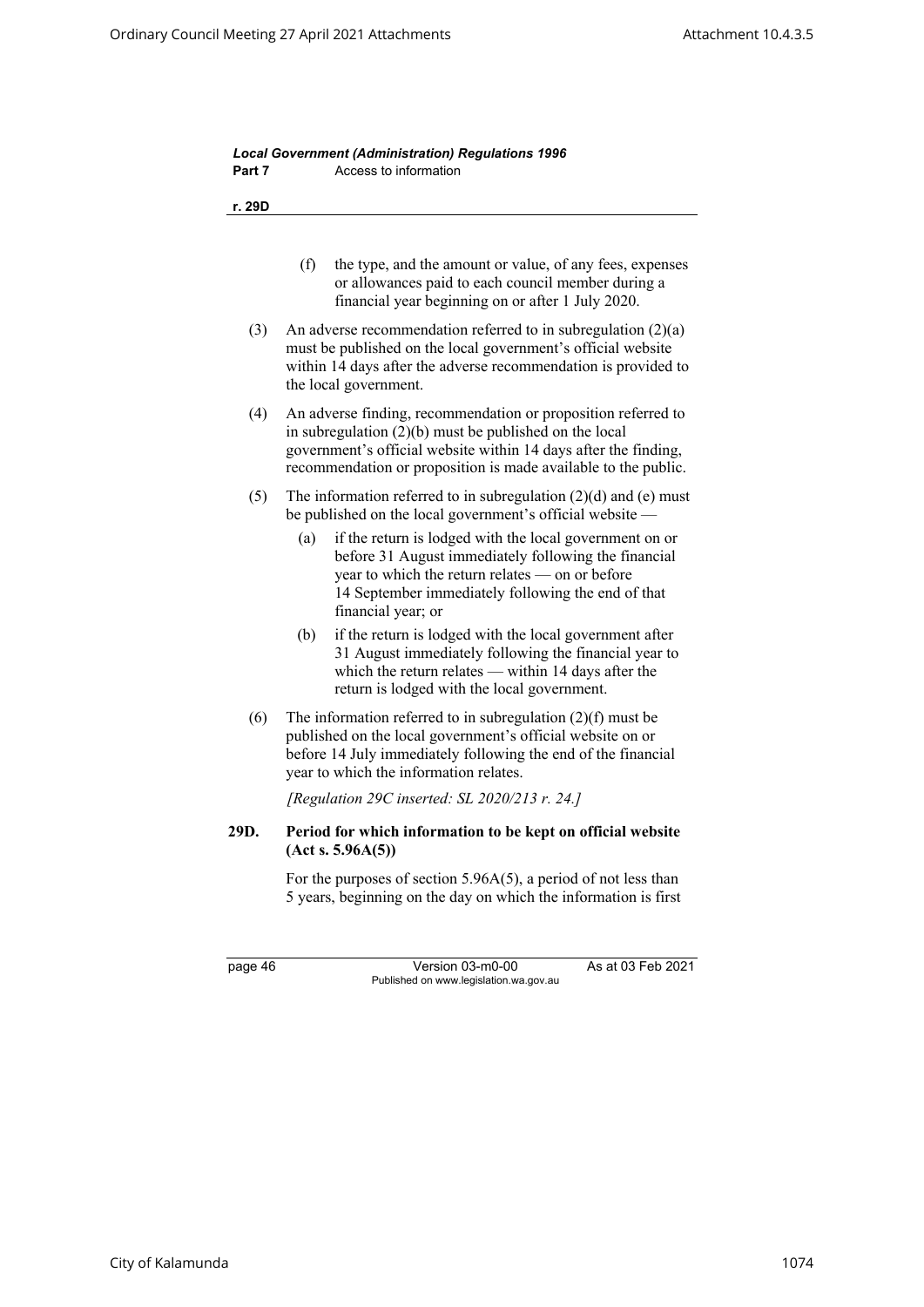#### *Local Government (Administration) Regulations 1996* Access to information **Part 7**

**r. 29D**

published on the local government's official website, is prescribed for the following information —

- (a) the annual report;
- (b) the annual budget;
- (c) confirmed minutes of council and committee meetings;
- (d) minutes of electors' meetings;
- (e) information referred to in section  $5.96A(1)(h)$ ;
- (f) information referred to in regulation 29C(2).

*[Regulation 29D inserted: SL 2020/213 r. 24.]*

As at 03 Feb 2021 Version 03-m0-00 page 47 Published on www.legislation.wa.gov.au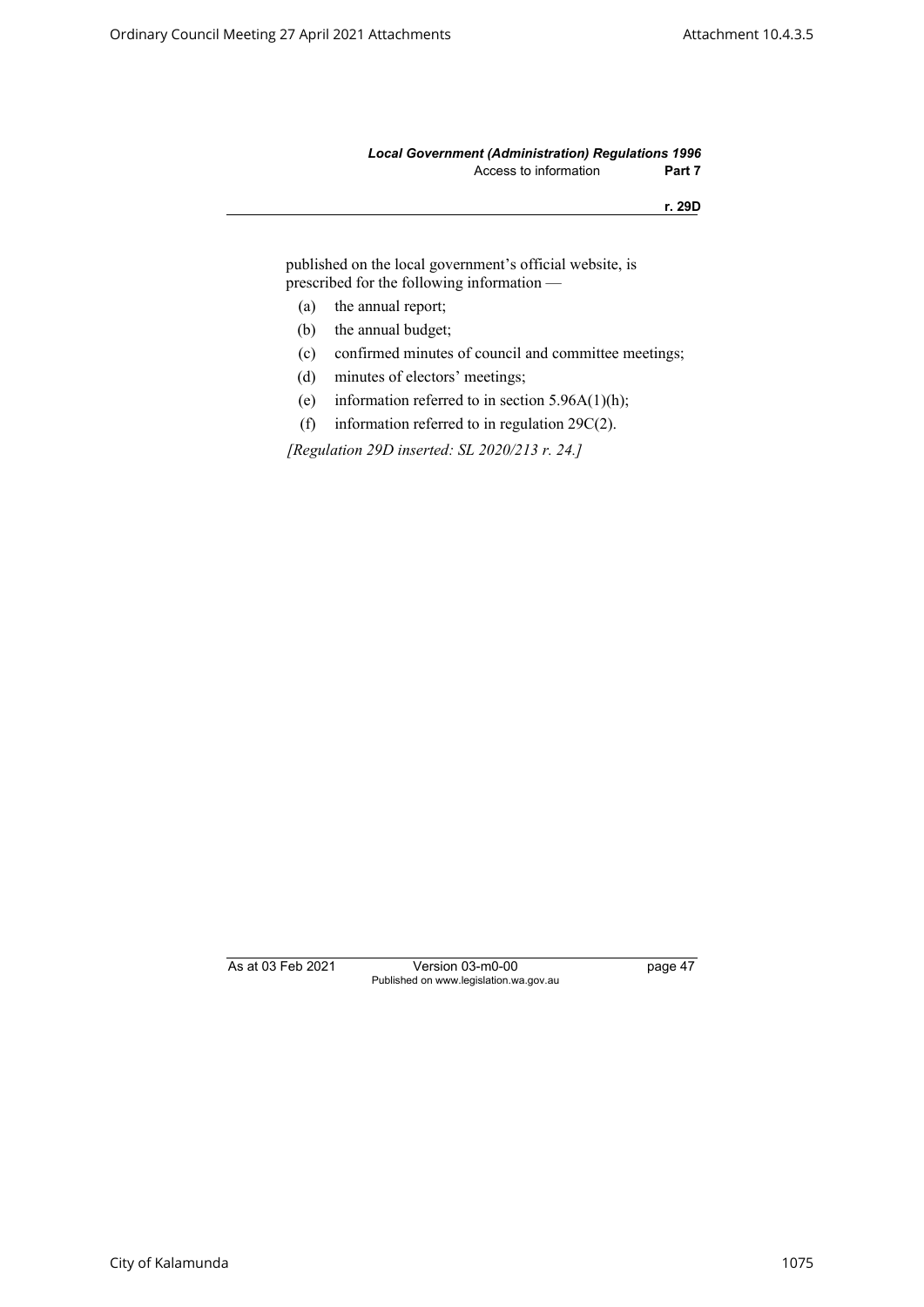*Local Government (Administration) Regulations 1996* **Part 8** Local government payments and gifts to members

**r. 30**

# **Part 8 — Local government payments and gifts to members**

*[Heading inserted: Gazette 26 Aug 2011 p. 3487.]*

# **30. Meeting attendance fees (Act s. 5.98(1) and (2A))**

- *[(1), (2) deleted]*
- (3A) Each of the following meetings is a meeting of a prescribed type for the purposes of section  $5.98(2A)$  —
	- (a) meeting of a WALGA Zone, where the council member is representing a local government as a delegate elected or appointed by the local government;
	- (b) meeting of a Regional Road Group established by Main Roads Western Australia, where the council member is representing a local government as a delegate elected or appointed by the local government;
	- (c) council meeting of a regional local government where the council member is the deputy of a member of the regional local government and is attending in the place of the member of the regional local government;
	- (d) meeting other than a council or committee meeting where the council member is attending at the request of a Minister of the Crown who is attending the meeting;
	- (e) meeting other than a council meeting or committee meeting where the council member is representing a local government as a delegate elected or appointed by the local government.
- *[(3B) deleted]*
- (3C) A council member is not entitled to be paid a fee for attending a meeting of a type referred to in subregulation (3A) if —
	- (a) the person who organises the meeting pays the council member a fee for attending the meeting; or

page 48 Version 03-m0-00 As at 03 Feb 2021 Published on www.legislation.wa.gov.au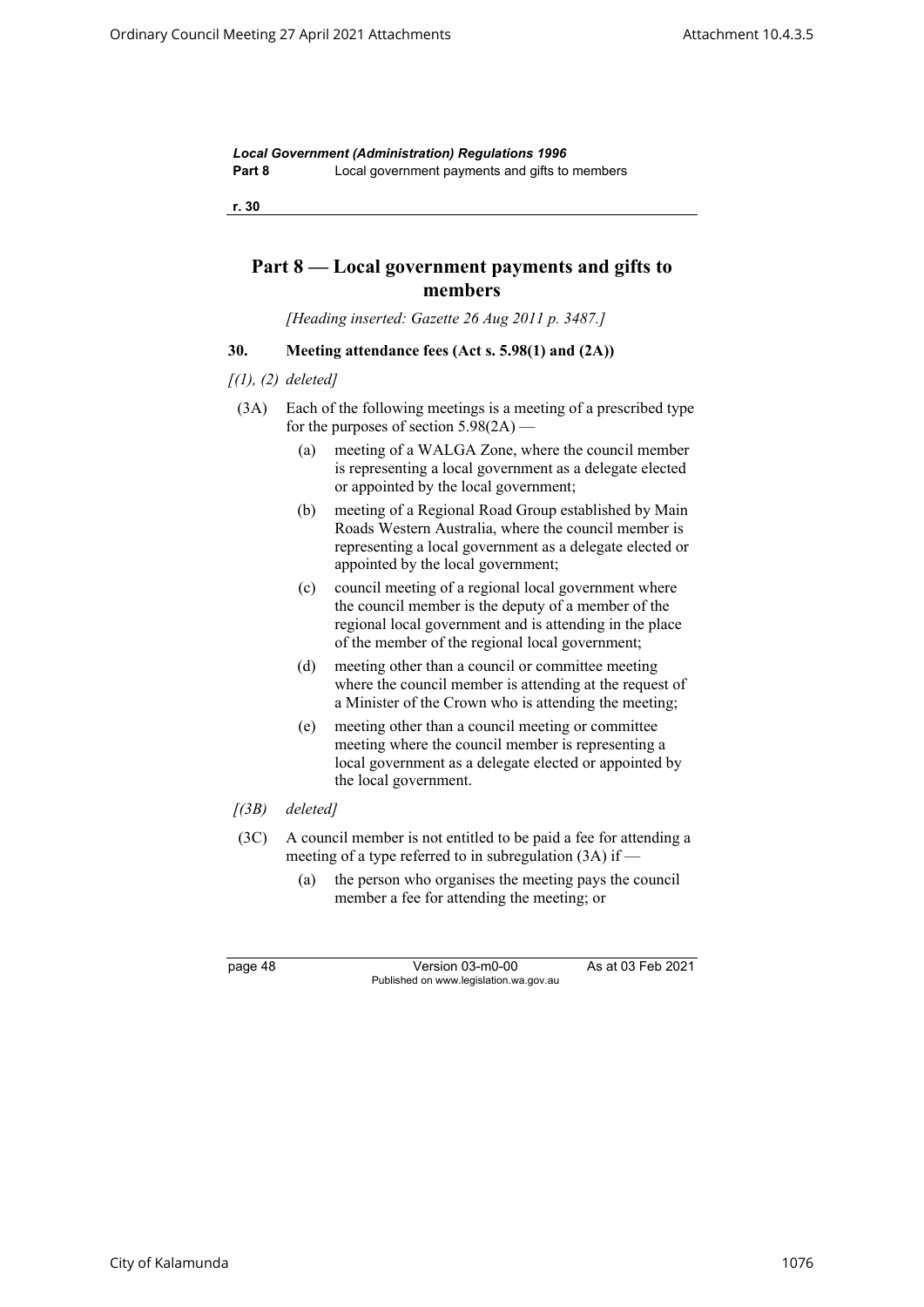*Local Government (Administration) Regulations 1996* Local government payments and gifts to members **Part 8**

**r. 31**

- (b) the council member is paid an annual fee in accordance with section 5.99; or
- (c) if the meeting is a meeting referred to in subregulation (3A)(c), the member of the regional local government is paid an annual fee in accordance with section 5.99.

*[Regulation 30 amended: Gazette 23 Apr 1999 p. 1719; 31 Mar 2005 p. 1034; 3 May 2011 p. 1595-6; 13 Jul 2012 p. 3219.]*

#### **31. Expenses to be reimbursed (Act s. 5.98(2)(a) and (3))**

- (1) For the purposes of section 5.98(2)(a), the kinds of expenses that are to be reimbursed by all local governments are —
	- (a) rental charges incurred by a council member in relation to one telephone and one facsimile machine; and
	- (b) child care and travel costs incurred by a council member because of the member's attendance at a council meeting or a meeting of a committee of which he or she is also a member.
- *[(2)-(5) deleted]*

*[Regulation 31 amended: Gazette 31 Mar 2005 p. 1034; 13 Jul 2012 p. 3219.]*

#### **32. Expenses that may be approved for reimbursement (Act s. 5.98(2)(b) and (3))**

- (1) For the purposes of section 5.98(2)(b), the kinds of expenses that may be approved by any local government for reimbursement by the local government are —
	- (a) an expense incurred by a council member in performing a function under the express authority of the local government; and

As at 03 Feb 2021 Version 03-m0-00 page 49 Published on www.legislation.wa.gov.au

*<sup>[(3)-(5)</sup> deleted]*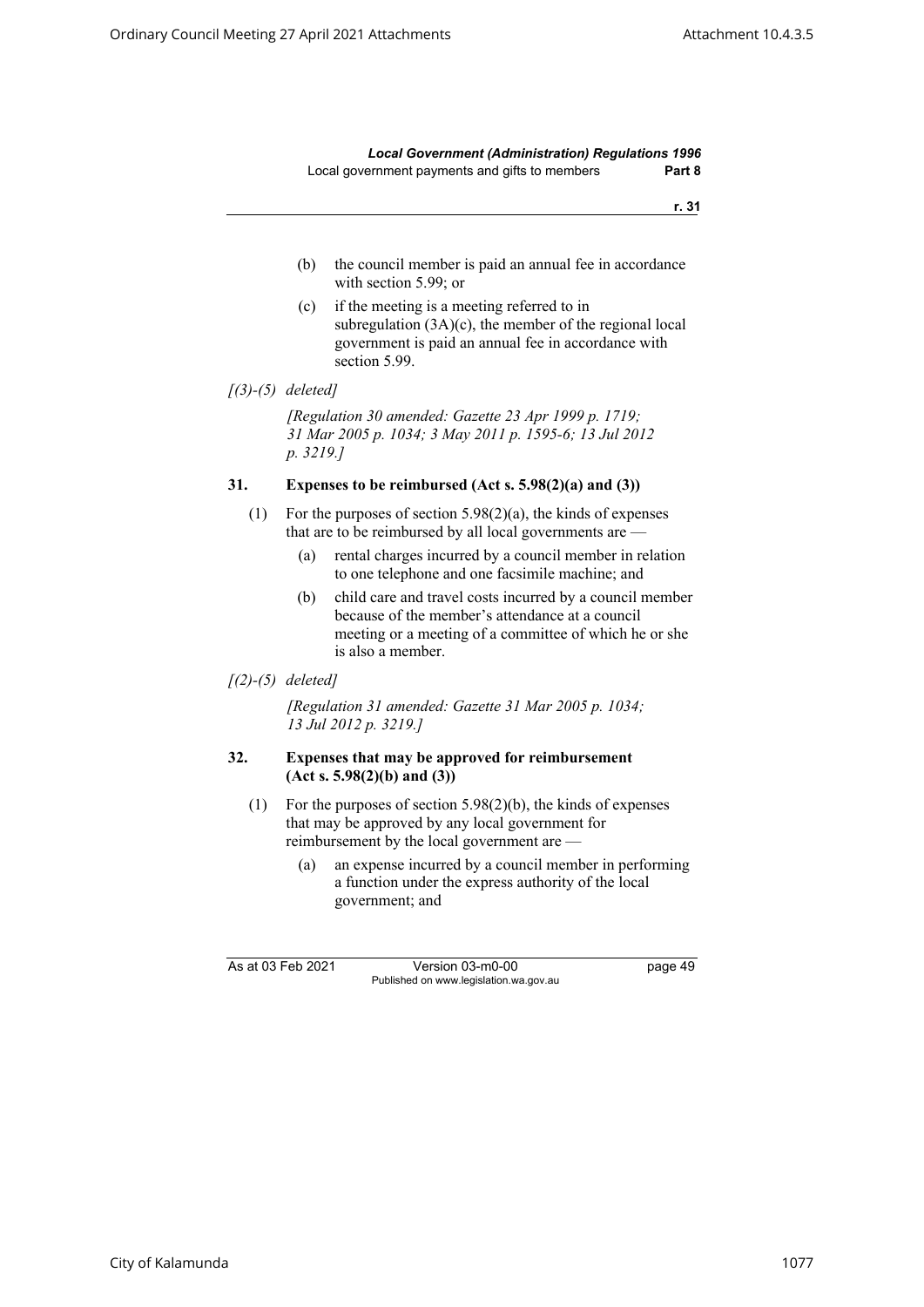|        | <b>Local Government (Administration) Regulations 1996</b> |
|--------|-----------------------------------------------------------|
| Part 8 | Local government payments and gifts to members            |

**r. 34AC**

- (b) an expense incurred by a council member to whom paragraph (a) applies by reason of the council member being accompanied by not more than one other person while performing the function if, having regard to the nature of the function, the local government considers that it is appropriate for the council member to be accompanied by that other person; and
- (c) an expense incurred by a council member in performing a function in his or her capacity as a council member.
- *[(2) deleted]*

*[Regulation 32 amended: Gazette 13 Jul 2012 p. 3219.]*

*[33-34AB. Deleted: Gazette 13 Jul 2012 p. 3219]*

#### **34AC. Gifts to council members, when permitted etc. (Act s. 5.100A)**

- (1) The retirement of a council member who has served at least one full 4 year term of office is prescribed under section 5.100A(a) as circumstances in which a gift can be given to the council member.
- (2) The amount of \$100 for each year served as a council member to a maximum of \$1 000 is prescribed under section 5.100A(b) in respect of a gift given to a council member in the circumstances set out in subregulation (1).

*[Regulation 34AC inserted: Gazette 3 May 2011 p. 1596.]*

#### **34AD. Method of payment of expenses for which person can be reimbursed (Act s. 5.101A)**

- (1) The provision of a vehicle owned by a local government
	- (a) to a council member who is a mayor or president of the local government; or

page 50 Version 03-m0-00 As at 03 Feb 2021 Published on www.legislation.wa.gov.au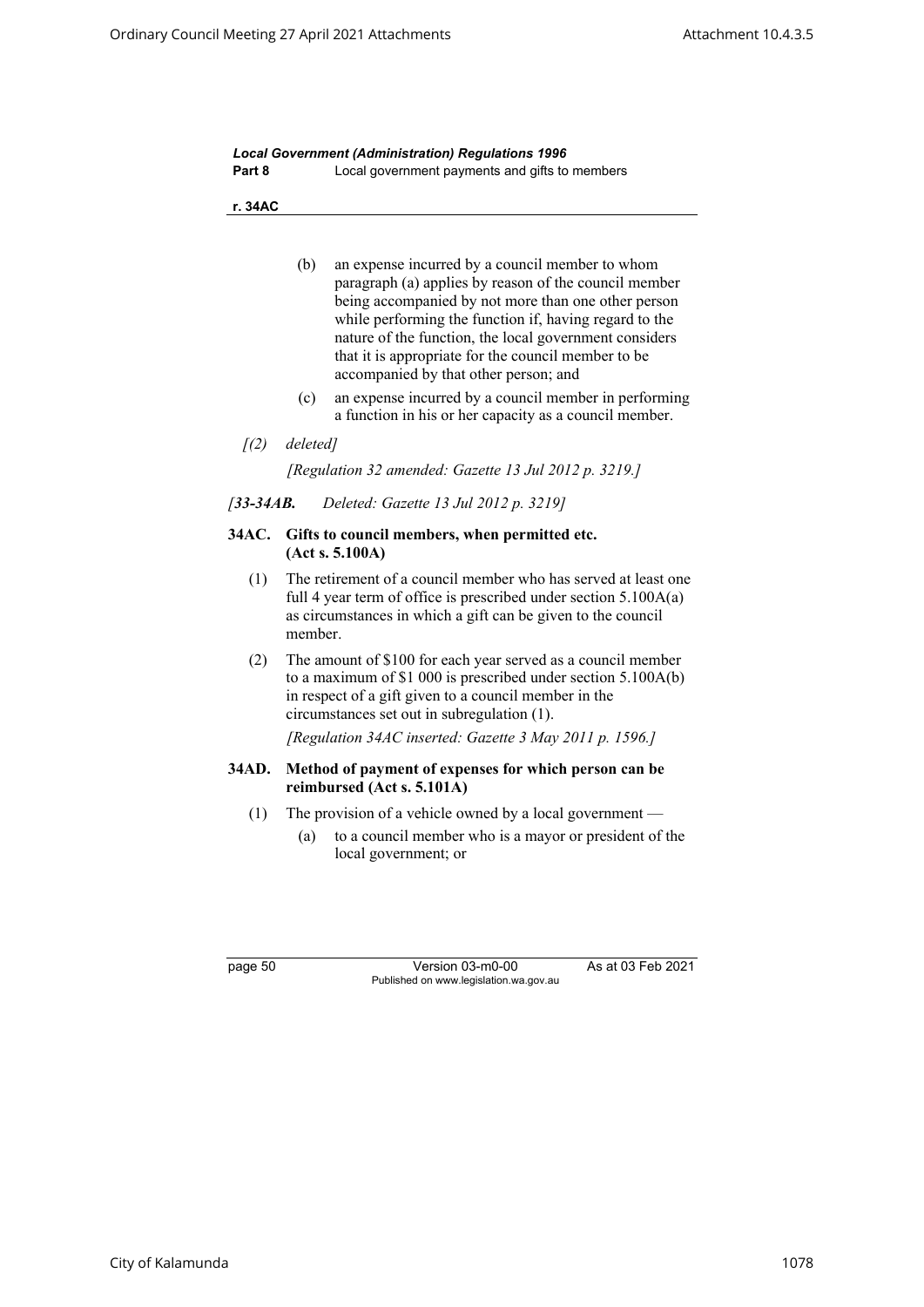*Local Government (Administration) Regulations 1996* Local government payments and gifts to members **Part 8**

**r. 34AE**

- (b) to a council member who is not a mayor or president of the local government if —
	- (i) no reasonable alternative method of travel is available to the council member; and
	- (ii) the CEO, mayor or president of the local government has given prior written approval for the provision of the vehicle,

is prescribed under section 5.101A as a method of payment of expenses for which a council member can be reimbursed.

(2) Before a vehicle owned by a local government is provided to a council member the local government and the council member must sign an agreement setting out the responsibilities of the council member in relation to the use of the vehicle.

*[Regulation 34AD inserted: Gazette 3 May 2011 p. 1596-7.]*

#### **34AE. Repayment and recovery of advance payments of fees and allowances (Act s. 5.102AB)**

- (1) This regulation applies if  $-$ 
	- (a) a local government pays an annual allowance or annual fee under Part 5 Division 8 of the Act to a person in advance (either wholly or in part); and
	- (b) before the end of the period (the *relevant period*) to which the advance payment relates —
		- (i) the person ceases to hold the office to which the advance payment relates (otherwise than because of the death of the person); or
		- (ii) the person is suspended from the office to which the advance payment relates.

As at 03 Feb 2021 Version 03-m0-00 page 51 Published on www.legislation.wa.gov.au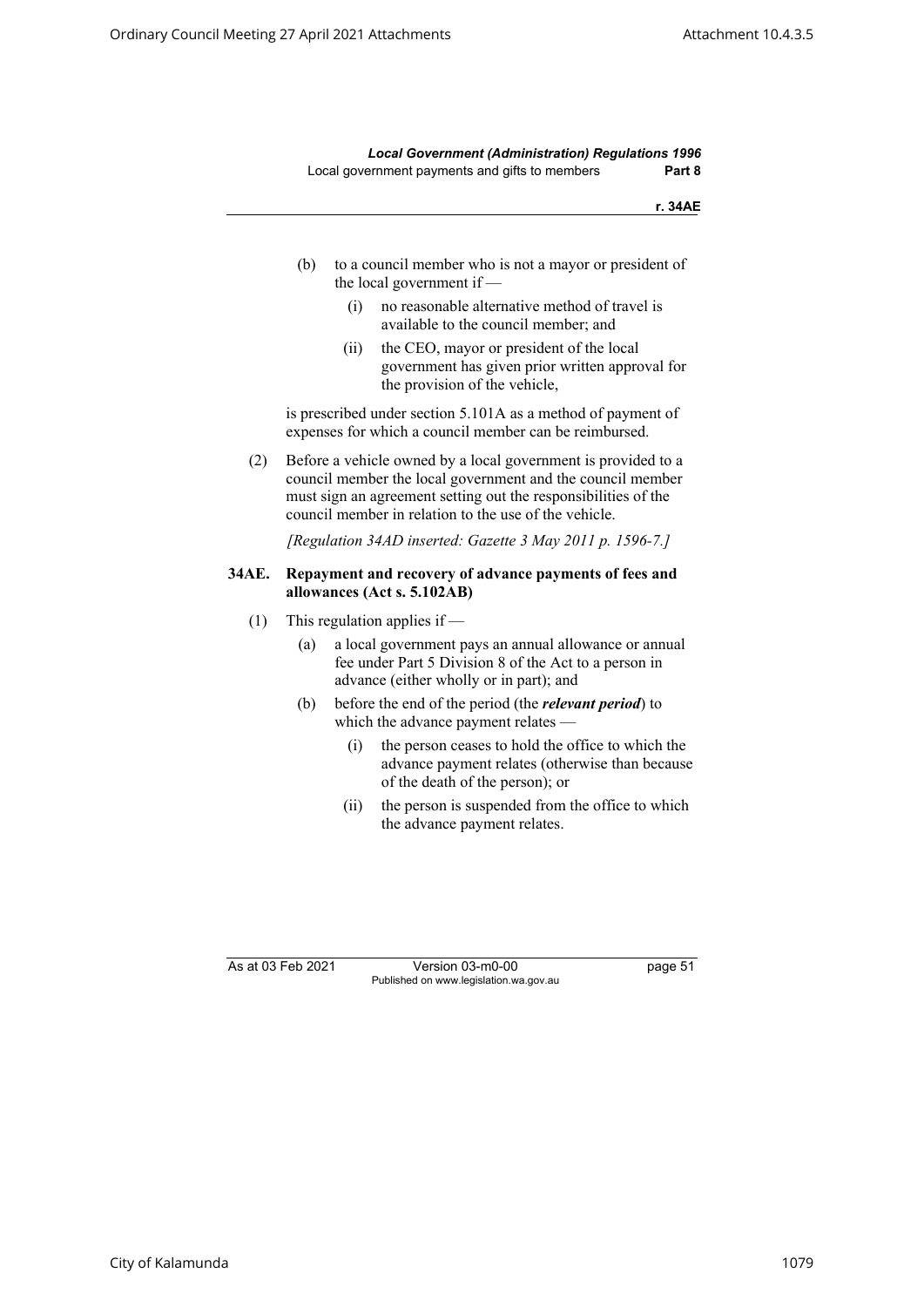|        | <b>Local Government (Administration) Regulations 1996</b> |
|--------|-----------------------------------------------------------|
| Part 8 | Local government payments and gifts to members            |

**r. 34AE**

(2) The person must repay to the local government an amount calculated as follows —

$$
R = \frac{A}{D} \times (D - N)
$$

where —

- R is the amount the person must repay;
- A is the total amount of the advance payment;
- D is the total number of days in the relevant period;
- N is the number of whole days in the relevant period that the person holds, and is not suspended from, the office to which the advance payment relates.
- (3) The local government must take action to recover the amount that must be repaid under subregulation (2) as a debt due from the person to the local government.

*[Regulation 34AE inserted: Gazette 14 Dec 2018 p. 4805-6.]*

*[Part 9: Div. 1 heading, Div. 2 (r. 34E-34G) deleted: Gazette 18 Oct 2019 p. 3682; balance (r. 34B, 34C) deleted: SL 2021/16 r. 6.]*

page 52 Version 03-m0-00 As at 03 Feb 2021 Published on www.legislation.wa.gov.au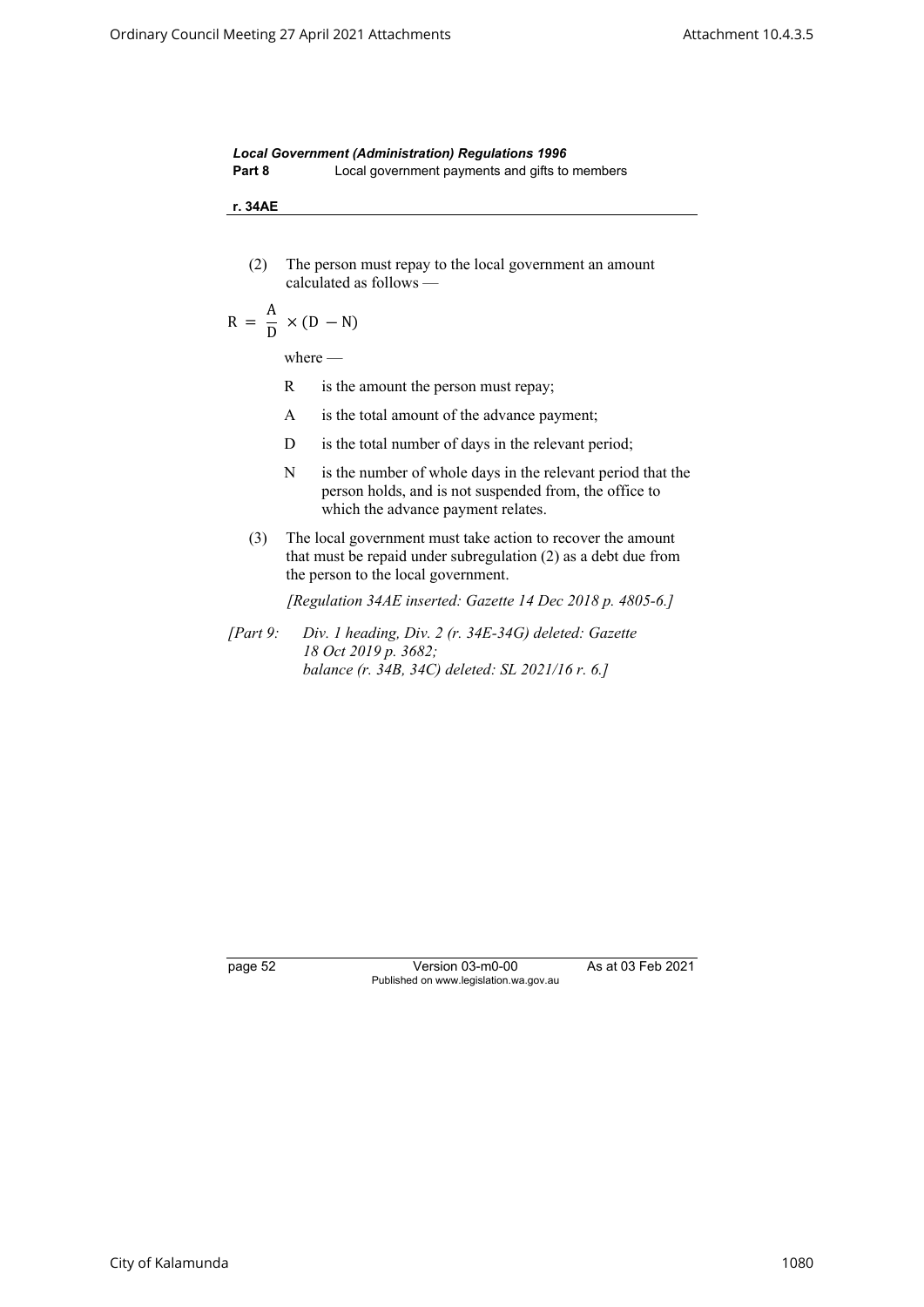*Local Government (Administration) Regulations 1996* Minor breaches by council members **Part 9A**

**r. 34D**

# **Part 9A — Minor breaches by council members**

*[Heading inserted: SL 2021/15 r. 5.]*

#### **34D. Contravention of local law as to conduct (Act s. 5.105(1)(b))**

 $(1)$  In this regulation —

*local law as to conduct* means a local law relating to the conduct of people at council or committee meetings.

(2) The contravention of a local law as to conduct is a minor breach for the purposes of section  $5.105(1)(b)$  of the Act.

*[Regulation 34D inserted: SL 2021/15 r. 5.]*

As at 03 Feb 2021 Version 03-m0-00 page 53 Published on www.legislation.wa.gov.au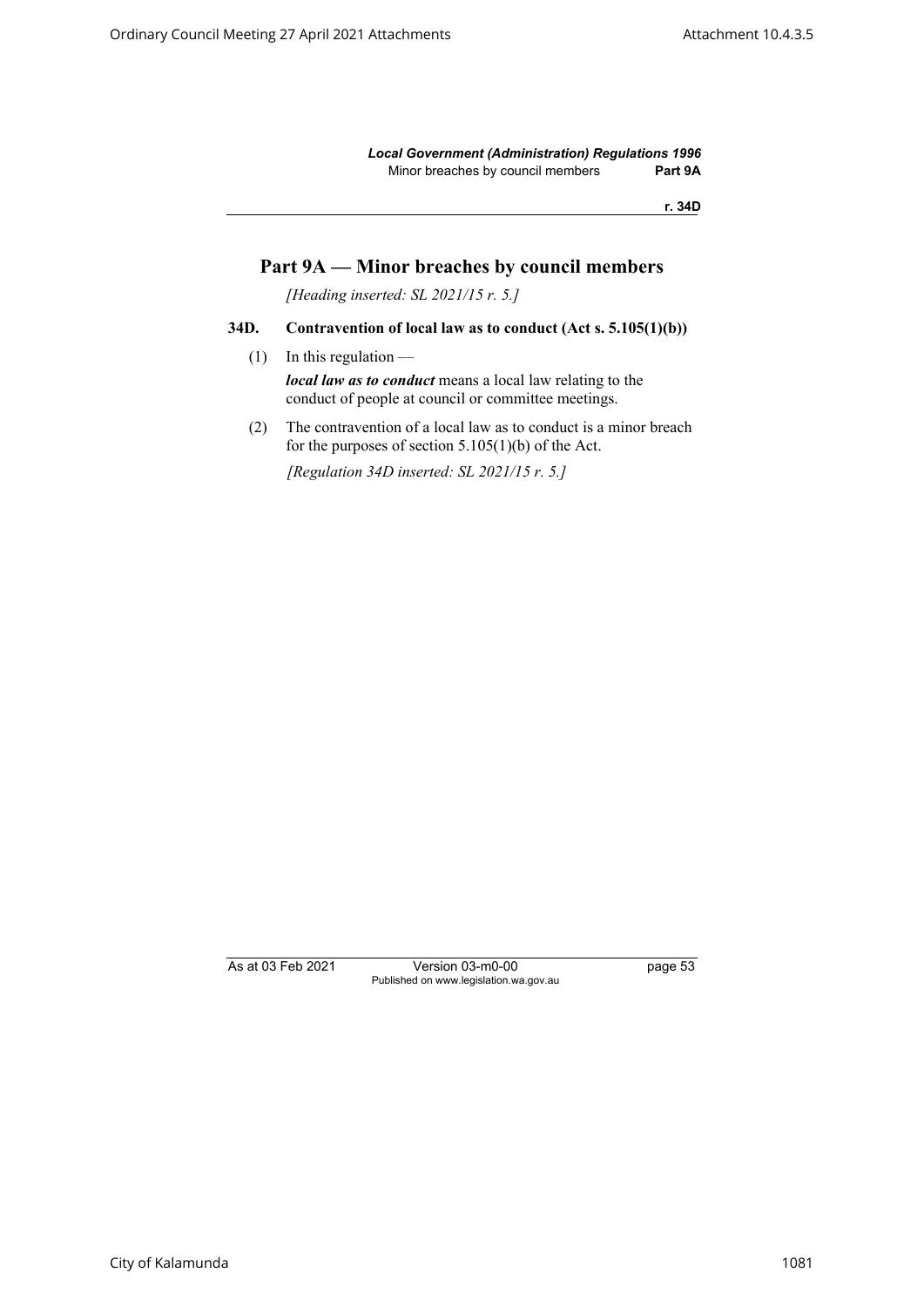*Local Government (Administration) Regulations 1996* Part 10 Training

**r. 35**

# **Part 10 — Training**

*[Heading inserted: Gazette 9 Aug 2019 p. 3022.]*

#### **35. Training for council members (Act s. 5.126(1))**

- (1) A council member completes training for the purposes of section 5.126(1) if the council member passes the course of training specified in subregulation (2) within the period specified in subregulation (3).
- (2) The course of training is the course titled *Council Member Essentials* that —
	- (a) consists of the following modules
		- (i) Understanding Local Government;
		- (ii) Serving on Council;
		- (iii) Meeting Procedures;
		- (iv) Conflicts of Interest;
		- (v) Understanding Financial Reports and Budgets; and
	- (b) is provided by any of the following bodies
		- (i) North Metropolitan TAFE;
		- (ii) South Metropolitan TAFE;
		- (iii) WALGA.
- (3) The period within which the course of training must be passed is the period of 12 months beginning on the day on which the council member is elected.

*[Regulation 35 inserted: Gazette 9 Aug 2019 p. 3022-3.]*

### **36. Exemption from Act s. 5.126(1) requirement**

- (1) A council member is exempt from the requirement in section 5.126(1) if —
	- (a) the council member passed either of the following courses within the period of 5 years ending immediately

page 54 Version 03-m0-00 As at 03 Feb 2021 Published on www.legislation.wa.gov.au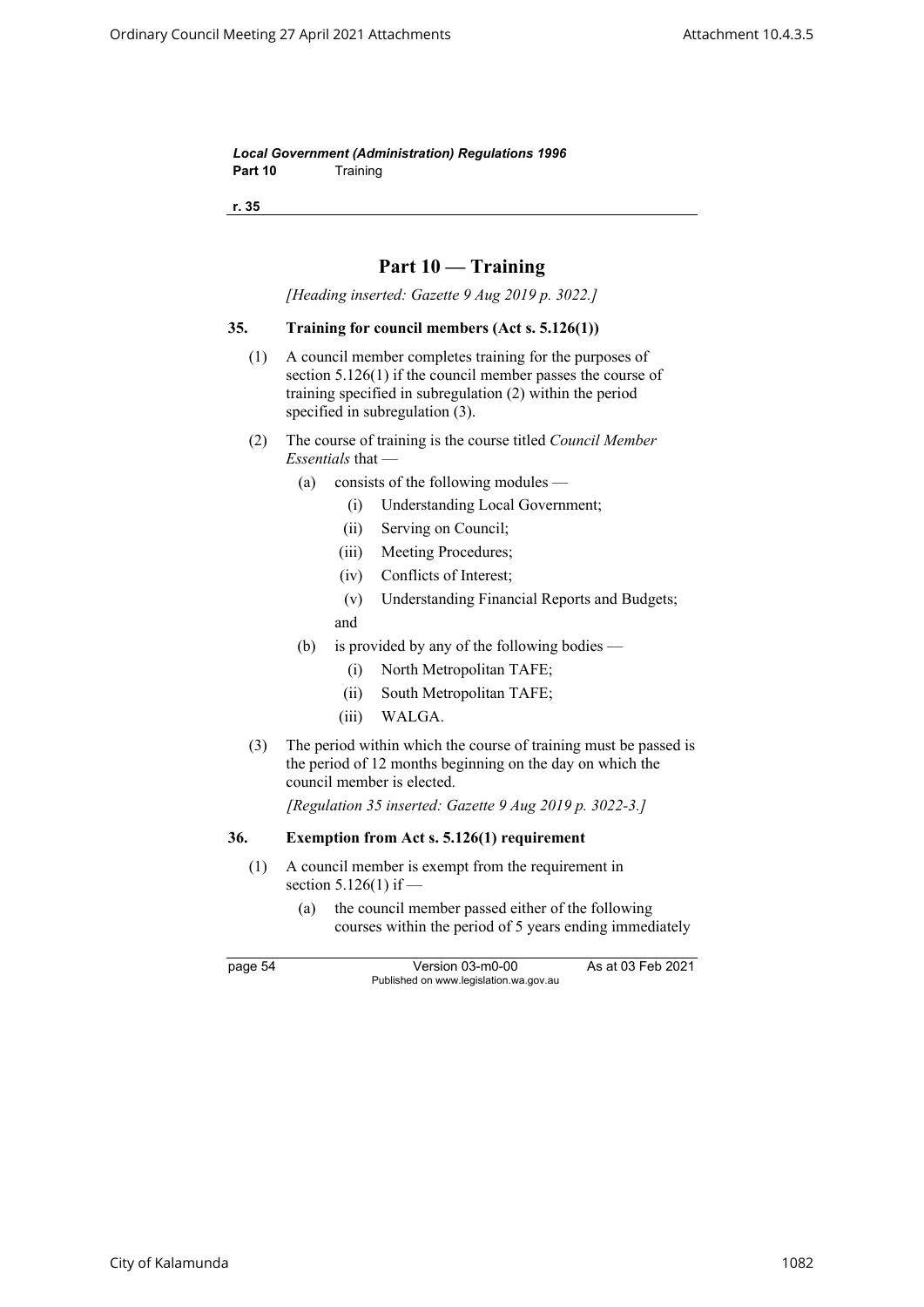#### *Local Government (Administration) Regulations 1996* Training **Part 10**

**r. 36**

before the day on which the council member is elected —

- (i) the course of training specified in regulation 35(2);
- (ii) the course titled *52756WA Diploma of Local Government (Elected Member)*;
- or
- (b) the council member passed the course titled *LGASS00002 Elected Member Skill Set* before 1 July 2019 and within the period of 5 years ending immediately before the day on which the council member is elected.
- (2) A person who is a council member on the day on which the *Local Government Regulations Amendment (Induction and Training) Regulations 2019* regulation 8 comes into operation is exempt from the requirement in section 5.126(1) until the end of their term of office.

*[Regulation 36 inserted: Gazette 9 Aug 2019 p. 3023.]*

*[37-39. Deleted: Gazette 9 Aug 2019 p. 3022.]*

As at 03 Feb 2021 Version 03-m0-00 page 55 Published on www.legislation.wa.gov.au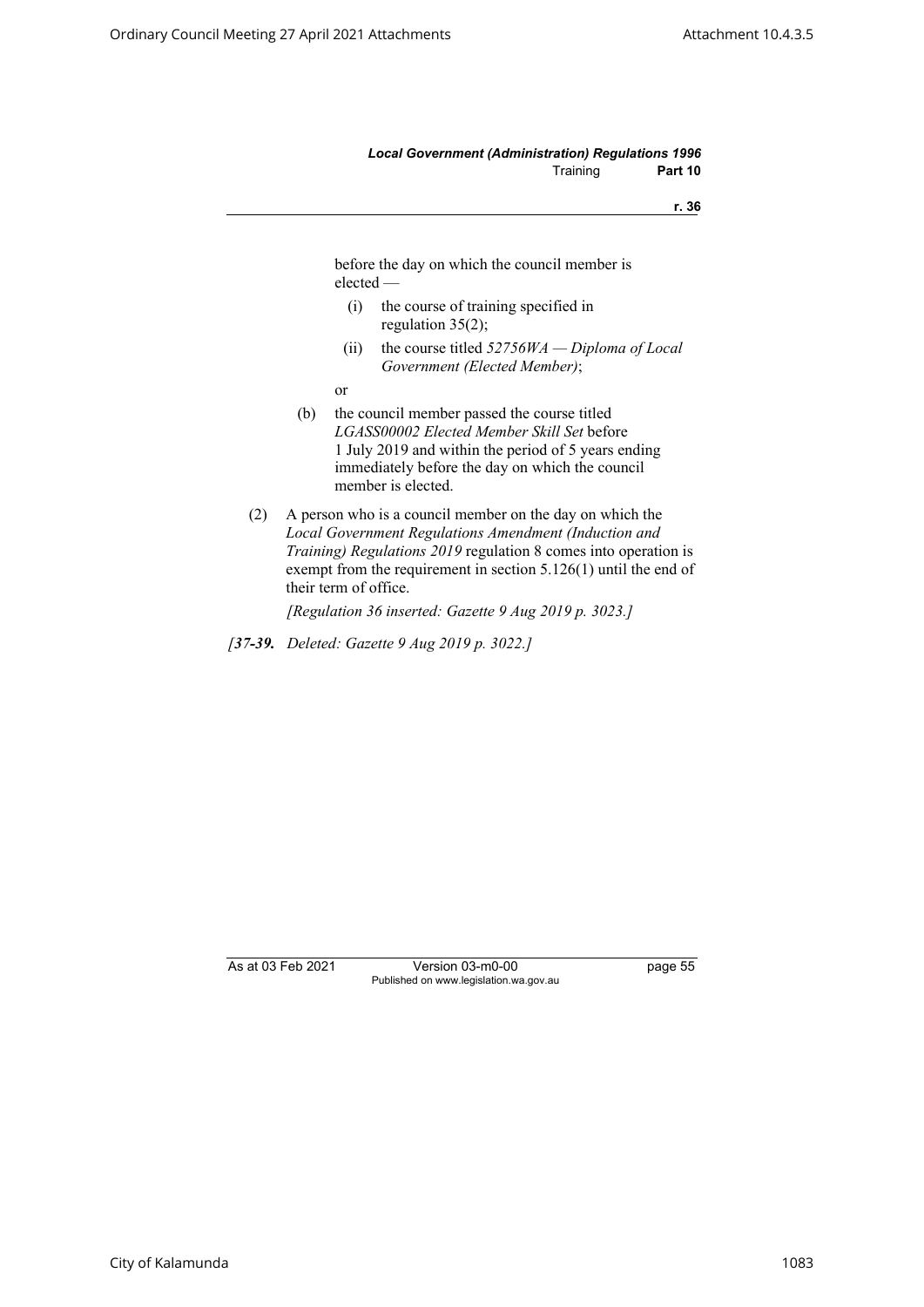*Local Government (Administration) Regulations 1996* **Schedule 1** Forms

# **Schedule 1 — Forms Form 1**

[reg. 16]

*Local Government Act 1995 Local Government (Administration) Regulations 1996* **REQUEST FOR A SPECIAL MEETING OF ELECTORS**

TO: The (1) Mayor/President of (2) .......................................................................... 1. Under section 5.28 of the *Local Government Act 1995*, the electors of (3) ........................................... whose names, addresses and signatures are set out in the attached list and who comprise (1) 100 electors/5% of the number of electors request that a special meeting of the electors of the district be held. 2. The details of the matter to be discussed at the special meeting are — ......................................................................................................................

...................................................................................................................... ...................................................................................................................... ...................................................................................................................... ...................................................................................................................... ...................................................................................................................... ...................................................................................................................... ...................................................................................................................... ...................................................................................................................... 3. This request is served on behalf of the listed signatories by — Name ................................................................................................. Signature ........................................................................................... Contact details ................................................................................... Date ................................................................................................... (1) delete the one that does not apply (2) insert name of local government<br>  $(3)$  insert name of district

insert name of district

page 56 Version 03-m0-00 As at 03 Feb 2021 Published on www.legislation.wa.gov.au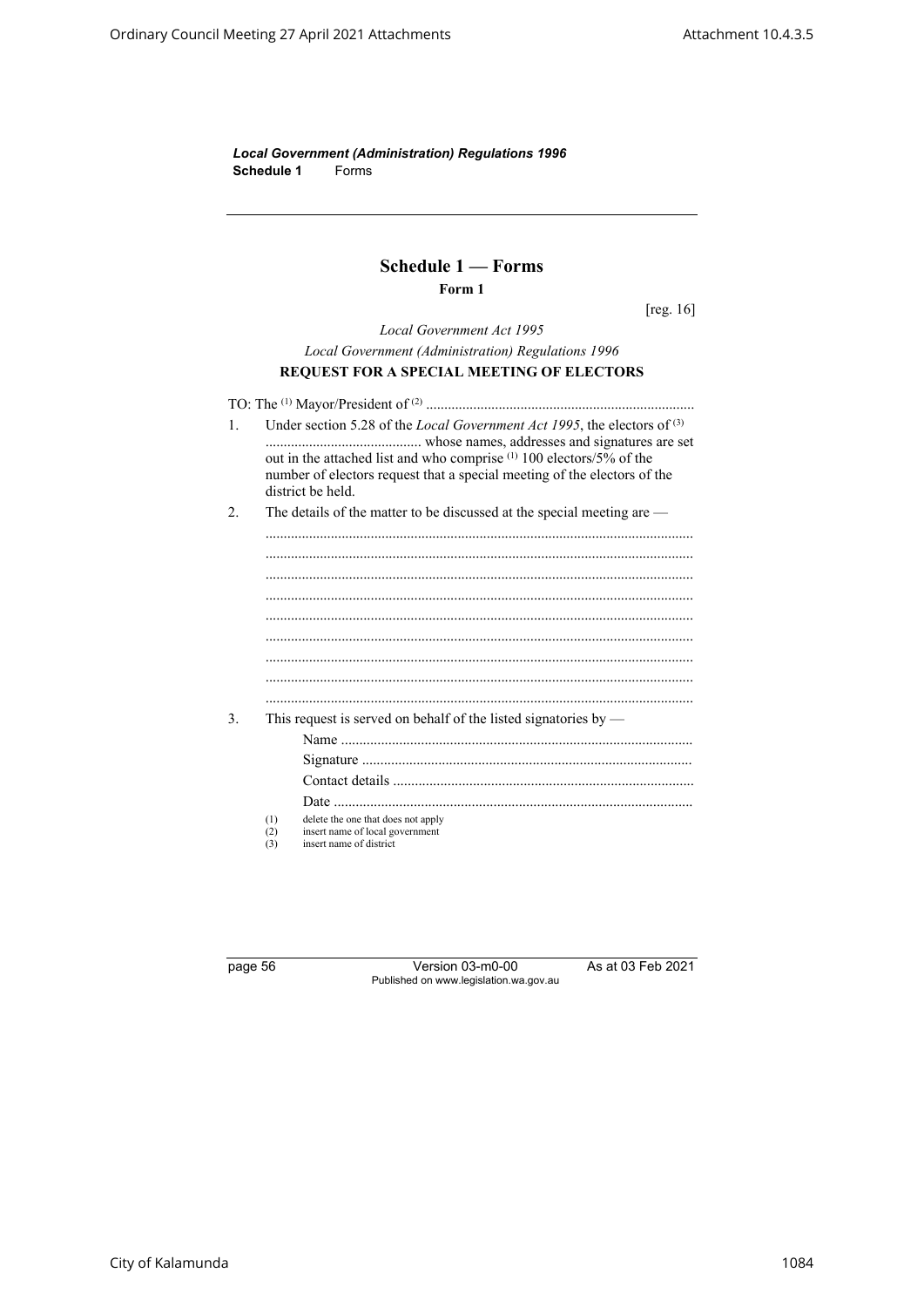*Local Government (Administration) Regulations 1996* Forms **Schedule 1**

# Full name of elector\* Address which entitles you to vote in the elections of the local government affected by this request Signature of gnature of Date

**Form 1** continued: form of each page of listed signatories

We, the undersigned, request that a special meeting of the electors of the district be held.

An elector may be one of the following  $-$ 

- a resident owner or occupier enrolled to vote at State elections;
- an owner of rateable property (e.g. an absentee land owner or an owner of business premises, vacant land or other non-residential property);
- an occupier of rateable property (e.g. a tenant of business premises or other non-residential property).

As at 03 Feb 2021 Version 03-m0-00 page 57 Published on www.legislation.wa.gov.au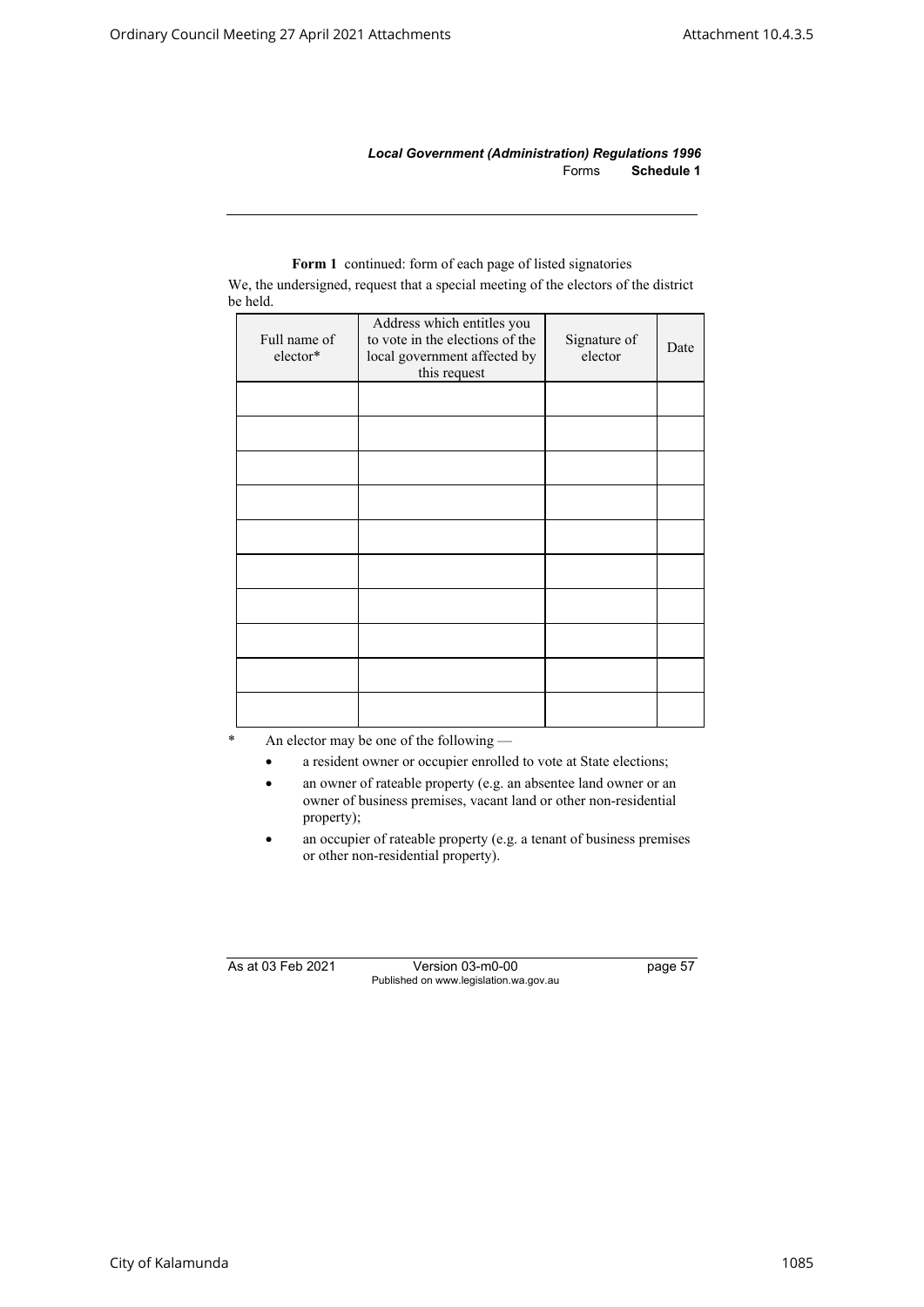*Local Government (Administration) Regulations 1996* **Schedule 1** Forms

# **Form 2**

[reg. 22]

*Local Government Act 1995 Local Government (Administration) Regulations 1996*

# **PRIMARY RETURN**

#### **1. Real property**

Section 5.79 of the Act

| Addresses | Nature of Interest |
|-----------|--------------------|
|           |                    |
|           |                    |
|           |                    |
|           |                    |
|           |                    |
|           |                    |

#### **2. Income sources**

Section 5.80 of the Act

(a) income from an occupation

| Description of the<br>occupation | Name and address of<br>employer | Description of<br>office held | Name of the<br>partnership |
|----------------------------------|---------------------------------|-------------------------------|----------------------------|
|                                  |                                 |                               |                            |
|                                  |                                 |                               |                            |
|                                  |                                 |                               |                            |
|                                  |                                 |                               |                            |

page 58 Version 03-m0-00 As at 03 Feb 2021 Published on www.legislation.wa.gov.au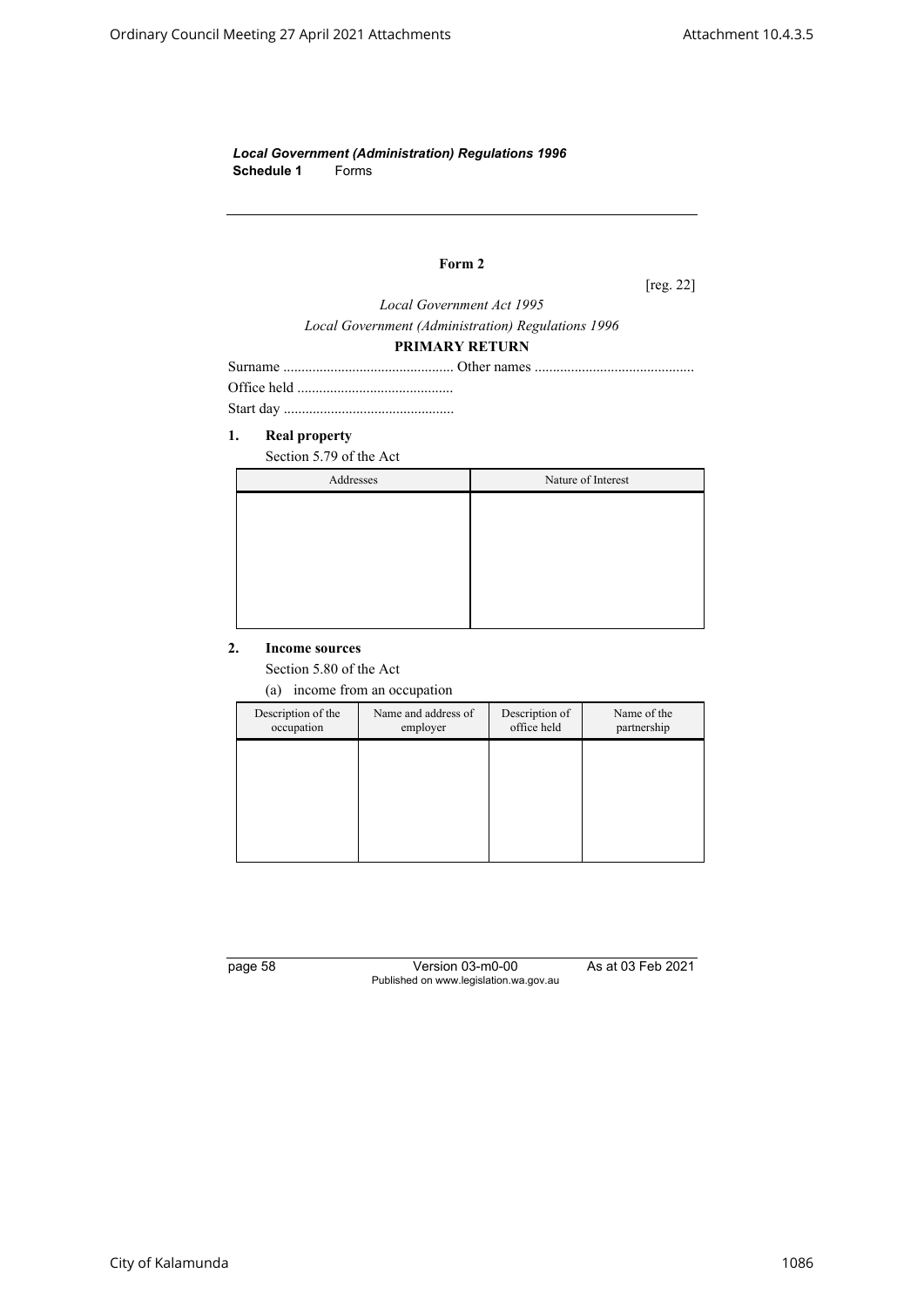#### *Local Government (Administration) Regulations 1996* Forms **Schedule 1**

# (b) income from a trust

| Name of trust | Name and address of settlor | Name and address of<br>trustee |
|---------------|-----------------------------|--------------------------------|
|               |                             |                                |
|               |                             |                                |
|               |                             |                                |
|               |                             |                                |

(c) sources of other income

| Identity of persons    |
|------------------------|
|                        |
|                        |
|                        |
|                        |
| Describe circumstances |
|                        |
|                        |
|                        |
|                        |

# **3. Trusts**

Section 5.81 of the Act

Trusts in which the relevant person holds a beneficial interest

| Name and address of settlor | Name and address of<br>trustee |
|-----------------------------|--------------------------------|
|                             |                                |
|                             |                                |
|                             |                                |
|                             |                                |

As at 03 Feb 2021 Version 03-m0-00 page 59 Published on www.legislation.wa.gov.au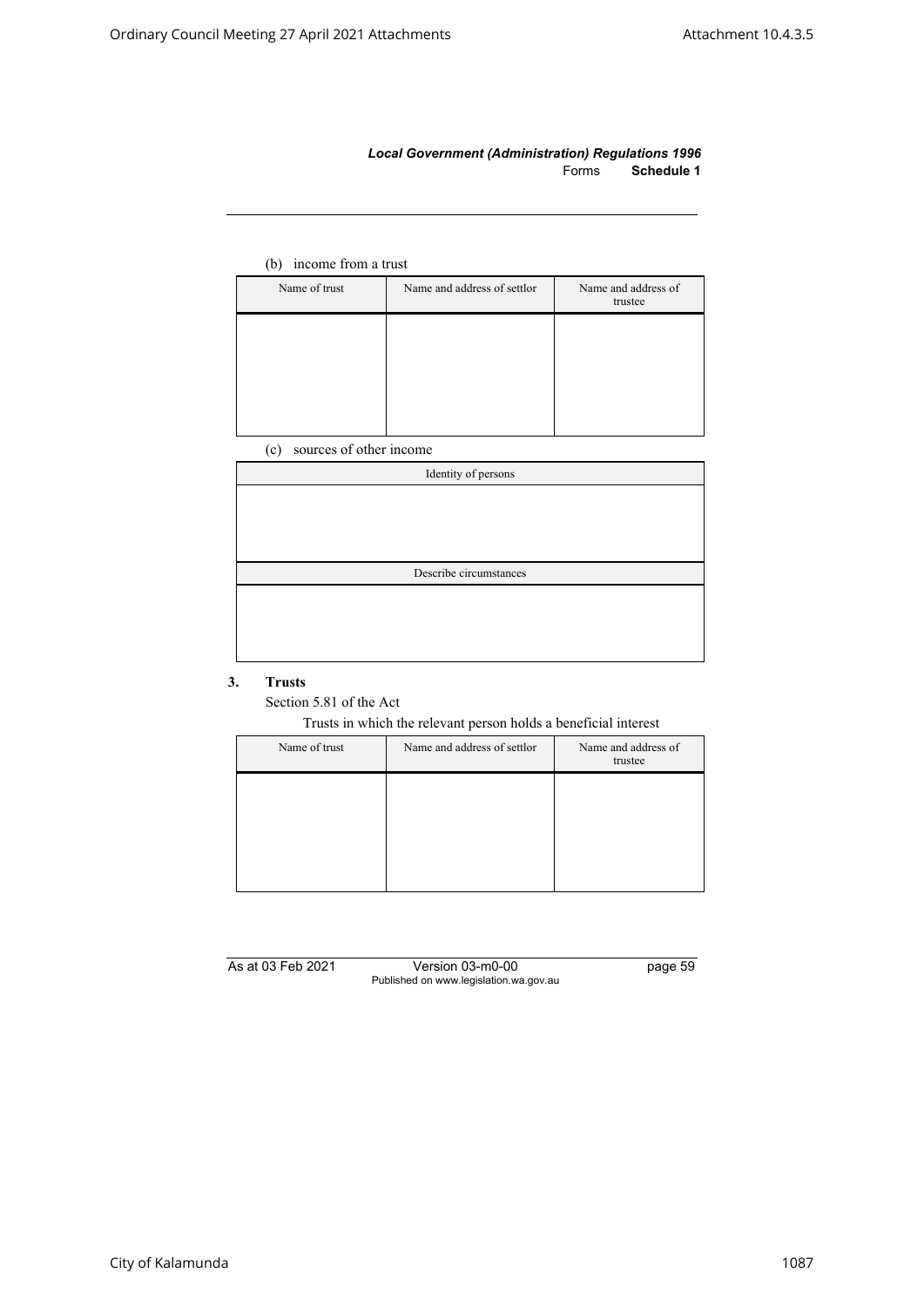#### *Local Government (Administration) Regulations 1996* **Schedule 1** Forms

# Discretionary trusts of which the relevant person is a trustee or an object

| Name of trust | Name and address of settlor | Name and address of<br>trustee |
|---------------|-----------------------------|--------------------------------|
|               |                             |                                |
|               |                             |                                |
|               |                             |                                |
|               |                             |                                |

#### **4. Interests and positions in corporations**

Section 5.84 of the Act

| Name & address of<br>corporation | Nature of interest/<br>position held | Principal business<br>(if required) |
|----------------------------------|--------------------------------------|-------------------------------------|
|                                  |                                      |                                     |
|                                  |                                      |                                     |
|                                  |                                      |                                     |
|                                  |                                      |                                     |

#### **5. Debts**

Section 5.85 of the Act

| Name of lender/creditor | Address of lender/creditor |
|-------------------------|----------------------------|
|                         |                            |
|                         |                            |
|                         |                            |
|                         |                            |
|                         |                            |
|                         |                            |

page 60 Version 03-m0-00 As at 03 Feb 2021 Published on www.legislation.wa.gov.au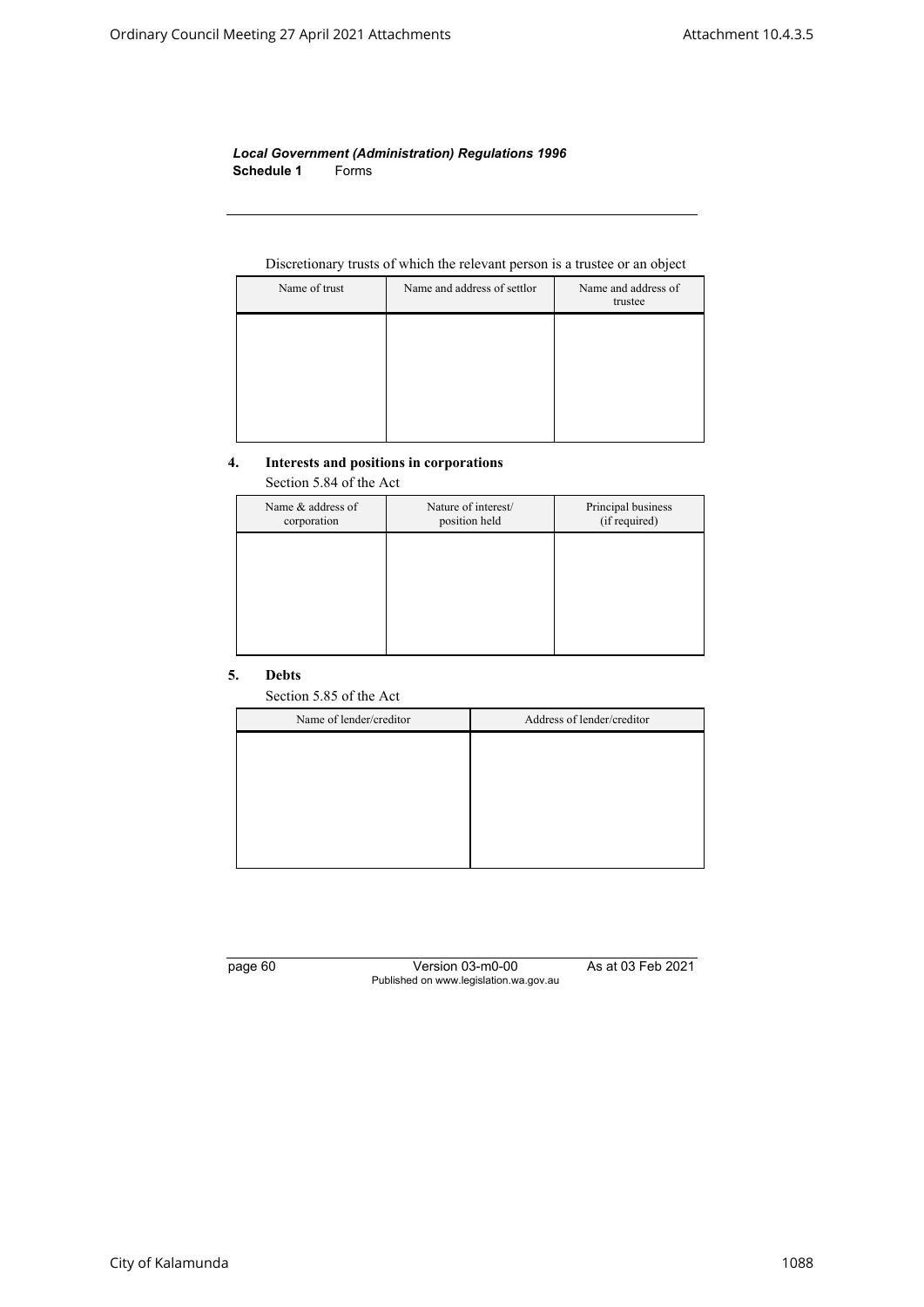| <b>Local Government (Administration) Regulations 1996</b> |            |
|-----------------------------------------------------------|------------|
| Forms                                                     | Schedule 1 |

| 6. | <b>Discretionary disclosures</b><br>Section 5.87 of the Act |
|----|-------------------------------------------------------------|
|    |                                                             |
|    |                                                             |
|    |                                                             |
|    |                                                             |
|    |                                                             |

As at 03 Feb 2021 Version 03-m0-00 page 61 Published on www.legislation.wa.gov.au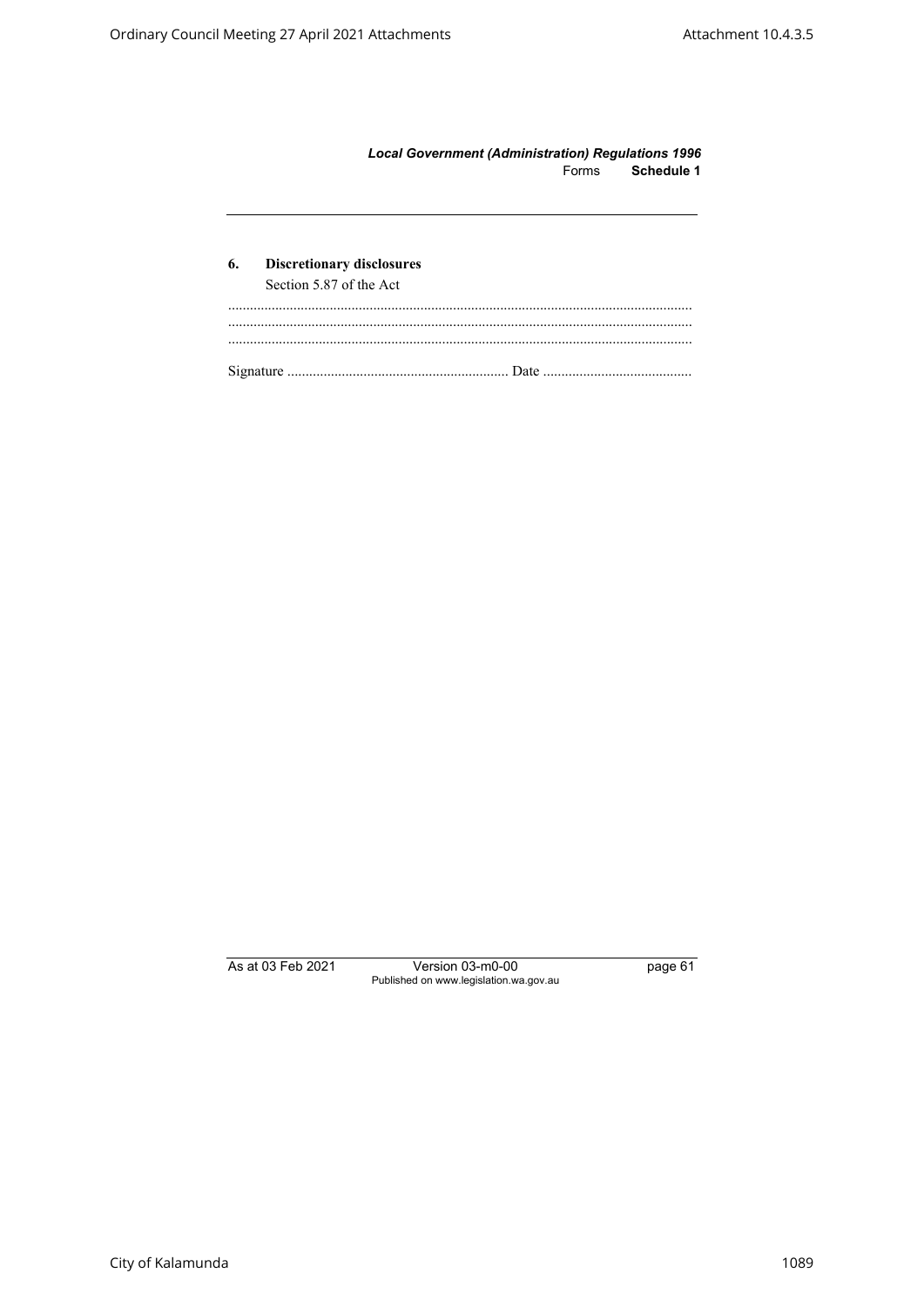*Local Government (Administration) Regulations 1996* **Schedule 1** Forms

# **Form 3**

[reg. 23]

*Local Government Act 1995*

#### *Local Government (Administration) Regulations 1996* **ANNUAL RETURN**

Office held ...........................................

Disclosure of interests for the return period from ........................ to 30 June .......

# **1. Real property**

Section 5.79 of the Act

| Address | Nature of interest |
|---------|--------------------|
|         |                    |
|         |                    |
|         |                    |
|         |                    |
|         |                    |
|         |                    |

#### **2. Income sources**

Section 5.80 of the Act

(a) income from an occupation

| Description of the<br>occupation | Name and address of<br>employer | Description of<br>office held | Name of the<br>partnership |
|----------------------------------|---------------------------------|-------------------------------|----------------------------|
|                                  |                                 |                               |                            |
|                                  |                                 |                               |                            |
|                                  |                                 |                               |                            |
|                                  |                                 |                               |                            |

page 62 Version 03-m0-00 As at 03 Feb 2021 Published on www.legislation.wa.gov.au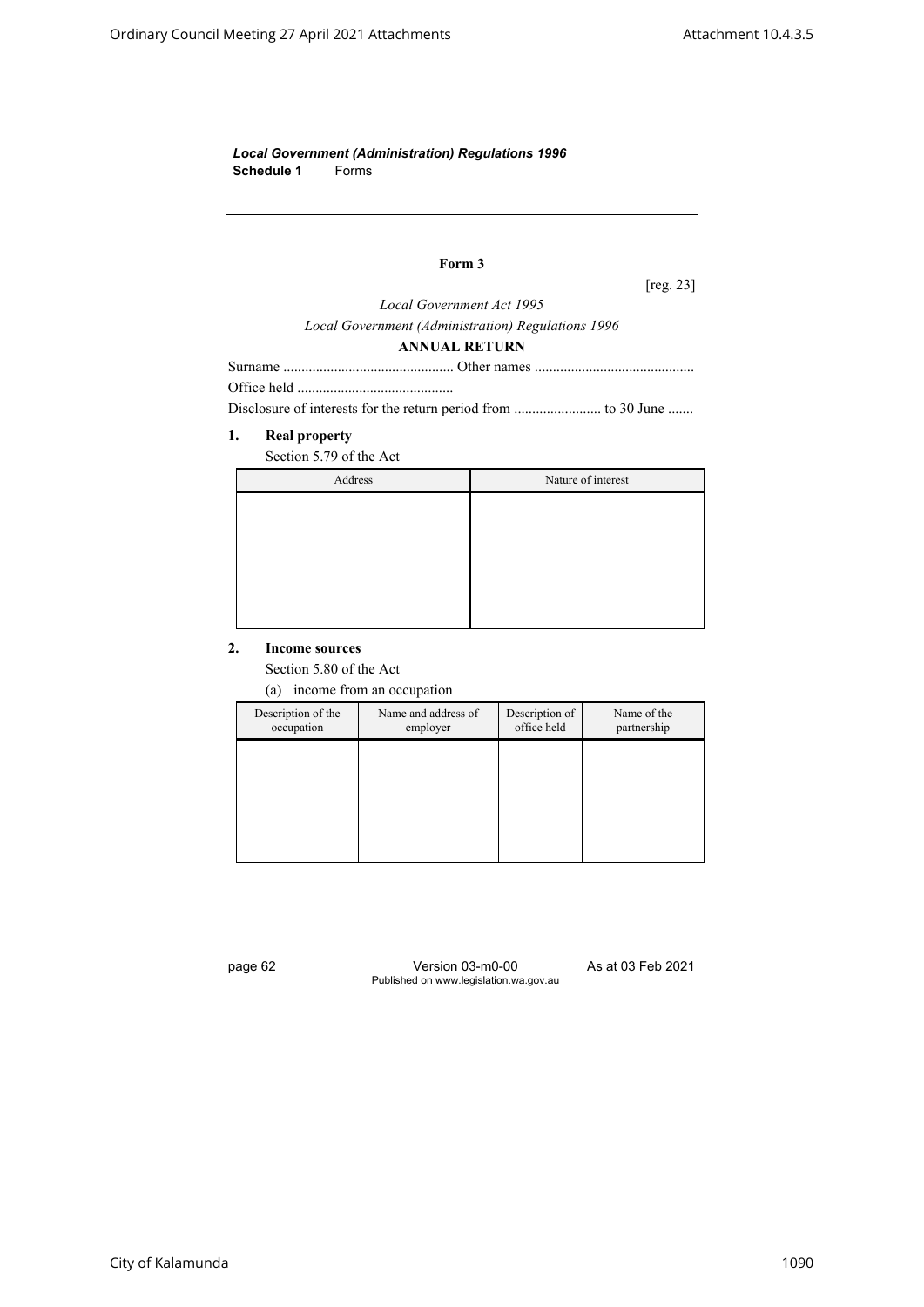#### *Local Government (Administration) Regulations 1996* Forms **Schedule 1**

# (b) income from a trust

| Name of trust | Name and address of settlor | Name and address of trustee |
|---------------|-----------------------------|-----------------------------|
|               |                             |                             |
|               |                             |                             |
|               |                             |                             |
|               |                             |                             |
|               |                             |                             |
|               |                             |                             |

(c) sources of other income

| Identity of persons |                        |  |
|---------------------|------------------------|--|
|                     |                        |  |
|                     |                        |  |
|                     |                        |  |
|                     | Describe circumstances |  |
|                     |                        |  |
|                     |                        |  |
|                     |                        |  |
|                     |                        |  |

## **3. Trusts**

Section 5.81 of the Act

Trusts in which the relevant person holds a beneficial interest

| Name of trust | Name and address of settlor | Name and address of trustee |
|---------------|-----------------------------|-----------------------------|
|               |                             |                             |
|               |                             |                             |
|               |                             |                             |
|               |                             |                             |
|               |                             |                             |
|               |                             |                             |

As at 03 Feb 2021 Version 03-m0-00 page 63 Published on www.legislation.wa.gov.au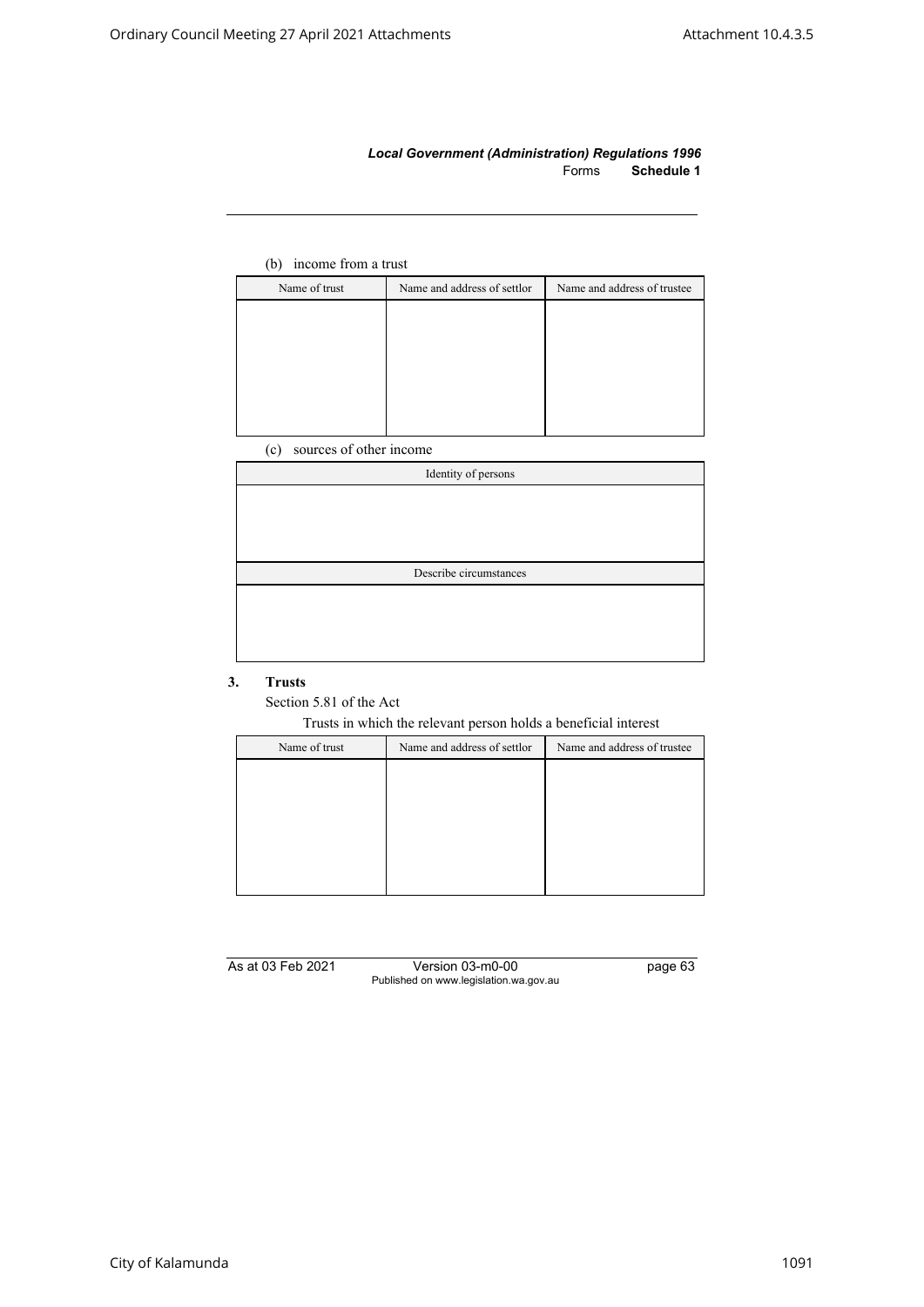*Local Government (Administration) Regulations 1996* **Schedule 1** Forms

# Discretionary trusts of which the relevant person is a trustee or an object

| Name of trust | Name and address of settlor | Name and address of trustee |
|---------------|-----------------------------|-----------------------------|
|               |                             |                             |
|               |                             |                             |
|               |                             |                             |
|               |                             |                             |
|               |                             |                             |
|               |                             |                             |

# *[4, 5. Deleted: Gazette 4 Mar 2016 p. 656.]*

# **6. Interests and positions in corporations**

| Section 5.84 of the Act            |                                      |                                     |
|------------------------------------|--------------------------------------|-------------------------------------|
| Name and address of<br>corporation | Nature of interest/<br>position held | Principal business<br>(if required) |
|                                    |                                      |                                     |
|                                    |                                      |                                     |
|                                    |                                      |                                     |
|                                    |                                      |                                     |

# **7. Debts**

Section 5.85 of the Act

| Name of lender/creditor | Address of lender/creditor |
|-------------------------|----------------------------|
|                         |                            |
|                         |                            |
|                         |                            |
|                         |                            |
|                         |                            |

# **8. Disposition of property** Section 5.86 of the Act

page 64 Version 03-m0-00 As at 03 Feb 2021 Published on www.legislation.wa.gov.au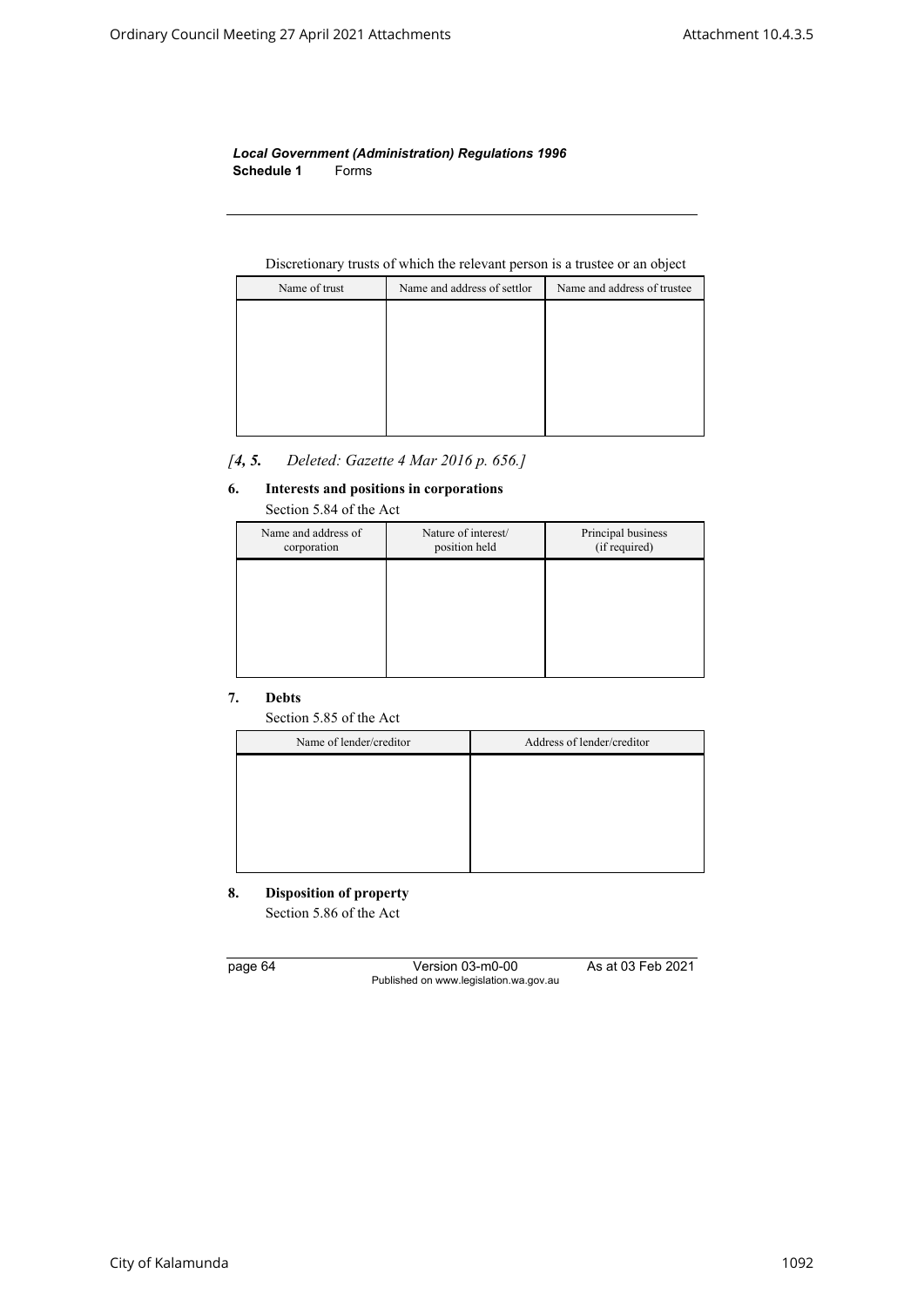### *Local Government (Administration) Regulations 1996* Forms **Schedule 1**

# (a) section 5.86(1)

| Address of property | Manner of disposition | Date of<br>disposition | Nature of interest<br>retained |
|---------------------|-----------------------|------------------------|--------------------------------|
|                     |                       |                        |                                |
|                     |                       |                        |                                |
|                     |                       |                        |                                |
|                     |                       |                        |                                |

# (b) section 5.86(2)

| Address of<br>property | Person by<br>whom<br>property<br>disposed | Person to<br>whom<br>property<br>disposed | Manner of<br>disposition | Date of<br>disposition | Nature of<br>interest<br>obtained |
|------------------------|-------------------------------------------|-------------------------------------------|--------------------------|------------------------|-----------------------------------|
|                        |                                           |                                           |                          |                        |                                   |
|                        |                                           |                                           |                          |                        |                                   |

## **9. Discretionary disclosures** Section 5.87 of the Act

| [Form 3 amended: Gazette 20 Nov 2009 p. 4661; 4 Mar 2016] |  |
|-----------------------------------------------------------|--|
| $p$ 656-7.1                                               |  |
|                                                           |  |

As at 03 Feb 2021 Version 03-m0-00 page 65 Published on www.legislation.wa.gov.au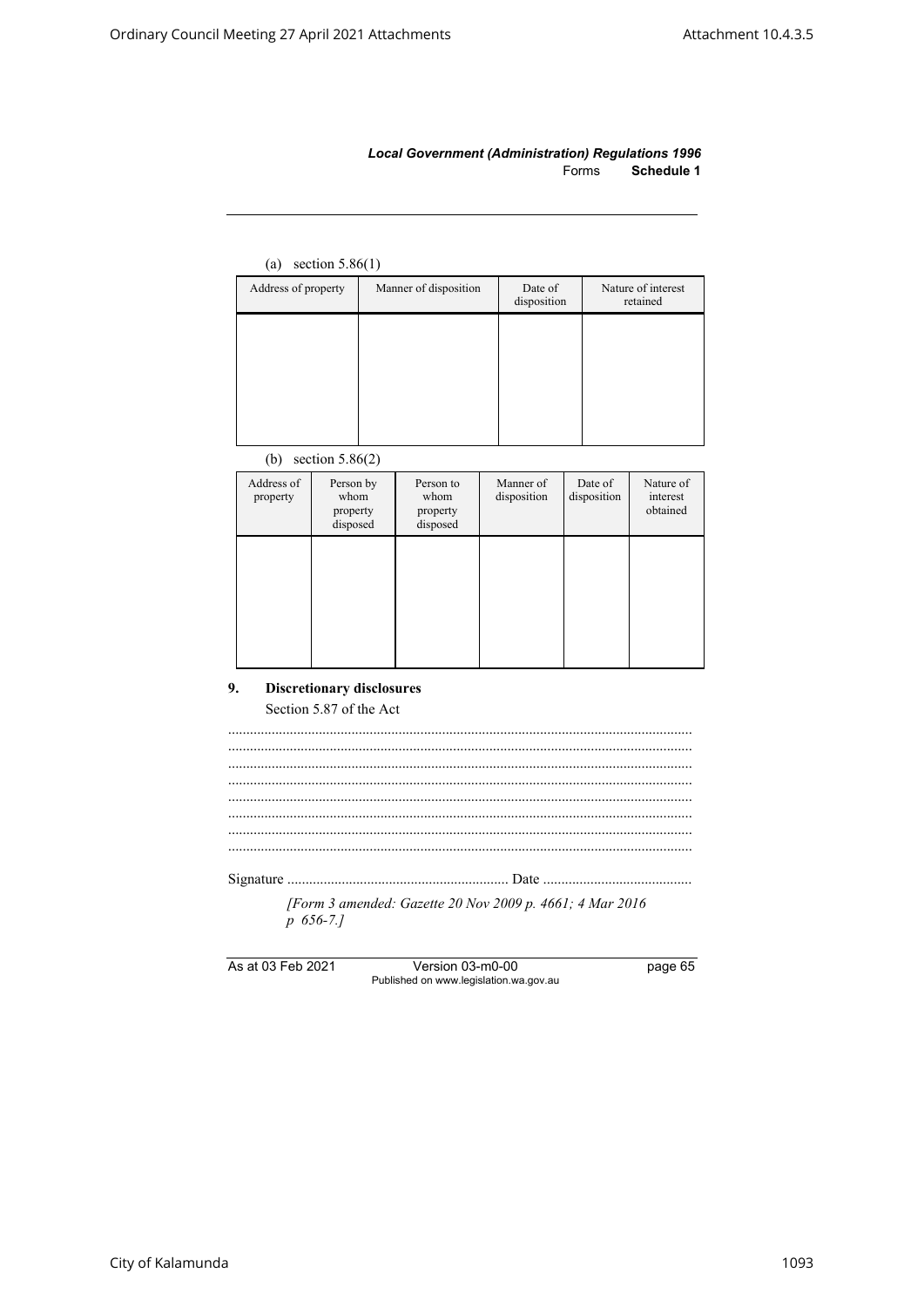*Local Government (Administration) Regulations 1996* **Schedule 1** Forms

# **Form 4**

[r. 28A]

*Local Government Act 1995*

*Local Government (Administration) Regulations 1996*

# **REGISTER OF GIFTS**

| Name of<br>person<br>making<br>disclosure | Description<br>of gift | Name and<br>address of<br>person<br>who made<br>gift | Date<br>gift was<br>received | Estimated<br>value of<br>gift at<br>time it<br>was made | Nature of<br>relationship<br>between person<br>who made gift<br>and person who<br>received gift | For a gift that<br>is a travel<br>contribution<br>description<br>and date<br>of travel | For an excluded<br>gift under<br>s. $5.62(1B)(a)$ —<br>the date of the<br>approval referred<br>to in<br>s. $5.62(1B)(a)(ii)$<br>and the reasons<br>for the approval |
|-------------------------------------------|------------------------|------------------------------------------------------|------------------------------|---------------------------------------------------------|-------------------------------------------------------------------------------------------------|----------------------------------------------------------------------------------------|---------------------------------------------------------------------------------------------------------------------------------------------------------------------|
|                                           |                        |                                                      |                              |                                                         |                                                                                                 |                                                                                        |                                                                                                                                                                     |

*[Form 4 inserted: Gazette 18 Oct 2019 p. 3683.]*

page 66 Version 03-m0-00 As at 03 Feb 2021 Published on www.legislation.wa.gov.au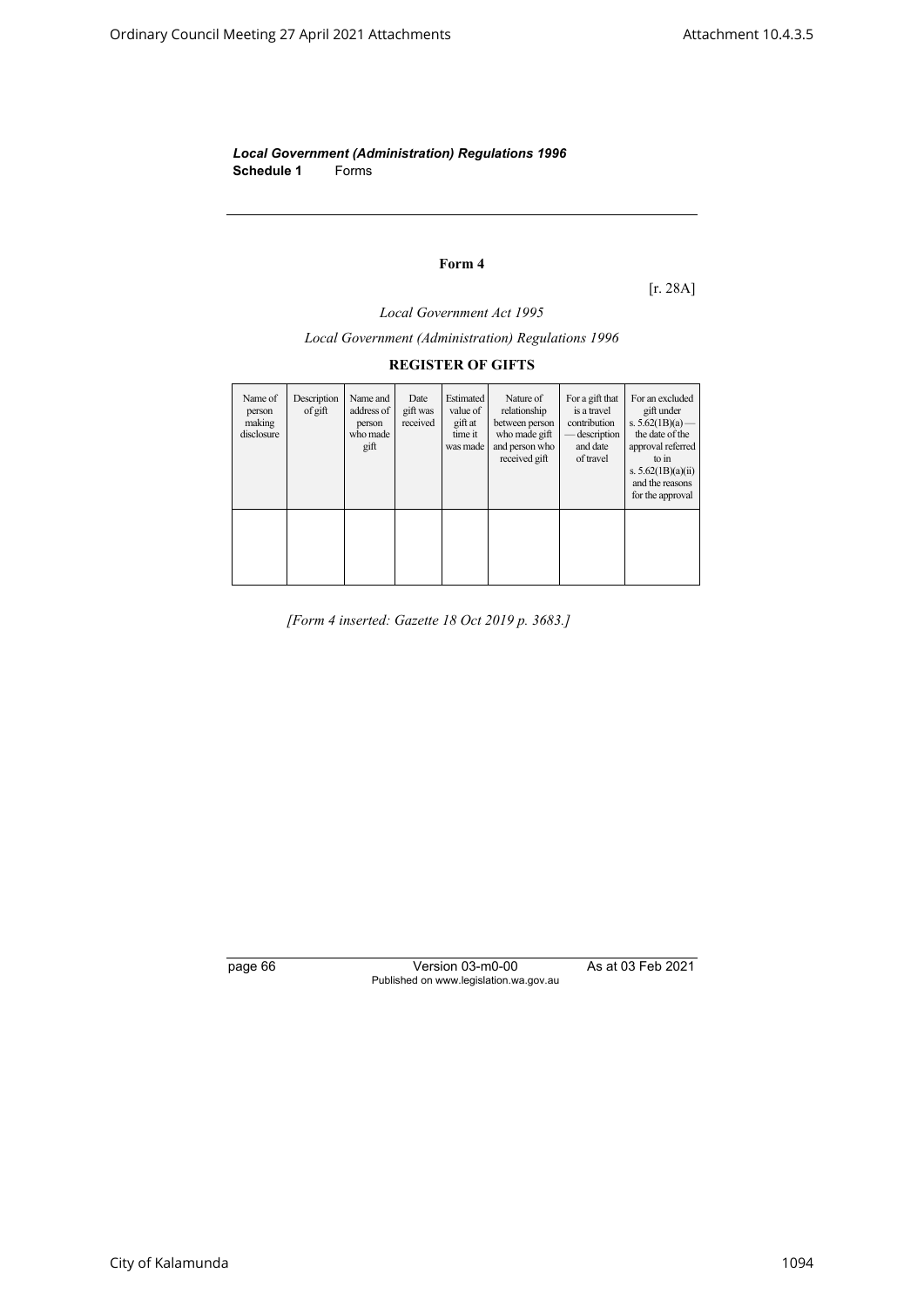|                   | <b>Local Government (Administration) Requlations 1996</b>           |
|-------------------|---------------------------------------------------------------------|
| Schedule 2        | Model standards for CEO recruitment, performance and<br>termination |
| <b>Division 1</b> | <b>Preliminary provisions</b>                                       |
| cl. 1             |                                                                     |

# **Schedule 2 — Model standards for CEO recruitment, performance and termination**

[r. 18FA]

*[Heading inserted: SL 2021/14 r. 7.]*

#### **Division 1 — Preliminary provisions**

*[Heading inserted: SL 2021/14 r. 7.]*

#### **1. Citation**

These are the [*insert name of local government*] *Standards for CEO Recruitment, Performance and Termination*.

*[Clause 1 inserted: SL 2021/14 r. 7.]*

#### **2. Terms used**

(1) In these standards —

*Act* means the *Local Government Act 1995*;

*additional performance criteria* means performance criteria agreed by the local government and the CEO under clause 16(1)(b);

*applicant* means a person who submits an application to the local government for the position of CEO;

*contract of employment* means the written contract, as referred to in section 5.39 of the Act, that governs the employment of the CEO;

*contractual performance criteria* means the performance criteria specified in the CEO's contract of employment as referred to in section  $5.39(3)(b)$  of the Act;

*job description form* means the job description form for the position of CEO approved by the local government under clause 5(2);

*local government* means the [*insert name of local government*];

*selection criteria* means the selection criteria for the position of CEO determined by the local government under clause 5(1) and set out in the job description form;

*selection panel* means the selection panel established by the local government under clause 8 for the employment of a person in the position of CEO.

As at 03 Feb 2021 Version 03-m0-00 page 67 Published on www.legislation.wa.gov.au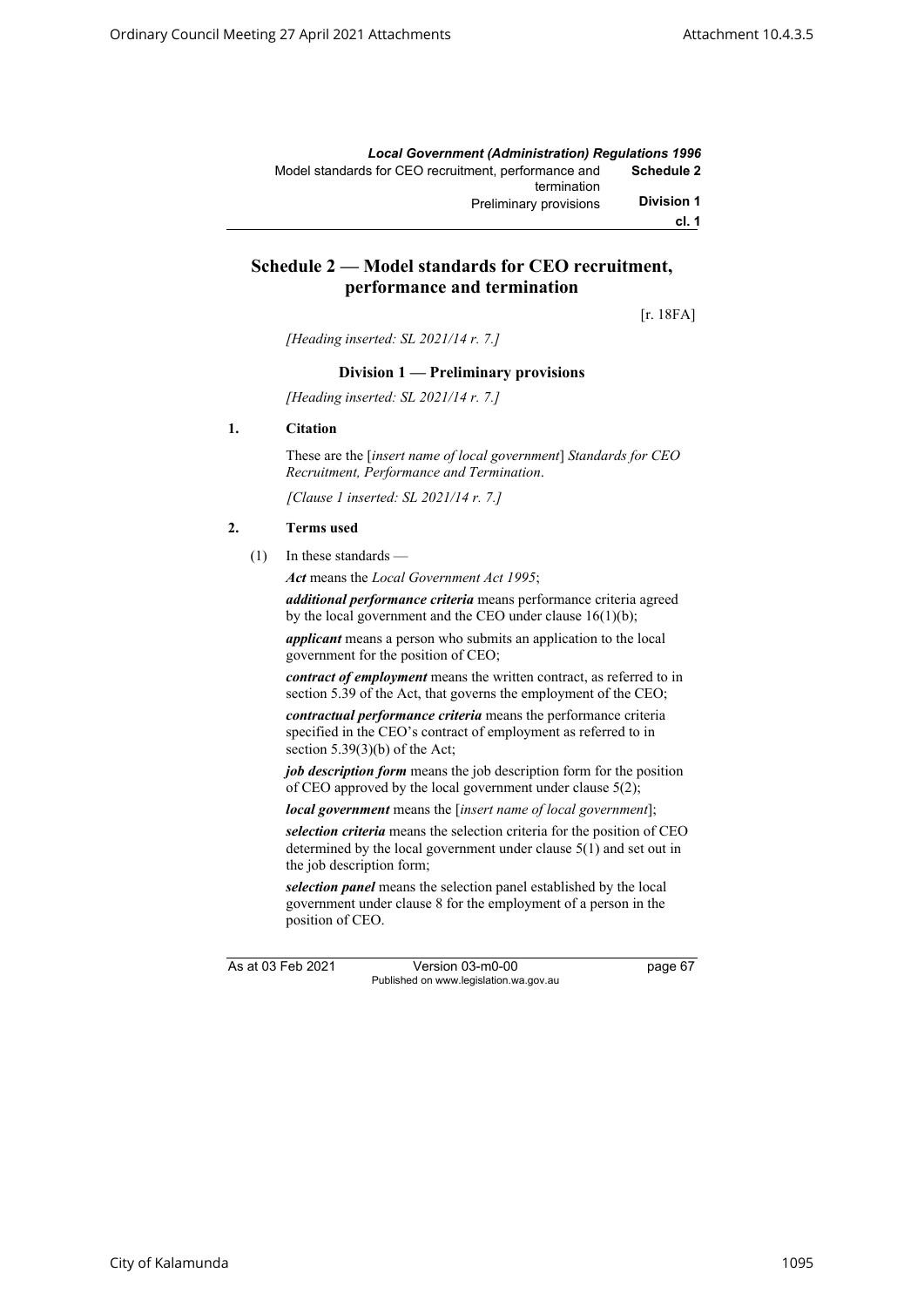| <b>Local Government (Administration) Requlations 1996</b> |                                                                     |  |
|-----------------------------------------------------------|---------------------------------------------------------------------|--|
| Schedule 2                                                | Model standards for CEO recruitment, performance and<br>termination |  |
| <b>Division 2</b><br>cl. 3                                | Standards for recruitment of CEOs                                   |  |

(2) Other terms used in these standards that are also used in the Act have the same meaning as they have in the Act, unless the contrary intention appears.

*[Clause 2 inserted: SL 2021/14 r. 7.]*

#### **Division 2 — Standards for recruitment of CEOs**

*[Heading inserted: SL 2021/14 r. 7.]*

### **3. Overview of Division**

This Division sets out standards to be observed by the local government in relation to the recruitment of CEOs.

*[Clause 3 inserted: SL 2021/14 r. 7.]*

#### **4. Application of Division**

- (1) Except as provided in subclause (2), this Division applies to any recruitment and selection process carried out by the local government for the employment of a person in the position of CEO.
- (2) This Division does not apply
	- (a) if it is proposed that the position of CEO be filled by a person in a class prescribed for the purposes of section 5.36(5A) of the Act; or
	- (b) in relation to a renewal of the CEO's contract of employment, except in the circumstances referred to in clause 13(2).

*[Clause 4 inserted: SL 2021/14 r. 7.]*

#### **5. Determination of selection criteria and approval of job description form**

(1) The local government must determine the selection criteria for the position of CEO, based on the local government's consideration of the knowledge, experience, qualifications and skills necessary to effectively perform the duties and responsibilities of the position of CEO of the local government.

page 68 Version 03-m0-00 As at 03 Feb 2021 Published on www.legislation.wa.gov.au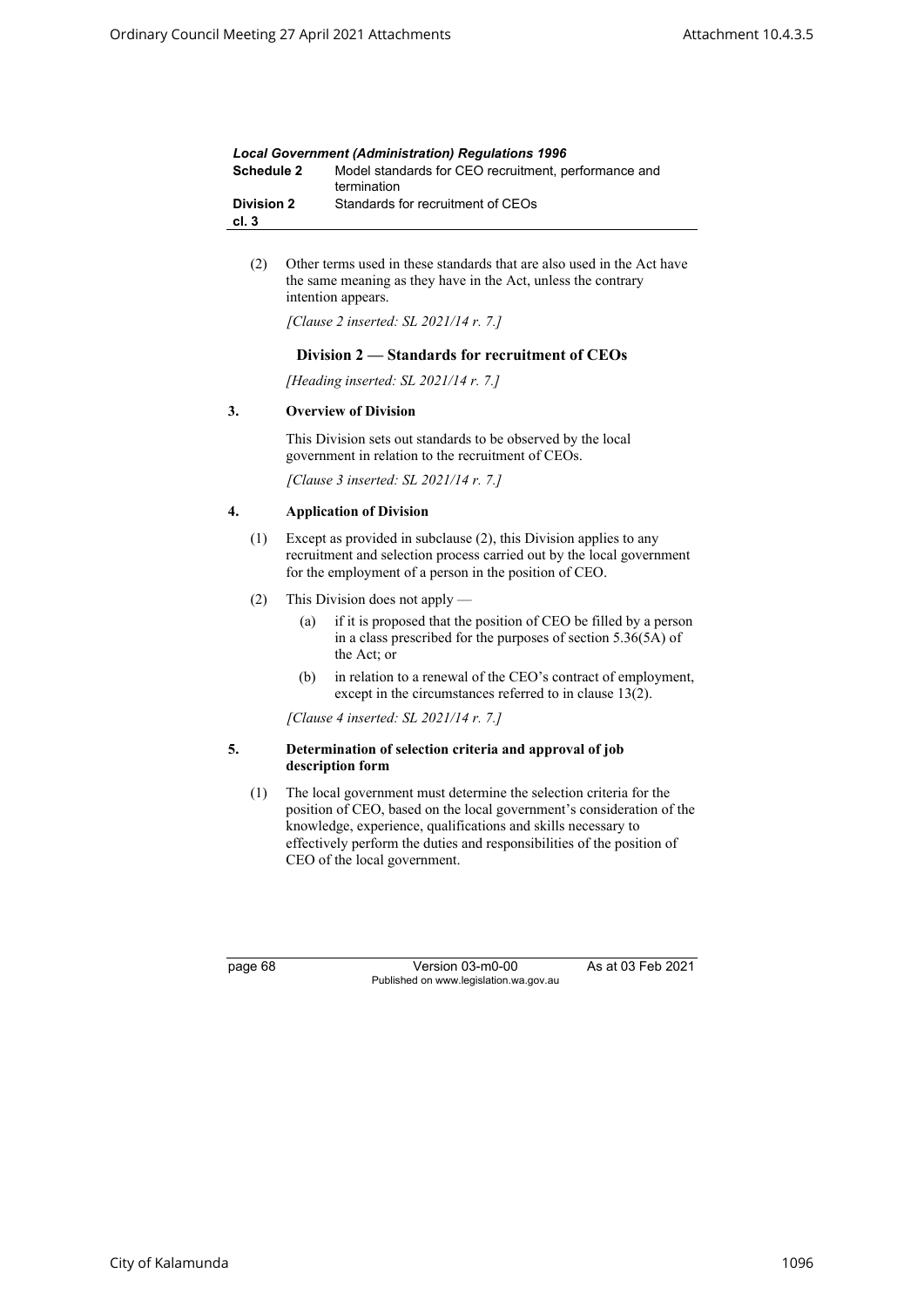|                   | <b>Local Government (Administration) Requlations 1996</b> |
|-------------------|-----------------------------------------------------------|
| <b>Schedule 2</b> | Model standards for CEO recruitment, performance and      |
|                   | termination                                               |
| <b>Division 2</b> | Standards for recruitment of CEOs                         |
| cl.6              |                                                           |

- (2) The local government must, by resolution of an absolute majority of the council, approve a job description form for the position of CEO which sets out -
	- (a) the duties and responsibilities of the position; and
	- (b) the selection criteria for the position determined in accordance with subclause (1).

*[Clause 5 inserted: SL 2021/14 r. 7.]*

#### **6. Advertising requirements**

- (1) If the position of CEO is vacant, the local government must ensure it complies with section 5.36(4) of the Act and the *Local Government (Administration) Regulations 1996* regulation 18A.
- (2) If clause 13 applies, the local government must advertise the position of CEO in the manner referred to in the *Local Government (Administration) Regulations 1996* regulation 18A as if the position was vacant.

*[Clause 6 inserted: SL 2021/14 r. 7.]*

### **7. Job description form to be made available by local government**

If a person requests the local government to provide to the person a copy of the job description form, the local government must —

- (a) inform the person of the website address referred to in the *Local Government (Administration) Regulations 1996*  regulation 18A(2)(da); or
- (b) if the person advises the local government that the person is unable to access that website address —
	- (i) email a copy of the job description form to an email address provided by the person; or
	- (ii) mail a copy of the job description form to a postal address provided by the person.

*[Clause 7 inserted: SL 2021/14 r. 7.]*

As at 03 Feb 2021 Version 03-m0-00 page 69 Published on www.legislation.wa.gov.au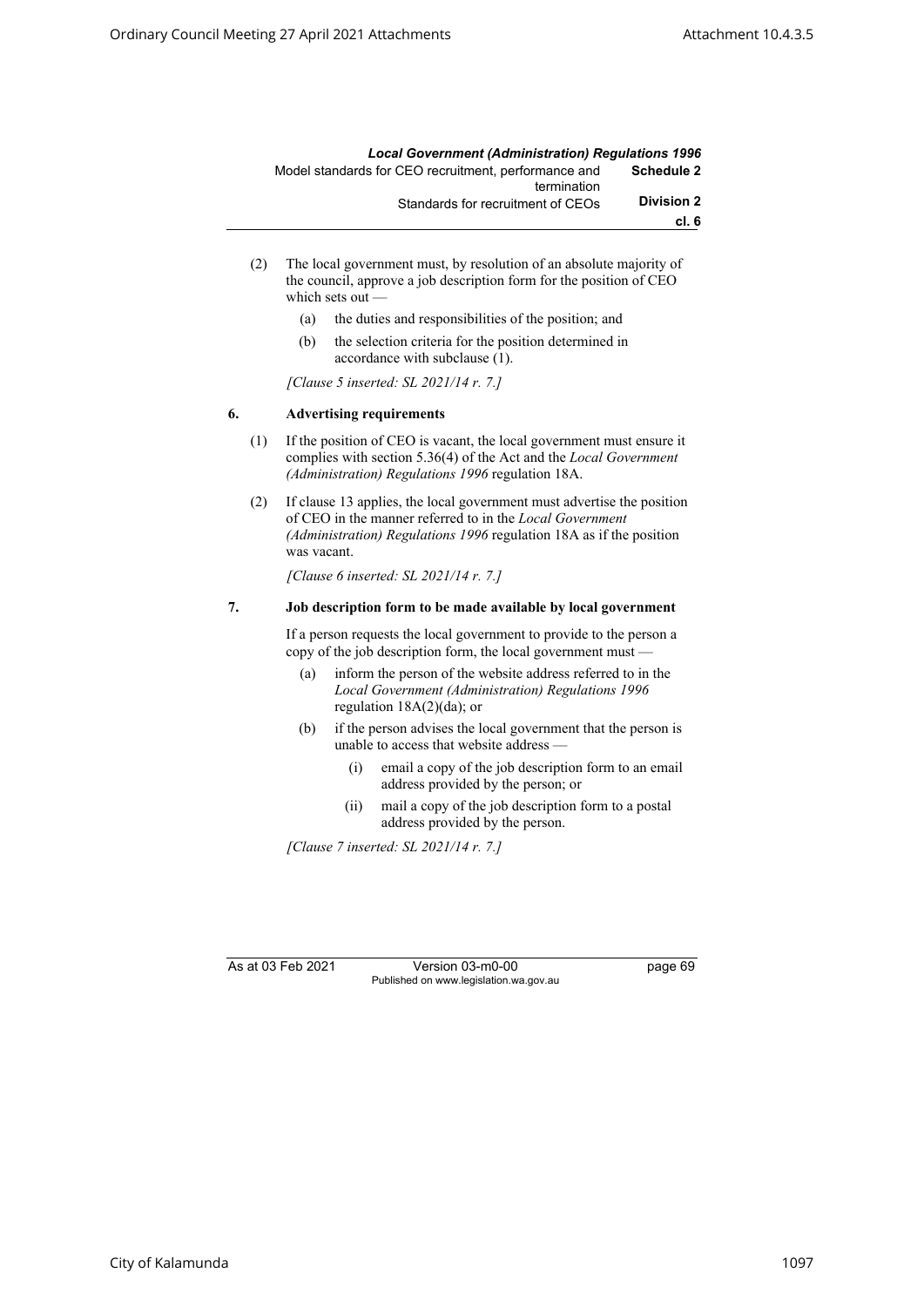| <b>Local Government (Administration) Requlations 1996</b> |                                                                     |  |
|-----------------------------------------------------------|---------------------------------------------------------------------|--|
| Schedule 2                                                | Model standards for CEO recruitment, performance and<br>termination |  |
| <b>Division 2</b><br>cl. 8                                | Standards for recruitment of CEOs                                   |  |

### **8. Establishment of selection panel for employment of CEO**

 $(1)$  In this clause –

*independent person* means a person other than any of the following —

- (a) a council member;
- (b) an employee of the local government;
- (c) a human resources consultant engaged by the local government.
- (2) The local government must establish a selection panel to conduct the recruitment and selection process for the employment of a person in the position of CEO.
- (3) The selection panel must comprise
	- (a) council members (the number of which must be determined by the local government); and
	- (b) at least 1 independent person.

*[Clause 8 inserted: SL 2021/14 r. 7.]*

### **9. Recommendation by selection panel**

- (1) Each applicant's knowledge, experience, qualifications and skills must be assessed against the selection criteria by or on behalf of the selection panel.
- (2) Following the assessment referred to in subclause (1), the selection panel must provide to the local government —
	- (a) a summary of the selection panel's assessment of each applicant; and
	- (b) unless subclause (3) applies, the selection panel's recommendation as to which applicant or applicants are suitable to be employed in the position of CEO.
- (3) If the selection panel considers that none of the applicants are suitable to be employed in the position of CEO, the selection panel must recommend to the local government —
	- (a) that a new recruitment and selection process for the position be carried out in accordance with these standards; and

page 70 Version 03-m0-00 As at 03 Feb 2021 Published on www.legislation.wa.gov.au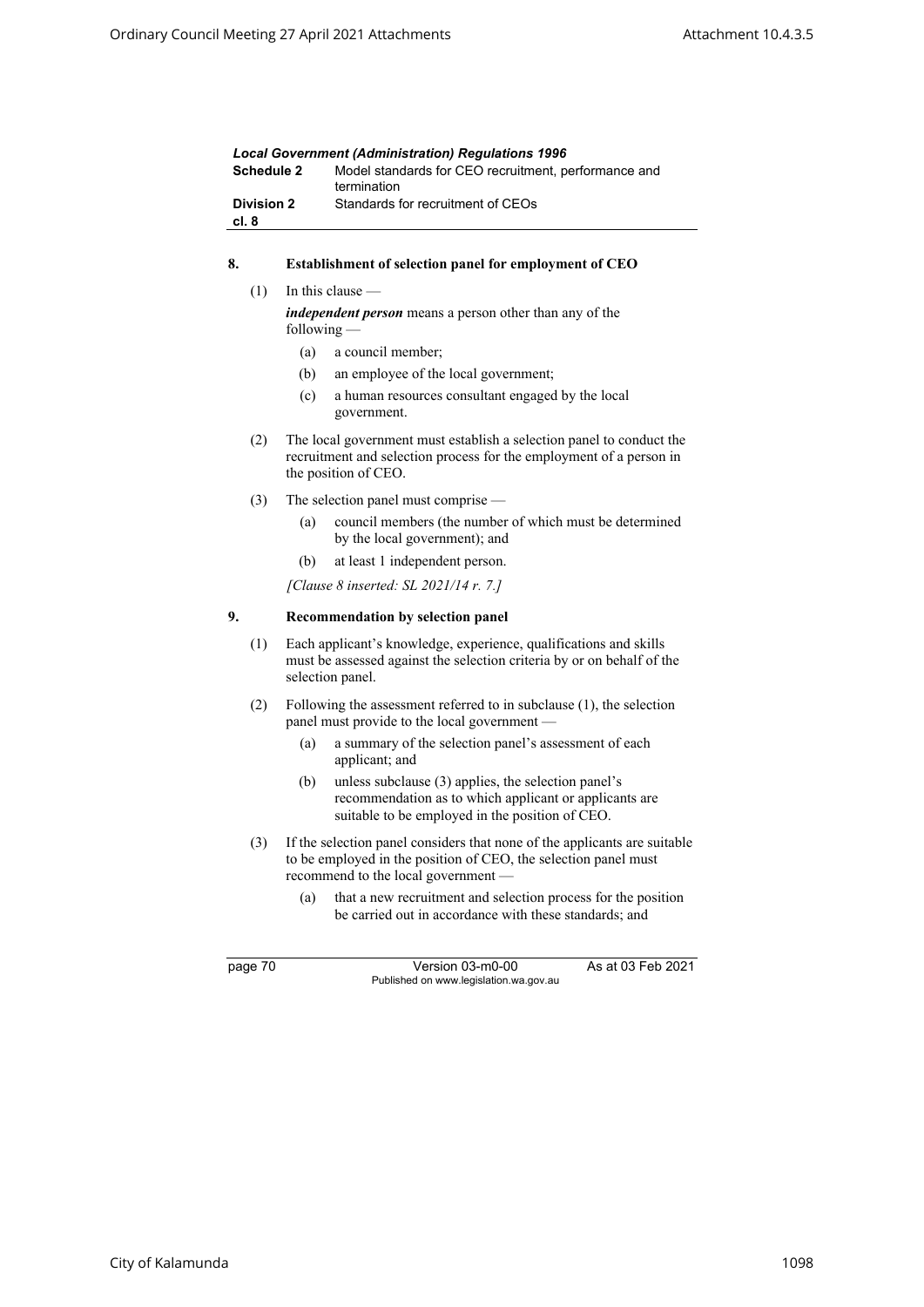|                   | <b>Local Government (Administration) Requlations 1996</b>           |
|-------------------|---------------------------------------------------------------------|
| <b>Schedule 2</b> | Model standards for CEO recruitment, performance and<br>termination |
| <b>Division 2</b> | Standards for recruitment of CEOs                                   |
| cl. 10            |                                                                     |

- (b) the changes (if any) that the selection panel considers should be made to the duties and responsibilities of the position or the selection criteria.
- (4) The selection panel must act under subclauses  $(1)$ ,  $(2)$  and  $(3)$ 
	- (a) in an impartial and transparent manner; and
	- (b) in accordance with the principles set out in section 5.40 of the Act.
- (5) The selection panel must not recommend an applicant to the local government under subclause  $(2)(b)$  unless the selection panel has —
	- (a) assessed the applicant as having demonstrated that the applicant's knowledge, experience, qualifications and skills meet the selection criteria; and
	- (b) verified any academic, or other tertiary level, qualifications the applicant claims to hold; and
	- (c) whether by contacting referees provided by the applicant or making any other inquiries the selection panel considers appropriate, verified the applicant's character, work history, skills, performance and any other claims made by the applicant.
- (6) The local government must have regard to, but is not bound to accept, a recommendation made by the selection panel under this clause.

*[Clause 9 inserted: SL 2021/14 r. 7.]*

#### **10. Application of cl. 5 where new process carried out**

- (1) This clause applies if the local government accepts a recommendation by the selection panel under clause 9(3)(a) that a new recruitment and selection process for the position of CEO be carried out in accordance with these standards.
- (2) Unless the local government considers that changes should be made to the duties and responsibilities of the position or the selection criteria —
	- (a) clause 5 does not apply to the new recruitment and selection process; and

As at 03 Feb 2021 Version 03-m0-00 page 71 Published on www.legislation.wa.gov.au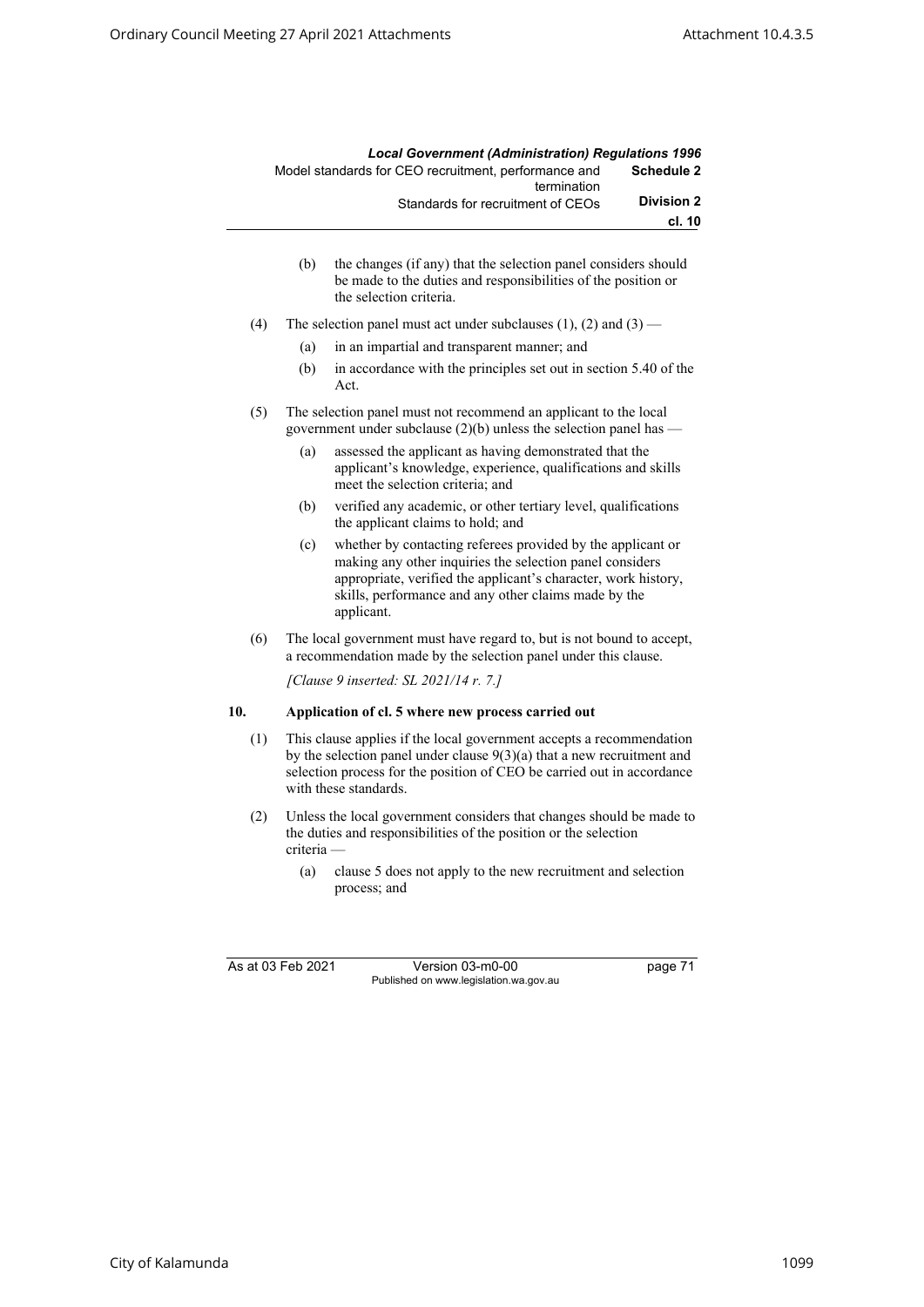| <b>Local Government (Administration) Requlations 1996</b> |                                                                     |  |
|-----------------------------------------------------------|---------------------------------------------------------------------|--|
| Schedule 2                                                | Model standards for CEO recruitment, performance and<br>termination |  |
| <b>Division 2</b><br>cl. 11                               | Standards for recruitment of CEOs                                   |  |

(b) the job description form previously approved by the local government under clause 5(2) is the job description form for the purposes of the new recruitment and selection process.

*[Clause 10 inserted: SL 2021/14 r. 7.]*

#### **11. Offer of employment in position of CEO**

Before making an applicant an offer of employment in the position of CEO, the local government must, by resolution of an absolute majority of the council, approve —

- (a) the making of the offer of employment to the applicant; and
- (b) the proposed terms of the contract of employment to be entered into by the local government and the applicant.

*[Clause 11 inserted: SL 2021/14 r. 7.]*

#### **12. Variations to proposed terms of contract of employment**

- (1) This clause applies if an applicant who is made an offer of employment in the position of CEO under clause 11 negotiates with the local government a contract of employment (the *negotiated contract*) containing terms different to the proposed terms approved by the local government under clause 11(b).
- (2) Before entering into the negotiated contract with the applicant, the local government must, by resolution of an absolute majority of the council, approve the terms of the negotiated contract.

*[Clause 12 inserted: SL 2021/14 r. 7.]*

#### **13. Recruitment to be undertaken on expiry of certain CEO contracts**

 $(1)$  In this clause –

*commencement day* means the day on which the *Local Government (Administration) Amendment Regulations 2021* regulation 6 comes into operation.

- (2) This clause applies if
	- (a) upon the expiry of the contract of employment of the person (the *incumbent CEO*) who holds the position of CEO
		- (i) the incumbent CEO will have held the position for a period of 10 or more consecutive years, whether that

page 72 Version 03-m0-00 As at 03 Feb 2021 Published on www.legislation.wa.gov.au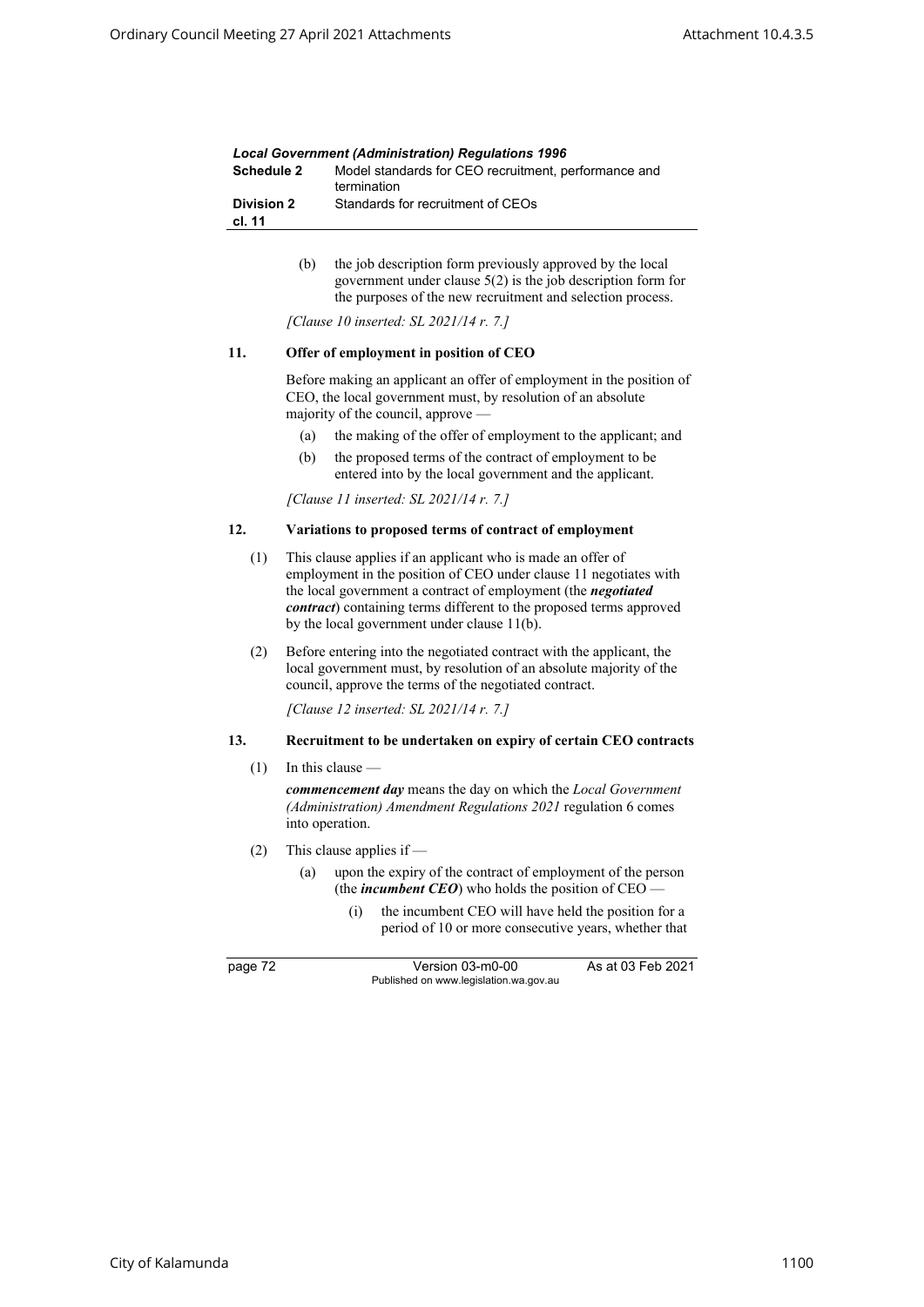|            | <b>Local Government (Administration) Regulations 1996</b>           |
|------------|---------------------------------------------------------------------|
| Schedule 2 | Model standards for CEO recruitment, performance and<br>termination |
| Division 3 | Standards for review of performance of CEOs                         |
| cl. 14     |                                                                     |
|            | period commenced before, on or after<br>commencement day; and       |

- (ii) a period of 10 or more consecutive years has elapsed since a recruitment and selection process for the position was carried out, whether that process was carried out before, on or after commencement day;
- and
- (b) the incumbent CEO has notified the local government that they wish to have their contract of employment renewed upon its expiry.
- (3) Before the expiry of the incumbent CEO's contract of employment, the local government must carry out a recruitment and selection process in accordance with these standards to select a person to be employed in the position of CEO after the expiry of the incumbent CEO's contract of employment.
- (4) This clause does not prevent the incumbent CEO's contract of employment from being renewed upon its expiry if the incumbent CEO is selected in the recruitment and selection process referred to in subclause (3) to be employed in the position of CEO.

*[Clause 13 inserted: SL 2021/14 r. 7.]*

### **14. Confidentiality of information**

The local government must ensure that information provided to, or obtained by, the local government in the course of a recruitment and selection process for the position of CEO is not disclosed, or made use of, except for the purpose of, or in connection with, that recruitment and selection process.

*[Clause 14 inserted: SL 2021/14 r. 7.]*

### **Division 3 — Standards for review of performance of CEOs**

*[Heading inserted: SL 2021/14 r. 7.]*

### **15. Overview of Division**

This Division sets out standards to be observed by the local government in relation to the review of the performance of CEOs.

As at 03 Feb 2021 Version 03-m0-00 page 73 Published on www.legislation.wa.gov.au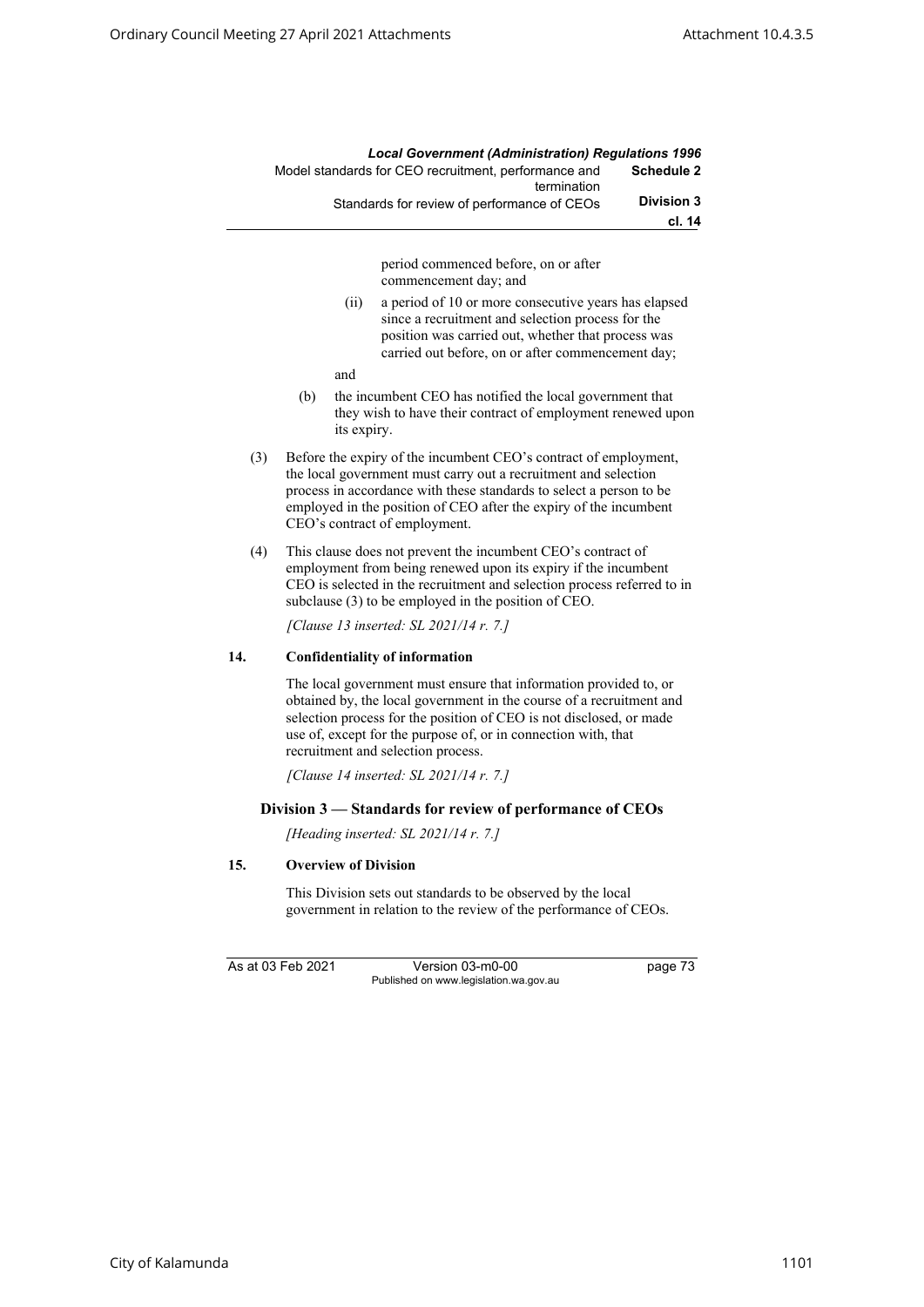| <b>Local Government (Administration) Requlations 1996</b> |                                                                     |  |
|-----------------------------------------------------------|---------------------------------------------------------------------|--|
| Schedule 2                                                | Model standards for CEO recruitment, performance and<br>termination |  |
| <b>Division 3</b><br>cl. 16                               | Standards for review of performance of CEOs                         |  |

*[Clause 15 inserted: SL 2021/14 r. 7.]*

#### **16. Performance review process to be agreed between local government and CEO**

- (1) The local government and the CEO must agree on
	- (a) the process by which the CEO's performance will be reviewed; and
	- (b) any performance criteria to be met by the CEO that are in addition to the contractual performance criteria.
- (2) Without limiting subclause (1), the process agreed under subclause (1)(a) must be consistent with clauses 17, 18 and 19.
- (3) The matters referred to in subclause (1) must be set out in a written document.

*[Clause 16 inserted: SL 2021/14 r. 7.]*

### **17. Carrying out a performance review**

- (1) A review of the performance of the CEO by the local government must be carried out in an impartial and transparent manner.
- (2) The local government must
	- (a) collect evidence regarding the CEO's performance in respect of the contractual performance criteria and any additional performance criteria in a thorough and comprehensive manner; and
	- (b) review the CEO's performance against the contractual performance criteria and any additional performance criteria, based on that evidence.

*[Clause 17 inserted: SL 2021/14 r. 7.]*

#### **18. Endorsement of performance review by local government**

Following a review of the performance of the CEO, the local government must, by resolution of an absolute majority of the council, endorse the review.

*[Clause 18 inserted: SL 2021/14 r. 7.]*

page 74 Version 03-m0-00 As at 03 Feb 2021 Published on www.legislation.wa.gov.au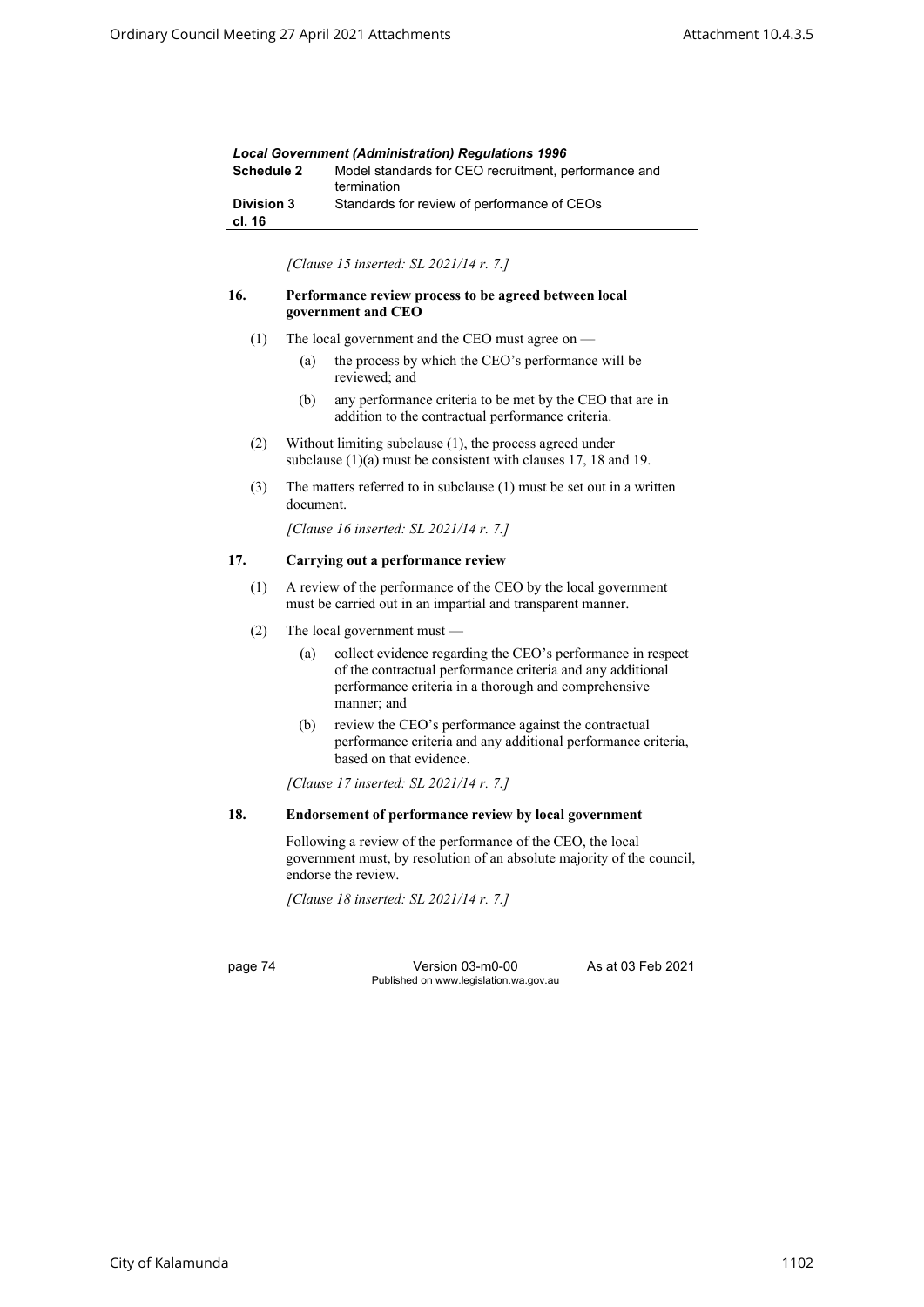|                   | <b>Local Government (Administration) Requlations 1996</b>           |
|-------------------|---------------------------------------------------------------------|
| Schedule 2        | Model standards for CEO recruitment, performance and<br>termination |
| <b>Division 4</b> | Standards for termination of employment of CEOs                     |
| cl. 19            |                                                                     |

### **19. CEO to be notified of results of performance review**

After the local government has endorsed a review of the performance of the CEO under clause 18, the local government must inform the CEO in writing of —

- (a) the results of the review; and
- (b) if the review identifies any issues about the performance of the CEO — how the local government proposes to address and manage those issues.

*[Clause 19 inserted: SL 2021/14 r. 7.]*

### **Division 4 — Standards for termination of employment of CEOs**

*[Heading inserted: SL 2021/14 r. 7.]*

### **20. Overview of Division**

This Division sets out standards to be observed by the local government in relation to the termination of the employment of CEOs.

*[Clause 20 inserted: SL 2021/14 r. 7.]*

#### **21. General principles applying to any termination**

- (1) The local government must make decisions relating to the termination of the employment of a CEO in an impartial and transparent manner.
- (2) The local government must accord a CEO procedural fairness in relation to the process for the termination of the CEO's employment, including —
	- (a) informing the CEO of the CEO's rights, entitlements and responsibilities in relation to the termination process; and
	- (b) notifying the CEO of any allegations against the CEO; and
	- (c) giving the CEO a reasonable opportunity to respond to the allegations; and
	- (d) genuinely considering any response given by the CEO in response to the allegations.

*[Clause 21 inserted: SL 2021/14 r. 7.]*

As at 03 Feb 2021 Version 03-m0-00 page 75 Published on www.legislation.wa.gov.au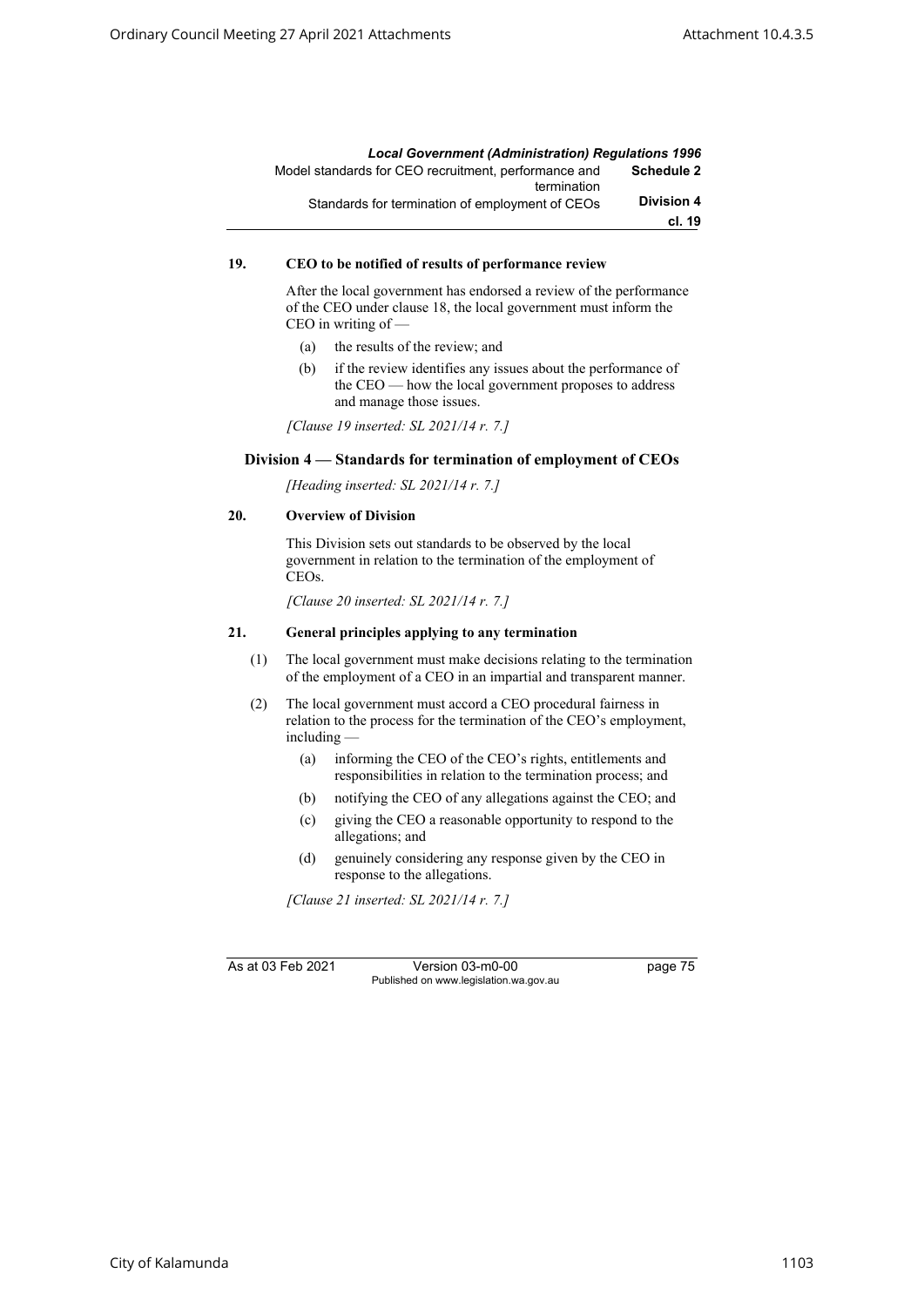| <b>Schedule 2</b>                      |                                                                                                                                                                                                                    | Lucal Government (Administration) Regulations 1990<br>Model standards for CEO recruitment, performance and<br>termination                                                                                                                                  |  |  |
|----------------------------------------|--------------------------------------------------------------------------------------------------------------------------------------------------------------------------------------------------------------------|------------------------------------------------------------------------------------------------------------------------------------------------------------------------------------------------------------------------------------------------------------|--|--|
| <b>Division 4</b><br>cl. 22            |                                                                                                                                                                                                                    | Standards for termination of employment of CEOs                                                                                                                                                                                                            |  |  |
| 22.                                    |                                                                                                                                                                                                                    | Additional principles applying to termination for<br>performance-related reasons                                                                                                                                                                           |  |  |
| (1)                                    |                                                                                                                                                                                                                    | This clause applies if the local government proposes to terminate the<br>employment of a CEO for reasons related to the CEO's performance.                                                                                                                 |  |  |
| (2)                                    | The local government must not terminate the CEO's employment<br>unless the local government has -                                                                                                                  |                                                                                                                                                                                                                                                            |  |  |
|                                        | (a)                                                                                                                                                                                                                | in the course of carrying out the review of the CEO's<br>performance referred to in subclause (3) or any other review<br>of the CEO's performance, identified any issues (the<br><i>performance issues</i> ) related to the performance of the CEO;<br>and |  |  |
|                                        | (b)                                                                                                                                                                                                                | informed the CEO of the performance issues; and                                                                                                                                                                                                            |  |  |
|                                        | (c)                                                                                                                                                                                                                | given the CEO a reasonable opportunity to address, and<br>implement a plan to remedy, the performance issues; and                                                                                                                                          |  |  |
|                                        | (d)                                                                                                                                                                                                                | determined that the CEO has not remedied the performance<br>issues to the satisfaction of the local government.                                                                                                                                            |  |  |
| (3)                                    | The local government must not terminate the CEO's employment<br>unless the local government has, within the preceding 12-month<br>period, reviewed the performance of the CEO under section 5.38(1) of<br>the Act. |                                                                                                                                                                                                                                                            |  |  |
| [Clause 22 inserted: SL 2021/14 r. 7.] |                                                                                                                                                                                                                    |                                                                                                                                                                                                                                                            |  |  |
| 23.                                    |                                                                                                                                                                                                                    | <b>Decision to terminate</b>                                                                                                                                                                                                                               |  |  |
|                                        | council.                                                                                                                                                                                                           | Any decision by the local government to terminate the employment of<br>a CEO must be made by resolution of an absolute majority of the                                                                                                                     |  |  |
|                                        | [Clause 23 inserted: SL 2021/14 r. 7.]                                                                                                                                                                             |                                                                                                                                                                                                                                                            |  |  |
| 24.                                    |                                                                                                                                                                                                                    | Notice of termination of employment                                                                                                                                                                                                                        |  |  |
| (1)                                    | If the local government terminates the employment of a CEO, the<br>local government must give the CEO notice in writing of the<br>termination.                                                                     |                                                                                                                                                                                                                                                            |  |  |

page 76 Version 03-m0-00 As at 03 Feb 2021 Published on www.legislation.wa.gov.au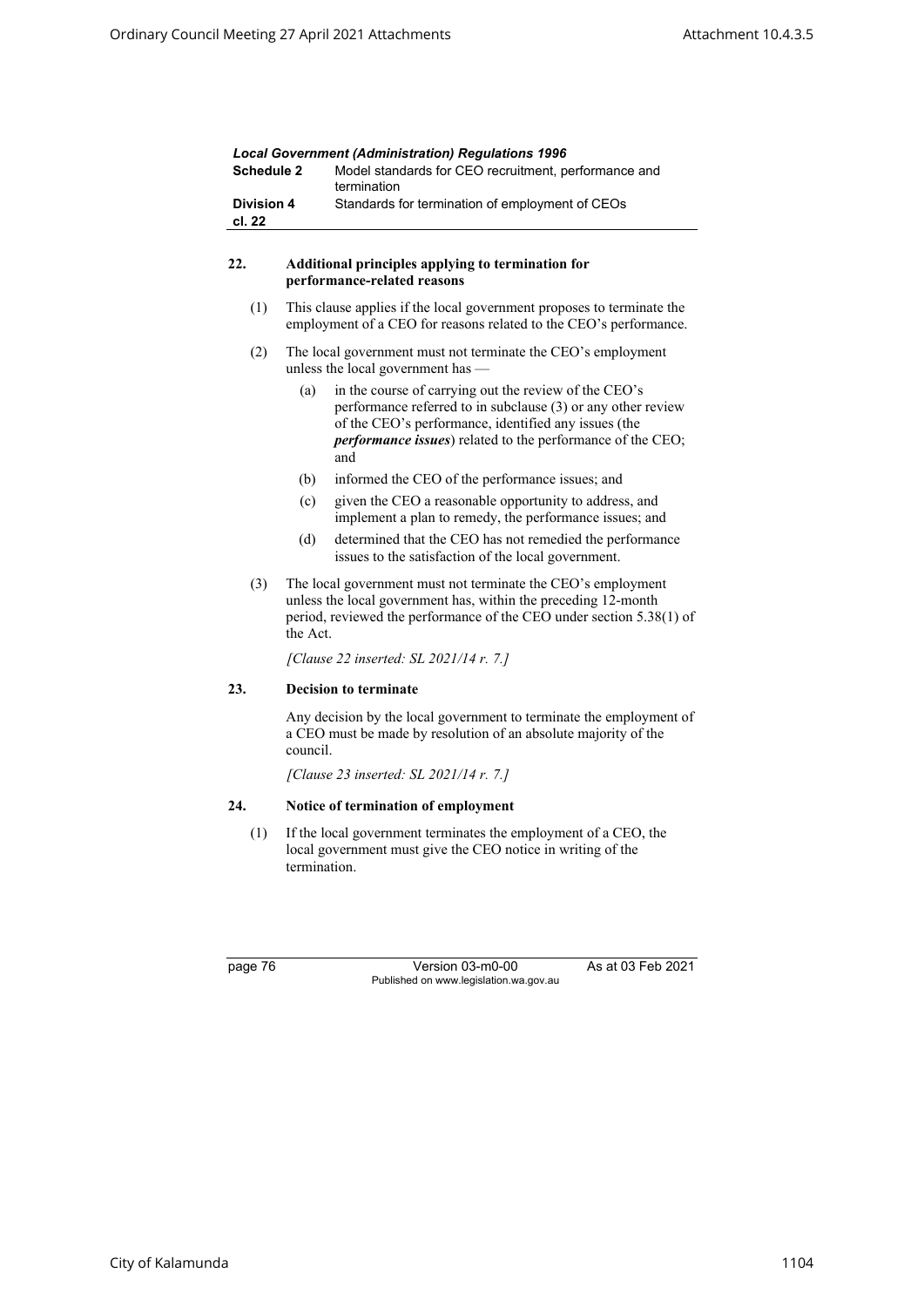|                   | <b>Local Government (Administration) Requlations 1996</b>           |
|-------------------|---------------------------------------------------------------------|
| <b>Schedule 2</b> | Model standards for CEO recruitment, performance and<br>termination |
| <b>Division 4</b> | Standards for termination of employment of CEOs                     |
| cl. 24            |                                                                     |

(2) The notice must set out the local government's reasons for terminating the employment of the CEO.

*[Clause 24 inserted: SL 2021/14 r. 7.]*

As at 03 Feb 2021 Version 03-m0-00 page 77 Published on www.legislation.wa.gov.au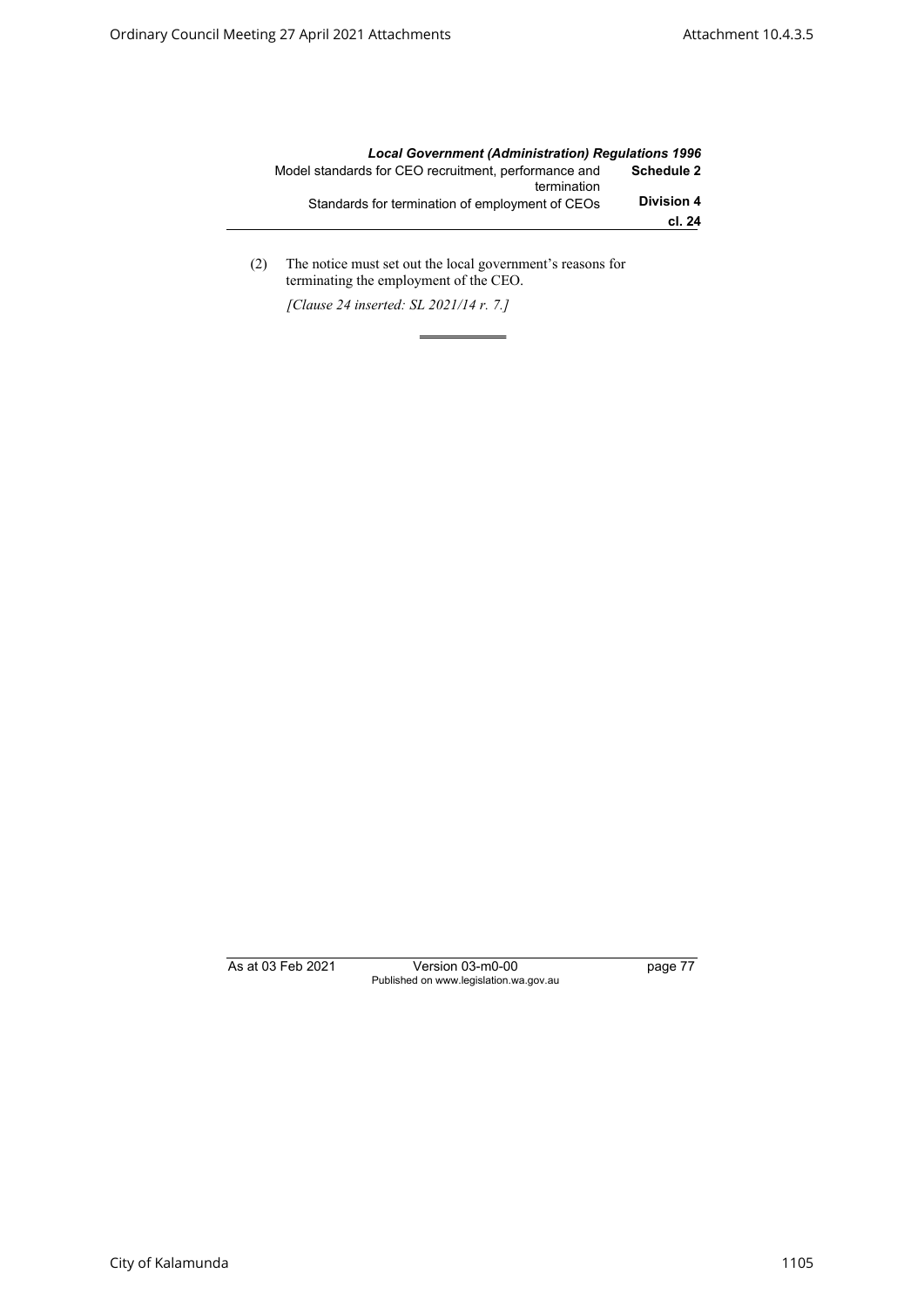*Local Government (Administration) Regulations 1996* **Notes** Compilation table

# **Notes**

This is a compilation of the *Local Government (Administration) Regulations 1996* and includes amendments made by other written laws. For provisions that have come into operation, and for information about any reprints, see the compilation table.

**Compilation table**

| <b>Citation</b>                                                                                                           | <b>Published</b>           | Commencement                                                                                                                                       |
|---------------------------------------------------------------------------------------------------------------------------|----------------------------|----------------------------------------------------------------------------------------------------------------------------------------------------|
| Local Government (Administration)<br>Regulations 1996                                                                     | 24 Jun 1996<br>p. 2799-826 | 1 Jul 1996 (see r. 2)                                                                                                                              |
| Local Government (Administration)<br><b>Amendment Regulations 1996</b>                                                    | 28 Jun 1996<br>p. 3171     | 1 Jul 1996 <sup>1</sup>                                                                                                                            |
| Local Government (Administration)<br><b>Amendment Regulations 1999</b>                                                    | 23 Apr 1999<br>p. 1717-21  | 23 Apr 1999                                                                                                                                        |
| Local Government (Administration)<br><b>Amendment Regulations 2000</b>                                                    | 25 Feb 2000<br>p. 969      | 25 Feb 2000 (see r. 2 and Gazette<br>25 Feb 2000 p. 970)                                                                                           |
| Local Government (Administration)<br><b>Amendment Regulations 2002</b>                                                    | 28 Jun 2002<br>p. 3079-81  | 28 Jun 2002                                                                                                                                        |
| Reprint of the Local Government (Administration) Regulations 1996 as at 30 Aug 2002<br>(includes amendments listed above) |                            |                                                                                                                                                    |
| Local Government (Administration)<br>Amendment Regulations 2005 <sup>2</sup>                                              | 31 Mar 2005<br>p. 1030-6   | 1 Apr 2005 (see r. 2 and <i>Gazette</i><br>31 Mar 2005 p. 1029)                                                                                    |
| Local Government (Administration)<br>Amendment Regulations (No. 2) 2005                                                   | 31 Mar 2005<br>p. 1037-41  | 7 May 2005 (see r. 2)                                                                                                                              |
| Local Government (Administration)<br>Amendment Regulations (No. 3) 2005                                                   | 13 May 2005<br>p. 2086     | 13 May 2005                                                                                                                                        |
| Local Government (Administration)<br>Amendment Regulations (No. 4) 2005                                                   | 19 Aug 2005<br>p. 3871-3   | 19 Aug 2005                                                                                                                                        |
| Reprint 2: The Local Government (Administration) Regulations 1996 as at 17 Nov 2006<br>(includes amendments listed above) |                            |                                                                                                                                                    |
| Local Government (Administration)<br><b>Amendment Regulations 2007</b>                                                    | 21 Aug 2007<br>p. 4189-93  | r. 1 and 2: 21 Aug 2007<br>(see r. $2(a)$ );<br>Regulations other than r. 1 and 2:<br>21 Oct 2007 (see r. 2(b) and<br>Gazette 21 Aug 2007 p. 4173) |
| Local Government (Administration)<br><b>Amendment Regulations 2009</b>                                                    | 20 Nov 2009<br>p. 4660-1   | r. 1 and 2: 20 Nov 2009<br>(see r. $2(a)$ );<br>Regulations other than r. 1 and 2:<br>21 Nov 2009 (see r. 2(b) and<br>Gazette 20 Nov 2009 p. 4649) |
| nage 78                                                                                                                   | $V$ arejon 03 m $0.00$     | $A_0$ at 03 Eab 2021                                                                                                                               |

page 78 Version 03-m0-00 As at 03 Feb 2021 Published on www.legislation.wa.gov.au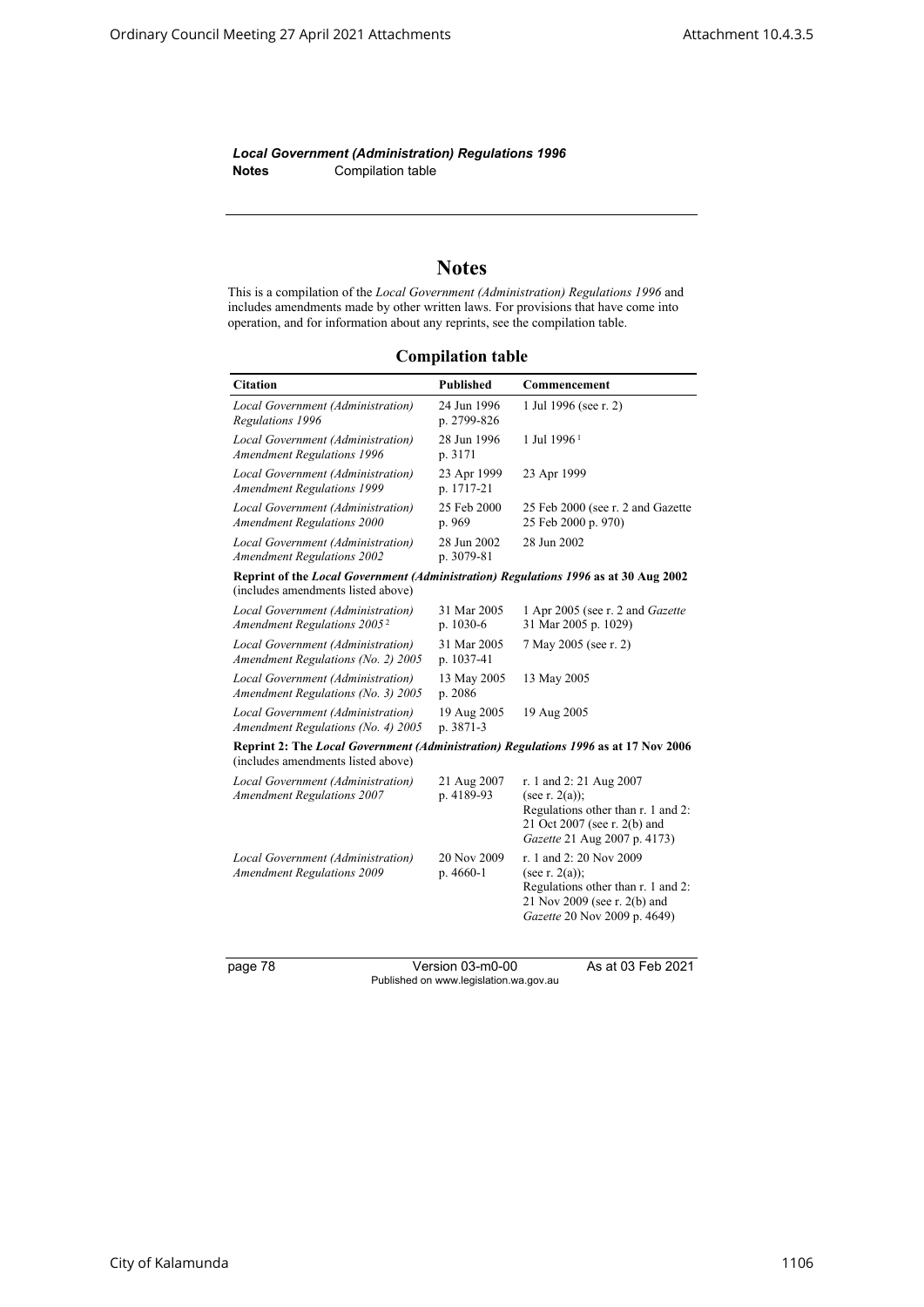### *Local Government (Administration) Regulations 1996* Compilation table **Notes**

| <b>Citation</b>                                                                                                          | Published                 | Commencement                                                                                                                                                                          |  |
|--------------------------------------------------------------------------------------------------------------------------|---------------------------|---------------------------------------------------------------------------------------------------------------------------------------------------------------------------------------|--|
| Local Government (Administration)<br><b>Amendment Regulations 2011</b>                                                   | 3 May 2011<br>p. 1593-7   | r. 1 and 2: 3 May 2011<br>(see r. $2(a)$ );<br>r. 7: 4 May 2011 (see r. 2(b) and<br>Gazette 3 May 2011 p. 1577);<br>Regulations other than r. 1, 2<br>and 7: 4 May 2011 (see r. 2(c)) |  |
| Local Government (Administration)<br>Amendment Regulations (No. 2) 2011                                                  | 26 Aug 2011<br>p. 3481-7  | r. 1 and 2: 26 Aug 2011<br>(see r. $2(a)$ );<br>Regulations other than r. 1 and 2:<br>26 Aug 2011 (see r. 2(b))                                                                       |  |
| Reprint 3: The Local Government (Administration) Regulations 1996 as at 3 Feb 2012<br>(includes amendments listed above) |                           |                                                                                                                                                                                       |  |
| Local Government (Administration)<br><b>Amendment Regulations 2012</b>                                                   | 13 Jul 2012<br>p. 3218-19 | r. 1 and 2: 13 Jul 2012<br>(see r. $2(a)$ );<br>r. 3 and 4: 14 Jul 2012<br>(see r. $2(c)$ );<br>r. 5-8: 1 Jul 2013 (see r. 2(b) and<br>Gazette 8 Feb 2013 p. 863)                     |  |
| Local Government (Administration)<br><b>Amendment Regulations 2014</b>                                                   | 28 Feb 2014<br>p. 519     | r. 1 and 2: 28 Feb 2014<br>(see r. $2(a)$ );<br>Regulations other than r. 1 and 2:<br>1 Mar 2014 (see r. 2(b))                                                                        |  |
| Local Government (Administration)<br><b>Amendment Regulations 2016</b>                                                   | 4 Mar 2016<br>p. 649-58   | r. 1 and 2: 4 Mar 2016<br>(see r. $2(a)$ );<br>Regulations other than r. 1 and 2:<br>5 Mar 2016 (see r. 2(b))                                                                         |  |
| <b>Local Government Regulations</b><br>Amendment (Gifts) Regulations 2017<br>Pt. 2                                       | 20 Jan 2017<br>p. 648-50  | 21 Jan 2017 (see r. 2(b))                                                                                                                                                             |  |
| <b>Local Government Regulations</b><br>Amendment (Recovery of Advance<br>Payments) Regulations 2018 Pt. 2                | 14 Dec 2018<br>p. 4805-6  | 15 Dec 2018 (see r. 2(b))                                                                                                                                                             |  |
| <b>Local Government Regulations</b><br>Amendment (Induction and Training)<br>Regulations 2019 Pt. 3                      | 9 Aug 2019<br>p. 3020-3   | 16 Sep 2019 (see r. 2(c) and<br>Gazette 9 Aug 2019 p. 3019)                                                                                                                           |  |
| <b>Local Government Regulations</b><br>Amendment (Gifts) Regulations 2019<br>Pt. 2                                       | 18 Oct 2019<br>p. 3679-84 | 19 Oct 2019 (see r. 2(b) and<br>Gazette 18 Oct 2019 p. 3673)                                                                                                                          |  |
| Local Government (Administration)<br><b>Amendment Regulations 2020</b>                                                   | SL 2020/20<br>25 Mar 2020 | r. 1 and 2: 25 Mar 2020 (see<br>r. $2(a)$ ;<br>Regulations other than r. 1 and 2:<br>26 Mar 2020 (see r. 2(b))                                                                        |  |

As at 03 Feb 2021 Version 03-m0-00 page 79 Published on www.legislation.wa.gov.au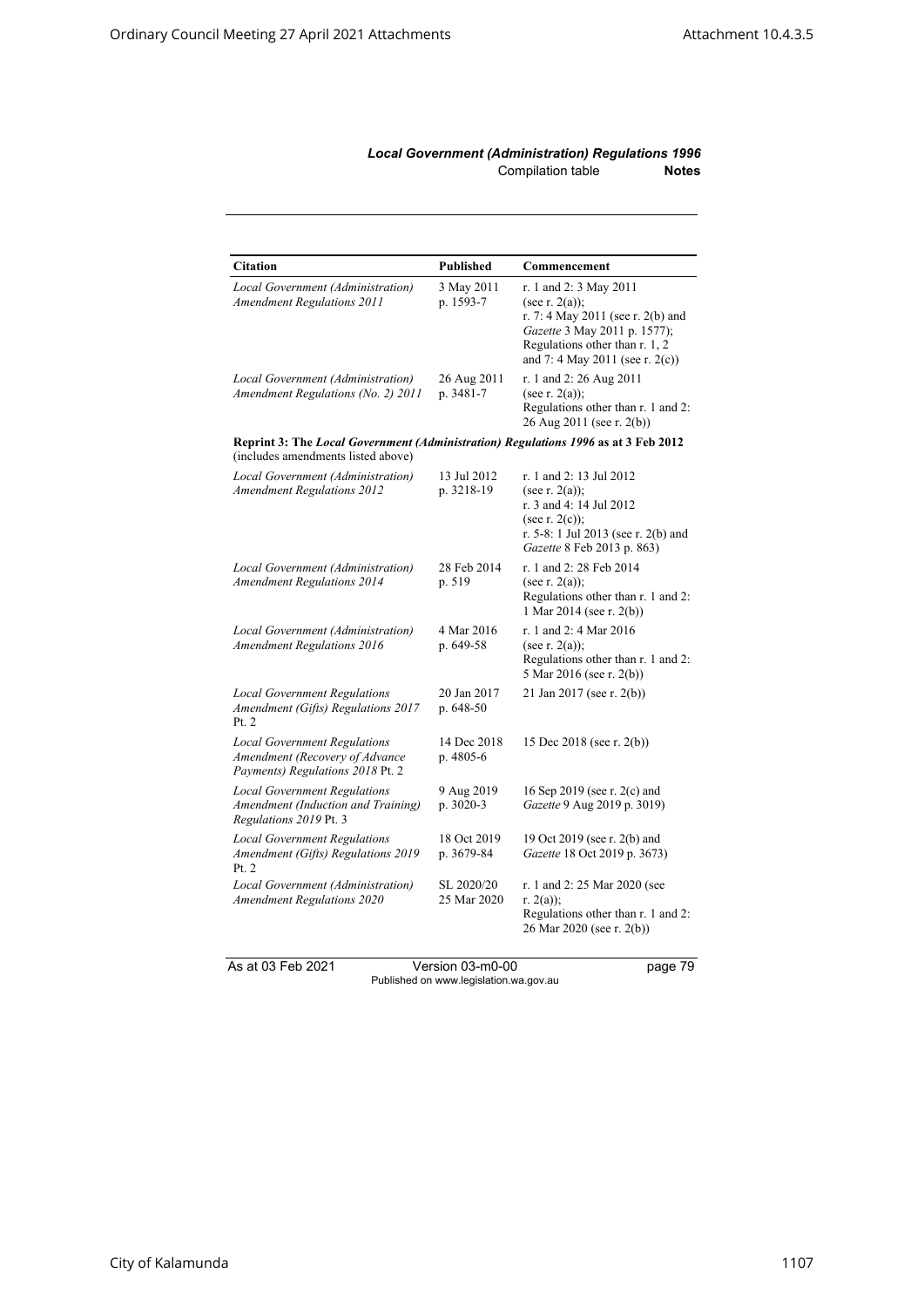### *Local Government (Administration) Regulations 1996* **Notes** Other notes

| <b>Citation</b>                                                                    | <b>Published</b>          | Commencement                                                                                                                          |
|------------------------------------------------------------------------------------|---------------------------|---------------------------------------------------------------------------------------------------------------------------------------|
| <b>Local Government Regulations</b><br>Amendment Regulations (No. 2) 2020<br>Pt. 5 | SL 2020/213<br>6 Nov 2020 | 7 Nov 2020 (see r. 2(b) and<br>SL 2020/212 cl. 2)                                                                                     |
| Local Government (Administration)<br><b>Amendment Regulations 2021</b>             | SL 2021/14<br>2 Feb 2021  | r. 1 and 2: 2 Feb 2021<br>(see r. $2(a)$ );<br>Regulations other than r. 1 and 2:<br>3 Feb 2021 (see r. 2(b) and<br>SL 2021/13 cl. 2) |
| Local Government (Model Code of<br>Conduct) Regulations 2021 r. 5                  | SL 2021/15<br>2 Feb 2021  | 3 Feb 2021 (see r. 2(b) and<br>SL 2021/13 cl. 2)                                                                                      |
| Local Government Amendment<br>(Employee Code of Conduct)<br>Regulations 2021 Pt. 2 | SL 2021/16<br>2 Feb 2021  | 3 Feb 2021 (see r. 2(b) and<br>SL 2021/13 cl. 2)                                                                                      |

# **Other notes**

<sup>1</sup> The commencement date of 1 Jul 1996 is the commencement date of the principal regulations.

<sup>2</sup> The *Local Government (Administration) Amendment Regulations 2005* r. 15 is a transitional provision that is of no further effect.

page 80 Version 03-m0-00 As at 03 Feb 2021 Published on www.legislation.wa.gov.au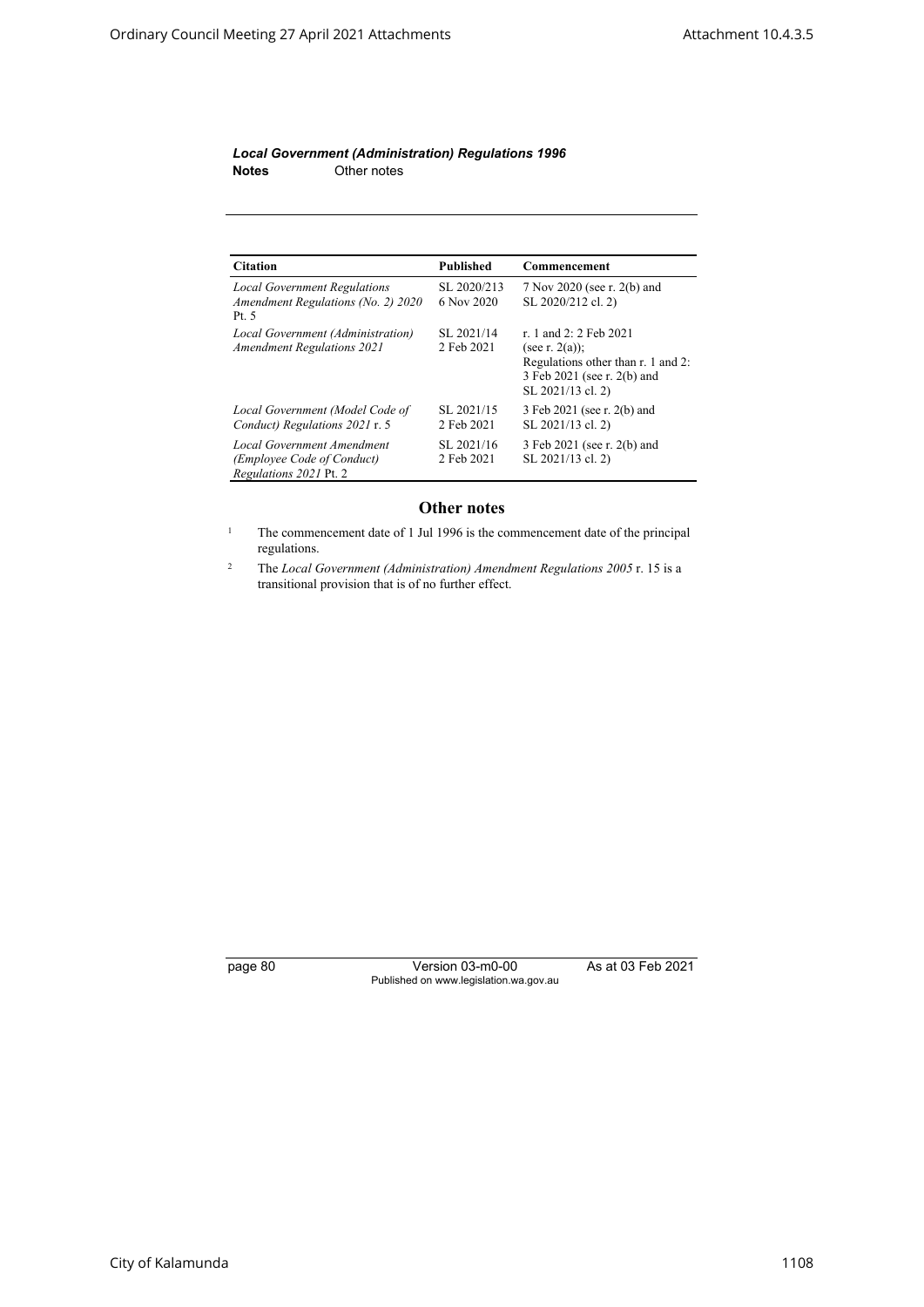Defined terms

# **Defined terms**

[This is a list of terms defined and the provisions where they are defined.<br>The list is not part of the law.]

| <b>Defined term</b> | Provision(s) |
|---------------------|--------------|
|                     |              |
|                     |              |
|                     |              |
|                     |              |
|                     |              |
|                     |              |
|                     |              |
|                     |              |
|                     |              |
|                     |              |
|                     |              |
|                     |              |
|                     |              |
|                     |              |
|                     |              |
|                     |              |
|                     |              |
|                     |              |
|                     |              |
|                     |              |
|                     |              |
|                     |              |
|                     |              |
|                     |              |
|                     |              |
|                     |              |
|                     |              |
|                     |              |
|                     |              |
|                     |              |
|                     |              |
|                     |              |
|                     |              |
|                     |              |
|                     |              |
|                     |              |
|                     |              |
|                     |              |
|                     |              |
|                     |              |

As at 03 Feb 2021

Version 03-m0-00 Published on www.legislation.wa.gov.au page 81